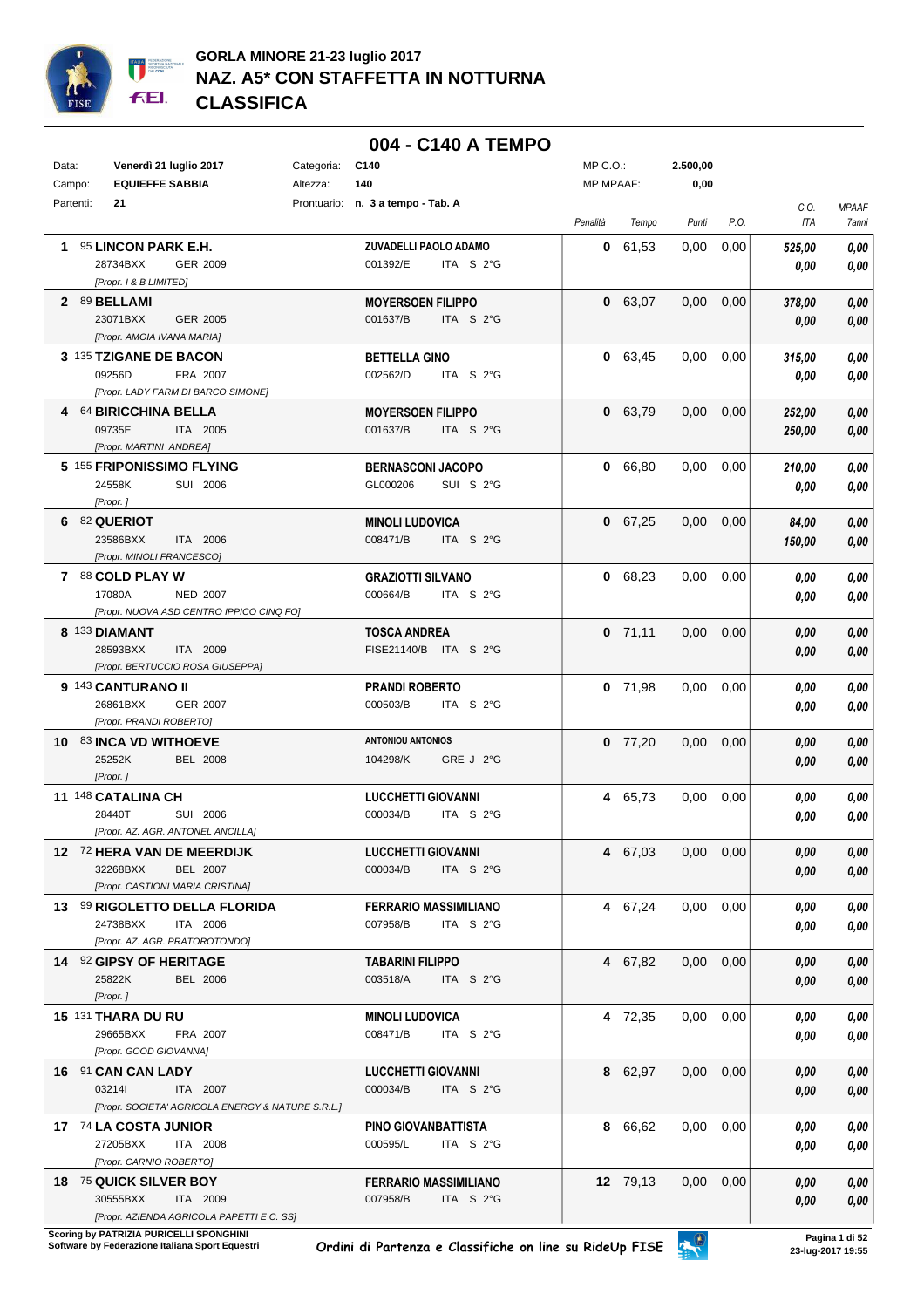

#### **004 - C140 A TEMPO**

| Data:<br>Campo: | Venerdì 21 luglio 2017<br><b>EQUIEFFE SABBIA</b>                                | Categoria:<br>Altezza: | C140<br>140                                 |                                                       | $MP C. O.$ :<br><b>MP MPAAF:</b> |       | 2.500,00<br>0,00 |      |              |              |
|-----------------|---------------------------------------------------------------------------------|------------------------|---------------------------------------------|-------------------------------------------------------|----------------------------------|-------|------------------|------|--------------|--------------|
| Partenti:       | 21                                                                              | Prontuario:            | n. 3 a tempo - Tab. A                       |                                                       |                                  |       |                  |      | C.0          | <b>MPAAF</b> |
|                 |                                                                                 |                        |                                             |                                                       | Penalità                         | Tempo | Punti            | P.O. | ITA          | 7anni        |
| 19              | 107 LAURIE EH<br>2009<br>29869BXX<br><b>ITA</b><br>[Propr. 1 & B LIMITED]       |                        | <b>BALDINI ARIELLE</b><br><b>FISE7150/C</b> | ITA Y 2°G                                             | 13                               | 86,37 | 0,00             | 0,00 | 0,00<br>0,00 | 0,00<br>0.00 |
|                 | 94 PAZZA IDEA<br>2006<br>24270BXX<br>ITA I<br>[Propr. MORONE MARIA GUIA]        |                        | <b>MORONE MARIA GUIA</b><br>003032/B        | ITA S $2^{\circ}$ G                                   | Rit                              | 0,00  | 0,00             | 0.00 | 0,00<br>0,00 | 0,00<br>0,00 |
|                 | 164 <b>BON-BON</b><br>29524BXX<br>NED 2006<br>[Propr. RADICE MARTINA BENEDETTA] |                        | <b>FISE41777/B</b>                          | <b>RADICE MARTINA BENEDETTA</b><br>ITA Y $2^{\circ}G$ | Rit                              | 0,00  | 0,00             | 0,00 | 0,00<br>0,00 | 0,00<br>0,00 |

Collegio Giudicante *Presidente ADA GROSSATO TUBERGA LORETTA BELUSSI FEDERICA CASSANI ELISA COLNAGHI MANUELA COLOMBI*

## **005 - C135 A FASI**

| Data:     | Venerdì 21 luglio 2017                             | Categoria: | C <sub>135</sub>                                         | MP C.O.:         |             | 2.000,00 |      |                    |                       |
|-----------|----------------------------------------------------|------------|----------------------------------------------------------|------------------|-------------|----------|------|--------------------|-----------------------|
| Campo:    | <b>EQUIEFFE SABBIA</b>                             | Altezza:   | 135                                                      | <b>MP MPAAF:</b> |             | 0,00     |      |                    |                       |
| Partenti: | 38                                                 |            | Prontuario: n. 19.2 speciale a fasi consecutive - Tab. A | Penalità         | Tempo       | Punti    | P.O. | C.O.<br><b>ITA</b> | <b>MPAAF</b><br>7anni |
|           | 1 129 GRENOBLE D.N.<br>30886BXX<br><b>NED 2010</b> |            | <b>LUCCHETTI GIOVANNI</b><br>ITA S 2°G<br>000034/B       | 0/0              | 33,13       | 0,00     | 0,00 | 400,00<br>0.00     | 0.00<br>250,00        |
|           | [Propr. LUXURY SPORT HORSE S.R.L.]                 |            |                                                          |                  |             |          |      |                    |                       |
|           | 2 149 CASSANO                                      |            | <b>FERRARIO MASSIMILIANO</b>                             |                  | $0/0$ 33,47 | 0,00     | 0,00 | 288,00             | 0.00                  |
|           | ITA 2005<br>25919BXX                               |            | ITA S 2°G<br>007958/B                                    |                  |             |          |      | 200,00             | 0.00                  |
|           | [Propr. AZIENDA AGRICOLA PAPETTI E C. SS]          |            |                                                          |                  |             |          |      |                    |                       |
|           | 3 73 CLIMENE                                       |            | <b>BARRI ANDREA</b>                                      |                  | $0/0$ 33,51 | 0,00     | 0,00 | 240,00             | 0,00                  |
|           | 25138BXX<br>ITA 2007                               |            | 000537/B<br>ITA S 2°G                                    |                  |             |          |      | 120,00             | 0,00                  |
|           | [Propr. SOC. AGR. DEIANIRA SRL]                    |            |                                                          |                  |             |          |      |                    |                       |
|           | 4 128 EXPENSIVE QUALITY                            |            | <b>SACCO GIORGIO</b>                                     |                  | $0/0$ 35,17 | 0,00     | 0,00 | 192,00             | 0,00                  |
|           | 32033BXX<br><b>NED 2009</b>                        |            | FISE26022/B ITA Y 2°G                                    |                  |             |          |      | 0,00               | 0,00                  |
|           | [Propr. INTERNATIONAL HORSES]                      |            |                                                          |                  |             |          |      |                    |                       |
|           | 5 142 CAITOL WIES                                  |            | <b>LORENZETTI LAURA</b>                                  |                  | $0/0$ 36,43 | 0,00     | 0,00 | 160,00             | 0,00                  |
|           | 25222BXX<br>ITA 2007<br>[Propr. ALLEGRI STEFANO]   |            | 004881/D<br>ITA S 2°G                                    |                  |             |          |      | 80,00              | 0,00                  |
|           |                                                    |            |                                                          |                  |             |          |      |                    |                       |
|           | 6 150 UNIQUE PERRIERES<br>32929BXX<br>FRA 2008     |            | <b>ROGIANI CARLO</b><br>002440/B<br>ITA S 2°G            |                  | $0/0$ 37,34 | 0,00     | 0,00 | 64,00              | 0,00                  |
|           | [Propr. SANDBERG VALENTINA]                        |            |                                                          |                  |             |          |      | 0.00               | 0,00                  |
|           | 7 90 APACHE 111                                    |            | <b>SACCO GIORGIO</b>                                     |                  | $0/0$ 37,99 | 0,00     | 0,00 | 64,00              | 0,00                  |
|           | 31706BXX<br><b>BEL 2006</b>                        |            | FISE26022/B ITA Y 2°G                                    |                  |             |          |      | 0.00               | 0,00                  |
|           | [Propr. FERRARI ROBERTA]                           |            |                                                          |                  |             |          |      |                    |                       |
|           | 8 113 RAINBOW 151                                  |            | <b>LORENZETTI LAURA</b>                                  |                  | $0/0$ 40,54 | 0,00     | 0,00 | 64.00              | 0,00                  |
|           | 14901E<br>GER 2009                                 |            | 004881/D<br>ITA S 2°G                                    |                  |             |          |      | 0.00               | 0.00                  |
|           | [Propr. VALENTINI MATTEO]                          |            |                                                          |                  |             |          |      |                    |                       |
|           | 9 77 CAJOTE DELLA CACCIA                           |            | <b>PRANDI ROBERTO</b>                                    |                  | $0/4$ 33.74 | 0.00     | 0,00 | 64,00              | 0,00                  |
|           | 08537D<br>ITA 2008                                 |            | 000503/B<br>ITA S 2°G                                    |                  |             |          |      | 0.00               | 0,00                  |
|           | [Propr. COOP.SOC.AGR.LA CACCIA-ONLUS]              |            |                                                          |                  |             |          |      |                    |                       |
|           | 10 110 DIONYSUS B                                  |            | <b>LUCCHETTI GIOVANNI</b>                                |                  | $0/4$ 33,75 | 0,00     | 0,00 | 64.00              | 0.00                  |
|           | 27457BXX<br><b>NED 2008</b>                        |            | 000034/B<br>ITA S 2°G                                    |                  |             |          |      | 0.00               | 0.00                  |
|           | [Propr. LE GARZIDE S.S.]                           |            |                                                          |                  |             |          |      |                    |                       |
|           | 11 153 CEYLON 3 Z                                  |            | ZUVADELLI PAOLO ADAMO                                    |                  | $0/4$ 33,83 | 0,00     | 0,00 | 0.00               | 0,00                  |
|           | 31365BXX<br><b>BEL 2009</b>                        |            | ITA S 2°G<br>001392/E                                    |                  |             |          |      | 0.00               | 0.00                  |
|           | [Propr. PANUCCIO DOMENICO]                         |            |                                                          |                  |             |          |      |                    |                       |
|           | 12 93 LADY CRACOTTE                                |            | <b>GUIDI BEATRICE</b>                                    |                  | 0/4 35,71   | 0,00     | 0,00 | 0.00               | 0,00                  |
|           | 15370A<br>ITA 2008                                 |            | 005008/E<br>ITA S 2°G                                    |                  |             |          |      | 0.00               | 0,00                  |
|           | [Propr. DESTRO RAFFAELLA]                          |            |                                                          |                  |             |          |      |                    |                       |

**Scoring by PATRIZIA PURICELLI SPONGHINI<br>Software by Federazione Italiana Sport Equestri**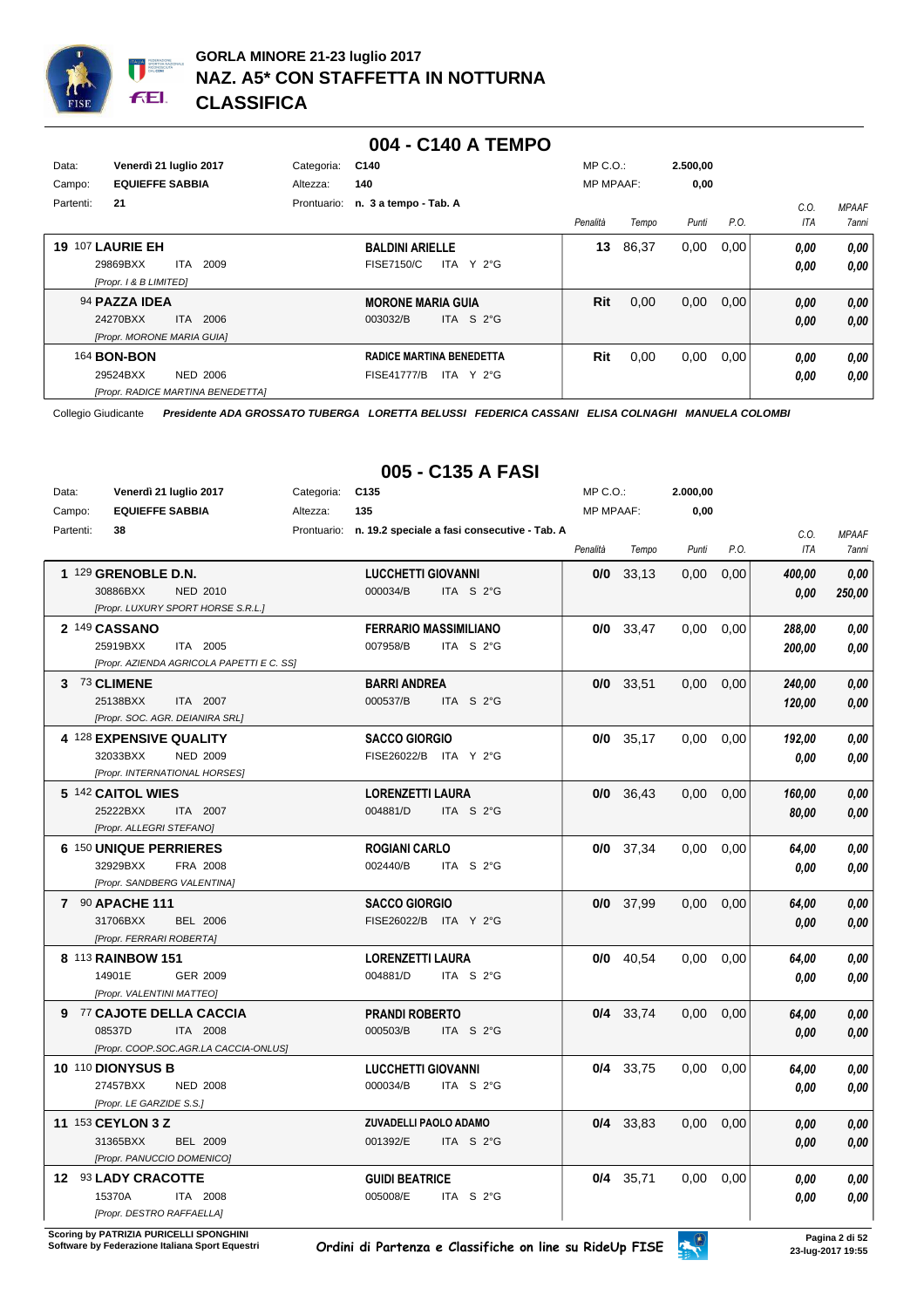

|           |                                                      |            | 005 - C135 A FASI                                          |                  |              |                   |      |              |              |
|-----------|------------------------------------------------------|------------|------------------------------------------------------------|------------------|--------------|-------------------|------|--------------|--------------|
| Data:     | Venerdì 21 luglio 2017                               | Categoria: | C <sub>135</sub>                                           | MP C.O.:         |              | 2.000,00          |      |              |              |
| Campo:    | <b>EQUIEFFE SABBIA</b>                               | Altezza:   | 135                                                        | <b>MP MPAAF:</b> |              | 0,00              |      |              |              |
| Partenti: | 38                                                   |            | Prontuario: n. 19.2 speciale a fasi consecutive - Tab. A   |                  |              |                   |      | C.O.         | <b>MPAAF</b> |
|           |                                                      |            |                                                            | Penalità         | Tempo        | Punti             | P.O. | ITA          | 7anni        |
|           | 13 114 FREESTYLE                                     |            | <b>ROGIANI CARLO</b>                                       |                  | $0/4$ 37,15  | 0.00              | 0,00 | 0.00         | 0,00         |
|           | 27713BXX<br>ITA 2009                                 |            | 002440/B<br>ITA S 2°G                                      |                  |              |                   |      | 0.00         | 0,00         |
|           | [Propr. EQUITEO SRL]                                 |            |                                                            |                  |              |                   |      |              |              |
|           | 14 125 NINFEA SECONDA DEL SOLE                       |            | <b>COLOMBO ALESSANDRO</b>                                  |                  | 0/4 38,28    | 0.00              | 0,00 | 0.00         | 0,00         |
|           | 29078BXX<br>ITA 2010                                 |            | 005058/B<br>ITA $S2°G$                                     |                  |              |                   |      | 0.00         | 150,00       |
|           | [Propr. LE BETULLE DI MORETTI MASSIMILIANO]          |            |                                                            |                  |              |                   |      |              |              |
|           | 15 81 SCIALATO<br>24687BXX<br>GER 2006               |            | <b>MARTINELLI PAOLO</b><br>003020/B<br>ITA S $2^{\circ}$ G |                  | 0/4 38.57    | 0.00 <sub>1</sub> | 0,00 | 0.00         | 0,00         |
|           | [Propr. ]                                            |            |                                                            |                  |              |                   |      | 0.00         | 0,00         |
|           | 16 139 KAMIL VAN DE KAPELLEBOSHEVE                   |            | <b>GUIDI BEATRICE</b>                                      |                  | $0/4$ 40,17  | 0,00              | 0,00 | 0.00         | 0,00         |
|           | 30003BXX<br>BEL 2010                                 |            | 005008/E<br>ITA $S2°G$                                     |                  |              |                   |      | 0.00         | 100,00       |
|           | [Propr. GUIDI BEATRICE]                              |            |                                                            |                  |              |                   |      |              |              |
|           | 17 137 NOBILISSIMA DEL SOLE                          |            | <b>GRAZIOTTI SILVANO</b>                                   |                  | $0/4$ 40.83  | 0.00              | 0.00 | 0,00         | 0,00         |
|           | 30451BXX<br>ITA 2010                                 |            | 000664/B<br>ITA S $2^{\circ}$ G                            |                  |              |                   |      | 0.00         | 0,00         |
|           | [Propr. AZ. AGR. GRAZIOTTI SILVANO]                  |            |                                                            |                  |              |                   |      |              |              |
|           | <b>18 106 WIEZE Z</b>                                |            | <b>UNGARI BRUNA</b>                                        |                  | $0/4$ 41,56  | $0.00 \quad 0.00$ |      | 0.00         | 0,00         |
|           | 21433BXX<br><b>BEL 2004</b>                          |            | 13819/E<br>ITA $J$ 2°G                                     |                  |              |                   |      | 0.00         | 0,00         |
|           | [Propr. OBERTI GIOVANNI]                             |            |                                                            |                  |              |                   |      |              |              |
|           | 19 167 LILLA' DE VILLANOVA<br>20607BXX<br>ITA 2004   |            | <b>BUSSU DANTE</b><br>002864/B<br>ITA $S2°G$               |                  | $0/4$ 42,99  | $0.00\,$          | 0,00 | 0,00         | 0,00         |
|           | [Propr. CONFORTI NICOLETTA MARIATERESA]              |            |                                                            |                  |              |                   |      | 0.00         | 0,00         |
|           | 20 105 ZAROVSKI                                      |            | <b>NICOLODI STEFANO</b>                                    |                  | $0/4$ 43,34  | 0.00              | 0.00 | 0.00         | 0,00         |
|           | 13867A<br><b>NED 2004</b>                            |            | ITA S 2°G<br>002690/A                                      |                  |              |                   |      | 0.00         | 0,00         |
|           | [Propr. GORONE CHIARA]                               |            |                                                            |                  |              |                   |      |              |              |
|           | 21 86 ARLECCHINO                                     |            | <b>BETTELLA GINO</b>                                       |                  | $0/4$ 43,60  | $0.00\,$          | 0,00 | 0,00         | 0,00         |
|           | 01937C<br>GER 2001                                   |            | 002562/D<br>ITA S 2°G                                      |                  |              |                   |      | 0.00         | 0,00         |
|           | [Propr. SOCIETÀ SEMPLICE DI GIORDANO FLAVIO]         |            |                                                            |                  |              |                   |      |              |              |
|           | 22 222 GELSEMIUM DEL SOLE                            |            | <b>CASTELLETTI ALESSIA</b>                                 | 0/8              | 36,04        | 0.00              | 0.00 | 0.00         | 0,00         |
|           | 25505BXX<br>ITA 2006<br>[Propr. CASTELLETTI ALESSIA] |            | FISE21822/B ITA Y 2°G                                      |                  |              |                   |      | 0.00         | 0,00         |
|           | <b>23 176 VUPINA</b>                                 |            |                                                            |                  | $0/8$ 42,10  | 0.00              | 0,00 |              | 0,00         |
|           | 11825A<br><b>NED 2002</b>                            |            | <b>CASTELLETTI ALESSIA</b><br>FISE21822/B ITA Y 2°G        |                  |              |                   |      | 0.00<br>0.00 | 0,00         |
|           | [Propr. PIZZETTI MONICA]                             |            |                                                            |                  |              |                   |      |              |              |
|           | 24 117 DOLCE NOTTE                                   |            | <b>CHIODA GRETA</b>                                        |                  | $0/12$ 48,88 | $0,00$ $0,00$     |      | 0,00         | 0,00         |
|           | 31153BXX<br>POL 2008                                 |            | FISE30468/B ITA Y 2°G                                      |                  |              |                   |      | 0,00         | 0,00         |
|           | [Propr. CHIODA GRETA]                                |            |                                                            |                  |              |                   |      |              |              |
|           | 25 165 SIGNORA                                       |            | <b>SANTERAMO MARTINA</b>                                   | $0/R$ it         | 0,00         | $0.00 \quad 0.00$ |      | 0,00         | 0.00         |
|           | 00693Y<br>GER 2005                                   |            | <b>FISE4831/Y</b><br>ITA S 2°G                             |                  |              |                   |      | 0,00         | 0,00         |
|           | [Propr. SANTERAMO MARTINA]                           |            |                                                            |                  |              |                   |      |              |              |
|           | 26 130 CRAZY CHICKEN 2                               |            | <b>RIPAMONTI GIUSEPPE</b>                                  |                  | 4 47,50      | $0.00 \quad 0.00$ |      | 0,00         | 0,00         |
|           | 28223BXX<br>GER 2004<br>[Propr. ]                    |            | 001734/B<br>ITA $S$ 2°G                                    |                  |              |                   |      | 0.00         | 0,00         |
|           | 27 101 SAPHIRYA                                      |            | <b>FALCHETTI FABRIZIO</b>                                  |                  | 4 48,04      | $0.00 \quad 0.00$ |      | 0,00         | 0,00         |
|           | 25126BXX<br>GER 2007                                 |            | 004471/B<br>ITA $S$ 2°G                                    |                  |              |                   |      | 0,00         | 0,00         |
|           | [Propr. FALCHETTI FABRIZIO]                          |            |                                                            |                  |              |                   |      |              |              |
|           | 28 120 COLLORD                                       |            | <b>ACERBI LORENZO</b>                                      |                  | 4 48,13      | $0,00$ $0,00$     |      | 0,00         | 0,00         |
|           | 31931BXX<br>GER 2010                                 |            | 013253/A<br>ITA $S$ 2°G                                    |                  |              |                   |      | 0.00         | 0,00         |
|           | [Propr. TENUTA RITIRO S.S. SOC. AGRICOLA]            |            |                                                            |                  |              |                   |      |              |              |
|           | 29 122 KALISTA VAN'T MANESCHIJNHOF                   |            | PINO GIOVANBATTISTA                                        |                  | 4 48,71      | $0,00$ $0,00$     |      | 0,00         | 0,00         |
|           | 01848X<br>BEL 2010                                   |            | 000595/L<br>ITA $S$ 2°G                                    |                  |              |                   |      | 0,00         | 0,00         |
|           | [Propr. CAPPELLETTI LORENZO]                         |            |                                                            |                  |              |                   |      |              |              |
|           | 30 127 DEAREST DIAMOND R.S.<br>18400A<br>ITA 2010    |            | <b>GHIDELLA CLAUDIA</b><br>005513/A<br>ITA $S$ 2°G         |                  | 4 49,04      | $0.00 \quad 0.00$ |      | 0,00         | 0,00         |
|           | [Propr. S.R.L. RS TEAM - BREEDING]                   |            |                                                            |                  |              |                   |      | 0.00         | 0,00         |

**Scoring by PATRIZIA PURICELLI SPONGHINI<br>Software by Federazione Italiana Sport Equestri**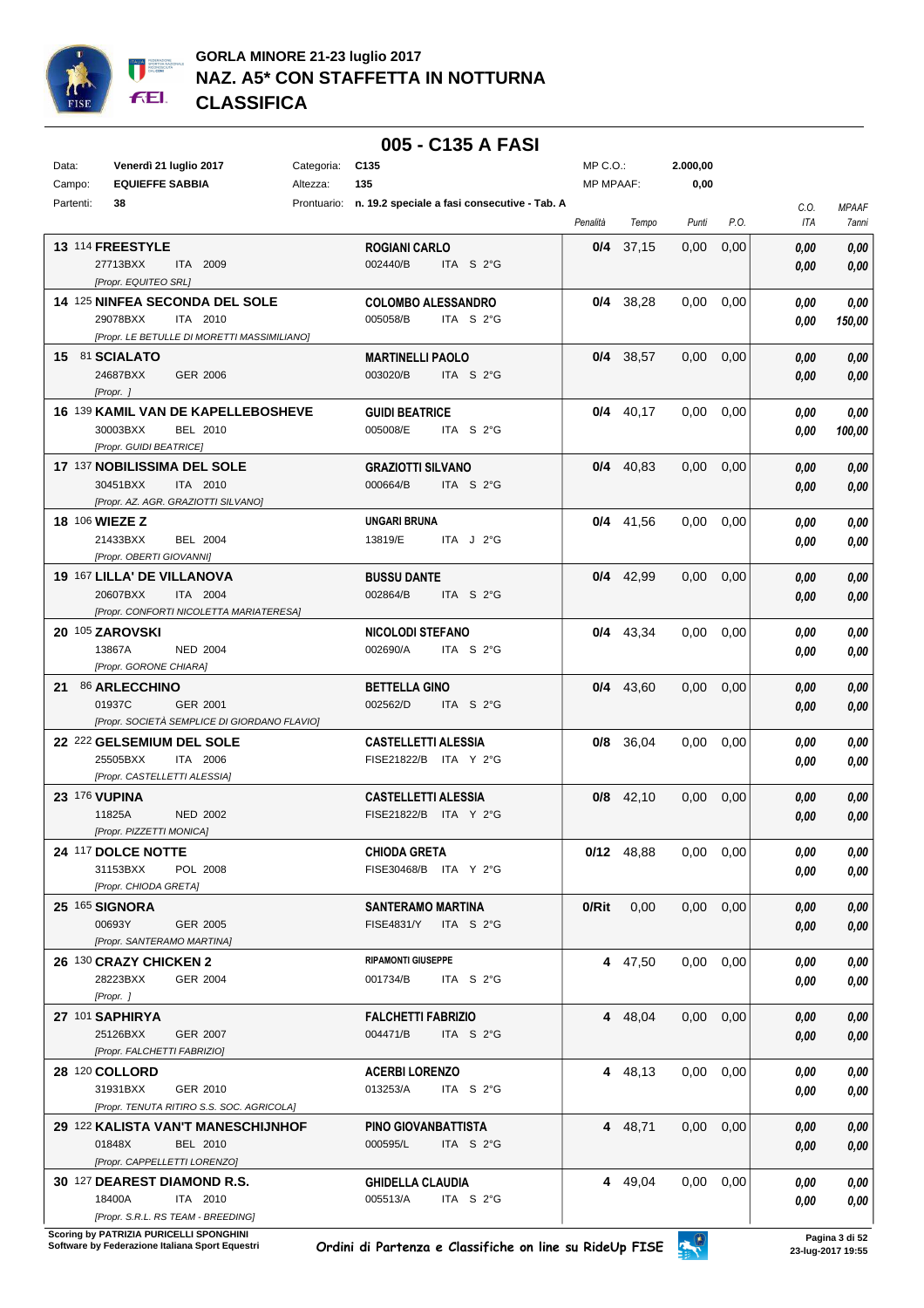

#### **005 - C135 A FASI**

| Data: | Campo:                                                        | Venerdì 21 luglio 2017<br><b>EQUIEFFE SABBIA</b>                                       | Categoria:<br>Altezza: | C <sub>135</sub><br>135                         |                                                          | $MP C. O.$ :<br><b>MP MPAAF:</b> |          | 2.000,00<br>0,00 |      |                    |                              |
|-------|---------------------------------------------------------------|----------------------------------------------------------------------------------------|------------------------|-------------------------------------------------|----------------------------------------------------------|----------------------------------|----------|------------------|------|--------------------|------------------------------|
|       | Partenti:<br>38                                               |                                                                                        |                        |                                                 | Prontuario: n. 19.2 speciale a fasi consecutive - Tab. A | Penalità                         | Tempo    | Punti            | P.O. | C.0.<br><b>ITA</b> | <b>MPAAF</b><br><b>7anni</b> |
| 31    | <b>76 QUARIUS</b><br>05550D                                   | <b>GER 2002</b><br>[Propr. TOSCANO DOMENICO]                                           |                        | 45173                                           | SAVAROLA AVELLA FRANCESCA MARIA<br>ITA S 2°G             |                                  | 4 49,38  | 0,00             | 0,00 | 0.00<br>0,00       | 0,00<br>0,00                 |
|       | 40133B                                                        | 31 121 FLEGONE DEIANIRA<br>ITA 2010<br>[Propr. SOC. AGR. DEIANIRA SRL]                 |                        | <b>BARRI ANDREA</b><br>000537/B                 | ITA S 2°G                                                |                                  | 4 49,38  | 0.00             | 0,00 | 0.00<br>0.00       | 0.00<br>0,00                 |
|       | <b>33 107 LAURIE EH</b><br>29869BXX<br>[Propr. 1 & B LIMITED] | ITA 2009                                                                               |                        | <b>BALDINI ARIELLE</b><br><b>FISE7150/C</b>     | ITA Y 2°G                                                |                                  | 4 50,08  | 0,00             | 0,00 | 0.00<br>0,00       | 0,00<br>0,00                 |
| 34    | 98 JOKIE DOKI B Z<br>31410BXX                                 | <b>NED 2008</b><br>[Propr. PINO GIOVANBATTISTA]                                        |                        | PINO GIOVANBATTISTA<br>000595/L                 | ITA S 2°G                                                |                                  | 4 50,42  | 0,00             | 0.00 | 0.00<br>0.00       | 0.00<br>0.00                 |
|       | <b>35 151 MIRACLE</b><br>26736BXX                             | ITA 2008<br>[Propr. AZ. AGR. SAN GIOVANNI DI MARTINELLI PAOLO]                         |                        | <b>MARTINELLI PAOLO</b><br>003020/B             | ITA S 2°G                                                |                                  | 4 50,85  | 0,00             | 0,00 | 0.00<br>0,00       | 0,00<br>0,00                 |
| 36    | 11920A                                                        | 96 POWER DE GULDENBOOM (EX POWER DE LA GRAN<br>FRA 2003<br>[Propr. GESSAROLI AGOSTINO] |                        | <b>ISOARDI VALENTINA</b><br>015292/A            | ITA S 2°G                                                |                                  | 4 54,24  | 0,00             | 0.00 | 0.00<br>0.00       | 0.00<br>0.00                 |
|       | 37 111 LIBERO<br>31047BXX                                     | ITA 2010<br>[Propr. PRANDI ROBERTO]                                                    |                        | <b>PRANDI ROBERTO</b><br>000503/B               | ITA S 2°G                                                | 8                                | 48,36    | 0,00             | 0,00 | 0,00<br>0,00       | 0,00<br>0,00                 |
|       | 38 161 CODY IV<br>24923K<br>[Propr.]                          | GER 2009                                                                               |                        | <b>DERMODY EDWARD</b><br>FISE103265/K SUI S 2°G |                                                          |                                  | 12 53,34 | 0,00             | 0,00 | 0.00<br>0.00       | 0.00<br>0,00                 |

Collegio Giudicante *Presidente ADA GROSSATO TUBERGA LORETTA BELUSSI FEDERICA CASSANI ELISA COLNAGHI MANUELA COLOMBI*

## **006 - C130 A TEMPO**

| Data:     |                          | Venerdì 21 luglio 2017                        | Categoria:  | C130                           |                                 | $MP C. O.$ :     |       | 1.500,00 |      |        |              |
|-----------|--------------------------|-----------------------------------------------|-------------|--------------------------------|---------------------------------|------------------|-------|----------|------|--------|--------------|
| Campo:    | <b>EQUIEFFE SABBIA</b>   |                                               | Altezza:    | 130                            |                                 | <b>MP MPAAF:</b> |       | 0,00     |      |        |              |
| Partenti: | 47                       |                                               | Prontuario: | n. 3 a tempo - Tab. A          |                                 |                  |       |          |      | C.0.   | <b>MPAAF</b> |
|           |                          |                                               |             |                                |                                 | Penalità         | Tempo | Punti    | P.O. | ITA    | <b>7anni</b> |
| 1         | 87 TULIPE DES VAUX       |                                               |             | <b>VALLINI FILIPPO</b>         |                                 | 0                | 56,99 | 0,00     | 0,00 | 326,60 | 0,00         |
|           | 32342BXX                 | FRA 2007                                      |             | 006861/B                       | S <sub>2</sub> °G<br><b>ITA</b> |                  |       |          |      | 0,00   | 0,00         |
|           | [Propr. SENZIANI DAVIDE] |                                               |             |                                |                                 |                  |       |          |      |        |              |
|           |                          | 2 102 GRIETJE VAN'T SMEEDSHOF                 |             |                                | <b>SUAREZ JULIAN ALBERTO</b>    | 0                | 57,35 | 0,00     | 0,00 | 235,15 | 0,00         |
|           | 29057BXX                 | BEL 2006                                      |             | FISE21270/B                    | ARG S 2°G                       |                  |       |          |      | 0.00   | 0,00         |
|           | [Propr. TENUTA C & C]    |                                               |             |                                |                                 |                  |       |          |      |        |              |
|           | 3 163 SINTONIA           |                                               |             | <b>BETTELLA GINO</b>           |                                 | 0                | 58,53 | 0,00     | 0,00 | 195,96 | 0,00         |
|           | 08229D                   | ITA 2007                                      |             | 002562/D                       | <b>ITA</b><br>S <sub>2</sub> °G |                  |       |          |      | 163.30 | 0,00         |
|           | [Propr. BETTELLA GINO]   |                                               |             |                                |                                 |                  |       |          |      |        |              |
|           | 4 109 DUBLINO            |                                               |             | <b>SACCO GIORGIO</b>           |                                 | 0                | 59,64 | 0,00     | 0,00 | 156,77 | 0,00         |
|           | 28864BXX                 | ITA 2010                                      |             | FISE26022/B                    | ITA Y $2^{\circ}G$              |                  |       |          |      | 97,98  | 0,00         |
|           | ALESSANDRO MAZZOLAI      | [Propr. ALLEVAMENTO CASCINA PARCO DI          |             |                                |                                 |                  |       |          |      |        |              |
|           | 5 123 CARTESIO STAR      |                                               |             |                                | <b>FERRARIO MASSIMILIANO</b>    | $\mathbf{0}$     | 60,41 | 0,00     | 0,00 | 130,64 | 0,00         |
|           | 28305BXX                 | ITA 2008                                      |             | 007958/B                       | ITA S 2°G                       |                  |       |          |      | 65,32  | 0,00         |
|           |                          | [Propr. AZIENDA AGRICOLA PAPETTI E C. SS]     |             |                                |                                 |                  |       |          |      |        |              |
| 6         |                          | 162 MISTERO DI VAL LITARA                     |             | <b>CORNAGGIA MEDICI MATTEO</b> |                                 | 0                | 61,53 | 0,00     | 0,00 | 52,26  | 0,00         |
|           | 22312BXX                 | 2005<br>ITA                                   |             | 011457/F                       | ITA S $2^{\circ}$ G             |                  |       |          |      | 0,00   | 0,00         |
|           | ESMERALDA1               | [Propr. SOC. AGR. S.S. CORREDDU GB. E PECCHIO |             |                                |                                 |                  |       |          |      |        |              |

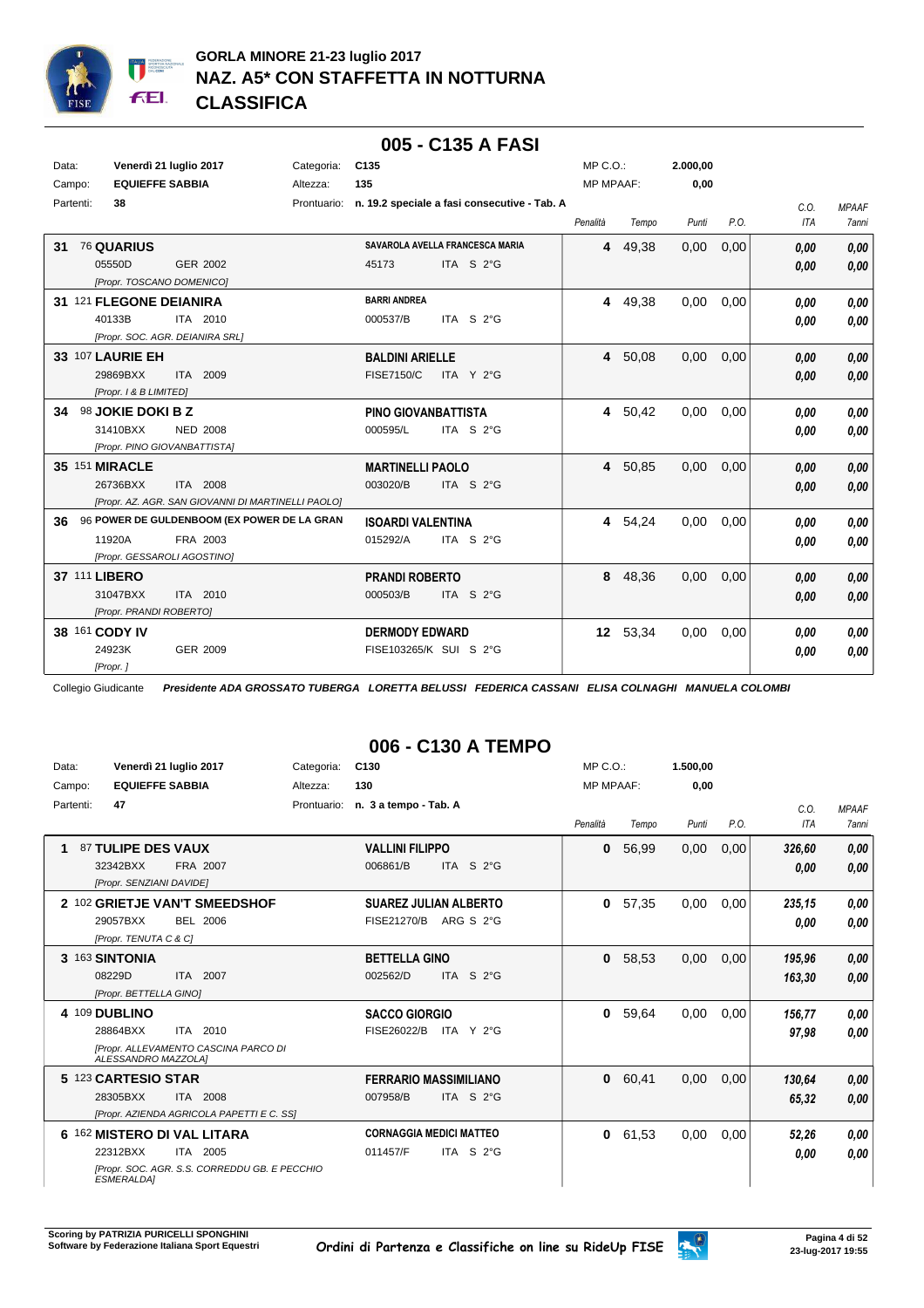

#### **006 - C130 A TEMPO**

| Data:       | Venerdì 21 luglio 2017                      | Categoria:<br>C130                       | MP C.O.:  |           | 1.500,00          |      |       |              |
|-------------|---------------------------------------------|------------------------------------------|-----------|-----------|-------------------|------|-------|--------------|
| Campo:      | <b>EQUIEFFE SABBIA</b>                      | 130<br>Altezza:                          | MP MPAAF: |           | 0,00              |      |       |              |
| Partenti:   | 47                                          | Prontuario: n. 3 a tempo - Tab. A        |           |           |                   |      | C.O.  | <b>MPAAF</b> |
|             |                                             |                                          | Penalità  | Tempo     | Punti             | P.O. | ITA   | 7anni        |
|             | 7 250 COUNT ON ME                           | <b>TIRABOSCHI MARIA RACHELE</b>          |           | 0 61,68   | 0,00              | 0,00 | 52,26 | 0,00         |
|             | 29232BXX<br><b>NED 2007</b>                 | FISE56200/B ITA C 1°G                    |           |           |                   |      | 0,00  | 0,00         |
|             | [Propr. TIRABOSCHI MARIA RACHELE]           |                                          |           |           |                   |      |       |              |
|             | 8 257 ALME DE TUR                           | <b>CURTI SAMUELE</b>                     |           | 0 62,01   | 0,00              | 0,00 | 52,26 | 0,00         |
|             | 25185BXX<br>GER 2003                        | FISE62834/B ITA Y 1°G                    |           |           |                   |      | 0,00  | 0,00         |
|             | [Propr. AZ. AGR. CURTI FRANCESCA]           |                                          |           |           |                   |      |       |              |
|             | 9 166 CHADOSSA                              | <b>BAREA VANESSA</b>                     |           | 0 62,45   | 0,00              | 0,00 | 52,26 | 0,00         |
|             | 28107BXX<br><b>GER 2005</b>                 | FISE20740/B ITA S 2°G                    |           |           |                   |      | 0,00  | 0,00         |
|             | [Propr. TENUTA MONTEMAGNO HORSES S.R.L.]    |                                          |           |           |                   |      |       |              |
|             | 10 136 VERITE DU BARY                       | <b>VALLINI FILIPPO</b>                   |           | 0 63,72   | 0,00              | 0,00 | 52,26 | 0,00         |
|             | 32347BXX<br>FRA 2009                        | 006861/B<br>ITA $S2°G$                   |           |           |                   |      | 0,00  | 0,00         |
|             | [Propr. STORGATO MARINA]                    |                                          |           |           |                   |      |       |              |
|             | <b>11 119 ASCONA 77</b>                     | DE ROCCO LORENZO                         |           | 0 63,83   | 0,00              | 0,00 | 0,00  | 0,00         |
|             | 26359BXX<br>GER 2003                        | FISE17428/A ITA S 2°G                    |           |           |                   |      | 0,00  | 0,00         |
|             | [Propr. SOZZI MEDAGLIA S.R.L.]              |                                          |           |           |                   |      |       |              |
|             | 12 234 RUNI DE GALESTE                      | <b>REALIS LUC GIORGIA</b>                |           | 0 66,30   | $0,00$ $0,00$     |      | 0,00  | 0,00         |
|             | 15654A<br>FRA 2005                          | FISE17172/A ITA Y 1°G                    |           |           |                   |      | 0,00  | 0,00         |
|             | [Propr. REALIS LUC ALBERTO]                 |                                          |           |           |                   |      |       |              |
|             | 13 201 ALA DEL CASTEGNO                     | <b>BAKTIROGLU TUVANA</b>                 |           | 0 68,84   | 0,00              | 0,00 | 0,00  | 0,00         |
|             | 15809BXX<br><b>GER 2001</b>                 | FISE108714/K TUR J 2°G                   |           |           |                   |      | 0,00  | 0,00         |
|             | [Propr. ESPOSITO CARMINE]                   |                                          |           |           |                   |      |       |              |
|             | 14 138 ALPINA DE ROUHET                     | <b>MOYERSOEN FILIPPO</b>                 |           | 0 69,82   | 0.00              | 0,00 | 0,00  | 0,00         |
|             | 14432E<br>FRA 2010                          | 001637/B<br>ITA $S2°G$                   |           |           |                   |      | 0.00  | 0,00         |
|             | [Propr. CESARETTO MASSIMO]                  |                                          |           |           |                   |      |       |              |
|             | 15 196 CONLANDA M                           | <b>MAGGIONI SOFIA</b>                    |           | $0$ 71,87 | $0,00$ $0,00$     |      | 0,00  | 0,00         |
|             | 31674BXX<br>GER 2010                        | 37281/B<br>ITA J 1°G                     |           |           |                   |      | 0,00  | 0,00         |
|             | [Propr. MAGGIONI SOFIA]                     |                                          |           |           |                   |      |       |              |
|             | <b>16 115 VALANO</b>                        | <b>MARTINELLI PAOLO</b>                  |           | $0$ 72,44 | 0,00              | 0,00 | 0,00  | 0,00         |
|             | 31267BXX<br>GER 2010                        | ITA S 2°G<br>003020/B                    |           |           |                   |      | 0,00  | 0,00         |
|             | [Propr. AZ. AGR. S. GIOVANNI]               |                                          |           |           |                   |      |       |              |
|             | 17 228 CARGO-O.H.                           | <b>FIORELLI MARGHERITA</b>               |           | 0 76,60   | 0.00              | 0,00 | 0,00  | 0,00         |
|             | <b>BEL 2002</b><br>23597BXX                 | FISE68207/B ITA C 1°G                    |           |           |                   |      | 0,00  | 0,00         |
|             | [Propr. FIORELLI GRAZIANO]                  |                                          |           |           |                   |      |       |              |
|             | 18 132 LOON ILLUSION                        | <b>ANTONIOU ANTONIOS</b>                 |           | 4 61,67   | $0,00$ $0,00$     |      | 0,00  | 0,00         |
|             | 26370K<br>IRL 2006<br>[Propr.]              | 104298/K<br>GRE J 2°G                    |           |           |                   |      | 0,00  | 0,00         |
|             |                                             |                                          |           |           |                   |      |       |              |
|             | 19 190 DIAMANT FLYING                       | PICENI CRISTINA<br>GL000207<br>SUI S 1°G |           | 4 63,59   | $0,00$ $0,00$     |      | 0,00  | 0,00         |
|             | 23732K<br>SUI 2008<br>[Propr. ]             |                                          |           |           |                   |      | 0,00  | 0,00         |
|             |                                             |                                          |           |           |                   |      |       |              |
|             | 20 103 VASCO<br>27859BXX<br><b>NED 2002</b> | MINORINI LUCA<br>007241/B<br>ITA S 2°G   |           | 4 64,52   | $0,00$ $0,00$     |      | 0,00  | 0,00         |
|             | [Propr. TOP PAARDEN SRL]                    |                                          |           |           |                   |      | 0,00  | 0,00         |
| 21 221 DALI |                                             |                                          |           |           | $0,00$ $0,00$     |      |       |              |
|             | 28436BXX<br><b>NED 2008</b>                 | PINO ANDREA<br>001023/L<br>ITA S 1°G     |           | 4 66,21   |                   |      | 0,00  | 0,00         |
|             | [Propr. CRESPI LUIGI]                       |                                          |           |           |                   |      | 0,00  | 0,00         |
|             | 22 205 ACAPITOL FIRST                       | <b>MAURI ALICE</b>                       |           | 4 66,33   | $0,00$ $0,00$     |      | 0,00  | 0,00         |
|             | 24008BXX<br>ITA 2006                        | FISE4843/T ITA S 1°G                     |           |           |                   |      | 0,00  | 0,00         |
|             | [Propr. MAURI ALICE]                        |                                          |           |           |                   |      |       |              |
|             | 23 126 LA POMME V'T GELUTT Z                | <b>FACHERIS ALESSANDRO</b>               |           | 4 67,04   | $0.00 \quad 0.00$ |      | 0,00  | 0,00         |
|             | 28258BXX<br><b>NED 2007</b>                 | ITA S 2°G<br>004966/B                    |           |           |                   |      | 0,00  | 0,00         |
|             | [Propr. CALVI BEATRICE]                     |                                          |           |           |                   |      |       |              |
|             | 24 100 KALANDOR FLYING                      | <b>BERNASCONI JACOPO</b>                 |           | 4 67,51   | $0.00 \quad 0.00$ |      | 0.00  | 0,00         |
|             | 24910K<br>SUI 2009                          | GL000206<br>SUI S 2°G                    |           |           |                   |      | 0,00  | 0,00         |
|             | [Propr. ]                                   |                                          |           |           |                   |      |       |              |

**.**<br>Scoring by PATRIZIA PURICELLI SPONGHINI<br>Software by Federazione Italiana Sport Equestri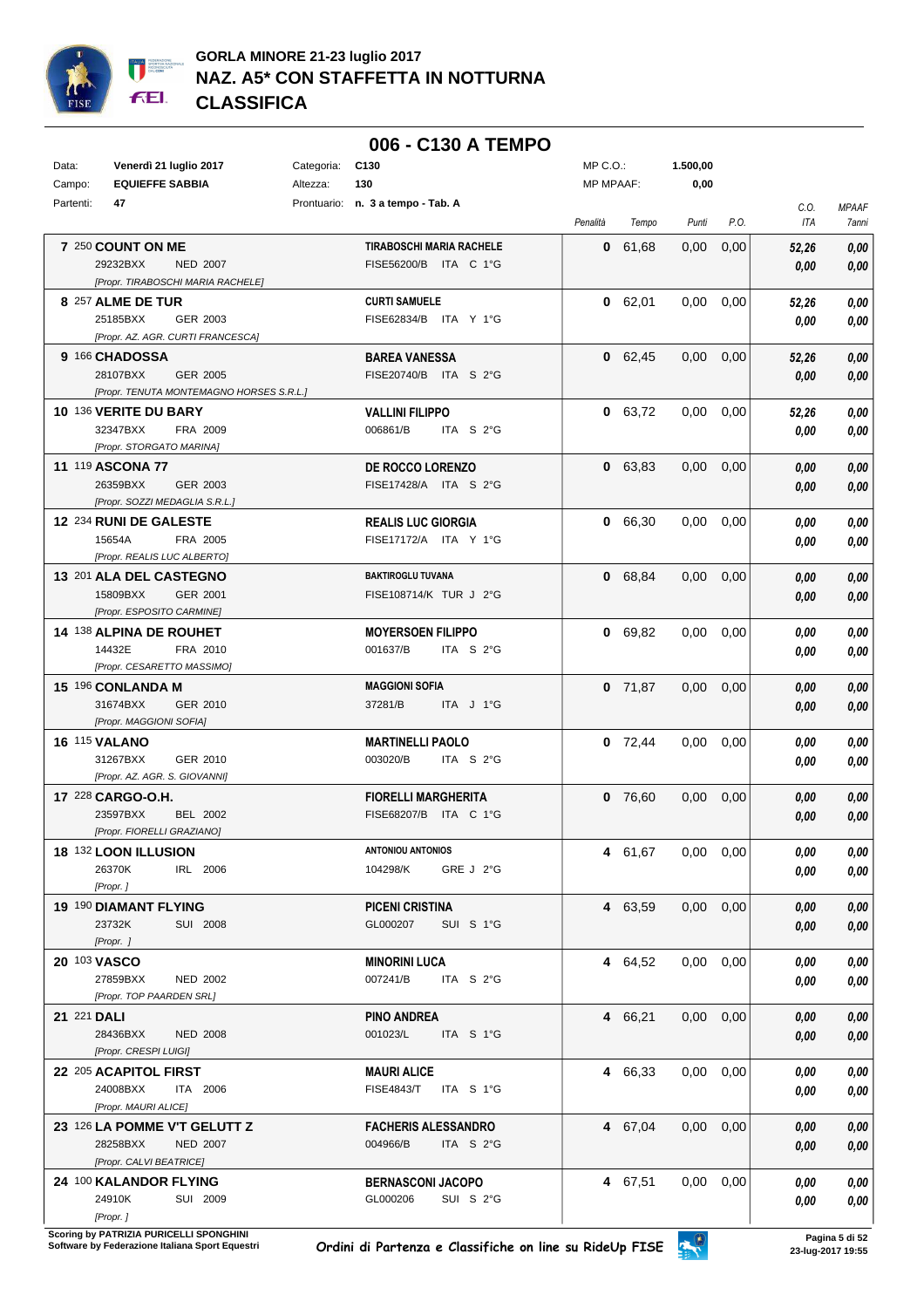

|             |                                                           |            | 006 - C130 A TEMPO                |                  |          |                   |                   |      |              |
|-------------|-----------------------------------------------------------|------------|-----------------------------------|------------------|----------|-------------------|-------------------|------|--------------|
| Data:       | Venerdì 21 luglio 2017                                    | Categoria: | C <sub>130</sub>                  | MP C.O.:         |          | 1.500,00          |                   |      |              |
| Campo:      | <b>EQUIEFFE SABBIA</b>                                    | Altezza:   | 130                               | <b>MP MPAAF:</b> |          | 0,00              |                   |      |              |
| Partenti:   | 47                                                        |            | Prontuario: n. 3 a tempo - Tab. A |                  |          |                   |                   | C.O. | <b>MPAAF</b> |
|             |                                                           |            |                                   | Penalità         | Tempo    | Punti             | P.O.              | ITA  | 7anni        |
|             | 25 124 ODEON DE LA LANDE                                  |            | <b>CERVI SOFIA</b>                |                  | 4 71,23  | 0,00              | 0,00              | 0,00 | 0,00         |
|             | 07104D<br>FRA 2002                                        |            | 007104/D<br>ITA S 2°G             |                  |          |                   |                   |      | 0,00         |
|             | [Propr. CERVI SOFIA]                                      |            |                                   |                  |          |                   |                   | 0,00 |              |
|             | 26 80 FIRENZA                                             |            | <b>ROGIANI CARLO</b>              |                  | 4 72,10  | 0.00              | 0,00              | 0,00 | 0,00         |
|             | 31650BXX<br>NED 2010                                      |            | 002440/B<br>ITA S 2°G             |                  |          |                   |                   | 0,00 | 0,00         |
|             | [Propr. EQUITEO SRL]                                      |            |                                   |                  |          |                   |                   |      |              |
|             | 27 140 DOROTEA                                            |            | SAVAROLA AVELLA FRANCESCA MARIA   |                  | 4 72,21  | $0.00 \quad 0.00$ |                   | 0,00 | 0,00         |
|             | 27760BXX<br>ITA 2009                                      |            | ITA S 2°G<br>45173                |                  |          |                   |                   | 0,00 | 0,00         |
|             | [Propr. INTERNATIONAL HORSES]                             |            |                                   |                  |          |                   |                   |      |              |
|             | 28 71 HALINA                                              |            | <b>SACCO GIORGIO</b>              |                  | 4 76,73  | $0,00$ $0,00$     |                   | 0,00 | 0,00         |
|             | 29365BXX<br>BEL 2007                                      |            | FISE26022/B ITA Y 2°G             |                  |          |                   |                   | 0,00 | 0,00         |
|             | [Propr. OLIVE' ALESSIO CAVALLI SPORTIVI]                  |            |                                   |                  |          |                   |                   |      |              |
|             | 29 141 DON DOCTRO OF HERITAGE                             |            | <b>TABARINI FILIPPO</b>           |                  | 4 77,87  | $0,00$ $0,00$     |                   | 0,00 | 0,00         |
|             | 26353K<br><b>NED 2008</b>                                 |            | 003518/A<br>ITA S 2°G             |                  |          |                   |                   | 0,00 | 0,00         |
|             | [Propr.]                                                  |            |                                   |                  |          |                   |                   |      |              |
|             | 30 79 MOKA DELLE SCHIAVE                                  |            | <b>LORENZETTI LAURA</b>           |                  | 4 78,75  | $0.00 \quad 0.00$ |                   | 0,00 | 0,00         |
|             | 13380E<br>ITA 2010                                        |            | 004881/D<br>ITA S 2°G             |                  |          |                   |                   | 0,00 | 0,00         |
|             | [Propr. RIDOLI ALESSANDRA]                                |            |                                   |                  |          |                   |                   |      |              |
|             | 31 184 VELOCITY                                           |            | <b>SIMI VALENTINA</b>             |                  | 4 78,92  | $0.00\,$          | 0,00              | 0,00 | 0,00         |
|             | 25994BXX<br><b>NED 2002</b>                               |            | FISE28996/B ITA S 1°G             |                  |          |                   |                   | 0,00 | 0,00         |
|             | [Propr. SIMI VALENTINA]                                   |            |                                   |                  |          |                   |                   |      |              |
|             | <b>32 154 FAVINIA</b>                                     |            | <b>ISOARDI VALENTINA</b>          |                  | 4 80,58  | $0,00$ $0,00$     |                   | 0,00 | 0,00         |
|             | 13676E<br>ITA 2010                                        |            | 015292/A<br>ITA S 2°G             |                  |          |                   |                   | 0,00 | 0,00         |
|             | [Propr. ISOARDI VALENTINA]                                |            |                                   |                  |          |                   |                   |      |              |
|             | 33 104 CHARITE                                            |            | <b>BOMMINO LUCA</b>               |                  | 5 85,22  | $0,00$ $0,00$     |                   | 0,00 | 0,00         |
|             | 28885BXX<br>GER 2008                                      |            | 003066/A<br>ITA S 2°G             |                  |          |                   |                   | 0,00 | 0,00         |
|             | [Propr. FIORELLI GRAZIANO]                                |            |                                   |                  |          |                   |                   |      |              |
|             | 34 118 CHRIS                                              |            | <b>SMITH FRANCESCA</b>            |                  | 5 86,55  | $0,00$ $0,00$     |                   | 0,00 | 0,00         |
|             | EST 2005<br>26295BXX                                      |            | FISE13304/B ITA S 2°G             |                  |          |                   |                   | 0,00 | 0,00         |
|             | [Propr. SMITH FRANCESCA]                                  |            |                                   |                  |          |                   |                   |      |              |
|             | 35 197 QUENTINA                                           |            | <b>ROBOTTI SOFIA</b>              |                  | 8 67,20  | $0,00$ $0,00$     |                   | 0,00 | 0,00         |
|             | 30802BXX<br>CZE 2007                                      |            | FISE25563/B ITA J 1°G             |                  |          |                   |                   | 0,00 | 0,00         |
|             | [Propr. ROBOTTI GINO]                                     |            |                                   |                  |          |                   |                   |      |              |
|             | 36 219 NEVER GREY                                         |            | <b>LODI GIORGIA</b>               |                  | 8 70,16  |                   | $0.00 \quad 0.00$ | 0,00 | 0,00         |
|             | 02777N<br>ITA 2006                                        |            | FISE52756/B ITA J 1°G             |                  |          |                   |                   | 0,00 | 0,00         |
|             | [Propr. FOIS ANTONIO]                                     |            |                                   |                  |          |                   |                   |      |              |
|             | 37 116 CRAZY TIMES R.S.                                   |            | <b>MION CRISTIANO</b>             |                  | 8 71.26  |                   | $0.00 \quad 0.00$ | 0,00 | 0,00         |
|             | 27767BXX<br>ITA 2009                                      |            | 002287/D<br>ITA S 2°G             |                  |          |                   |                   | 0,00 | 0,00         |
|             | [Propr. R.S. TEAM BREEDING S.R.L. DI RENATA<br>CARNIGLIA] |            |                                   |                  |          |                   |                   |      |              |
|             | 38 258 L'ULTIMO FAN                                       |            | <b>BETTOSINI SAMUELE RICCARDO</b> |                  | 8 73,11  | $0.00 \quad 0.00$ |                   | 0,00 | 0,00         |
|             | 09279D<br>ITA 2010                                        |            | FISE52483/B ITA S 1°G             |                  |          |                   |                   | 0,00 | 0,00         |
|             | [Propr. CAROPRESO RAFFAELLA]                              |            |                                   |                  |          |                   |                   |      |              |
|             | 39 202 CLITARCO                                           |            | <b>ROSSI ANNA</b>                 |                  | 8 80,83  | $0,00$ $0,00$     |                   | 0,00 | 0,00         |
|             | 08628E<br>ITA 2004                                        |            | 007580/A<br>ITA S 1°G             |                  |          |                   |                   | 0,00 | 0,00         |
|             | [Propr. BULGARELLI MARIA GISELLA]                         |            |                                   |                  |          |                   |                   |      |              |
|             | 40 94 PAZZA IDEA                                          |            | <b>MORONE MARIA GUIA</b>          |                  | 12 64,50 |                   | $0.00 \quad 0.00$ | 0,00 | 0,00         |
|             | 24270BXX<br>ITA 2006                                      |            | 003032/B<br>ITA S 2°G             |                  |          |                   |                   | 0,00 | 0,00         |
|             | [Propr. MORONE MARIA GUIA]                                |            |                                   |                  |          |                   |                   |      |              |
| 41 230 PAUL |                                                           |            | <b>SIMI VALENTINA</b>             |                  | 12 77,69 | $0.00 \quad 0.00$ |                   | 0,00 | 0,00         |
|             | 14205A<br>GER 2003                                        |            | FISE28996/B ITA S 1°G             |                  |          |                   |                   | 0,00 | 0,00         |
|             | [Propr. VESCHI LUCA]                                      |            |                                   |                  |          |                   |                   |      |              |

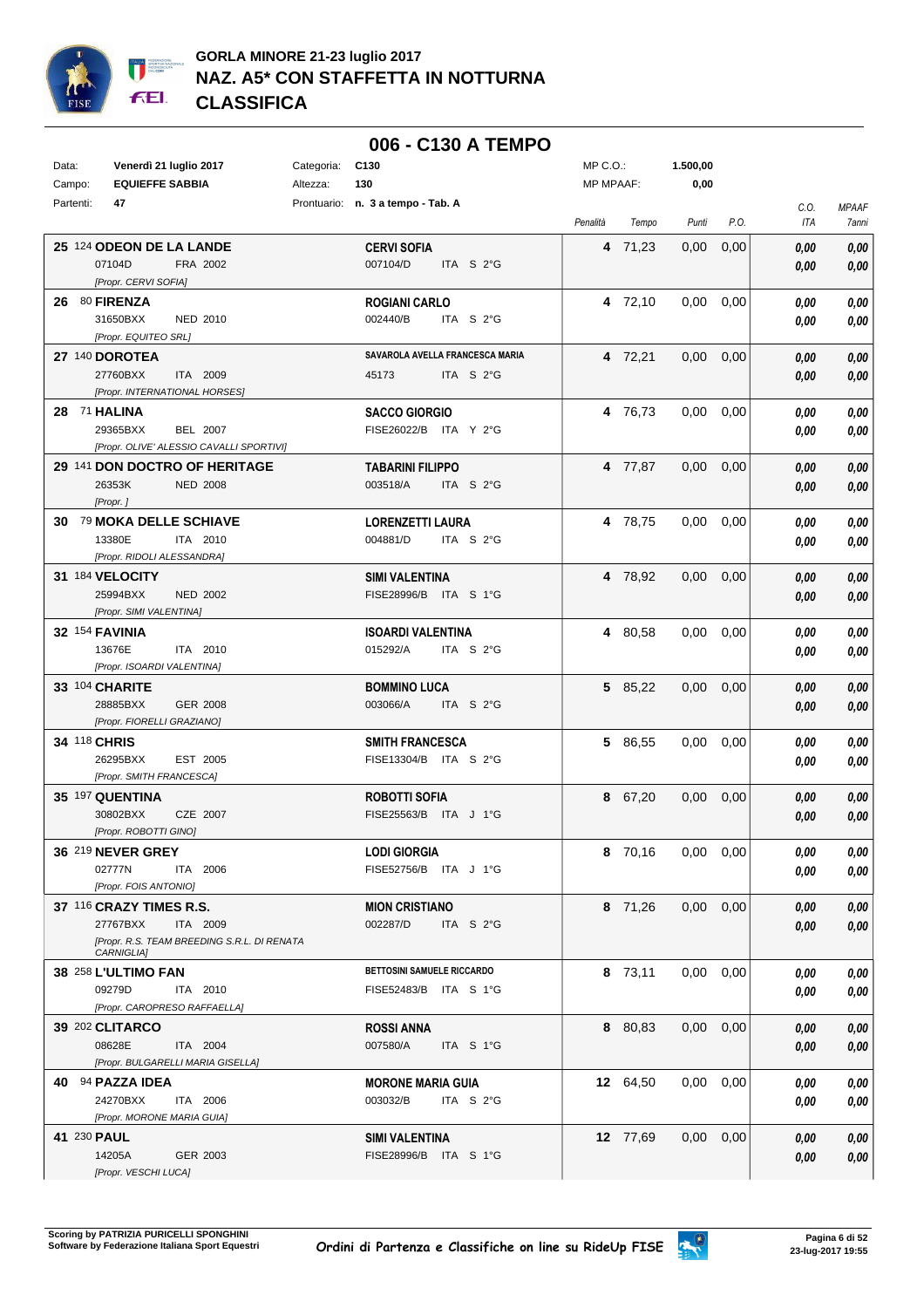

#### **006 - C130 A TEMPO**

| Data:<br>Campo: | Venerdì 21 luglio 2017<br><b>EQUIEFFE SABBIA</b>                                           | Categoria:<br>Altezza: | C <sub>130</sub><br>130                                  | $MP C. O.$ :<br><b>MP MPAAF:</b> |          | 1.500,00<br>0,00 |      |              |                       |
|-----------------|--------------------------------------------------------------------------------------------|------------------------|----------------------------------------------------------|----------------------------------|----------|------------------|------|--------------|-----------------------|
| Partenti:       | 47                                                                                         |                        | Prontuario: n. 3 a tempo - Tab. A                        | Penalità                         | Tempo    | Punti            | P.O. | C.0.<br>ITA  | <b>MPAAF</b><br>7anni |
| 42 146 ASIATIK  | ITA 2006<br>02082L<br>[Propr. AZ.AGR.IL PALAZZO DI PARAVATI ANNALIA]                       |                        | PINO GIOVANBATTISTA<br>ITA S 2°G<br>000595/L             | 12                               | 95,15    | 0.00             | 0,00 | 0.00<br>0.00 | 0,00<br>0.00          |
|                 | 43 169 AGATA LABEL<br>ITA 2010<br>30484BXX<br>[Propr. ]                                    |                        | <b>DI STEFANO MANUELA</b><br>ITA S 2°G<br>000058/M       |                                  | 13 83,82 | 0,00             | 0,00 | 0,00<br>0,00 | 0,00<br>0,00          |
| 44              | 20 APOLLON DE KILLEM<br>31967BXX<br>FRA 2010<br>[Propr. LACCHINI MATTIA]                   |                        | ZUVADELLI PAOLO ADAMO<br>ITA S $2^{\circ}$ G<br>001392/E | 16                               | 75,43    | 0,00             | 0,00 | 0,00<br>0.00 | 0,00<br>0,00          |
|                 | 45 181 BARONNECOURT BONGO<br>29505BXX<br>IRL 2009<br>[Propr. VILLA CARLO ROBERTO]          |                        | <b>TESTORI DAVIDE</b><br><b>FISE45774/B</b><br>ITA Y 1°G | 29                               | 86,46    | 0,00             | 0,00 | 0,00<br>0,00 | 0,00<br>0,00          |
|                 | 231 FANTASTIC BIRD D'ACHERONTE<br>11471E<br>ITA 2007<br>[Propr. SOC. AGR. IL CERRO S.R.L.] |                        | <b>BAKTIROGLU TUVANA</b><br>FISE108714/K TUR J 2°G       | Elim                             | 0,00     | 0,00             | 0,00 | 0,00<br>0,00 | 0,00<br>0,00          |
|                 | 175 DIVINA DEL BEDESCO<br>32032BXX<br>ITA 2010<br>[Propr. BORGONOVO MICAELA]               |                        | <b>PINO ANDREA</b><br>001023/L<br>ITA S 1°G              | Rit                              | 0,00     | 0,00             | 0,00 | 0,00<br>0,00 | 0,00<br>0,00          |

Collegio Giudicante *Presidente ADA GROSSATO TUBERGA LORETTA BELUSSI FEDERICA CASSANI ELISA COLNAGHI MANUELA COLOMBI*

## **007 - C120 A TEMPO**

| Data:<br>Campo: | Venerdì 21 luglio 2017<br><b>DUE LEONI SABBIA</b>                                          | Categoria:<br>Altezza: | C <sub>120</sub><br>120                           | $MP C. O.$ :<br><b>MP MPAAF:</b> |         | 500,00<br>0,00 |      |                    |                                     |
|-----------------|--------------------------------------------------------------------------------------------|------------------------|---------------------------------------------------|----------------------------------|---------|----------------|------|--------------------|-------------------------------------|
| Partenti:       | 48                                                                                         |                        | Prontuario: n. 3 a tempo - Tab. A                 | Penalità                         | Tempo   | Punti          | P.O. | C.O.<br><b>ITA</b> | <b>MPAAF</b><br><i><b>7anni</b></i> |
|                 | 1 259 SILENCE IS GOLDEN<br>27001BXX<br>IRL 2003<br>[Propr. SOTTILE VALENTINO]              |                        | <b>SOTTILE VALENTINO</b><br>FISE27175/A ITA Y 1°G | 0                                | 52,16   | 0,00           | 0,00 | 62,50<br>0.00      | 0,00<br>0,00                        |
|                 | 2 241 QUICK<br><b>SWE 2001</b><br>25675K<br>[Propr.]                                       |                        | <b>BEZZAN MICHELLE</b><br>FISE45498/B ITA C 1°G   |                                  | 0 55,07 | 0,00           | 0,00 | 45,00<br>0.00      | 0,00<br>0,00                        |
|                 | 3 209 ILANA VAN'T PRINSENVELD<br>29775BXX<br><b>BEL 2008</b><br>[Propr. ANZANI ALESSANDRO] |                        | <b>ANZANI ALESSANDRO</b><br>FISE12619/B ITA S 1°G | 0                                | 57,52   | 0,00           | 0,00 | 37,50<br>0.00      | 0.00<br>0.00                        |
|                 | 4 238 BEYNAC DE LA HAYE<br>32717BXX<br><b>BEL 2007</b><br>[Propr. MEAZZA SILVIA]           |                        | <b>MEAZZA SILVIA</b><br>000723/B<br>ITA S 1°G     | 0                                | 59,06   | 0,00           | 0,00 | 30,00<br>0,00      | 0,00<br>0,00                        |
|                 | 5 272 GIVENCY<br>31686BXX<br>NED 2011<br>[Propr. RAIMONDI CAMILLA]                         |                        | <b>RAIMONDI CAMILLA</b><br>FISE14757/B ITA S 1°G  |                                  | 0 59,31 | 0.00           | 0.00 | 25,00<br>0.00      | 0,00<br>0,00                        |
|                 | 6 233 MACBETH<br>16108P<br>ITA 2007<br>[Propr. JOURDAN CAMILLA]                            |                        | <b>JOURDAN CAMILLA</b><br>002999/A<br>ITA S 1°G   | $\mathbf{0}$                     | 59,99   | 0,00           | 0,00 | 10,00<br>125,00    | 0,00<br>0.00                        |
|                 | 7 208 NONA STRIA<br>24271BXX<br>ITA 2006<br>[Propr. SASSI ELENA SOFIA]                     |                        | <b>SASSI ELENA SOFIA</b><br>FISE24351/B ITA Y 1°G |                                  | 0 60,06 | 0,00           | 0,00 | 10,00<br>75,00     | 0,00<br>0.00                        |
|                 | 8 226 LARRY<br>ITA 2006<br>23748BXX<br>[Propr. AZ. AGR. "PRATO ROTONDO"]                   |                        | <b>GOZZI BEATRICE</b><br>FISE12061/B ITA S 1°G    |                                  | 0 60,58 | 0,00           | 0,00 | 10,00<br>50,00     | 0,00<br>0,00                        |
|                 | 9 235 LORLIDO<br>31111BXX<br>GER 2010<br>[Propr. TONETTI GIORGIA]                          |                        | <b>TONETTI GIORGIA</b><br>FISE25060/B ITA J 1°G   |                                  | 0 61,12 | 0,00           | 0,00 | 10,00<br>0.00      | 0,00<br>0,00                        |

**Scoring by PATRIZIA PURICELLI SPONGHINI<br>Software by Federazione Italiana Sport Equestri**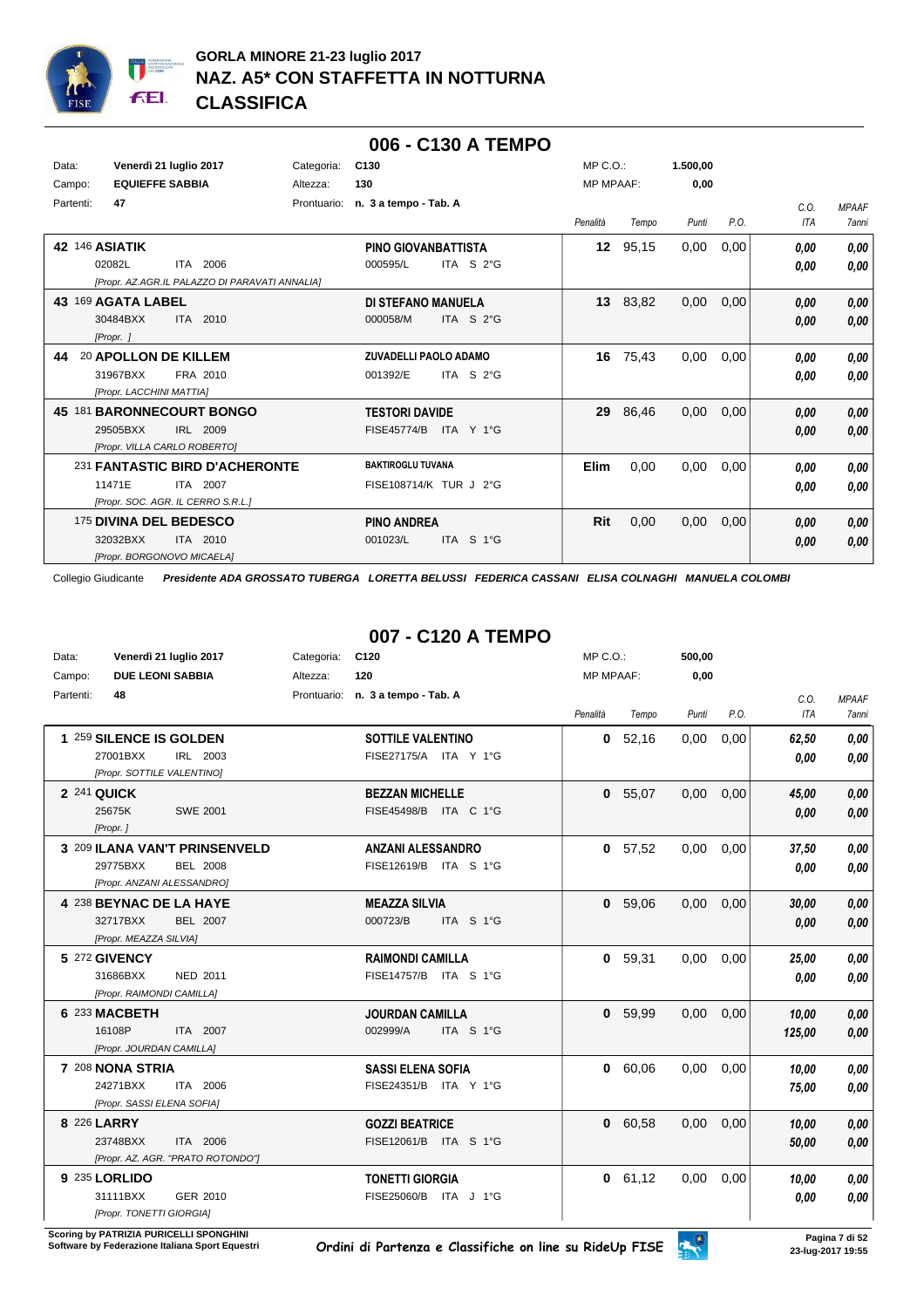

|             |                                                        |            | 007 - C120 A TEMPO                                 |                  |         |                   |      |       |                     |
|-------------|--------------------------------------------------------|------------|----------------------------------------------------|------------------|---------|-------------------|------|-------|---------------------|
| Data:       | Venerdì 21 luglio 2017                                 | Categoria: | C120                                               | $MP C. O.$ :     |         | 500,00            |      |       |                     |
| Campo:      | <b>DUE LEONI SABBIA</b>                                | Altezza:   | 120                                                | <b>MP MPAAF:</b> |         | 0,00              |      |       |                     |
| Partenti:   | 48                                                     |            | Prontuario: n. 3 a tempo - Tab. A                  |                  |         |                   |      | C.O.  | <b>MPAAF</b>        |
|             |                                                        |            |                                                    | Penalità         | Tempo   | Punti             | P.O. | ITA   | <i><b>7anni</b></i> |
|             | <b>10 173 BRIVIDO</b>                                  |            | <b>JOURDAN CAMILLA</b>                             |                  | 0 61,48 | 0,00              | 0,00 | 10,00 | 0,00                |
|             | 28975BXX<br>ITA 2010                                   |            | 002999/A<br>ITA S 1°G                              |                  |         |                   |      | 0,00  | 0,00                |
|             | [Propr. PELLINI VERONICA]                              |            |                                                    |                  |         |                   |      |       |                     |
|             | 11 211 VALDINO DELLE ROANE                             |            | <b>MOYERSOEN ALBERTO</b>                           |                  | 0 62,61 | 0,00              | 0,00 | 0.00  | 0,00                |
|             | 08849D<br>ITA 2008                                     |            | FISE85502/B ITA Y 1°G                              |                  |         |                   |      | 0,00  | 0,00                |
|             | [Propr. MOYERSOEN FILIPPO]                             |            |                                                    |                  |         |                   |      |       |                     |
|             | 12 213 LEOPOL DU PLESSIS<br>19963BXX<br>FRA 1999       |            | <b>VALLI CLAUDIA</b><br>FISE33275/B ITA Y 1°G      |                  | 0 63,00 | 0,00              | 0,00 | 0.00  | 0,00                |
|             | [Propr. VALLI CLAUDIA]                                 |            |                                                    |                  |         |                   |      | 0,00  | 0,00                |
| 13 186 ORMA |                                                        |            | <b>ANTONINI LUDOVICA</b>                           |                  | 0.64,01 | 0,00              | 0,00 | 0.00  | 0,00                |
|             | 03282N<br>ITA 2007                                     |            | 022852/B<br>ITA S 1°G                              |                  |         |                   |      | 0.00  | 0,00                |
|             | [Propr. PALA SILVIO]                                   |            |                                                    |                  |         |                   |      |       |                     |
|             | 14 217 LINCORADA                                       |            | <b>PETAZZI GIULIA</b>                              |                  | 0 66,45 | $0.00\,$          | 0,00 | 0,00  | 0,00                |
|             | 15810A<br>ITA 2008                                     |            | FISE23941/B ITA Y 1°G                              |                  |         |                   |      | 0.00  | 0,00                |
|             | [Propr. PETAZZI GIULIA]                                |            |                                                    |                  |         |                   |      |       |                     |
|             | 15 178 ZINDOR G                                        |            | <b>LAZZARA RICCARDO</b>                            |                  | 0 67,42 | 0,00              | 0,00 | 0,00  | 0,00                |
|             | 02734R<br><b>NED 2004</b>                              |            | FISE32487/B ITA Y 1°G                              |                  |         |                   |      | 0,00  | 0,00                |
|             | [Propr. TOP PAARDEN SRL]                               |            |                                                    |                  |         |                   |      |       |                     |
|             | 16 237 VIENNA DELLE ROANE<br>09181D<br>ITA 2008        |            | <b>RAMPINELLI SILVIA</b><br>009278/B<br>ITA S 1°G  |                  | 0 68.52 | 0,00              | 0,00 | 0,00  | 0,00                |
|             | [Propr. ALLEV.TO EQUINI LE ROANE DI BROTTO PAOLO]      |            |                                                    |                  |         |                   |      | 0.00  | 0,00                |
|             | 16 267 GASPA RONE                                      |            | <b>RAMPINELLI SILVIA</b>                           |                  | 0 68,52 | 0,00              | 0,00 | 0.00  | 0,00                |
|             | 32116BXX<br>NED 2011                                   |            | 009278/B<br>ITA S 1°G                              |                  |         |                   |      | 0.00  | 0,00                |
|             | [Propr. RAMPINELLI SILVIA]                             |            |                                                    |                  |         |                   |      |       |                     |
|             | 18 246 UN BALOU D'ADRIERS                              |            | <b>GALIMBERTI MATTEO JOSEPH</b>                    |                  | 1 80,89 | 0,00              | 0,00 | 0,00  | 0,00                |
|             | 32795BXX<br>FRA 2008                                   |            | FISE70117/B ITA J 1°G                              |                  |         |                   |      | 0.00  | 0,00                |
|             | [Propr. GALIMBERTI CESARE]                             |            |                                                    |                  |         |                   |      |       |                     |
|             | 19 229 ZIGGY STARDUST (SWB)                            |            | <b>CANOVILL JANNIE</b>                             |                  | 4 59,60 | 0,00              | 0,00 | 0.00  | 0,00                |
|             | 037051<br><b>SWE 2005</b><br>[Propr. DIPASUPIL JENKIE] |            | FISE108163/K SWE S 1°G                             |                  |         |                   |      | 0.00  | 0,00                |
|             | 20 182 ORCHID'S PRIMERA                                |            | <b>FIORELLI MARGHERITA</b>                         |                  | 4 60,75 | 0.00              | 0,00 | 0,00  | 0,00                |
|             | 28571BXX<br>NED 2007 Pony                              |            | FISE68207/B ITA C 1°G                              |                  |         |                   |      | 0,00  | 0,00                |
|             | [Propr. FIORELLI MARGHERITA]                           |            |                                                    |                  |         |                   |      |       |                     |
|             | 21 216 EVIE CARLA                                      |            | <b>PAGANI GIULIA</b>                               |                  | 4 61,70 | $0.00 \quad 0.00$ |      | 0.00  | 0,00                |
|             | 17260A<br><b>NED 2009</b>                              |            | FISE67672/B ITA Y 1°G                              |                  |         |                   |      | 0,00  | 0,00                |
|             | [Propr. DELLA VEDOVA ANNA MARIA]                       |            |                                                    |                  |         |                   |      |       |                     |
|             | <b>22 225 KATEGA II AC</b>                             |            | <b>GUERENZI ROCCA CHIARA</b>                       |                  | 4 64,43 | $0.00\,$          | 0,00 | 0.00  | 0,00                |
|             | 18379A<br>BEL 2010                                     |            | FISE77736/B ITA J 1°G                              |                  |         |                   |      | 0.00  | 0,00                |
|             | [Propr. ROCCA CINZIA]                                  |            |                                                    |                  |         |                   |      |       |                     |
|             | 23 232 ALBERTINE DE LA CENSE<br>14295E                 |            | <b>ROSSI ANNA</b><br>007580/A<br>ITA S 1°G         |                  | 4 65,71 | $0.00 \quad 0.00$ |      | 0,00  | 0,00                |
|             | FRA 2010<br>[Propr. DE LORENZI RENATO]                 |            |                                                    |                  |         |                   |      | 0.00  | 0,00                |
|             | 24 218 W-FAUBOURG VH KREKEDAL Z                        |            | <b>ZAPPA GIULIA</b>                                |                  | 4 66,44 | $0,00$ $0,00$     |      | 0,00  | 0,00                |
|             | 15252A<br>BEL 2005                                     |            | FISE21742/B ITA S 1°G                              |                  |         |                   |      | 0.00  | 0,00                |
|             | [Propr. MONTE ROBBIO 2010 SRL]                         |            |                                                    |                  |         |                   |      |       |                     |
|             | 25 206 GRIMALDI VAN'T PARADIJS                         |            | <b>SPUNTON ALEXIA</b>                              |                  | 4 68,82 | $0,00$ $0,00$     |      | 0,00  | 0,00                |
|             | 26367BXX<br><b>BEL 2006</b>                            |            | FISE61699/B ITA J 1°G                              |                  |         |                   |      | 0.00  | 0,00                |
|             | [Propr. MANTEGAZZA MARINELLA]                          |            |                                                    |                  |         |                   |      |       |                     |
| 26 287 GAM  |                                                        |            | <b>BOVETTI FRANCESCO</b>                           |                  | 4 71,87 | $0,00$ $0,00$     |      | 0,00  | 0,00                |
|             | 27891BXX<br>ITA 2009                                   |            | 008059/B<br>ITA S 1°G                              |                  |         |                   |      | 0,00  | 0,00                |
|             | [Propr. AZ. AGR. CARNIO ROBERTO]                       |            |                                                    |                  |         |                   |      |       |                     |
|             | 27 188 SAMSARA SEMILLY<br>25233BXX<br>FRA 2006         |            | <b>TONINELLI LUCREZIA</b><br>FISE13167/B ITA Y 1°G |                  | 4 72,10 | 0,00              | 0,00 | 0.00  | 0,00                |
|             | [Propr. BUTI BEATRICE]                                 |            |                                                    |                  |         |                   |      | 0,00  | 0,00                |

**Scoring by PATRIZIA PURICELLI SPONGHINI<br>Software by Federazione Italiana Sport Equestri**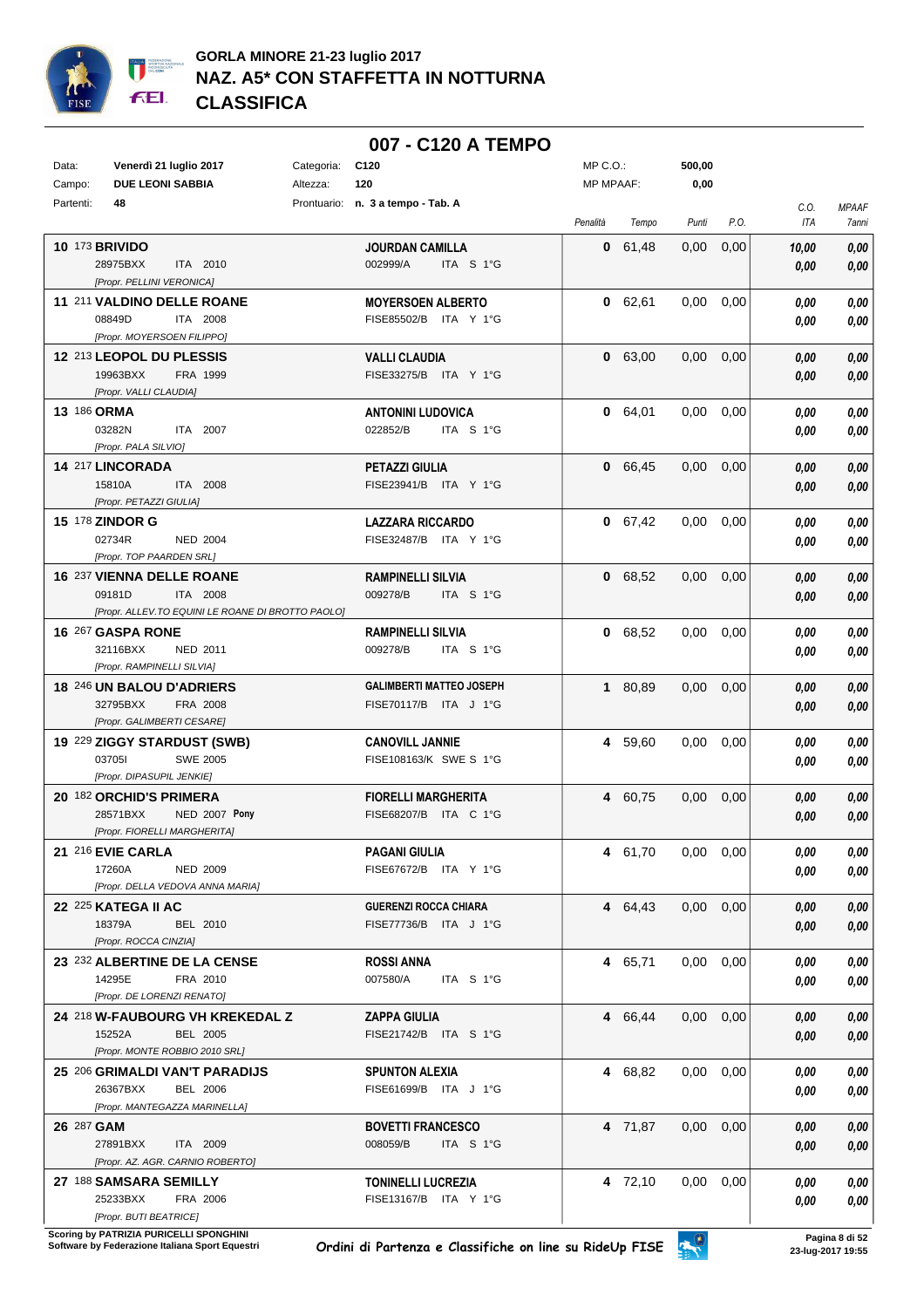

|              |                                                                |            | 007 - C120 A TEMPO                              |                  |          |                   |      |              |              |
|--------------|----------------------------------------------------------------|------------|-------------------------------------------------|------------------|----------|-------------------|------|--------------|--------------|
| Data:        | Venerdì 21 luglio 2017                                         | Categoria: | C <sub>120</sub>                                | $MP C. O.$ :     |          | 500,00            |      |              |              |
| Campo:       | <b>DUE LEONI SABBIA</b>                                        | Altezza:   | 120                                             | <b>MP MPAAF:</b> |          | 0,00              |      |              |              |
| Partenti:    | 48                                                             |            | Prontuario: n. 3 a tempo - Tab. A               |                  |          |                   |      | C.O.         | MPAAF        |
|              |                                                                |            |                                                 | Penalità         | Tempo    | Punti             | P.O. | ITA          | 7anni        |
|              | 28 266 CONTOON                                                 |            | <b>BOLOGNA ANDREA</b>                           |                  | 4 74,15  | 0,00              | 0,00 | 0,00         | 0,00         |
|              | 32586BXX<br>GER 2011                                           |            | 10526/C<br>ITA J 1°G                            |                  |          |                   |      | 0,00         | 0,00         |
|              | [Propr. ]<br>29 247 EDELLIEFJE                                 |            | <b>PASQUINI MATTEO</b>                          |                  | 5 79,06  | 0.00              | 0,00 | 0.00         | 0,00         |
|              | 32045BXX<br><b>NED 2009</b>                                    |            | FISE20845/D ITA J 1°G                           |                  |          |                   |      | 0.00         | 0,00         |
|              | [Propr. BUSTI GIOVANNA]                                        |            |                                                 |                  |          |                   |      |              |              |
|              | 30 198 LUCKY GIORDAN                                           |            | <b>STANZINI ANNA</b>                            |                  | 7 87,15  | 0,00              | 0,00 | 0.00         | 0,00         |
|              | 11636E<br>ITA 2007                                             |            | FISE53778/B ITA J 1°G                           |                  |          |                   |      | 0,00         | 0,00         |
|              | [Propr. GABRIELE DAMIANO ROBERTO]                              |            |                                                 |                  |          |                   |      |              |              |
|              | 31 253 CUMBIA                                                  |            | <b>CARULLO MARTA</b>                            |                  | 7 89,35  | 0.00              | 0,00 | 0.00         | 0,00         |
|              | 24372BXX<br>ITA 2005<br>[Propr. GOSCIOLA LUCIA]                |            | FISE24359/B ITA Y 1°G                           |                  |          |                   |      | 0,00         | 0,00         |
|              | 32 189 SERCHAN                                                 |            | AMBROIS BARRA ISABELLA                          |                  | 8 57,84  | 0,00              | 0,00 | 0.00         | 0,00         |
|              | 09575E<br>CZE 2003                                             |            | FISE21646/A ITA S 1°G                           |                  |          |                   |      | 0,00         | 0,00         |
|              | [Propr. ZACCHIA LAURA]                                         |            |                                                 |                  |          |                   |      |              |              |
|              | 33 195 EPI LOTAR                                               |            | <b>BELLINI MORRIS</b>                           |                  | 8 67,03  | 0,00              | 0,00 | 0.00         | 0,00         |
|              | 23656BXX<br>ITA 2006                                           |            | 004813/B<br>ITA S 1°G                           |                  |          |                   |      | 0.00         | 0,00         |
|              | [Propr. BELLINI MORRIS]                                        |            |                                                 |                  |          |                   |      |              |              |
|              | 34 214 LEMONDO<br>28527BXX<br><b>GER 2007</b>                  |            | <b>GUIDUCCI ILARIA</b><br>FISE21540/B ITA S 1°G |                  | 8 68,56  | 0,00              | 0,00 | 0,00         | 0,00         |
|              | [Propr. NAAR DELPHINE]                                         |            |                                                 |                  |          |                   |      | 0,00         | 0,00         |
|              | 35 200 NOCCIOLA DEL SOLE                                       |            | <b>GROPPO ANITA</b>                             |                  | 8 76,47  | 0,00              | 0,00 | 0,00         | 0,00         |
|              | 30339BXX<br>ITA 2010                                           |            | FISE47117/B ITA Y 1°G                           |                  |          |                   |      | 0.00         | 0,00         |
|              | [Propr. AZ. AGR. GRAZIOTTI SILVANO]                            |            |                                                 |                  |          |                   |      |              |              |
| 36 179 LOLLO |                                                                |            | <b>GUERENZI ROCCA CHIARA</b>                    |                  | 9 81,56  | $0.00\,$          | 0,00 | 0,00         | 0,00         |
|              | 01466X<br>ITA 2006                                             |            | FISE77736/B ITA J 1°G                           |                  |          |                   |      | 0.00         | 0,00         |
|              | [Propr. CAVALIERI VITTORIO]                                    |            |                                                 |                  |          |                   |      |              |              |
|              | 37 227 EUROCENT<br>10182A<br>ITA 2003                          |            | <b>TESTORI DAVIDE</b><br>FISE45774/B ITA Y 1°G  |                  | 9 81,58  | 0,00              | 0,00 | 0.00<br>0.00 | 0,00<br>0,00 |
|              | [Propr. BRAMBILLA CATERINA]                                    |            |                                                 |                  |          |                   |      |              |              |
|              | 38 172 SUPERIO D'ACHERONTE                                     |            | <b>ROSSI ANNA</b>                               |                  | 12 73,02 | 0,00              | 0,00 | 0,00         | 0,00         |
|              | 16838A<br>ITA 2007                                             |            | 007580/A<br>ITA S 1°G                           |                  |          |                   |      | 0.00         | 0,00         |
|              | [Propr. SOC. AGR. IL CERRO S.R.L.]                             |            |                                                 |                  |          |                   |      |              |              |
|              | 39 236 VISE' DEL BEIRO                                         |            | <b>MALINVERNO GIORGIA</b>                       |                  | 12 77,13 | $0.00\,$          | 0,00 | 0.00         | 0,00         |
|              | 25293BXX<br>ITA 2007<br>[Propr. ARIMANE ANNA]                  |            | FISE18707/B ITA Y 1°G                           |                  |          |                   |      | 0.00         | 0,00         |
|              | 40 204 COMMANDER                                               |            | <b>MERONI ANITA</b>                             |                  | 14 83,38 | 0,00              | 0,00 | 0.00         | 0,00         |
|              | 24024BXX<br>ITA 2006                                           |            | FISE16518/B ITA Y 1°G                           |                  |          |                   |      | 0,00         | 0,00         |
|              | [Propr. VERRIJTH VIVIENNE SYBILLA LOUISA]                      |            |                                                 |                  |          |                   |      |              |              |
|              | <b>185 PACHIA'</b>                                             |            | <b>ANTONINI LUDOVICA</b>                        | Elim             | 0,00     | $0.00\,$          | 0,00 | 0.00         | 0,00         |
|              | 12101E<br>ITA 2008                                             |            | FISE33377/B ITA J 1°G                           |                  |          |                   |      | 0,00         | 0,00         |
|              | [Propr. PUGGIONI PAOLA]                                        |            |                                                 |                  |          |                   |      |              |              |
|              | 207 QUI VOILA Z                                                |            | <b>MARIANI ALESSANDRO</b>                       | Elim             | 0,00     | 0,00              | 0,00 | 0,00         | 0,00         |
|              | 23620BXX<br><b>NED 2000 Pony</b><br>[Propr. ALGAROTTI NICOLO'] |            | FISE40328/B ITA J 1°G                           |                  |          |                   |      | 0,00         | 0,00         |
|              | <b>249 BAROLO</b>                                              |            | <b>SALA MASSIMO</b>                             | Elim             | 0,00     | $0.00 \quad 0.00$ |      | 0,00         | 0,00         |
|              | 27583BXX<br><b>NED 2006</b>                                    |            | 000477/A<br>ITA S 1°G                           |                  |          |                   |      | 0.00         | 0,00         |
|              | [Propr. TAGLIABUE VALENTINA]                                   |            |                                                 |                  |          |                   |      |              |              |
|              | 224 SANTERINO                                                  |            | <b>LAZZARA RICCARDO</b>                         | Rit              | 0,00     | 0,00              | 0,00 | 0,00         | 0,00         |
|              | 14860BXX<br><b>NED 1999</b>                                    |            | FISE32487/B ITA Y 1°G                           |                  |          |                   |      | 0,00         | 0,00         |
|              | [Propr. PACIOTTI GIULIANO]                                     |            |                                                 |                  |          |                   |      |              |              |
|              | 256 ATHLETIC MARZIA<br>25401BXX<br>ITA 2007                    |            | <b>BALLABIO PAOLA</b><br>007943/B<br>ITA S 1°G  | Rit              | 0,00     | $0.00\,$          | 0,00 | 0,00         | 0,00         |
|              | [Propr. ROSSONI GIOVANNI]                                      |            |                                                 |                  |          |                   |      | 0,00         | 0,00         |

**Scoring by PATRIZIA PURICELLI SPONGHINI<br>Software by Federazione Italiana Sport Equestri**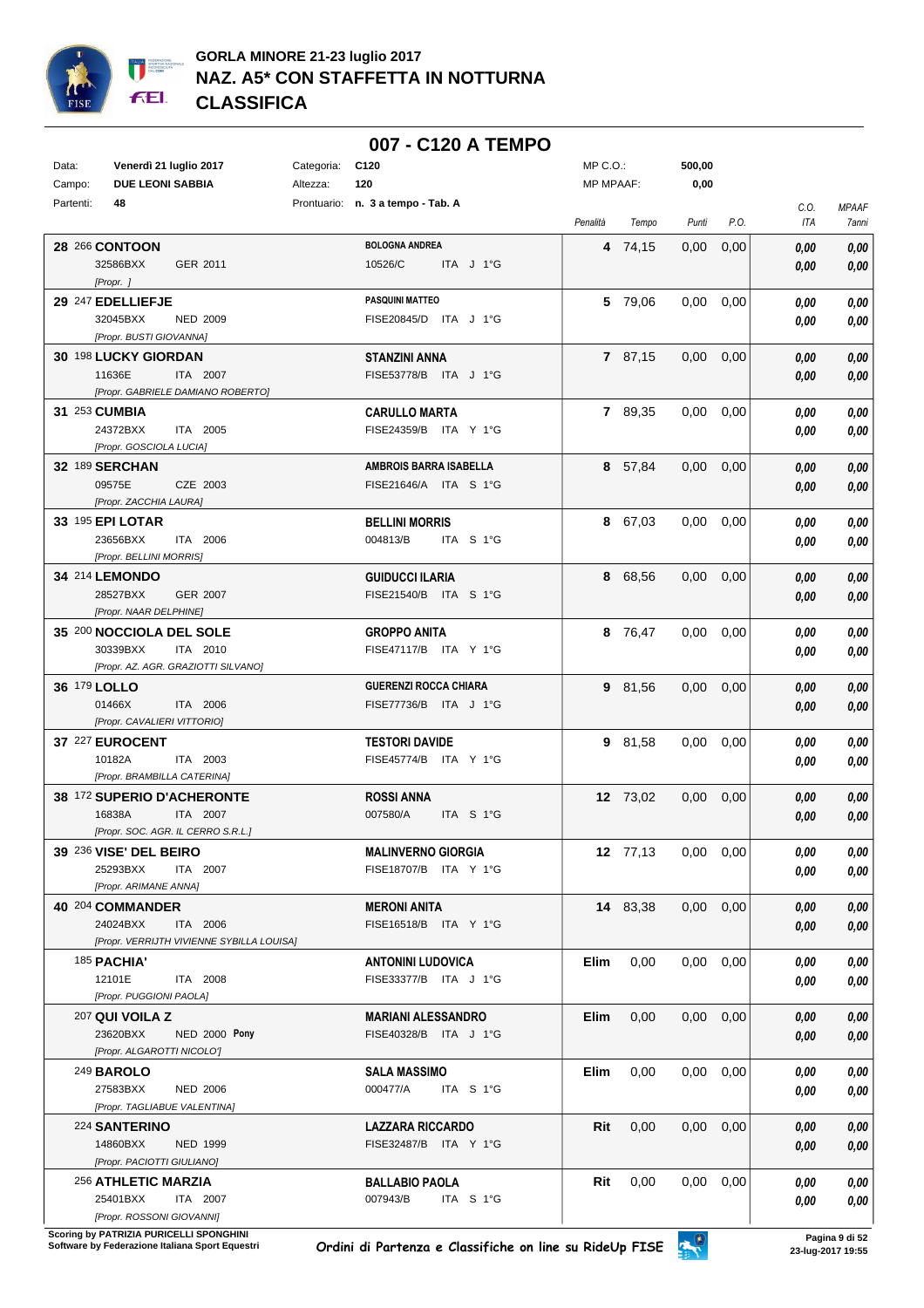

|           |                           |                                    |            | 007 - C120 A TEMPO                |                  |         |        |      |      |              |
|-----------|---------------------------|------------------------------------|------------|-----------------------------------|------------------|---------|--------|------|------|--------------|
| Data:     |                           | Venerdì 21 luglio 2017             | Categoria: | C <sub>120</sub>                  | $MP C. O.$ :     |         | 500,00 |      |      |              |
| Campo:    | <b>DUE LEONI SABBIA</b>   |                                    | Altezza:   | 120                               | <b>MP MPAAF:</b> |         | 0,00   |      |      |              |
| Partenti: | 48                        |                                    |            | Prontuario: n. 3 a tempo - Tab. A |                  |         |        |      | C.0  | <b>MPAAF</b> |
|           |                           |                                    |            |                                   | Penalità         | Tempo   | Punti  | P.O. | ITA  | 7anni        |
|           | FC 201 ALA DEL CASTEGNO   |                                    |            | <b>BAKTIROGLU TUVANA</b>          | $\bf{0}$         | 68,53   | 0,00   | 0,00 | 0,00 | 0,00         |
|           | 15809BXX                  | GER 2001                           |            | FISE108714/K TUR J 2°G            |                  |         |        |      | 0,00 | 0.00         |
|           | [Propr. ESPOSITO CARMINE] |                                    |            |                                   |                  |         |        |      |      |              |
|           |                           | FC 231 FANTASTIC BIRD D'ACHERONTE  |            | <b>BAKTIROGLU TUVANA</b>          | $\bf{0}$         | 70,70   | 0,00   | 0,00 | 0,00 | 0.00         |
|           | 11471E                    | <b>ITA 2007</b>                    |            | FISE108714/K TUR J 2°G            |                  |         |        |      | 0,00 | 0.00         |
|           |                           | [Propr. SOC. AGR. IL CERRO S.R.L.] |            |                                   |                  |         |        |      |      |              |
|           | FC 157 AVENIR DE LA HAGUE |                                    |            | <b>D'ONOFRIO GIUSEPPE</b>         |                  | 5 96,70 | 0,00   | 0,00 | 0,00 | 0,00         |
|           | 28573BXX                  | FRA 2010                           |            | ITA S $2^{\circ}$ G<br>000692/B   |                  |         |        |      | 0,00 | 0,00         |
|           |                           | [Propr. VERONESI FRANCESCA]        |            |                                   |                  |         |        |      |      |              |

|           |                                               |                 | UUO - UTIO A TEMPU                                 |                  |           |        |      |        |              |
|-----------|-----------------------------------------------|-----------------|----------------------------------------------------|------------------|-----------|--------|------|--------|--------------|
| Data:     | Venerdì 21 luglio 2017                        | Categoria: C115 |                                                    | $MP C. O.$ :     |           | 400,00 |      |        |              |
| Campo:    | <b>DUE LEONI SABBIA</b>                       | Altezza:        | 115                                                | <b>MP MPAAF:</b> |           | 0,00   |      |        |              |
| Partenti: | 40                                            |                 | Prontuario: n. 3 a tempo - Tab. A                  |                  |           |        |      | C.O.   | <b>MPAAF</b> |
|           |                                               |                 |                                                    | Penalità         | Tempo     | Punti  | P.O. | ITA    | <b>7anni</b> |
|           | 1 85 QUARLING D'AUVERS                        |                 | <b>FEY CARLOTTA</b>                                |                  | 0, 53, 88 | 0,00   | 0,00 | 60,00  | 0,00         |
|           | 16784A<br>FRA 2004                            |                 | FISE15819/A ITA S 1°G                              |                  |           |        |      | 0.00   | 0.00         |
|           | [Propr. FEY SANDRO]                           |                 |                                                    |                  |           |        |      |        |              |
|           | 2 134 VONDEL                                  |                 | SANTACROCE GIULIA                                  |                  | 0 60,36   | 0,00   | 0,00 | 43,20  | 0,00         |
|           | 11995A<br><b>NED 2002</b>                     |                 | 009320/A<br>ITA S 1°G                              |                  |           |        |      | 0.00   | 0.00         |
|           | [Propr. SANTACROCE FRANCESCO]                 |                 |                                                    |                  |           |        |      |        |              |
|           | 3 244 CARROLLS MISS CLOVER                    |                 | <b>NULLI FEDERICA</b>                              |                  | 0 60,68   | 0,00   | 0,00 | 36,00  | 0,00         |
|           | 28292BXX<br>IRL 2007 Pony                     |                 | FISE52123/B ITA C 1°G                              |                  |           |        |      | 0.00   | 0.00         |
|           | [Propr. ART RACING SERVICE S.A.S.]            |                 |                                                    |                  |           |        |      |        |              |
|           | 4 289 AQUIRA DE SAINT-PIERRE                  |                 | <b>FIORELLI LEONARDO</b>                           |                  | 0 60,85   | 0.00   | 0,00 | 28,80  | 0,00         |
|           | 30189BXX<br><b>BEL 2000</b>                   |                 | FISE38301/B ITA J Brev.                            |                  |           |        |      | 0.00   | 0,00         |
|           | [Propr. FIORELLI MARGHERITA]                  |                 |                                                    |                  |           |        |      |        |              |
|           | 5 255 REGALIA CECE<br>03748C<br>FRA 2005      |                 | <b>MUSITELLI CAROLINA</b><br>011171/B<br>ITA S 1°G |                  | 0 60,93   | 0.00   | 0,00 | 24,00  | 0,00         |
|           | [Propr. GAVIO BEATRICE]                       |                 |                                                    |                  |           |        |      | 0.00   | 0,00         |
|           | 6 185 PACHIA'                                 |                 | <b>ANTONINI LUDOVICA</b>                           |                  | 0 61,72   | 0.00   | 0,00 | 9,60   | 0,00         |
|           | 12101E<br><b>ITA 2008</b>                     |                 | FISE33377/B ITA J 1°G                              |                  |           |        |      | 100,00 | 0,00         |
|           | [Propr. PUGGIONI PAOLA]                       |                 |                                                    |                  |           |        |      |        |              |
|           | 7 191 QUINCY JONES                            |                 | DE SALVO GRETA                                     |                  | 0 62,83   | 0,00   | 0,00 | 9,60   | 0,00         |
|           | 23578K<br>GER 2005                            |                 | SUI Y 1°G<br>BL000076                              |                  |           |        |      | 0.00   | 0.00         |
|           | [Propr.]                                      |                 |                                                    |                  |           |        |      |        |              |
|           | 8 275 COOL CASSIS 12                          |                 | <b>FIORELLI LEONARDO</b>                           |                  | 0, 63.33  | 0.00   | 0.00 | 9,60   | 0,00         |
|           | 25468BXX<br><b>GER 2004</b>                   |                 | FISE38301/B ITA J Brev.                            |                  |           |        |      | 0.00   | 0,00         |
|           | [Propr. AZIENDA AGR. ALLEVAMENTO MONTECHIARO] |                 |                                                    |                  |           |        |      |        |              |
|           | 9 194 MEAULNE DU HEQUET                       |                 | SOMMARUGA COSTANZA                                 |                  | 0 63,56   | 0.00   | 0,00 | 9.60   | 0,00         |
|           | 03317C<br>FRA 2000                            |                 | FISE59845/B ITA C 1°G                              |                  |           |        |      | 0.00   | 0,00         |
|           | [Propr. DARDANI MICOL]                        |                 |                                                    |                  |           |        |      |        |              |
|           | 10 215 ELENCHIUM CRUISE                       |                 | <b>BAREA TIZIANO</b>                               |                  | 0 63,88   | 0,00   | 0,00 | 9,60   | 0,00         |
|           | 25700BXX<br>IRL 2003                          |                 | 79694<br>ITA S 1°G                                 |                  |           |        |      | 0,00   | 0,00         |
|           | [Propr. BAREA TIZIANO]                        |                 |                                                    |                  |           |        |      |        |              |
|           | <b>11 285 KANISTO</b>                         |                 | <b>SPINOSO ROBERTA</b>                             |                  | 0 65,52   | 0,00   | 0,00 | 0.00   | 0,00         |
|           | 28046T<br>CZE 2005                            |                 | FISE78849/B ITA J Brev.                            |                  |           |        |      | 0.00   | 0.00         |
|           | [Propr. PARUTTO MONICA]                       |                 |                                                    |                  |           |        |      |        |              |
|           | 12 262 LION SAURO                             |                 | <b>STRATTA FABIO</b>                               |                  | 0 66,45   | 0,00   | 0,00 | 0.00   | 0,00         |
|           | 17369A<br>ITA 2009                            |                 | 013663/A<br>ITA S 1°G                              |                  |           |        |      | 60,00  | 0,00         |
|           | [Propr. CIMINO SALVATORE]                     |                 |                                                    |                  |           |        |      |        |              |

## **008 - C115 A TEMPO**

**Scoring by PATRIZIA PURICELLI SPONGHINI<br>Software by Federazione Italiana Sport Equestri**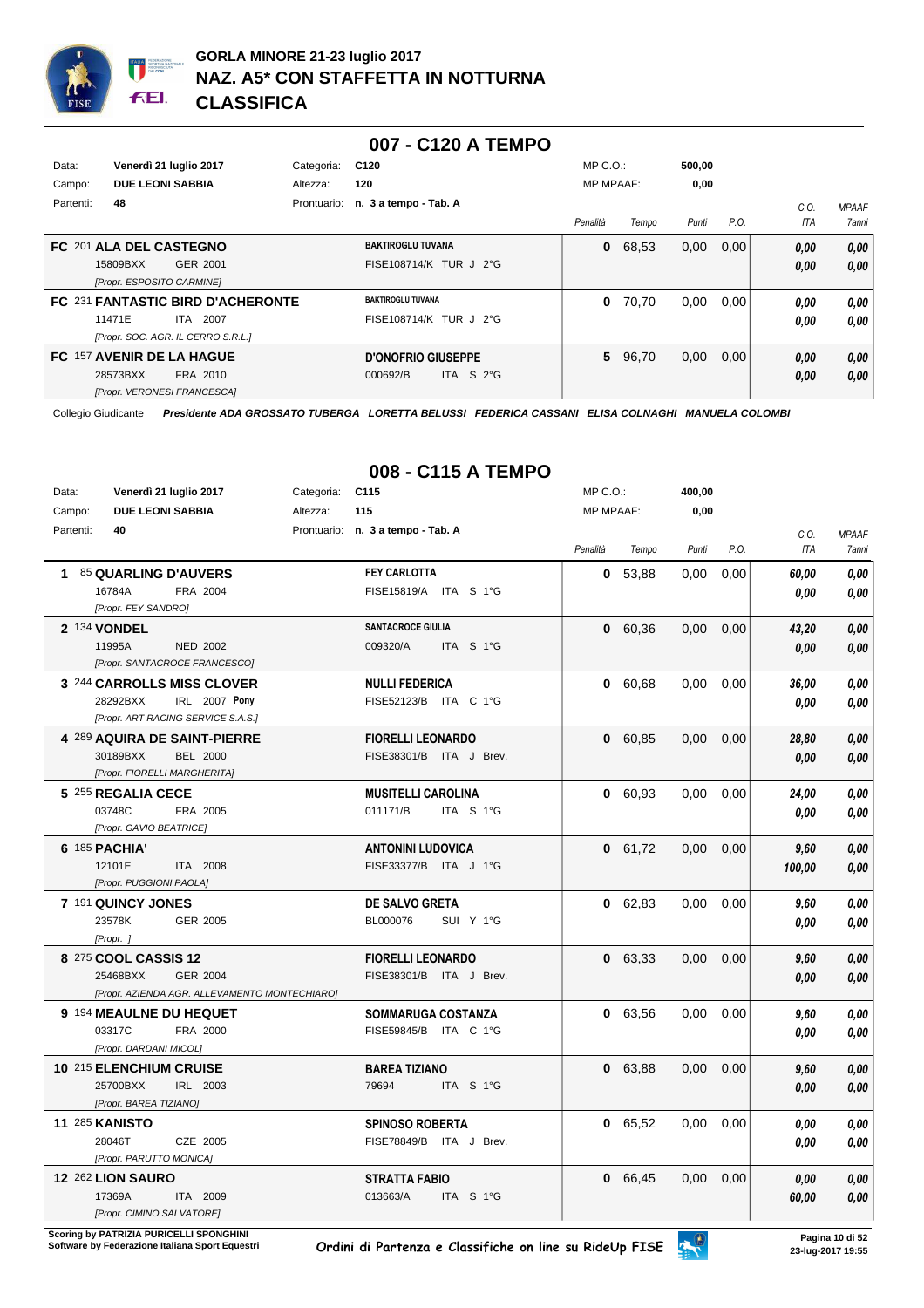

|              |                                                                       |            | 008 - C115 A TEMPO                                 |              |           |                   |      |      |              |
|--------------|-----------------------------------------------------------------------|------------|----------------------------------------------------|--------------|-----------|-------------------|------|------|--------------|
| Data:        | Venerdì 21 luglio 2017                                                | Categoria: | C <sub>115</sub>                                   | $MP C. O.$ : |           | 400,00            |      |      |              |
| Campo:       | <b>DUE LEONI SABBIA</b>                                               | Altezza:   | 115                                                | MP MPAAF:    |           | 0,00              |      |      |              |
| Partenti:    | 40                                                                    |            | Prontuario: n. 3 a tempo - Tab. A                  |              |           |                   |      | C.O. | <b>MPAAF</b> |
|              |                                                                       |            |                                                    | Penalità     | Tempo     | Punti             | P.O. | ITA  | 7anni        |
|              | 13 243 PRIMULA DI SANTA MARTA                                         |            | <b>MARASCHI VERONICA</b>                           |              | $0$ 73,32 | 0.00              | 0,00 | 0.00 | 0.00         |
|              | 26069BXX<br>ITA 2007                                                  |            | 010875/B<br>ITA S 1°G                              |              |           |                   |      | 0.00 | 0.00         |
|              | [Propr. CENTRO IPPICO IL TORRIONE]                                    |            |                                                    |              |           |                   |      |      |              |
|              | 14 281 STAR WITHE                                                     |            | <b>HETTINGER GRETA</b>                             |              | $0$ 76,58 | 0,00              | 0,00 | 0,00 | 0,00         |
|              | 25917BXX<br><b>ITA 2007</b>                                           |            | FISE59752/B ITA Y Brev.                            |              |           |                   |      | 0,00 | 0,00         |
|              | [Propr. ROSSI PAOLO]                                                  |            |                                                    |              |           |                   |      |      |              |
|              | 15 268 COMBINAGUAI<br>31244BXX<br>ITA 2011                            |            | <b>MAZZA DIEGO</b><br>005369/B<br>ITA S 1°G        |              | 4 56,19   | 0.00              | 0,00 | 0.00 | 0,00<br>0,00 |
|              | [Propr. AZIENDA AGRICOLA LA STELLA DI MAZZA GINO]                     |            |                                                    |              |           |                   |      | 0,00 |              |
|              | 16 300 OMAR SHARIFF                                                   |            | <b>PASTORE MARTINA</b>                             |              | 4 56,74   | 0,00              | 0,00 | 0.00 | 0,00         |
|              | 10574A<br><b>NED 1996</b>                                             |            | FISE58062/B ITA C Brev.                            |              |           |                   |      | 0,00 | 0,00         |
|              | [Propr. FRESIA GUALTIERO]                                             |            |                                                    |              |           |                   |      |      |              |
|              | 17 311 QUALIS ROSE                                                    |            | <b>RAIMONDI CARLOTTA</b>                           |              | 4 58,31   | 0.00              | 0.00 | 0.00 | 0,00         |
|              | 32030BXX<br>FRA 2004                                                  |            | FISE44901/B ITA J Brev.                            |              |           |                   |      | 0.00 | 0,00         |
|              | [Propr. PAGANI DEBORA IDA GIUSEPPINA]                                 |            |                                                    |              |           |                   |      |      |              |
|              | 18 220 LORIANA J                                                      |            | <b>BANCHELLI FRANCESCA</b>                         |              | 4 62,92   | $0.00\,$          | 0,00 | 0,00 | 0,00         |
|              | 31420BXX<br>ITA 2010<br>[Propr. BANCHELLI FRANCESCA]                  |            | ITA S 1°G COMP<br>020876/B                         |              |           |                   |      | 0.00 | 0,00         |
|              | 19 193 LUCKY DAY A                                                    |            | <b>DAINESI ROSA</b>                                |              | 4 63,29   | $0.00\,$          | 0,00 | 0,00 | 0,00         |
|              | 08219D<br>GER 2002                                                    |            | FISE63947/B ITA Y 1°G                              |              |           |                   |      | 0.00 | 0,00         |
|              | [Propr. GUARDA CRISTINA]                                              |            |                                                    |              |           |                   |      |      |              |
|              | 20 276 CAPRI'S MOON R.S.                                              |            | <b>SMYSHLIAEVA EKATERINA</b>                       |              | 4 64,21   | $0.00\,$          | 0,00 | 0,00 | 0,00         |
|              | 28594BXX<br><b>ITA 2009</b>                                           |            | FISE101743/B RUS C Brev.                           |              |           |                   |      | 0.00 | 0,00         |
|              | [Propr. BENINI SILVIO]                                                |            |                                                    |              |           |                   |      |      |              |
|              | 21 239 DARKO GRAF                                                     |            | <b>ROSSI DILETTA</b>                               |              | 4 64,59   | $0.00\,$          | 0,00 | 0.00 | 0,00         |
|              | 12452A<br>ITA 2005                                                    |            | 008163/A<br>ITA S 1°G                              |              |           |                   |      | 0.00 | 0,00         |
|              | [Propr. ROSSI FABIO]                                                  |            |                                                    |              |           |                   |      |      |              |
|              | 22 180 PSICHE DI SANTA MARTA<br>25591BXX<br>ITA 2007                  |            | <b>PRUSSIANI CRISTINA</b><br>FISE19026/B ITA S 1°G |              | 4 67,84   | 0,00              | 0,00 | 0.00 | 0,00         |
|              | [Propr. PRUSSIANI CRISTINA]                                           |            |                                                    |              |           |                   |      | 0.00 | 0,00         |
| 23 252 UNIEK |                                                                       |            | <b>PETRUCCI MARTA</b>                              |              | 4 68,36   | 0.00 <sub>1</sub> | 0,00 | 0.00 | 0,00         |
|              | 21866BXX<br><b>NED 2001</b>                                           |            | FISE30887/B ITA S 1°G                              |              |           |                   |      | 0.00 | 0,00         |
|              | [Propr. ACQUISTAPACE MARIASOLE]                                       |            |                                                    |              |           |                   |      |      |              |
|              | 24 301 IN-A-GADDA-DA-VIDA                                             |            | PIGAZZI NICOLO                                     |              | 4 68,93   | 0,00              | 0,00 | 0,00 | 0,00         |
|              | 29494BXX<br><b>BEL 2008</b>                                           |            | FISE71422/B ITA J Brev.                            |              |           |                   |      | 0,00 | 0,00         |
|              | [Propr. PIGAZZI NICOLO]                                               |            |                                                    |              |           |                   |      |      |              |
|              | 25 303 VERMICELLE D'ERMAC                                             |            | <b>FIORELLI LEONARDO</b>                           |              | 4 69,39   | 0,00              | 0,00 | 0.00 | 0,00         |
|              | 30240BXX<br>FRA 2009<br>[Propr. AZIENDA AGR. ALLEVAMENTO MONTECHIARO] |            | FISE38301/B ITA J Brev.                            |              |           |                   |      | 0,00 | 0,00         |
|              | 26 261 ROWER FLIGHT                                                   |            | ROBBA SABRINA                                      |              | 4 70,71   | 0,00              | 0,00 | 0,00 | 0,00         |
|              | 18296BXX<br>IRL 2002                                                  |            | 016336/B<br>ITA S 1°G                              |              |           |                   |      | 0,00 | 0,00         |
|              | [Propr. ROBBA SABRINA]                                                |            |                                                    |              |           |                   |      |      |              |
|              | 27 177 AURORA DELLA MONICA                                            |            | <b>COLLINI CLARISSA HEDY ANASTASIA</b>             |              | 7 90,28   | $0,00$ $0,00$     |      | 0,00 | 0,00         |
|              | 26630BXX<br>GER 2007                                                  |            | FISE15835/B ITA Y 1°G                              |              |           |                   |      | 0,00 | 0,00         |
|              | [Propr. ALL. DELLA MONICA DI RAFFAELLO COLLINI]                       |            |                                                    |              |           |                   |      |      |              |
|              | 28 256 ATHLETIC MARZIA                                                |            | <b>BALLABIO PAOLA</b>                              |              | 8 76,56   | $0,00$ $0,00$     |      | 0,00 | 0,00         |
|              | 25401BXX<br>ITA 2007                                                  |            | 007943/B<br>ITA S 1°G                              |              |           |                   |      | 0,00 | 0,00         |
|              | [Propr. ROSSONI GIOVANNI]                                             |            |                                                    |              |           |                   |      |      |              |
|              | <b>29 317 SUE ELLEN</b><br>ITA 2010                                   |            | <b>PEDRETTI NAIKE</b>                              |              | 9 82,03   | $0,00$ $0,00$     |      | 0,00 | 0,00         |
|              | 28538BXX<br>[Propr. PEDRETTI NAIKE]                                   |            | FISE41030/B ITA S Brev.                            |              |           |                   |      | 0,00 | 0,00         |
| 30 199 ELISA |                                                                       |            | <b>SBARAGLIO ANNA</b>                              |              | 13 95,46  | 0,00              | 0,00 | 0,00 | 0,00         |
|              | 32111BXX<br><b>NED 2009</b>                                           |            | FISE52770/B ITA Y 1°G                              |              |           |                   |      | 0,00 | 0,00         |
|              | [Propr. MESSINA GIUSEPPA]                                             |            |                                                    |              |           |                   |      |      |              |

**Scoring by PATRIZIA PURICELLI SPONGHINI<br>Software by Federazione Italiana Sport Equestri**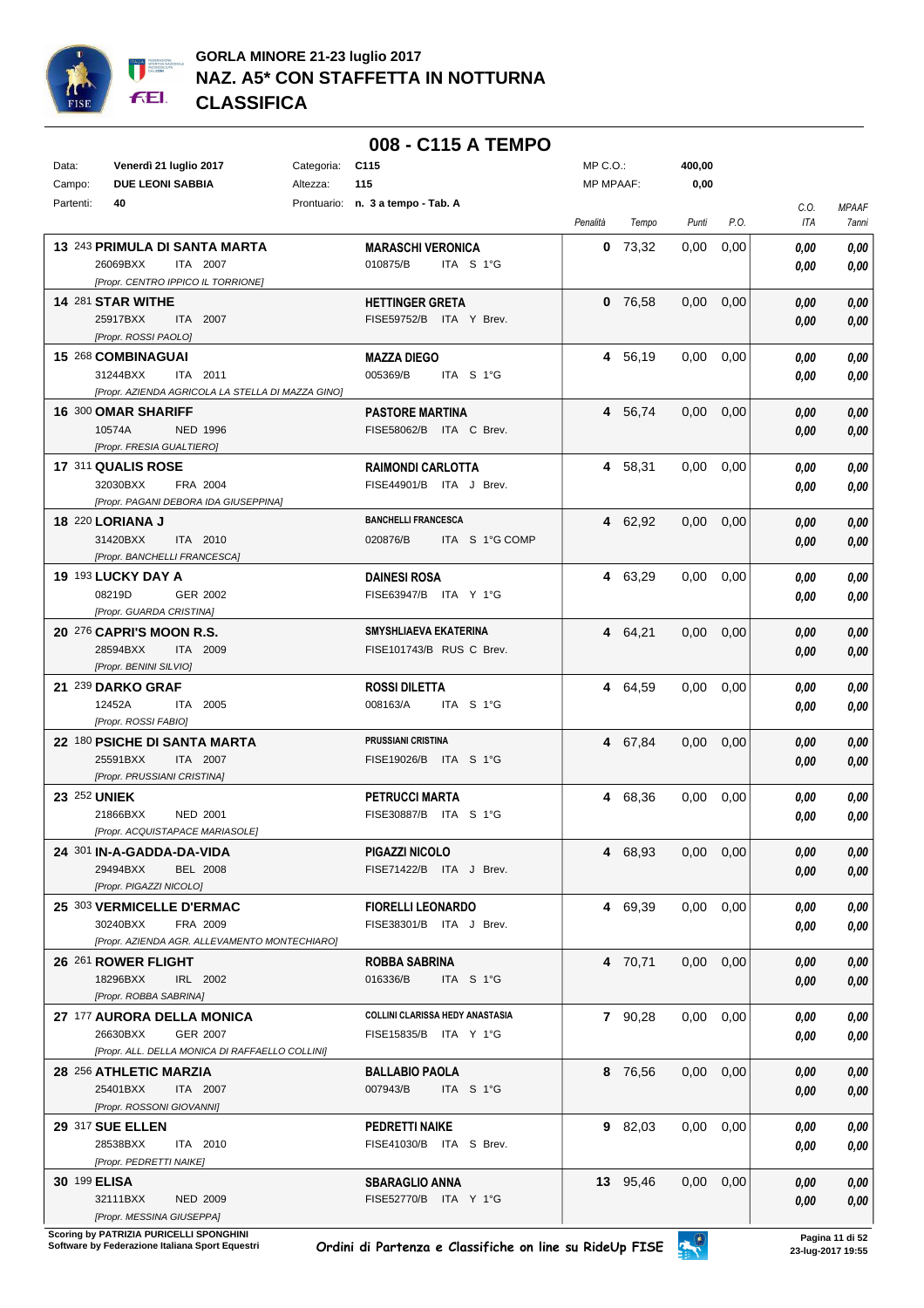

|           |                                                  |            | 008 - C115 A TEMPO                |                  |           |                   |      |      |              |
|-----------|--------------------------------------------------|------------|-----------------------------------|------------------|-----------|-------------------|------|------|--------------|
| Data:     | Venerdì 21 luglio 2017                           | Categoria: | C <sub>115</sub>                  | $MP C. O.$ :     |           | 400,00            |      |      |              |
| Campo:    | <b>DUE LEONI SABBIA</b>                          | Altezza:   | 115                               | <b>MP MPAAF:</b> |           | 0,00              |      |      |              |
| Partenti: | 40                                               |            | Prontuario: n. 3 a tempo - Tab. A |                  |           |                   |      | C.O. | <b>MPAAF</b> |
|           |                                                  |            |                                   | Penalità         | Tempo     | Punti             | P.O. | ITA  | <b>7anni</b> |
|           | 31 304 QUIDEKA                                   |            | <b>LANZONI VERONICA</b>           |                  | 13 98,76  | 0,00              | 0,00 | 0,00 | 0,00         |
|           | 28642BXX<br>GER 2006                             |            | FISE44107/B ITA J Brev.           |                  |           |                   |      | 0.00 | 0,00         |
|           | [Propr. PACOTTO ELISABETTA]                      |            |                                   |                  |           |                   |      |      |              |
|           | 32 298 BASTIAN CONTRARIO                         |            | <b>SCHIAVON NICOLE</b>            |                  | 14 84,21  | $0,00$ $0,00$     |      | 0.00 | 0,00         |
|           | 29518BXX<br>ITA 2010                             |            | FISE27668/B ITA J Brev.           |                  |           |                   |      | 0.00 | 0,00         |
|           | [Propr. BROGGINI BARBARA]                        |            |                                   |                  |           |                   |      |      |              |
|           | 33 269 GIGOLO                                    |            | <b>BROGLIA PAOLO</b>              |                  | 16 71,73  | 0.00              | 0.00 | 0.00 | 0,00         |
|           | 25829K<br><b>SCN 2011</b>                        |            | FISE23084/B ITA S 1°G             |                  |           |                   |      | 0,00 | 0,00         |
|           | [Propr.]                                         |            |                                   |                  |           |                   |      |      |              |
|           | 34 108 QUENTIN DE PUYMALIER                      |            | <b>BORRELLI BEATRICE</b>          |                  | 16 73,97  | 0,00              | 0,00 | 0.00 | 0,00         |
|           | 25777BXX<br>FRA 2004                             |            | FISE31402/B ITA Y 1°G             |                  |           |                   |      | 0.00 | 0,00         |
|           | [Propr. BAYSSET NICOLAS]                         |            |                                   |                  |           |                   |      |      |              |
|           | 35 174 TOP DAY DEI BASINI                        |            | <b>BANCHELLI FRANCESCA</b>        |                  | 16 92,59  | 0.00              | 0,00 | 0.00 | 0,00         |
|           | 14326A<br>ITA 2007                               |            | 020876/B<br>ITA S 1°G COMP        |                  |           |                   |      | 0.00 | 0.00         |
|           | [Propr. WOW SHOW JUMPING S.R.L. CON UNICO SOCIO] |            |                                   |                  |           |                   |      |      |              |
|           | 192 STAKKABO                                     |            | SALVANESCHI FRANCESCA             | Elim             | 0,00      | 0,00              | 0,00 | 0.00 | 0,00         |
|           | 25329G<br><b>GER 2008</b>                        |            | 008520/B<br>ITA S 1°G             |                  |           |                   |      | 0.00 | 0,00         |
|           | [Propr. S.S.D. POLISPORTIVA SETTE COLLI S.R.L.]  |            |                                   |                  |           |                   |      |      |              |
|           | 242 NEMESI DI VAL LITARA                         |            | <b>LOCATELLI NICOLE</b>           | Elim             | 0,00      | 0,00              | 0,00 | 0.00 | 0,00         |
|           | 24283BXX<br>ITA 2006                             |            | FISE26919/B ITA Y 1°G             |                  |           |                   |      | 0.00 | 0.00         |
|           | [Propr. BOERI KATIA]                             |            |                                   |                  |           |                   |      |      |              |
|           | 295 DAY LIGHT                                    |            | <b>BUTTI VITTORIA</b>             | <b>Elim</b>      | 0.00      | 0.00 <sub>1</sub> | 0.00 | 0.00 | 0,00         |
|           | 01005N<br>ITA 1999                               |            | FISE41677/B ITA J Brev.           |                  |           |                   |      | 0.00 | 0,00         |
|           | [Propr. ANGIUS LUIGI]                            |            |                                   |                  |           |                   |      |      |              |
|           | FC 171 STELLA                                    |            | <b>BAKTIROGLU TUVANA</b>          |                  | $0$ 71,24 | 0.00              | 0,00 | 0.00 | 0,00         |
|           | 27883BXX<br>GER 2009                             |            | FISE108714/K TUR J 2°G            |                  |           |                   |      | 0.00 | 0,00         |
|           | [Propr. LUPPI CARMEN]                            |            |                                   |                  |           |                   |      |      |              |
|           | FC 212 LADY HAWK S.G.H.                          |            | <b>FALVO CLARISSA</b>             |                  | 11 88,74  | 0.00              | 0,00 | 0,00 | 0,00         |
|           | 29519BXX<br>ITA 2010                             |            | BL000277<br>SUI S 2°G             |                  |           |                   |      | 0.00 | $0,\!00$     |
|           | [Propr. AZEVEDO PEREIRA VITOR CLAUDIO]           |            |                                   |                  |           |                   |      |      |              |

### **009 - B110 A FASI**

| Data:     | Venerdì 21 luglio 2017                     | Categoria:  | <b>B110</b>                                  | $MP C. O.$ :     |       | 0,00  |      |      |              |
|-----------|--------------------------------------------|-------------|----------------------------------------------|------------------|-------|-------|------|------|--------------|
| Campo:    | <b>DUE LEONI SABBIA</b>                    | Altezza:    | 110                                          | <b>MP MPAAF:</b> |       | 0,00  |      |      |              |
| Partenti: | 14                                         | Prontuario: | n. 19.2 speciale a fasi consecutive - Tab. A |                  |       |       |      | C.O. | <b>MPAAF</b> |
|           |                                            |             |                                              | Penalità         | Tempo | Punti | P.O. | ITA  | 7anni        |
|           | 282 DOUBLE LORETTCHEN D'ACHERONTE          |             | <b>RIVA LORENZO</b>                          | 0/0              | 23,01 | 0,00  | 0,00 | 0.00 | 0.00         |
|           | 2011<br>30533BXX<br>ITA                    |             | FISE50875/B<br>ITA.<br>J Brev.               |                  |       |       |      | 0.00 | 0.00         |
|           | [Propr. BUONANOCE VINCENZO]                |             |                                              |                  |       |       |      |      |              |
|           | 2 316 PEPITA 147                           |             | <b>BUZZI FRANZOSO VALENTINA</b>              | 0/0              | 23,18 | 0,00  | 0,00 | 0,00 | 0,00         |
|           | 25958BXX<br>GER 2001                       |             | FISE62821/B<br>ITA J Brev.                   |                  |       |       |      | 0,00 | 0,00         |
|           | <b>IPropr. BUZZI FRANZOSO VALENTINAI</b>   |             |                                              |                  |       |       |      |      |              |
|           | 3 297 MICHAELLE                            |             | <b>SMYSHLIAEVA EKATERINA</b>                 | 0/0              | 23,41 | 0,00  | 0,00 | 0.00 | 0,00         |
|           | 22641BXX<br>2005<br>ITA                    |             | FISE101743/B RUS C Brev.                     |                  |       |       |      | 0.00 | 0.00         |
|           | [Propr. SMYSHLYAEVA OLGA]                  |             |                                              |                  |       |       |      |      |              |
|           | 4 280 BAXTER                               |             | <b>FRIGERIO STEFANO</b>                      | 0/0              | 23,43 | 0,00  | 0,00 | 0,00 | 0,00         |
|           | 2005<br>12606A<br><b>ITA</b>               |             | <b>FISE78823/B</b><br>ITA.<br>J Brev.        |                  |       |       |      | 0,00 | 0,00         |
|           | [Propr. VOTARELLE SRL]                     |             |                                              |                  |       |       |      |      |              |
|           | 5 309 SENAPE DEL BOSCHETTO                 |             | <b>CAIRO CARLOTTA</b>                        | 0/0              | 24,33 | 0,00  | 0,00 | 0.00 | 0.00         |
|           | 01960L<br>2007<br>ITA.                     |             | C Brev.<br>FISE85639/B<br>ITA                |                  |       |       |      | 0.00 | 0.00         |
|           | [Propr. AZIENDA AGRITURISTICA PAGLIALONGA] |             |                                              |                  |       |       |      |      |              |

**Scoring by PATRIZIA PURICELLI SPONGHINI<br>Software by Federazione Italiana Sport Equestri**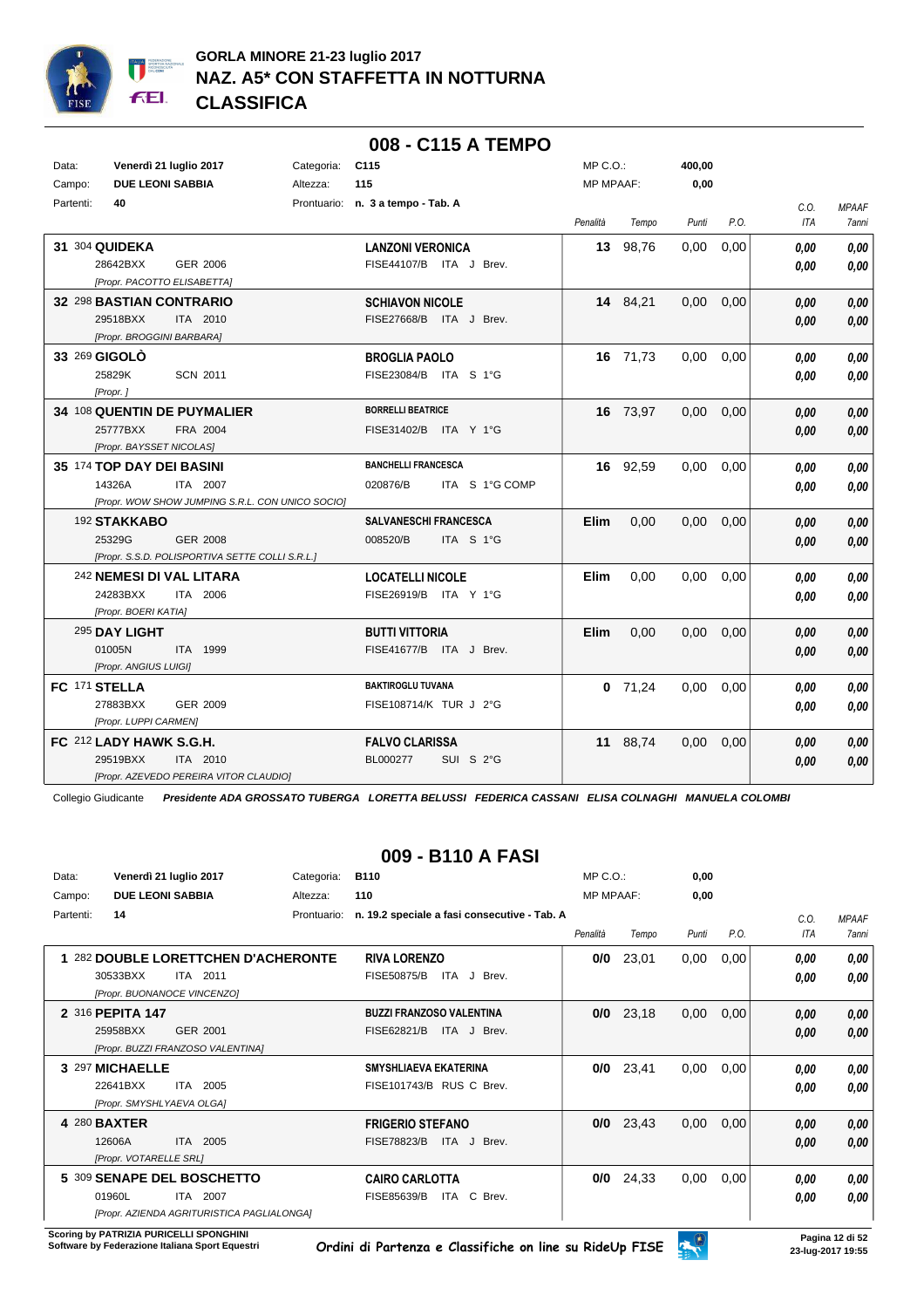

|           |                                                                                                           |            | 009 - B110 A FASI                                        |                  |             |       |      |                    |                                     |
|-----------|-----------------------------------------------------------------------------------------------------------|------------|----------------------------------------------------------|------------------|-------------|-------|------|--------------------|-------------------------------------|
| Data:     | Venerdì 21 luglio 2017                                                                                    | Categoria: | <b>B110</b>                                              | $MP C. O.$ :     |             | 0.00  |      |                    |                                     |
| Campo:    | <b>DUE LEONI SABBIA</b>                                                                                   | Altezza:   | 110                                                      | <b>MP MPAAF:</b> |             | 0,00  |      |                    |                                     |
| Partenti: | 14                                                                                                        |            | Prontuario: n. 19.2 speciale a fasi consecutive - Tab. A | Penalità         | Tempo       | Punti | P.O. | C.O.<br><b>ITA</b> | <b>MPAAF</b><br><i><b>7anni</b></i> |
|           | 6 277 DAEIRA<br>27768BXX<br>ITA 2008<br>[Propr. BROGGINI BARBARA]                                         |            | <b>SCHIAVON NICOLE</b><br>FISE27668/B ITA J Brev.        | 0/0              | 25,05       | 0,00  | 0,00 | 0.00<br>0.00       | 0,00<br>0,00                        |
|           | 7 313 ZOE DELLA FLORIDA<br>31333BXX<br>ITA 2011<br>[Propr. BRANDA GIUSEPPE]                               |            | <b>SAGONE MARTA</b><br>FISE16078/B ITA Y Brev.           |                  | $0/0$ 27,73 | 0.00  | 0.00 | 0.00<br>0.00       | 0.00<br>0.00                        |
|           | 8 296 RUBY D (EX RHUDBEKIA DE VANSICHANT)<br>22046BXX<br><b>BEL 2001</b><br>[Propr. PATRESE MADDALENA]    |            | <b>ROSSI GIORGIO ANGELO</b><br>FISE35234/B ITA S Brev.   |                  | $0/0$ 32,37 | 0,00  | 0.00 | 0.00<br>0,00       | 0,00<br>0,00                        |
|           | 9 295 DAY LIGHT<br>01005N<br>ITA 1999<br>[Propr. ANGIUS LUIGI]                                            |            | <b>BUTTI VITTORIA</b><br>FISE41677/B ITA J Brev.         |                  | $0/4$ 25,52 | 0,00  | 0,00 | 0.00<br>0.00       | 0.00<br>0,00                        |
|           | 10 290 UNE D'URVILLE<br>18250A<br>FRA 2008<br>[Propr. BRUNETTO ENZO ANTONIO]                              |            | <b>BRUNETTO ELEONORA</b><br>FISE34242/A ITA Y Brev.      |                  | $0/4$ 25,58 | 0.00  | 0.00 | 0,00<br>0,00       | 0,00<br>0,00                        |
|           | <b>11 294 ANEMONE</b><br>31440BXX<br>ITA 2010<br>[Propr. AZ. AGR. BARONCHELLI LUIGI NATALE]               |            | PORTU CLARETTA<br>FISE72482/B ITA C Brev.                |                  | 2 75,90     | 0,00  | 0,00 | 0.00<br>0.00       | 0.00<br>0,00                        |
|           | 12 284 BARCELONA T<br>30814BXX<br><b>NED 2006</b><br>[Propr. HOLT SARAH MARTINE]                          |            | <b>PROJETTO SOFIA</b><br>FISE71093/B ITA J Brev.         | 4                | 61,73       | 0.00  | 0.00 | 0,00<br>0.00       | 0,00<br>0,00                        |
|           | <b>306 ORFEUS</b><br>03094N<br>ITA 2007<br><b>IPropr. SORELLE FAIS FRANCESCA ANGELA MARIA E</b><br>LAURA] |            | <b>BROGLIA FEDERICO</b><br>FISE62209/B<br>ITA J Brev.    | Elim.            | 0.00        | 0,00  | 0.00 | 0.00<br>0.00       | 0,00<br>0,00                        |
|           | FC 192 STAKKABO<br>25329G<br>GER 2008<br>[Propr. S.S.D. POLISPORTIVA SETTE COLLI S.R.L.]                  |            | <b>SALVANESCHI FRANCESCA</b><br>008520/B<br>ITA S 1°G    | 1                | 71,86       | 0,00  | 0,00 | 0,00<br>0.00       | 0.00<br>0,00                        |

## **010 - B100 A FASI**

| Data:     |                          | Venerdì 21 luglio 2017                  | Categoria:  | <b>B100</b>                                  | $MP C. O.$ :     |       | 0,00  |      |      |              |
|-----------|--------------------------|-----------------------------------------|-------------|----------------------------------------------|------------------|-------|-------|------|------|--------------|
| Campo:    | <b>DUE LEONI SABBIA</b>  |                                         | Altezza:    | 100                                          | <b>MP MPAAF:</b> |       | 0.00  |      |      |              |
| Partenti: | 13                       |                                         | Prontuario: | n. 19.2 speciale a fasi consecutive - Tab. A |                  |       |       |      | C.O. | <b>MPAAF</b> |
|           |                          |                                         |             |                                              | Penalità         | Tempo | Punti | P.O. | ITA  | <b>7anni</b> |
|           | 1 278 <b>BAILY 2</b>     |                                         |             | <b>FICHTNER NATHALIE</b>                     | 0/0              | 22,93 | 0,00  | 0,00 | 0.00 | 0,00         |
|           | 28928BXX                 | <b>AUT 2004 Pony</b>                    |             | FISE93754/B<br>GER C Brev.                   |                  |       |       |      | 0.00 | 0.00         |
|           |                          | [Propr. SCHWEINBERGER SONJA]            |             |                                              |                  |       |       |      |      |              |
|           | 2 299 MULROY LAD         |                                         |             | <b>FICHTNER NATHALIE</b>                     | 0/0              | 24,01 | 0,00  | 0,00 | 0,00 | 0,00         |
|           | 30891BXX                 | IRL 2008 Pony                           |             | FISE93754/B<br>GER C Brev.                   |                  |       |       |      | 0,00 | 0,00         |
|           |                          | [Propr. SCHWEINBERGER SONJA]            |             |                                              |                  |       |       |      |      |              |
|           |                          | 3 286 WALESTRO VAN HET BLOEMENHOF       |             | <b>D'ALESIO ANNA</b>                         | 0/0              | 28,95 | 0,00  | 0,00 | 0,00 | 0,00         |
|           | 27343BXX                 | <b>BEL 1999</b>                         |             | FISE36830/F<br>ITA C Brev.                   |                  |       |       |      | 0,00 | 0,00         |
|           |                          | [Propr. ZUVADELLI PAOLO ADAMO]          |             |                                              |                  |       |       |      |      |              |
|           | 4 302 QUIVERS            |                                         |             | <b>PAOLETTI CHIARA</b>                       | 1                | 76,95 | 0,00  | 0,00 | 0,00 | 0,00         |
|           | 20699BXX                 | ITA 2004                                |             | FISE49329/B<br>ITA C Brev.                   |                  |       |       |      | 0,00 | 0,00         |
|           | [Propr. PAOLETTI CHIARA] |                                         |             |                                              |                  |       |       |      |      |              |
|           | 5 283 CORDOBA            |                                         |             | <b>ROSSONI SOFIA</b>                         | 1.               | 78,59 | 0,00  | 0,00 | 0.00 | 0,00         |
|           | 25943BXX                 | CZE 2006                                |             | <b>FISE99698/B</b><br>ITA C Brev.            |                  |       |       |      | 0,00 | 0,00         |
|           |                          | [Propr. BENEDETTI VALERIA ANGELA]       |             |                                              |                  |       |       |      |      |              |
|           | 6 292 SAINTLO'           |                                         |             | <b>PAOLETTI ELENA</b>                        | $\mathbf 1$      | 79,13 | 0,00  | 0,00 | 0,00 | 0,00         |
|           | 24202BXX                 | ITA 2006                                |             | FISE49328/B<br>ITA C Brev.                   |                  |       |       |      | 0,00 | 0,00         |
|           | [Propr. PAOLETTI ELENA]  | Scoring by PATRIZIA PHRICELLI SPONGHINI |             |                                              |                  |       |       |      |      |              |

**Scoring by PATRIZIA PURICELLI SPONGHIMI**<br>Software by Federazione Italiana Sport Equestri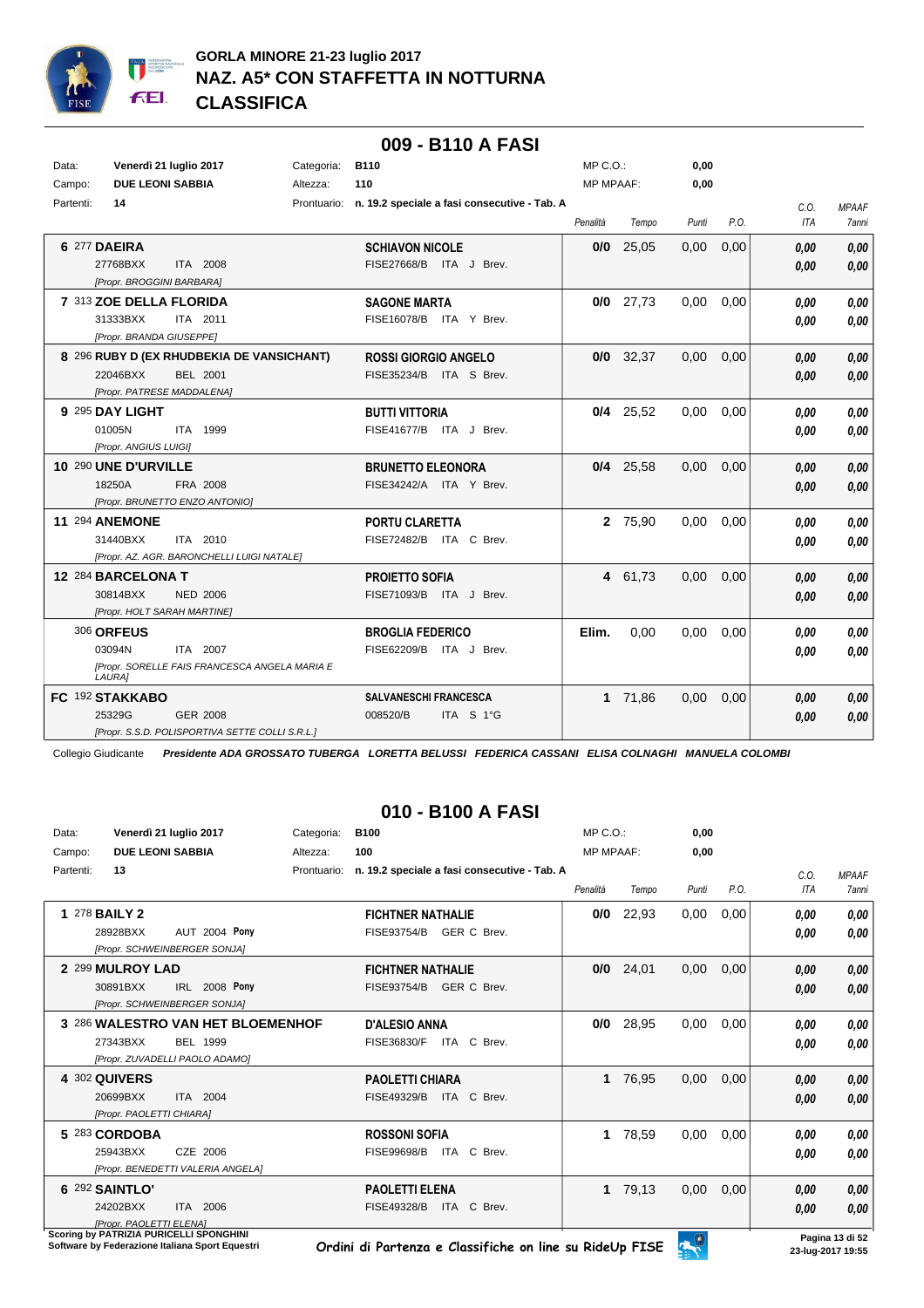

|                 |                                  |             | 010 - B100 A FASI                            |                  |           |       |      |            |              |
|-----------------|----------------------------------|-------------|----------------------------------------------|------------------|-----------|-------|------|------------|--------------|
| Data:           | Venerdì 21 luglio 2017           | Categoria:  | <b>B100</b>                                  | $MP C. O.$ :     |           | 0,00  |      |            |              |
| Campo:          | <b>DUE LEONI SABBIA</b>          | Altezza:    | 100                                          | <b>MP MPAAF:</b> |           | 0,00  |      |            |              |
| Partenti:       | 13                               | Prontuario: | n. 19.2 speciale a fasi consecutive - Tab. A |                  |           |       |      | C.O.       | <b>MPAAF</b> |
|                 |                                  |             |                                              | Penalità         | Tempo     | Punti | P.O. | <b>ITA</b> | <b>7anni</b> |
|                 | 7 308 VOLFGANG DE CORA           |             | <b>ROGIANI MATTEO</b>                        |                  | 4 62,87   | 0,00  | 0,00 | 0.00       | 0.00         |
|                 | PRO13269<br><b>FRA 2009 Pony</b> |             | <b>FISE78270/B</b><br>ITA C Brev.            |                  |           |       |      | 0,00       | 0.00         |
|                 | [Propr. EQUITEO SRL]             |             |                                              |                  |           |       |      |            |              |
|                 | 8 293 OVER MOON D'ELLE           |             | <b>GHIDINI ELENA</b>                         |                  | 4 65,56   | 0,00  | 0,00 | 0,00       | 0,00         |
|                 | 20040BXX<br>FRA 2002             |             | ITA S Brev.<br><b>FISE18178/B</b>            |                  |           |       |      | 0.00       | 0,00         |
|                 | [Propr. GHIDINI ELENA]           |             |                                              |                  |           |       |      |            |              |
|                 | 9 307 VAINQUEUR DE LA VIE Z      |             | <b>MASTROFRANCESCO LAURA</b>                 |                  | 4 74.85   | 0.00  | 0.00 | 0,00       | 0.00         |
|                 | 27263BXX<br><b>BEL 2005</b>      |             | <b>FISE78570/B</b><br>ITA J Brev.            |                  |           |       |      | 0,00       | 0.00         |
|                 | [Propr. CARISTIA MARIA]          |             |                                              |                  |           |       |      |            |              |
| 10 <sup>1</sup> | 57 OTTAVIO NOTTURNO              |             | <b>GESSAGA ALICE</b>                         |                  | 10 82,47  | 0,00  | 0,00 | 0,00       | 0.00         |
|                 | 32663BXX<br>ITA 2013             |             | FISE30219/B<br>ITA Y Brev.                   |                  |           |       |      | 0,00       | 0,00         |
|                 | [Propr. BOVETTI FRANCESCO]       |             |                                              |                  |           |       |      |            |              |
|                 | 11 314 LAILALUNA                 |             | <b>CADALORA PAOLA</b>                        |                  | 12 104,20 | 0,00  | 0,00 | 0,00       | 0,00         |
|                 | 02352N<br>ITA 2004               |             | ITA S Brev.<br>FISE13436/B                   |                  |           |       |      | 0,00       | 0,00         |
|                 | [Propr. MAMELI NICOLA]           |             |                                              |                  |           |       |      |            |              |
|                 | 12 310 EXPLOIT DELLA BASSANELLA  |             | <b>PIROTTA MARIA LUISA</b>                   |                  | 26 113,78 | 0,00  | 0,00 | 0,00       | 0,00         |
|                 | 30800BXX<br>ITA 2009             |             | FISE60597/B<br>ITA S Brev.                   |                  |           |       |      | 0,00       | 0,00         |
|                 | [Propr. VENTOLA ALDO]            |             |                                              |                  |           |       |      |            |              |
|                 | 279 UTOPI CON                    |             | <b>PASTORE MARTINA</b>                       | Elim.            | 0,00      | 0,00  | 0,00 | 0,00       | 0,00         |
|                 | 26551BXX<br><b>ITA 2008</b>      |             | FISE58062/B<br>ITA C Brev.                   |                  |           |       |      | 0,00       | 0.00         |
|                 | [Propr. PASTORE MARTINA]         |             |                                              |                  |           |       |      |            |              |

## **011 - 4 ANNI DI PRECISIONE**

| Data: | Sabato 22 luglio 2017<br>Categoria:                                | 4 Anni                         | $MP C. O.$ :     |       | 0,00  |      |      |                           |
|-------|--------------------------------------------------------------------|--------------------------------|------------------|-------|-------|------|------|---------------------------|
|       | <b>DUE LEONI SABBIA</b><br>Campo:<br>Altezza:                      | 110                            | <b>MP MPAAF:</b> |       | 0,00  |      |      |                           |
|       | Partenti:<br>16<br>Prontuario:                                     | n. 1 di Precisione - Tab. A    |                  |       |       |      | C.O. | <b>MPAAF</b>              |
|       |                                                                    |                                | Penalità         | Tempo | Punti | P.O. | ITA  | 7anni                     |
|       | 50 IGEA DEIANIRA                                                   | <b>BARRI ANDREA</b>            | $\bf{0}$         | 0.00  | 0,00  | 0.00 | 0.00 | 0,00                      |
|       | 32140BXX<br>ITA 2013                                               | 000537/B<br>ITA S 2°G          |                  |       |       |      | 0.00 | 0.00                      |
|       | [Propr. SOC. AGR. DEIANIRA SRL]                                    |                                |                  |       |       |      |      |                           |
|       | 52 TRENDY HORSE SWEET SURPRISE                                     | <b>ROSA JESSICA</b>            | 0                | 0,00  | 0,00  | 0,00 | 0,00 | 0.00                      |
|       | 32885BXX<br>ITA 2013                                               | <b>FISE9164/D</b><br>ITA S 2°G |                  |       |       |      | 0,00 | 0,00                      |
|       | [Propr. TRENDY HORSE DI PEREGO FEDERICO DIEGO]                     |                                |                  |       |       |      |      |                           |
|       | 53 NAYANKA                                                         | <b>SUAREZ JULIAN ALBERTO</b>   | $\bf{0}$         | 0.00  | 0,00  | 0.00 | 0.00 | 0,00                      |
|       | 31659BXX<br>ITA 2013                                               | FISE21270/B ARG S 2°G          |                  |       |       |      | 0,00 | 0.00                      |
|       | [Propr. SAUVEGRAIN MARIE CLAIRE]                                   |                                |                  |       |       |      |      |                           |
|       | 56 UNICU PEPITA                                                    | <b>BARRI ANDREA</b>            | 0                | 0,00  | 0,00  | 0,00 | 0,00 | 0,00                      |
|       | 32146BXX<br>ITA 2013                                               | 000537/B<br>ITA S 2°G          |                  |       |       |      | 0,00 | 0,00                      |
|       | [Propr. SOC. AGR. DEIANIRA SRL]                                    |                                |                  |       |       |      |      |                           |
|       | 62 IO DEIANIRA                                                     | <b>BARRI ANDREA</b>            | $\bf{0}$         | 0,00  | 0,00  | 0,00 | 0.00 | 0,00                      |
|       | 32147BXX<br>ITA 2013                                               | 000537/B<br>ITA S 2°G          |                  |       |       |      | 0,00 | 0,00                      |
|       | [Propr. SOC. AGR. DEIANIRA SRL]                                    |                                |                  |       |       |      |      |                           |
|       | 68 DOROTHY GALE                                                    | <b>MAZZOLA FABRIZIO</b>        | 0                | 0,00  | 0.00  | 0.00 | 0,00 | 0,00                      |
|       | 32913BXX<br>ITA 2013                                               | 006017/B<br>ITA S 2°G          |                  |       |       |      | 0.00 | 0,00                      |
|       | [Propr. AZ. AGR. PRATO ROTONDO DI FERRARIO<br><b>MASSIMILIANO1</b> |                                |                  |       |       |      |      |                           |
|       | 55 AKABAR FZ                                                       | <b>MION CRISTIANO</b>          | 8                | 0.00  | 0.00  | 0.00 | 0.00 | 0,00                      |
|       | 32424BXX<br>ITA 2013                                               | 002287/D<br>ITA S 2°G          |                  |       |       |      | 0.00 | 0,00                      |
|       | [Propr. AZ. AGR. IL BOLSONE DI BONASPETTI RAFFAELE]                |                                |                  |       |       |      |      |                           |
| FC.   | 6 A CUM LAUDE Z                                                    | <b>PROSERPIO RUGGERO</b>       | 0                | 0,00  | 0,00  | 0,00 | 0,00 | 0,00                      |
|       | 32603BXX<br>BEL 2011                                               | 003319/B<br>ITA S 2°G          |                  |       |       |      | 0,00 | 0,00                      |
|       | [Propr. PROSERPIO RUGGERO]                                         |                                |                  |       |       |      |      |                           |
|       | Scoring by PATRIZIA PURICELLI SPONGHINI                            |                                |                  |       |       |      |      | <b>Deaths and All Pro</b> |

**Scoring by PATRICELLI PURICELLI SPONGHINI**<br>Software by Federazione Italiana Sport Equestri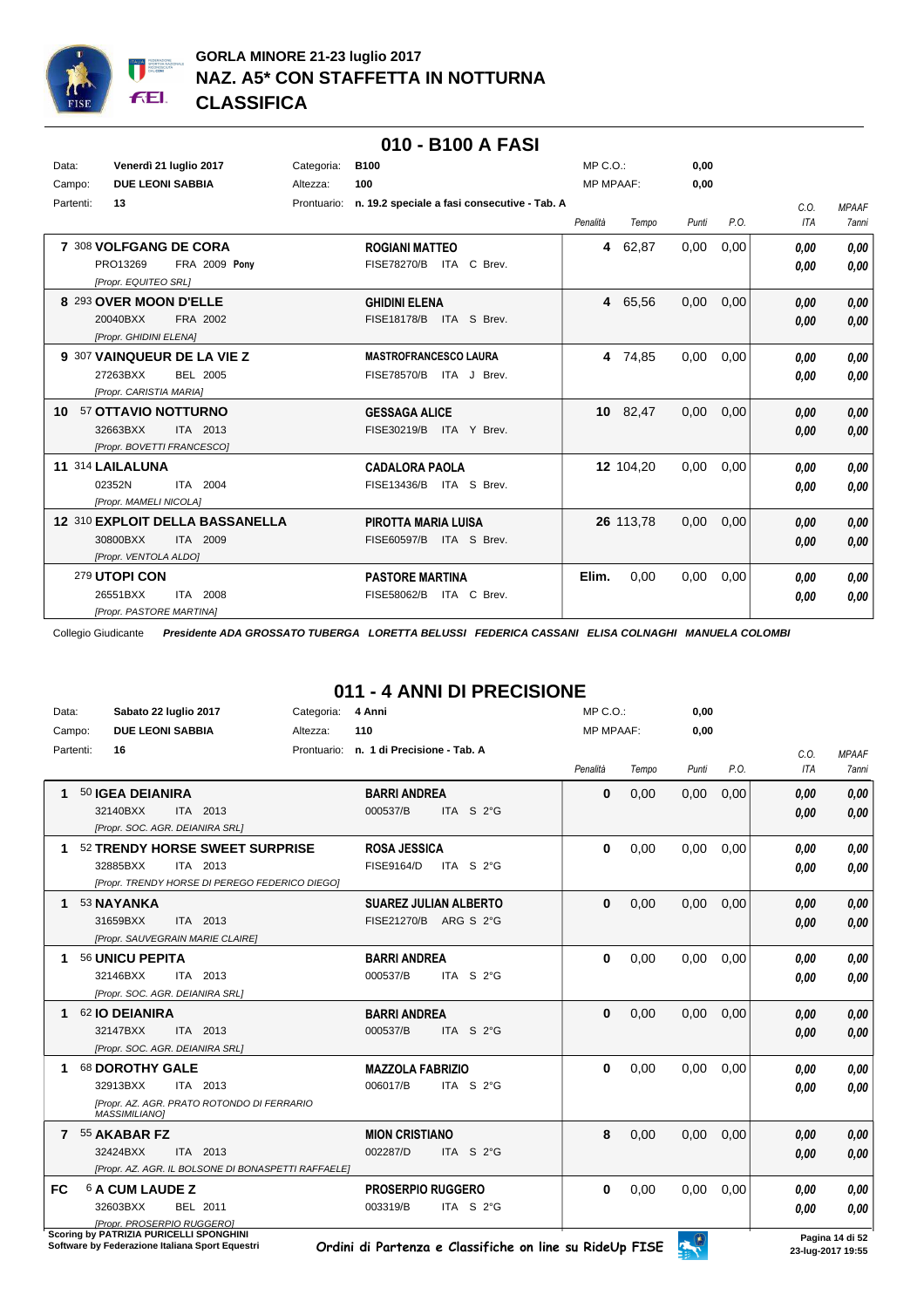

| Data: |               |                            | Sabato 22 luglio 2017                          | Categoria: | 4 Anni                                  |                         | $MP C. O.$ :     |       | 0,00  |      |            |              |
|-------|---------------|----------------------------|------------------------------------------------|------------|-----------------------------------------|-------------------------|------------------|-------|-------|------|------------|--------------|
|       | Campo:        | <b>DUE LEONI SABBIA</b>    |                                                | Altezza:   | 110                                     |                         | <b>MP MPAAF:</b> |       | 0,00  |      |            |              |
|       | Partenti:     | 16                         |                                                |            | Prontuario: n. 1 di Precisione - Tab. A |                         |                  |       |       |      | C.O.       | <b>MPAAF</b> |
|       |               |                            |                                                |            |                                         |                         | Penalità         | Tempo | Punti | P.O. | <b>ITA</b> | <b>7anni</b> |
|       |               |                            |                                                |            |                                         |                         |                  |       |       |      |            |              |
| FC.   | 51 FIDELIO    |                            |                                                |            | <b>ROSSONI LUIGI</b>                    |                         | $\mathbf{0}$     | 0,00  | 0,00  | 0,00 | 0,00       | 0,00         |
|       |               | 29320BXX                   | NED 2010                                       |            | 004259/B                                | ITA S 2°G               |                  |       |       |      | 0,00       | 0,00         |
|       |               |                            | [Propr. CATTANEO FABRIZIO]                     |            |                                         |                         |                  |       |       |      |            |              |
| FC.   |               | <b>66 HARWIES</b>          |                                                |            | <b>LORENZETTI LAURA</b>                 |                         | $\mathbf{0}$     | 0,00  | 0.00  | 0,00 | 0.00       | 0,00         |
|       |               | <b>NO FISE</b>             | ITA 2012                                       |            | 004881/D                                | ITA S 2°G               |                  |       |       |      | 0,00       | 0,00         |
|       | [Propr.]      |                            |                                                |            |                                         |                         |                  |       |       |      |            |              |
|       |               | FC 224 SANTERINO           |                                                |            | <b>LAZZARA RICCARDO</b>                 |                         | $\mathbf{0}$     | 0,00  | 0,00  | 0,00 | 0,00       | 0,00         |
|       |               | 14860BXX                   | <b>NED 1999</b>                                |            | FISE32487/B ITA Y 1°G                   |                         |                  |       |       |      | 0.00       | 0,00         |
|       |               | [Propr. PACIOTTI GIULIANO] |                                                |            |                                         |                         |                  |       |       |      |            |              |
| FC.   |               |                            | 54 FIONA DELLA MONICA                          |            | <b>RANZATO LUCIA</b>                    |                         | 4                | 0,00  | 0.00  | 0.00 | 0,00       | 0,00         |
|       |               | 30939BXX                   | ITA 2012                                       |            | 013116/B                                | ITA S 2°G               |                  |       |       |      | 0.00       | 0.00         |
|       |               |                            | [Propr. SOCIETA' AGRICOLA DELLA MONICA S.R.L.] |            |                                         |                         |                  |       |       |      |            |              |
| FC.   | 45 IDERLYS    |                            |                                                |            | <b>LORENZETTI LAURA</b>                 |                         | 8                | 0,00  | 0,00  | 0,00 | 0,00       | 0.00         |
|       |               | <b>NO FISE</b>             | ITA 2013                                       |            | 004881/D                                | ITA S 2°G               |                  |       |       |      | 0.00       | 0,00         |
|       | [Propr.]      |                            |                                                |            |                                         |                         |                  |       |       |      |            |              |
| FC.   |               | <b>67 CHRYSANTE</b>        |                                                |            | <b>LIGATO PAMELA</b>                    |                         | Elim             | 0,00  | 0,00  | 0,00 | 0,00       | 0.00         |
|       |               | 31556BXX                   | ITA 2012                                       |            |                                         | FISE27724/B ITA S Brev. |                  |       |       |      | 0.00       | 0.00         |
|       |               | [Propr. LIGATO PAMELA]     |                                                |            |                                         |                         |                  |       |       |      |            |              |
|       | FC 291 ELANO  |                            |                                                |            | <b>SPUNTON ALEXIA</b>                   |                         | Elim             | 0,00  | 0,00  | 0,00 | 0.00       | 0,00         |
|       |               | 28026BXX                   | <b>NED 2009</b>                                |            | FISE61699/B                             | ITA J 1°G               |                  |       |       |      | 0,00       | 0,00         |
|       |               |                            | [Propr. NICOLODI STEFANO]                      |            |                                         |                         |                  |       |       |      |            |              |
|       | FC 306 ORFEUS |                            |                                                |            | <b>MINORINI LUCA</b>                    |                         | Elim             | 0,00  | 0,00  | 0,00 | 0,00       | 0,00         |
|       | 03094N        |                            | ITA 2007                                       |            | 007241/B                                | ITA S 2°G               |                  |       |       |      |            |              |
|       |               |                            | [Propr. SORELLE FAIS FRANCESCA ANGELA MARIA E  |            |                                         |                         |                  |       |       |      | 0,00       | 0,00         |
|       | LAURA]        |                            |                                                |            |                                         |                         |                  |       |       |      |            |              |

**011 - 4 ANNI DI PRECISIONE**

Collegio Giudicante *Presidente ADA GROSSATO TUBERGA LORETTA BELUSSI FEDERICA CASSANI ELISA COLNAGHI MANUELA COLOMBI*

## **012 - 5 ANNI DI PRECISIONE**

| Data:     | Sabato 22 luglio 2017                                                                                    | 5 Anni<br>Categoria:                                            | $MP C. O.$ :     | 0,00           |      |                    |                              |
|-----------|----------------------------------------------------------------------------------------------------------|-----------------------------------------------------------------|------------------|----------------|------|--------------------|------------------------------|
| Campo:    | <b>DUE LEONI SABBIA</b>                                                                                  | 120<br>Altezza:                                                 | <b>MP MPAAF:</b> | 0,00           |      |                    |                              |
| Partenti: | 25                                                                                                       | n. 1 di Precisione - Tab. A<br>Prontuario:                      | Penalità         | Tempo<br>Punti | P.O. | C.O.<br><b>ITA</b> | <b>MPAAF</b><br><b>7anni</b> |
|           | <b>32 DONE D'ACHERONTE</b><br>32218BXX<br>ITA 2012<br>[Propr. VALORI FRANCESCA]                          | <b>VALORI FRANCESCA</b><br>FISE31467/B ITA S 1°G                | $\bf{0}$         | 0,00<br>0,00   | 0,00 | 0,00<br>0,00       | 0,00<br>0.00                 |
|           | <b>34 TRENDY HORSE LEOPOLD</b><br>ITA 2012<br>31083BXX<br>[Propr. TRENDY HORSE DI PEREGO FEDERICO DIEGO] | <b>ROSA JESSICA</b><br>ITA S $2^{\circ}$ G<br><b>FISE9164/D</b> | 0                | 0,00<br>0,00   | 0,00 | 0.00<br>0,00       | 0,00<br>0,00                 |
|           | 35 TANGELA<br>31005BXX<br>ITA 2012<br>[Propr. BELLINI MORRIS]                                            | <b>BELLINI MORRIS</b><br>004813/B<br>ITA S 1°G                  | $\bf{0}$         | 0,00<br>0,00   | 0.00 | 0,00<br>0,00       | 0,00<br>0,00                 |
| 1         | <b>36 HALOS DEIANIRA</b><br>32143BXX<br>ITA 2012<br>[Propr. SOC. AGR. DEIANIRA SRL]                      | <b>BARRI ANDREA</b><br>000537/B<br>ITA S 2°G                    | $\bf{0}$         | 0,00<br>0,00   | 0,00 | 0,00<br>0,00       | 0,00<br>0.00                 |
|           | 37 TARZAN HH Z<br>32199BXX<br>BEL 2012<br>[Propr. POZZI ALBERTO]                                         | <b>D'ONOFRIO GIUSEPPE</b><br>ITA S 2°G<br>000692/B              | $\bf{0}$         | 0,00<br>0,00   | 0,00 | 0,00<br>0,00       | 0,00<br>0,00                 |
| 1         | 41 TRENDY HORSE TRISTAN<br>31082BXX<br>ITA 2012<br>[Propr. TRENDY HORSE DI PEREGO FEDERICO DIEGO]        | <b>ROSA JESSICA</b><br><b>FISE9164/D</b><br>ITA S 2°G           | 0                | 0.00<br>0,00   | 0.00 | 0,00<br>0,00       | 0,00<br>0.00                 |
| 1         | <b>43 HERO</b><br>NED 2012<br>32543BXX<br>[Propr. LAMPUGNANI FRANCESCA]                                  | <b>DEL SIGNORE MICHOL</b><br>34382<br>ITA S 2°G                 | $\bf{0}$         | 0,00<br>0,00   | 0,00 | 0.00<br>0,00       | 0.00<br>0.00                 |
|           | Scoring by PATRIZIA PURICELLI SPONGHINI                                                                  |                                                                 |                  | $\widehat{A}$  |      |                    | Pagina 15 di 52              |

**Schware by Federazione Italiana Sport Equestri**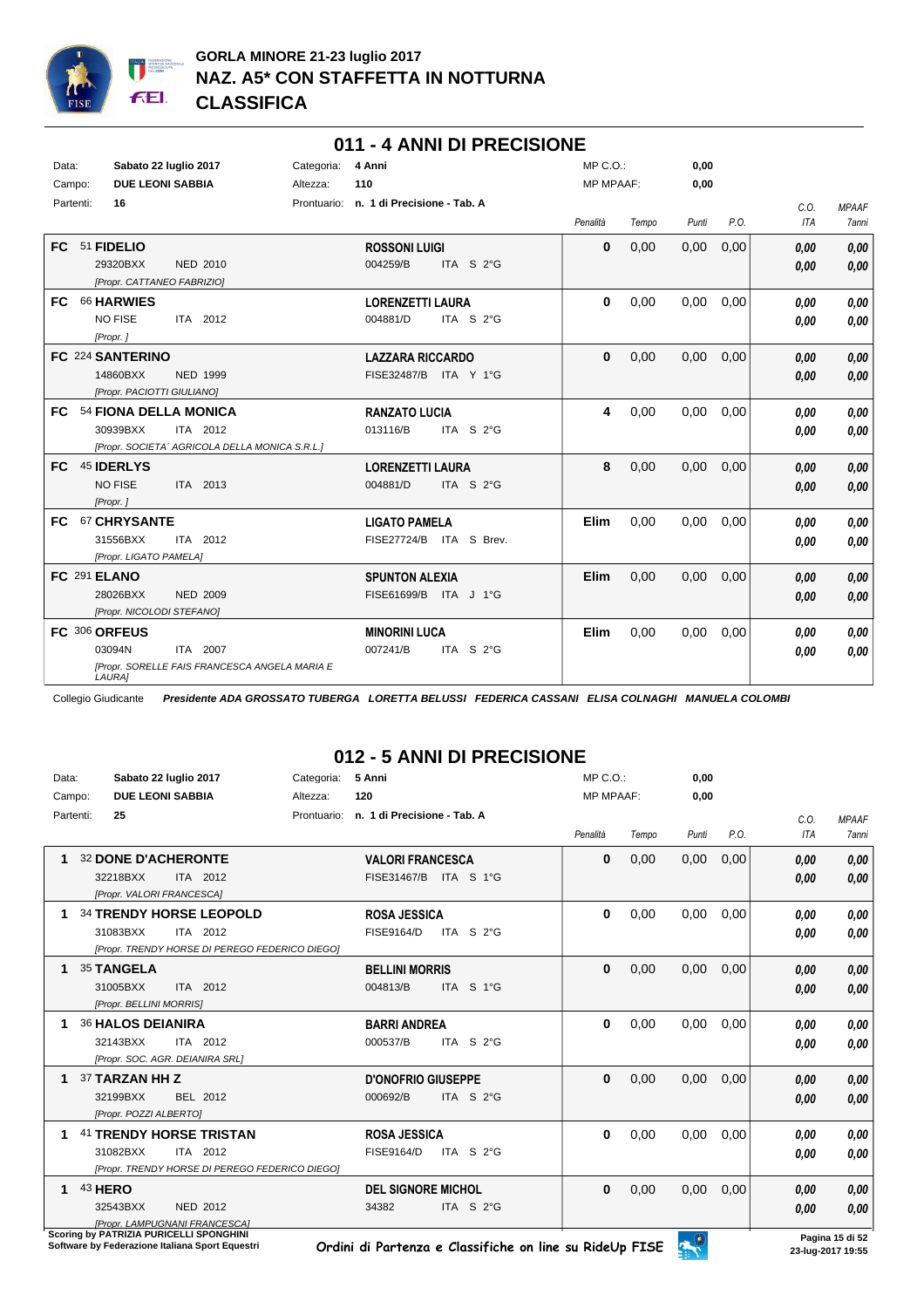

### **012 - 5 ANNI DI PRECISIONE**

| Data: | Sabato 22 luglio 2017<br>Categoria:                                                                        | 5 Anni                                                | MP C.O.:         |       | 0,00  |               |                    |                       |
|-------|------------------------------------------------------------------------------------------------------------|-------------------------------------------------------|------------------|-------|-------|---------------|--------------------|-----------------------|
|       | <b>DUE LEONI SABBIA</b><br>Campo:<br>Altezza:                                                              | 120                                                   | <b>MP MPAAF:</b> |       | 0,00  |               |                    |                       |
|       | 25<br>Partenti:                                                                                            | Prontuario: n. 1 di Precisione - Tab. A               | Penalità         | Tempo | Punti | P.O.          | C.O.<br><b>ITA</b> | <b>MPAAF</b><br>7anni |
| 8     | <b>28 EQUINOXE JUNIOR</b><br>32834BXX<br>ITA 2012<br>[Propr. AZIENDA AGR. ALLEVAMENTO MONTECHIARO]         | <b>BOMMINO LUCA</b><br>003066/A<br>ITA $S2G$          | 4                | 0,00  | 0,00  | 0,00          | 0,00<br>0,00       | 0,00<br>0,00          |
|       | 8 30 MYLO V G<br>25719K<br><b>SCN 2012</b><br>[Propr. ]                                                    | <b>SCIUCCATI LUCREZIA</b><br>FISE38778/B ITA Y 1°G    | 4                | 0,00  | 0,00  | 0,00          | 0,00<br>0,00       | 0,00<br>0,00          |
|       | 8 31 PAPAIA DEL SOLE<br>31550BXX<br>ITA 2012<br>[Propr. ORSENIGO MARIARITA]                                | <b>NEBEL ARNEODO</b><br>FISE50343/B ITA Y 2°G         | 4                | 0,00  | 0,00  | 0,00          | 0,00<br>0,00       | 0,00<br>0,00          |
|       | 8 39 COLLADA<br>32109BXX<br>GER 2012<br>[Propr. FALCHETTI FABRIZIO]                                        | <b>FALCHETTI FABRIZIO</b><br>004471/B<br>ITA S 2°G    | 4                | 0,00  | 0,00  | 0,00          | 0,00<br>0,00       | 0,00<br>0,00          |
|       | 8 44 SPEZIA DEL PIOPPETO<br>31495BXX<br>ITA 2012<br>[Propr. MENONI REMO]                                   | <b>BONASPETTI CHIARA</b><br>002297/B<br>ITA S 2°G     | 4                | 0,00  | 0,00  | 0,00          | 0,00<br>0,00       | 0,00<br>0,00          |
|       | 8 47 GOCUN<br>32319BXX<br>ITA 2012<br>[Propr. GAZZOLA CRISTINA]                                            | <b>ROGIANI CARLO</b><br>002440/B<br>ITA S 2°G         | 4                | 0,00  | 0,00  | 0,00          | 0,00<br>0,00       | 0,00<br>0,00          |
|       | 14 <sup>27</sup> HAMLET-DN<br>31100BXX<br>NED 2012<br>[Propr. TRENDY HORSE A.S.D.]                         | <b>ROSA JESSICA</b><br><b>FISE9164/D</b><br>ITA S 2°G | 12               | 0,00  | 0,00  | 0,00          | 0,00<br>0,00       | 0,00<br>0,00          |
|       | 14 38 MAGA MAGO'<br>ITA 2012<br>32831BXX<br>[Propr. AZIENDA AGR. ALLEVAMENTO MONTECHIARO]                  | <b>BOMMINO LUCA</b><br>003066/A<br>ITA S 2°G          | 12               | 0,00  | 0,00  | 0,00          | 0,00<br>0,00       | 0,00<br>0,00          |
|       | 16 40 CORINE TOP<br>26139K<br><b>SCN 2012</b><br>[Propr.]                                                  | <b>BONETTI NICOLETTA</b><br>FISE43696/B ITA S 1°G     | 16               | 0,00  | 0,00  | 0,00          | 0,00<br>0,00       | 0,00<br>0,00          |
|       | 183 LIGHTING Z<br>26372K<br><b>SCN 2012</b><br>[Propr.]                                                    | <b>CANOVILL JANNIE</b><br>FISE108163/K SWE S 1°G      | Elim             | 0,00  | 0,00  | 0,00          | 0,00<br>0,00       | 0,00<br>0,00          |
|       | FC 33 MADONNA<br>25825BXX<br>GER 2003<br>[Propr. VILLA FEDERICA]                                           | <b>FRANZOLIN FRANCESCA</b><br>FISE22902/B ITA S 1°G   | $\mathbf{0}$     | 0,00  | 0,00  | 0,00          | 0,00<br>0,00       | 0,00<br>0,00          |
|       | FC 63 CLEMENTINE 16<br>25819BXX<br>GER 2003<br>[Propr. AZ. AGR. DELLA BRIANZA DI RIPAMONTI<br>GIUSEPPE D.] | <b>RIPAMONTI GIUSEPPE</b><br>001734/B<br>ITA $S2°G$   | $\mathbf{0}$     | 0,00  |       | $0,00$ $0,00$ | 0,00<br>0,00       | $\it 0,00$<br>0,00    |
|       | FC 97 ELTONY<br>30012BXX<br>ITA 2011<br>[Propr. GUERRA EMILIA]                                             | <b>CIMA MASSIMO</b><br>001457/B<br>ITA S 2°G          | 0                | 0,00  | 0,00  | 0,00          | 0,00<br>0,00       | 0,00<br>0,00          |
|       | FC 187 CHRIST<br>09295D<br>ITA 2010<br>[Propr. BERTINATO MAURIZIO]                                         | <b>SCIUCCATI LUCREZIA</b><br>FISE38778/B ITA Y 1°G    | $\mathbf 0$      | 0,00  | 0,00  | 0,00          | 0,00<br>0,00       | 0,00<br>0,00          |
|       | FC 271 SORBETTO BAIO<br>31020BXX<br>ITA 2011<br>[Propr. LOCATELLI NICOLE]                                  | <b>BUSSU DANTE</b><br>002864/B<br>ITA $S2G$           | 0                | 0,00  | 0,00  | 0,00          | 0,00<br>0,00       | 0,00<br>0,00          |
|       | FC 60 CHEYTANE DES FLACHES<br>31862BXX<br><b>BEL 2008</b><br>[Propr. CASETTA ISABELLA]                     | <b>ROSSONI LUIGI</b><br>004259/B<br>ITA S 2°G         | 4                | 0,00  | 0,00  | 0,00          | 0,00<br>0,00       | 0,00<br>0,00          |
|       | FC 29 CASANDROS I<br>23279BXX<br><b>NED 2005</b><br>[Propr. PESENTI LUDOVICA]                              | <b>FALCHETTI FABRIZIO</b><br>004471/B<br>ITA $S2G$    | 9                | 0,00  | 0,00  | 0,00          | 0,00<br>0,00       | 0,00<br>0,00          |

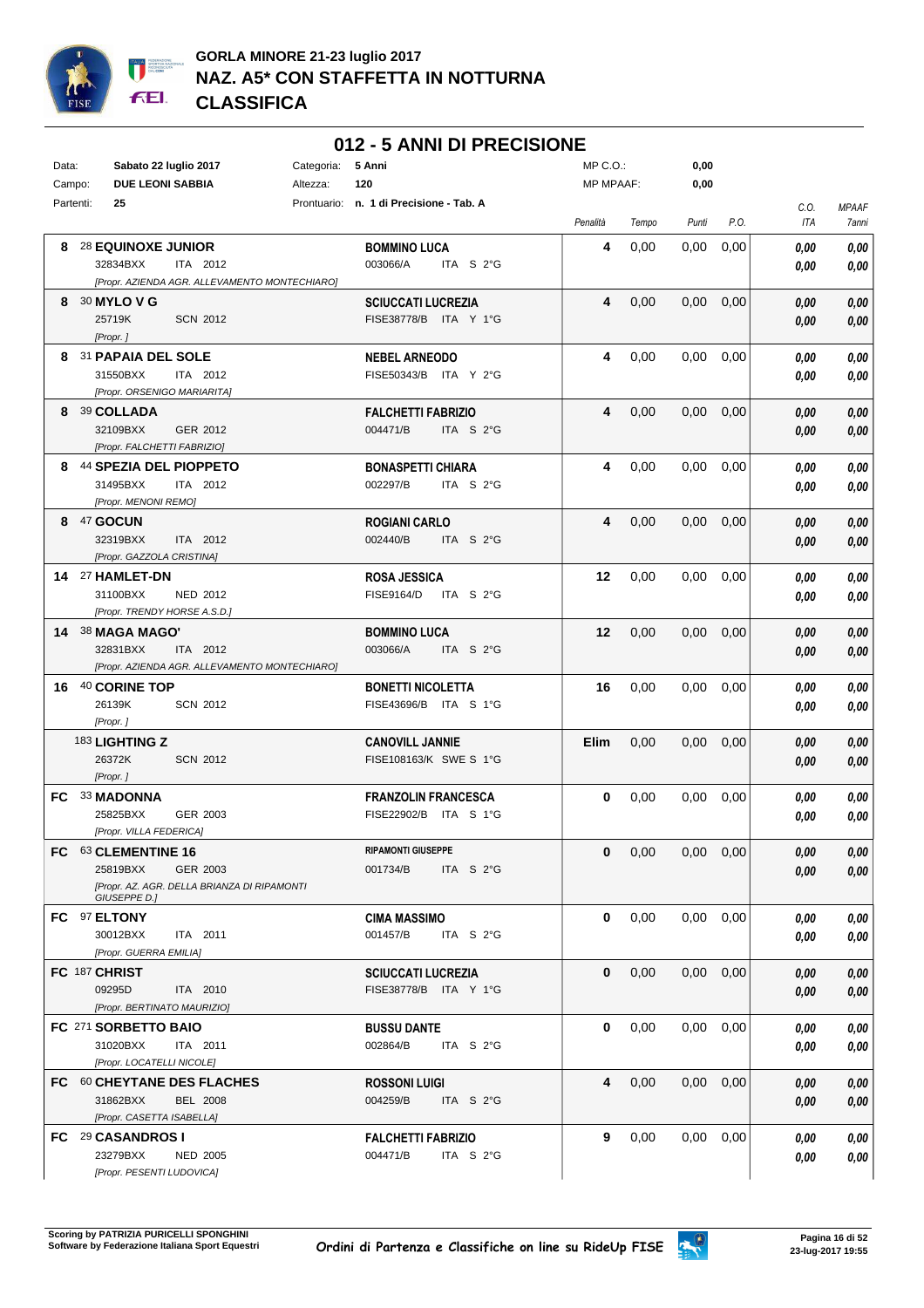

#### **012 - 5 ANNI DI PRECISIONE**

| Data:     | Sabato 22 luglio 2017       | Categoria: 5 Anni |                                         | $MP C. O.$ :     |       | 0,00  |      |            |              |
|-----------|-----------------------------|-------------------|-----------------------------------------|------------------|-------|-------|------|------------|--------------|
| Campo:    | <b>DUE LEONI SABBIA</b>     | Altezza:          | 120                                     | <b>MP MPAAF:</b> |       | 0,00  |      |            |              |
| Partenti: | 25                          |                   | Prontuario: n. 1 di Precisione - Tab. A |                  |       |       |      | C.O        | <b>MPAAF</b> |
|           |                             |                   |                                         | Penalità         | Tempo | Punti | P.O. | <b>ITA</b> | 7anni        |
|           | FC 242 NEMESI DI VAL LITARA |                   | <b>LOCATELLI NICOLE</b>                 | <b>Elim</b>      | 0.00  | 0.00  | 0.00 | 0.00       | 0.00         |
|           | 24283BXX<br>2006<br>ITA.    |                   | ITA Y 1°G<br>FISE26919/B                |                  |       |       |      | 0.00       | 0.00         |
|           | [Propr. BOERI KATIA]        |                   |                                         |                  |       |       |      |            |              |

Collegio Giudicante *Presidente ADA GROSSATO TUBERGA LORETTA BELUSSI FEDERICA CASSANI ELISA COLNAGHI MANUELA COLOMBI*

## **013 - 6 ANNI A FASI**

| Data:     | Sabato 22 luglio 2017                      | Categoria: | 6 Anni                                                   | MP C.O.:         |             | 760,00 |      |        |                 |
|-----------|--------------------------------------------|------------|----------------------------------------------------------|------------------|-------------|--------|------|--------|-----------------|
| Campo:    | <b>EQUIEFFE SABBIA</b>                     | Altezza:   | 130                                                      | <b>MP MPAAF:</b> |             | 0,00   |      |        |                 |
| Partenti: | 27                                         |            | Prontuario: n. 19.2 speciale a fasi consecutive - Tab. A |                  |             |        |      | C.O.   | <b>MPAAF</b>    |
|           |                                            |            |                                                          | Penalità         | Tempo       | Punti  | P.O. | ITA    | 7anni           |
| 1.        | 14 LOU LOU D'EMMA                          |            | <b>LUCCHETTI GIOVANNI</b>                                | 0/0              | 28,77       | 0,00   | 0,00 | 157,43 | 0,00            |
|           | 32256BXX<br>BEL 2011                       |            | 000034/B<br>ITA S 2°G                                    |                  |             |        |      | 0,00   | 0,00            |
|           | [Propr. LUXURY SPORT HORSE S.R.L.]         |            |                                                          |                  |             |        |      |        |                 |
| 2         | <b>9 RATIA DEL CASTEGNO</b>                |            | <b>PRANDI ROBERTO</b>                                    |                  | $0/0$ 28,78 | 0,00   | 0,00 | 125,51 | $0,\!00$        |
|           | 05941H<br>ITA 2011                         |            | 000503/B<br>ITA S 2°G                                    |                  |             |        |      | 0.00   | 0,00            |
|           | [Propr. ESPOSITO CARMINE]                  |            |                                                          |                  |             |        |      |        |                 |
| 3         | 2 ZANZIBAR FZ                              |            | <b>LUCCHETTI GIOVANNI</b>                                |                  | $0/0$ 33,16 | 0,00   | 0,00 | 111,83 | $0,\!00$        |
|           | 09593D<br>ITA 2011                         |            | 000034/B<br>ITA S 2°G                                    |                  |             |        |      | 0.00   | 0,00            |
|           | [Propr. BONASPETTI CHIARA]                 |            |                                                          |                  |             |        |      |        |                 |
| 4         | <b>1 CALVIN VAN T'AMELDONK Z</b>           |            | <b>NICOLODI STEFANO</b>                                  |                  | $0/0$ 33,24 | 0,00   | 0,00 | 98,15  | 0,00            |
|           | 32917BXX<br>BEL 2011                       |            | 002690/A<br>ITA $S2G$                                    |                  |             |        |      | 0.00   | 0,00            |
|           | [Propr. NICOLODI STEFANO]                  |            |                                                          |                  |             |        |      |        |                 |
| 5         | 8 TUONO ROSSO                              |            | <b>PURICELLI FRANCESCO</b>                               |                  | $0/0$ 36,26 | 0,00   | 0,00 | 89,03  | 0,00            |
|           | 09652D<br>ITA 2011                         |            | 006352/B<br>ITA $S2°G$                                   |                  |             |        |      | 0.00   | 0,00            |
|           | [Propr. PELLIZZER ELIO]                    |            |                                                          |                  |             |        |      |        |                 |
|           | 6 21 GRAND CHAMPION RU                     |            | <b>MAZZOCCO CAMILLA</b>                                  |                  | $0/0$ 37,02 | 0,00   | 0,00 | 61,67  | 0,00            |
|           | 25262G<br><b>NED 2011</b>                  |            | ITA S 2°G<br><b>FISE6156/D</b>                           |                  |             |        |      | 0,00   | 0,00            |
|           | [Propr. CIPRIANI SAVERIO]                  |            |                                                          |                  |             |        |      |        |                 |
| 7         | 7 CRISEIDE                                 |            | <b>MION CRISTIANO</b>                                    |                  | $0/0$ 37,44 | 0,00   | 0,00 | 43,43  | 0,00            |
|           | 29820BXX<br>ITA 2011                       |            | 002287/D<br>ITA S 2°G                                    |                  |             |        |      | 0.00   | 0,00            |
|           | [Propr. BELLINI MORRIS]                    |            |                                                          |                  |             |        |      |        |                 |
|           | 8 12 GOYA V/D HEEZERENBOSCH                |            | <b>SENZIANI RICCARDO</b>                                 |                  | $0/4$ 26,80 | 0,00   | 0,00 | 0.00   | 0,00            |
|           | 32381BXX<br><b>NED 2011</b>                |            | 023777/B<br>ITA S 2°G                                    |                  |             |        |      | 0.00   | 0,00            |
|           | [Propr. SENZIANI RICCARDO]                 |            |                                                          |                  |             |        |      |        |                 |
|           | 9 11 GERIONE DEIANIRA                      |            | <b>BARRI ANDREA</b>                                      |                  | $0/4$ 28,34 | 0,00   | 0,00 | 0.00   | 0,00            |
|           | 30961BXX<br>ITA 2011                       |            | 000537/B<br>ITA S 2°G                                    |                  |             |        |      | 0.00   | 0,00            |
|           | [Propr. SOC. AGR. DEIANIRA SRL]            |            |                                                          |                  |             |        |      |        |                 |
|           | 10 18 KAINAN                               |            | <b>GUIDI BEATRICE</b>                                    |                  | $0/8$ 33,00 | 0,00   | 0,00 | 0.00   | 0,00            |
|           | 17738A<br>ITA 2011                         |            | 005008/E<br>ITA S 2°G                                    |                  |             |        |      | 0,00   | 0,00            |
|           | [Propr. DESTRO RAFFAELLA]                  |            |                                                          |                  |             |        |      |        |                 |
|           | <b>11 265 QUIRINIA</b>                     |            | <b>MION CRISTIANO</b>                                    |                  | $0/8$ 33,16 | 0,00   | 0,00 | 0.00   | 0,00            |
|           | 30683BXX<br>GER 2011                       |            | 002287/D<br>ITA S 2°G                                    |                  |             |        |      | 0,00   | 0,00            |
|           | [Propr. DOLCERA FABRIZIO]                  |            |                                                          |                  |             |        |      |        |                 |
|           | <b>12 19 GUUS</b>                          |            | <b>LORENZETTI LAURA</b>                                  |                  | 4 54,21     | 0,00   | 0.00 | 0.00   | 0.00            |
|           | 14943E<br>NED 2011                         |            | 004881/D<br>ITA $S2°G$                                   |                  |             |        |      | 0,00   | 0,00            |
|           | [Propr. SGH SRL]                           |            |                                                          |                  |             |        |      |        |                 |
|           | 13 16 GRAN CONDE'                          |            | <b>FERRARIO MASSIMILIANO</b>                             |                  | 4 57,58     | 0,00   | 0.00 | 0.00   | 0,00            |
|           | 31332BXX<br>ITA 2011                       |            | 007958/B<br>ITA S 2°G                                    |                  |             |        |      | 0.00   | 0,00            |
|           | [Propr. AZ. AGR. PRATO ROTONDO DI FERRARIO |            |                                                          |                  |             |        |      |        |                 |
|           | <b>MASSIMILIANO1</b>                       |            |                                                          |                  |             |        |      |        |                 |
|           | 14 22 LILLI FEE FZ                         |            | <b>ISOARDI VALENTINA</b>                                 |                  | 4 59,83     | 0,00   | 0,00 | 0,00   | 0,00            |
|           | 14405E<br>GER 2011                         |            | 015292/A<br>ITA S 2°G                                    |                  |             |        |      | 0,00   | 0,00            |
|           | [Propr. ISOARDI FAUSTO]                    |            |                                                          |                  |             |        |      |        |                 |
|           | Scoring by PATRIZIA PURICELLI SPONGHINI    |            |                                                          |                  |             |        |      |        | Pagina 17 di 52 |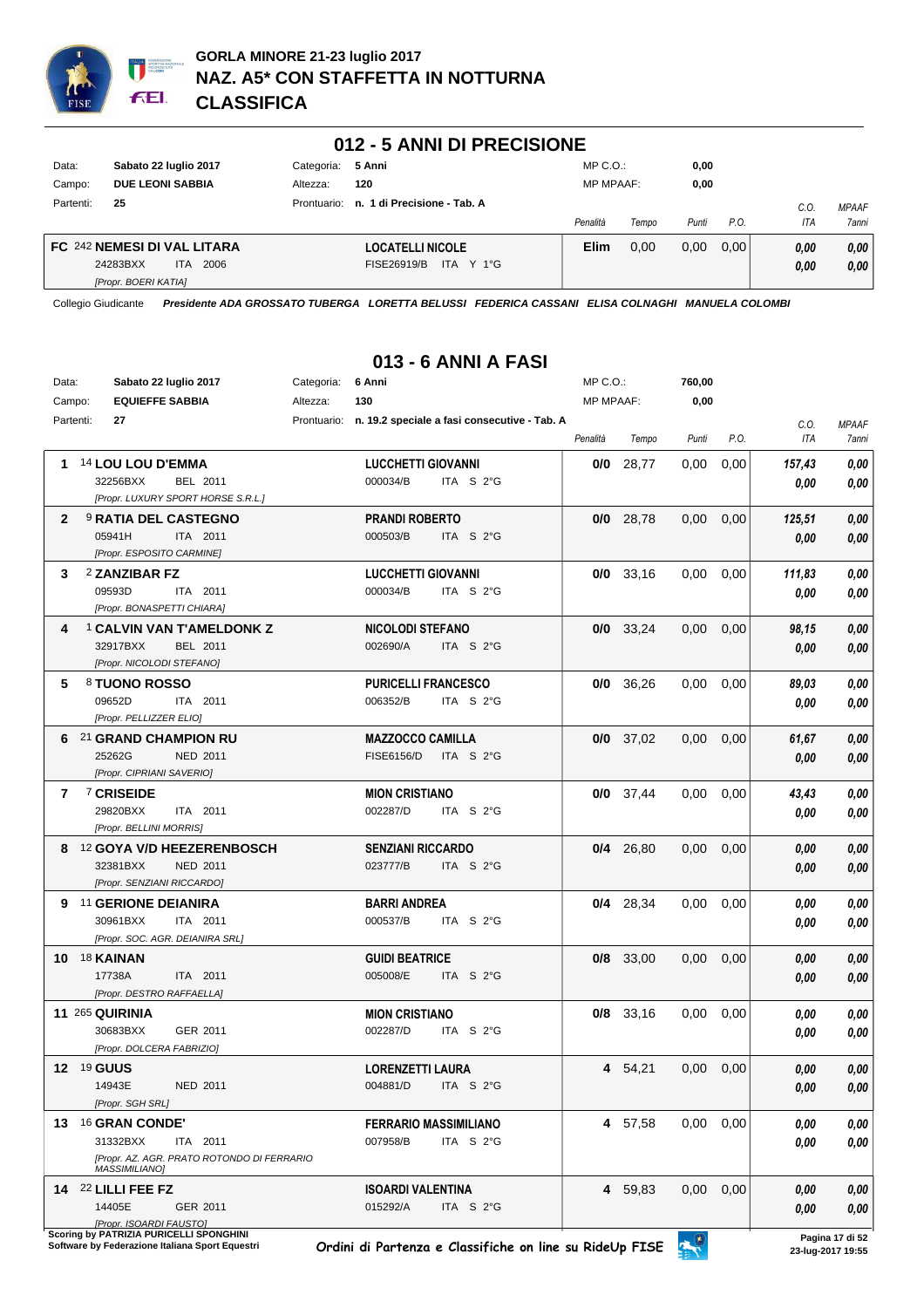

#### **013 - 6 ANNI A FASI**

| Data: | Campo:    | Sabato 22 luglio 2017<br><b>EQUIEFFE SABBIA</b>                   |                                                           | Categoria:<br>Altezza: | 6 Anni<br>130                                    |                                                          | $MP C. O.$ :<br><b>MP MPAAF:</b> |             | 760,00<br>0,00 |      |              |                       |
|-------|-----------|-------------------------------------------------------------------|-----------------------------------------------------------|------------------------|--------------------------------------------------|----------------------------------------------------------|----------------------------------|-------------|----------------|------|--------------|-----------------------|
|       | Partenti: | 27                                                                |                                                           |                        |                                                  | Prontuario: n. 19.2 speciale a fasi consecutive - Tab. A | Penalità                         | Tempo       | Punti          | P.O. | C.O.<br>ITA  | <b>MPAAF</b><br>7anni |
|       |           | 15 23 SILVIETTO FLYING<br>25854K<br>[Propr.]                      | SUI 2011                                                  |                        | <b>BERNASCONI JACOPO</b><br>GL000206             | SUI S 2°G                                                | 8                                | 52,99       | 0,00           | 0,00 | 0.00<br>0.00 | 0,00<br>0,00          |
|       |           | 16 10 FIRST PLEASURE<br>31552BXX<br>[Propr. SUCIU DORINA SILVIA]  | ITA 2011                                                  |                        | <b>TOSCA ANDREA</b><br>FISE21140/B ITA S 2°G     |                                                          |                                  | 8 55,34     | 0,00           | 0,00 | 0,00<br>0.00 | 0,00<br>0,00          |
|       |           | 17 <sup>13</sup> CLAIRE LUNE<br>30765B<br>[Propr. CROCIANI LORIS] | ITA 2011                                                  |                        | <b>NICOLODI STEFANO</b><br>002690/A              | ITA S 2°G                                                | 8                                | 58,47       | 0,00           | 0,00 | 0.00<br>0.00 | 0,00<br>0,00          |
| 18    |           | <b>3 FIDELE DE VIRTON</b><br>19178A                               | BEL 2011<br>[Propr. SD HORSES DI GIOVANNI DONISELLI E]    |                        | <b>DEL SIGNORE MICHOL</b><br>34382               | ITA S 2°G                                                |                                  | 10 65,16    | 0,00           | 0,00 | 0,00<br>0,00 | 0,00<br>0,00          |
|       |           | 19 24 SISTINA<br>04854N<br>[Propr. ARCA ANGELO]                   | ITA 2011                                                  |                        | <b>MAZZOLA FABRIZIO</b><br>006017/B              | ITA S 2°G                                                |                                  | 12 55,01    | 0,00           | 0,00 | 0.00<br>0.00 | 0,00<br>0.00          |
|       |           | 20 270 CAVANI DE MAHN<br>PRO13243                                 | GER 2011<br>[Propr. TENUTA MONTEMAGNO SRL]                |                        | <b>BAREA VANESSA</b><br>FISE20740/B ITA S 2°G    |                                                          |                                  | 12 59,79    | 0,00           | 0,00 | 0,00<br>0,00 | 0,00<br>0,00          |
| 21    |           | 4 ACQUERELLO<br>31407BXX<br><b>MASSIMILIANO]</b>                  | ITA 2011<br>[Propr. AZ. AGR. PRATO ROTONDO DI FERRARIO    |                        | <b>FERRARIO MASSIMILIANO</b><br>007958/B         | ITA S 2°G                                                |                                  | 16 56,62    | 0,00           | 0,00 | 0.00<br>0.00 | 0,00<br>0,00          |
|       |           | FC 15 FRIMETTE E<br>31794BXX                                      | <b>NED 2010</b><br>[Propr. INTERNATIONA HORSES SRL]       |                        | <b>SACCO GIORGIO</b><br>FISE26022/B ITA Y 2°G    |                                                          |                                  | $0/0$ 42,78 | 0,00           | 0,00 | 0,00<br>0.00 | 0,00<br>0,00          |
|       |           | FC 156 OEKESO'<br>03002N<br>[Propr. BRIVIO VERONICA]              | ITA 2007                                                  |                        | <b>FALCHETTI FABRIZIO</b><br>004471/B            | ITA S 2°G                                                |                                  | 13 79,85    | 0,00           | 0,00 | 0.00<br>0.00 | 0,00<br>0.00          |
|       |           | FC 158 CANOSO<br>31782BXX                                         | <b>GER 2008</b><br>[Propr. CIRCOLO IPPICO VITTORI A.S.D.] |                        | <b>MONTANELLI VIOLA</b><br>FISE31818/B ITA S 2°G |                                                          |                                  | 4 51,62     | 0,00           | 0,00 | 0.00<br>0,00 | 0,00<br>0,00          |
| FC.   |           | 59 TAO MAIL<br>14462A<br>[Propr. GHIDELLA CLAUDIA]                | FRA 2007                                                  |                        | <b>GUIDI BEATRICE</b><br>005008/E                | ITA S 2°G                                                | 8                                | 53.83       | 0,00           | 0,00 | 0.00<br>0.00 | 0,00<br>0,00          |
|       |           | FC 147 BALISTRO MK Z<br><b>NO FISE</b><br>[Propr.]                | BEL 2010                                                  |                        | <b>SACCO GIORGIO</b><br>FISE26022/B ITA Y 2°G    |                                                          |                                  | 8 58,58     | $0,00$ $0,00$  |      | 0,00<br>0,00 | 0,00<br>0,00          |
|       |           | FC 152 ALINDOR<br>30720BXX<br><b>MASSIMILIANO]</b>                | ITA 2009<br>[Propr. AZ. AGR. PRATO ROTONDO DI FERRARIO    |                        | <b>MORONE MARIA GUIA</b><br>003032/B             | ITA $S$ 2°G                                              |                                  | 8 54,94     | $0,00$ $0,00$  |      | 0,00<br>0,00 | 0,00<br>0,00          |

Collegio Giudicante *Presidente ADA GROSSATO TUBERGA LORETTA BELUSSI FEDERICA CASSANI ELISA COLNAGHI MANUELA COLOMBI*

#### **014 - C140 A FASI**

| Data:     | Sabato 22 luglio 2017   |      | Categoria:  | C140                     |                                              | $MP C. O.$ :     |       | 2.500.00 |       |        |              |
|-----------|-------------------------|------|-------------|--------------------------|----------------------------------------------|------------------|-------|----------|-------|--------|--------------|
| Campo:    | <b>EQUIEFFE SABBIA</b>  |      | Altezza:    | 140                      |                                              | <b>MP MPAAF:</b> |       | 0,00     |       |        |              |
| Partenti: | 22                      |      | Prontuario: |                          | n. 19.2 speciale a fasi consecutive - Tab. A |                  |       |          |       | C.C    | <b>MPAAF</b> |
|           |                         |      |             |                          |                                              | Penalità         | Tempo | Punti    | P.O.  | ITA    | 7anni        |
|           | 64 BIRICCHINA BELLA     |      |             | <b>MOYERSOEN FILIPPO</b> |                                              | 0/0              | 25.78 | 0.00     | 0.001 | 500.00 | 0.00         |
|           | 09735E<br>ITA.          | 2005 |             | 001637/B                 | ITA S $2^{\circ}$ G                          |                  |       |          |       | 250.00 | 0,00         |
|           | [Propr. MARTINI ANDREA] |      |             |                          |                                              |                  |       |          |       |        |              |

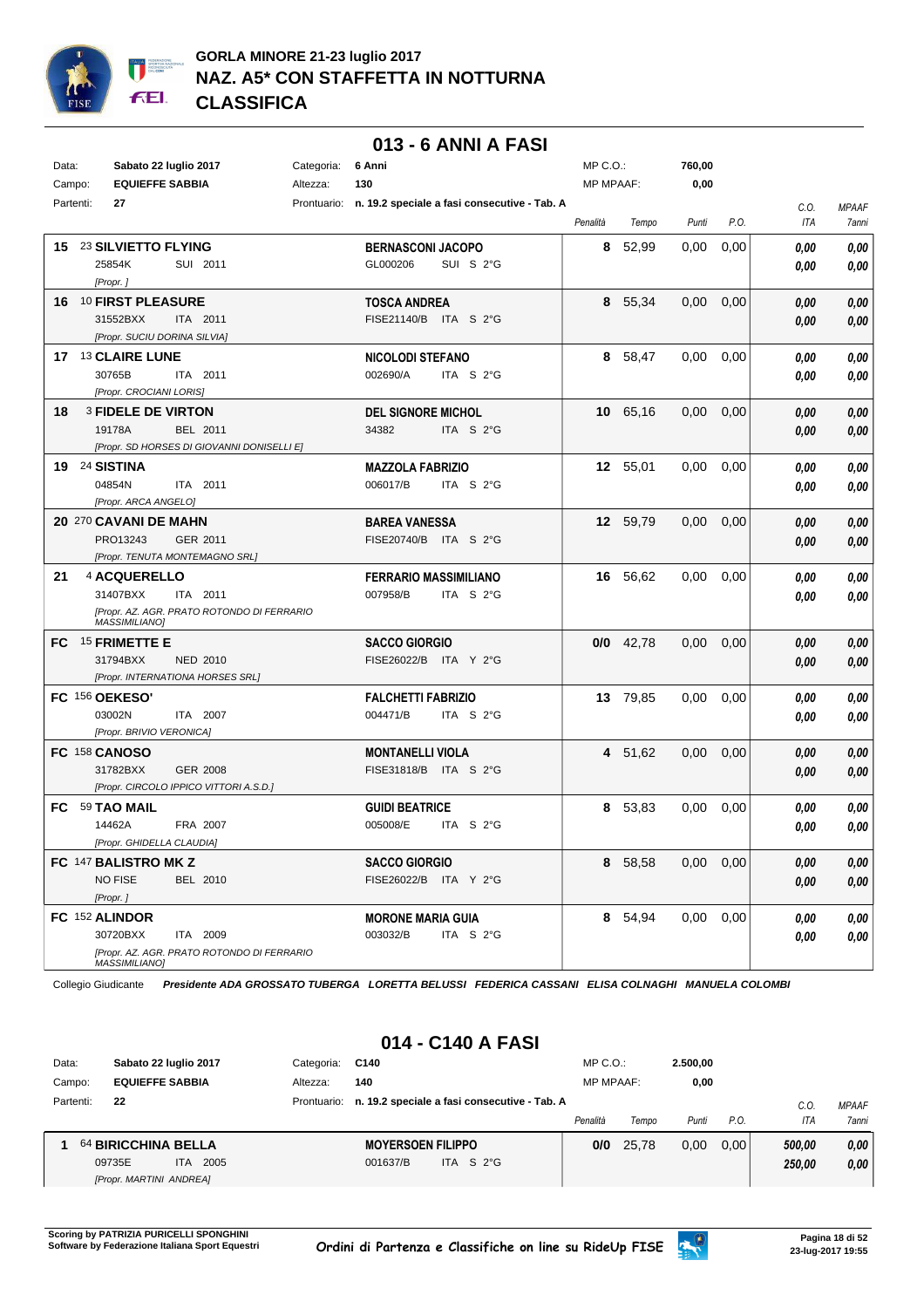

#### **014 - C140 A FASI**

| Data:     | Sabato 22 luglio 2017                              | Categoria: | C140                                                     | MP C.O.:         |              | 2.500,00          |      |        |              |
|-----------|----------------------------------------------------|------------|----------------------------------------------------------|------------------|--------------|-------------------|------|--------|--------------|
| Campo:    | <b>EQUIEFFE SABBIA</b>                             | Altezza:   | 140                                                      | <b>MP MPAAF:</b> |              | 0,00              |      |        |              |
| Partenti: | 22                                                 |            | Prontuario: n. 19.2 speciale a fasi consecutive - Tab. A |                  |              |                   |      | C.O.   | <b>MPAAF</b> |
|           |                                                    |            |                                                          | Penalità         | Tempo        | Punti             | P.O. | ITA    | 7anni        |
|           | 2 95 LINCON PARK E.H.                              |            | ZUVADELLI PAOLO ADAMO                                    | 0/0              | 26,38        | 0,00              | 0,00 | 360,00 | 0,00         |
|           | 28734BXX<br>GER 2009                               |            | 001392/E<br>ITA S 2°G                                    |                  |              |                   |      | 0.00   | 0,00         |
|           | [Propr. 1 & B LIMITED]                             |            |                                                          |                  |              |                   |      |        |              |
|           | 3 91 CAN CAN LADY                                  |            | <b>LUCCHETTI GIOVANNI</b>                                |                  | $0/0$ 27,51  | $0.00\,$          | 0,00 | 300,00 | 0,00         |
|           | 032141<br>ITA 2007                                 |            | 000034/B<br>ITA S $2^{\circ}$ G                          |                  |              |                   |      | 150,00 | 0,00         |
|           | [Propr. SOCIETA' AGRICOLA ENERGY & NATURE S.R.L.]  |            |                                                          |                  |              |                   |      |        |              |
|           | 4 131 THARA DU RU                                  |            | <b>MINOLI LUDOVICA</b>                                   |                  | $0/0$ 28,27  | $0.00\,$          | 0,00 | 240,00 | $\it 0,00$   |
|           | 29665BXX<br>FRA 2007                               |            | 008471/B<br>ITA S 2°G                                    |                  |              |                   |      | 0.00   | 0,00         |
|           | [Propr. GOOD GIOVANNA]                             |            |                                                          |                  |              |                   |      |        |              |
|           | 5 150 UNIQUE PERRIERES                             |            | ROGIANI CARLO                                            |                  | $0/0$ 33,95  | $0,00$ $0,00$     |      | 200,00 | 0,00         |
|           | 32929BXX<br>FRA 2008                               |            | 002440/B<br>ITA S 2°G                                    |                  |              |                   |      | 0.00   | 0,00         |
|           | [Propr. SANDBERG VALENTINA]                        |            |                                                          |                  |              |                   |      |        |              |
|           | 6 149 CASSANO                                      |            | <b>FERRARIO MASSIMILIANO</b>                             |                  | $0/4$ 27,83  | $0,00$ $0,00$     |      | 80,00  | 0,00         |
|           | 25919BXX<br>ITA 2005                               |            | 007958/B<br>ITA S 2°G                                    |                  |              |                   |      | 100,00 | 0,00         |
|           | [Propr. AZIENDA AGRICOLA PAPETTI E C. SS]          |            |                                                          |                  |              |                   |      |        |              |
|           | 7 125 NINFEA SECONDA DEL SOLE                      |            | <b>COLOMBO ALESSANDRO</b>                                |                  | $0/4$ 30,41  | 0.00              | 0,00 | 80,00  | 0,00         |
|           | 29078BXX<br>ITA 2010                               |            | 005058/B<br>ITA S 2°G                                    |                  |              |                   |      | 0.00   | 0,00         |
|           | [Propr. LE BETULLE DI MORETTI MASSIMILIANO]        |            |                                                          |                  |              |                   |      |        |              |
|           | 8 82 QUERIOT                                       |            | <b>MINOLI LUDOVICA</b>                                   |                  | $0/4$ 30,83  | $0.00 \quad 0.00$ |      | 0.00   | 0,00         |
|           | 23586BXX<br>ITA 2006                               |            | 008471/B<br>ITA S 2°G                                    |                  |              |                   |      | 0.00   | 0,00         |
|           | [Propr. MINOLI FRANCESCO]                          |            |                                                          |                  |              |                   |      |        |              |
|           | 9 75 QUICK SILVER BOY                              |            | <b>FERRARIO MASSIMILIANO</b>                             |                  | $0/4$ 34,86  | $0,00$ $0,00$     |      | 0,00   | 0,00         |
|           | 30555BXX<br>ITA 2009                               |            | 007958/B<br>ITA S 2°G                                    |                  |              |                   |      | 0.00   | 0,00         |
|           | [Propr. AZIENDA AGRICOLA PAPETTI E C. SS]          |            |                                                          |                  |              |                   |      |        |              |
|           | <b>10 151 MIRACLE</b>                              |            | <b>MARTINELLI PAOLO</b>                                  |                  | 0/4 38,47    | $0.00 \quad 0.00$ |      | 0,00   | 0,00         |
|           | 26736BXX<br>ITA 2008                               |            | 003020/B<br>ITA S 2°G                                    |                  |              |                   |      | 0.00   | 0,00         |
|           | [Propr. AZ. AGR. SAN GIOVANNI DI MARTINELLI PAOLO] |            |                                                          |                  |              |                   |      |        |              |
|           | 11 90 APACHE 111                                   |            | <b>SACCO GIORGIO</b>                                     |                  | $0/12$ 41,91 | $0.00 \quad 0.00$ |      | 0,00   | 0,00         |
|           | 31706BXX<br><b>BEL 2006</b>                        |            | FISE26022/B ITA Y 2°G                                    |                  |              |                   |      | 0,00   | 0,00         |
|           | [Propr. FERRARI ROBERTA]                           |            |                                                          |                  |              |                   |      |        |              |
|           | 12 93 LADY CRACOTTE                                |            | <b>GUIDI BEATRICE</b>                                    |                  | 4 52,04      | 0.00              | 0,00 | 0.00   | 0,00         |
|           | 15370A<br>ITA 2008                                 |            | 005008/E<br>ITA S 2°G                                    |                  |              |                   |      | 0.00   | 0,00         |
|           | [Propr. DESTRO RAFFAELLA]                          |            |                                                          |                  |              |                   |      |        |              |
|           | 13 98 JOKIE DOKI B Z                               |            | PINO GIOVANBATTISTA                                      |                  | 4 54,71      | $0,00$ $0,00$     |      | 0,00   | 0,00         |
|           | 31410BXX<br><b>NED 2008</b>                        |            | 000595/L<br>ITA S $2^{\circ}$ G                          |                  |              |                   |      | 0,00   | 0,00         |
|           | [Propr. PINO GIOVANBATTISTA]                       |            |                                                          |                  |              |                   |      |        |              |
|           | 14 86 ARLECCHINO                                   |            | <b>BETTELLA GINO</b>                                     |                  | 4 54,85      | $0,00$ $0,00$     |      | 0.00   | 0,00         |
|           | 01937C<br>GER 2001                                 |            | 002562/D<br>ITA S 2°G                                    |                  |              |                   |      | 0,00   | 0,00         |
|           | [Propr. SOCIETÀ SEMPLICE DI GIORDANO FLAVIO]       |            |                                                          |                  |              |                   |      |        |              |
|           | 15 114 FREESTYLE                                   |            | ROGIANI CARLO                                            |                  | 4 57,22      | $0,00$ $0,00$     |      | 0,00   | 0,00         |
|           | 27713BXX<br>ITA 2009                               |            | 002440/B<br>ITA S 2°G                                    |                  |              |                   |      | 0,00   | 0,00         |
|           | [Propr. EQUITEO SRL]                               |            |                                                          |                  |              |                   |      |        |              |
|           | 16 77 CAJOTE DELLA CACCIA                          |            | <b>PRANDI ROBERTO</b>                                    |                  | 8 51,47      | $0,00$ $0,00$     |      | 0.00   | 0,00         |
|           | 08537D<br>ITA 2008                                 |            | 000503/B<br>ITA S 2°G                                    |                  |              |                   |      | 0,00   | 0,00         |
|           | [Propr. COOP.SOC.AGR.LA CACCIA-ONLUS]              |            |                                                          |                  |              |                   |      |        |              |
|           | <b>17 110 DIONYSUS B</b>                           |            | <b>LUCCHETTI GIOVANNI</b>                                |                  | 8 52,60      | $0,00$ $0,00$     |      | 0,00   | 0,00         |
|           | 27457BXX<br>NED 2008                               |            | 000034/B<br>ITA S 2°G                                    |                  |              |                   |      | 0,00   | 0,00         |
|           | [Propr. LE GARZIDE S.S.]                           |            |                                                          |                  |              |                   |      |        |              |
|           | 18 117 DOLCE NOTTE                                 |            | <b>CHIODA GRETA</b>                                      |                  | 8 55,92      | $0.00 \quad 0.00$ |      | 0,00   | 0,00         |
|           | 31153BXX<br>POL 2008                               |            | FISE30468/B ITA Y 2°G                                    |                  |              |                   |      | 0,00   | 0,00         |
|           | [Propr. CHIODA GRETA]                              |            |                                                          |                  |              |                   |      |        |              |
|           | 19 76 QUARIUS                                      |            | SAVAROLA AVELLA FRANCESCA MARIA                          |                  | 8 56,28      | $0,00$ $0,00$     |      | 0,00   | 0,00         |
|           | 05550D<br>GER 2002                                 |            | 45173<br>ITA S 2°G                                       |                  |              |                   |      | 0,00   | 0,00         |
|           | [Propr. TOSCANO DOMENICO]                          |            |                                                          |                  |              |                   |      |        |              |

**Scoring by PATRIZIA PURICELLI SPONGHINI<br>Software by Federazione Italiana Sport Equestri**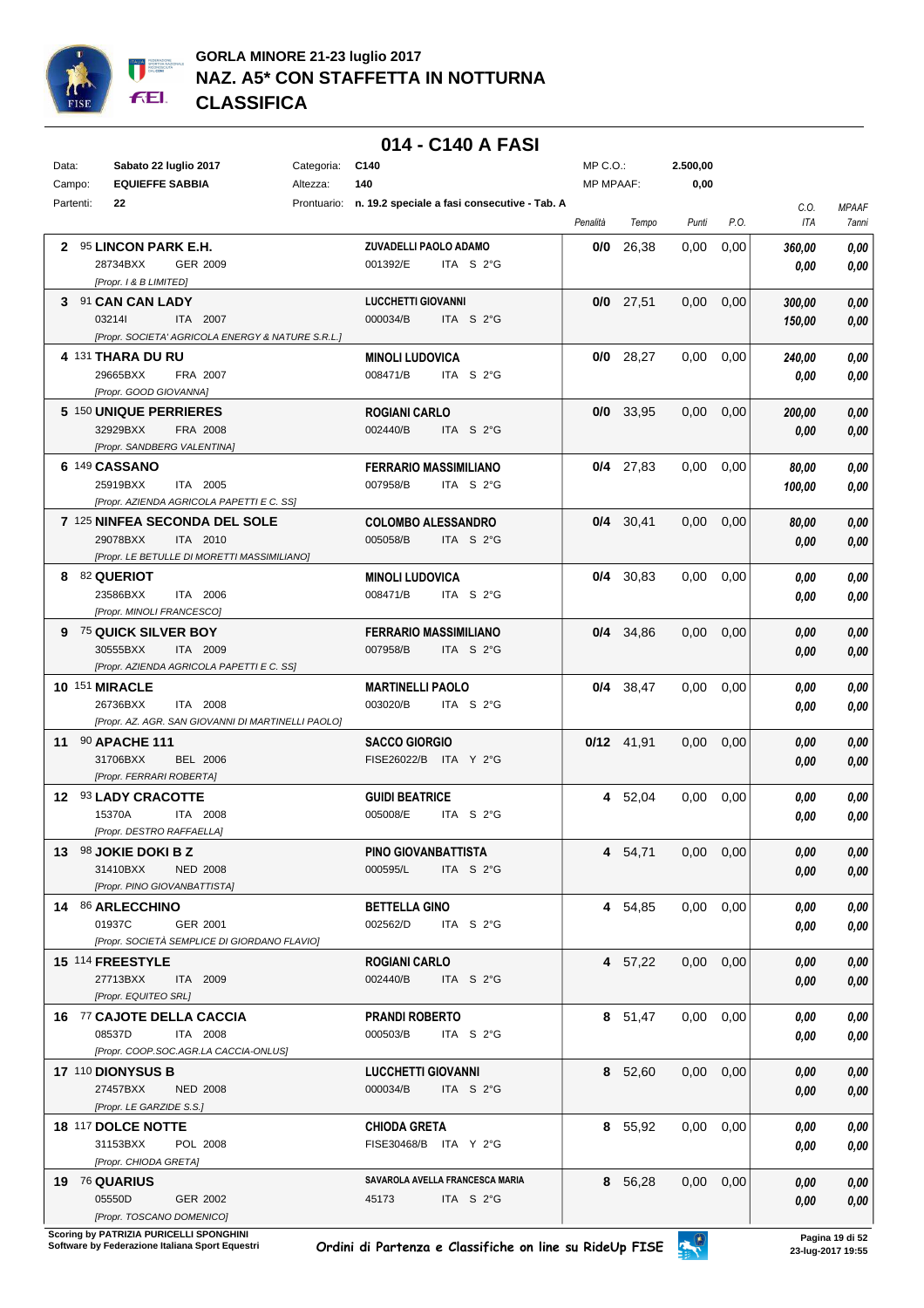

#### **014 - C140 A FASI**

| Data:<br>Campo: | Sabato 22 luglio 2017<br><b>EQUIEFFE SABBIA</b> | Categoria:<br>Altezza: | C140<br>140             |                                              | $MP C. O.$ :<br><b>MP MPAAF:</b> |       | 2.500,00<br>0,00 |      |      |              |
|-----------------|-------------------------------------------------|------------------------|-------------------------|----------------------------------------------|----------------------------------|-------|------------------|------|------|--------------|
| Partenti:       | 22                                              | Prontuario:            |                         | n. 19.2 speciale a fasi consecutive - Tab. A |                                  |       |                  |      | C.0  | <b>MPAAF</b> |
|                 |                                                 |                        |                         |                                              | Penalità                         | Tempo | Punti            | P.O. | ITA  | 7anni        |
|                 | 20 113 RAINBOW 151                              |                        | <b>LORENZETTI LAURA</b> |                                              | 8                                | 57,00 | 0,00             | 0,00 | 0,00 | 0,00         |
|                 | 14901E<br>GER 2009                              |                        | 004881/D                | S 2°G<br>ITA I                               |                                  |       |                  |      | 0,00 | 0,00         |
|                 | [Propr. VALENTINI MATTEO]                       |                        |                         |                                              |                                  |       |                  |      |      |              |
| 21              | 99 RIGOLETTO DELLA FLORIDA                      |                        |                         | <b>FERRARIO MASSIMILIANO</b>                 | 8                                | 57,47 | 0,00             | 0,00 | 0,00 | 0,00         |
|                 | 24738BXX<br>ITA 2006                            |                        | 007958/B                | ITA S $2^{\circ}$ G                          |                                  |       |                  |      | 0,00 | 0,00         |
|                 | [Propr. AZ. AGR. PRATOROTONDO]                  |                        |                         |                                              |                                  |       |                  |      |      |              |
|                 | 22 143 CANTURANO II                             |                        | <b>PRANDI ROBERTO</b>   |                                              | 12                               | 54,92 | 0,00             | 0,00 | 0,00 | 0,00         |
|                 | 26861BXX<br>GER 2007                            |                        | 000503/B                | ITA S $2^{\circ}$ G                          |                                  |       |                  |      | 0,00 | 0,00         |
|                 | [Propr. PRANDI ROBERTO]                         |                        |                         |                                              |                                  |       |                  |      |      |              |

Collegio Giudicante *Presidente ADA GROSSATO TUBERGA LORETTA BELUSSI FEDERICA CASSANI ELISA COLNAGHI MANUELA COLOMBI*

| Data:<br>Campo: |                                                | Sabato 22 luglio 2017<br><b>EQUIEFFE SABBIA</b> |                                                                                | Categoria: C135<br>Altezza: | 135                                           |                     | $MP C. O.$ :<br><b>MP MPAAF:</b> |             | 2.500,00<br>0,00 |      |                    |                       |
|-----------------|------------------------------------------------|-------------------------------------------------|--------------------------------------------------------------------------------|-----------------------------|-----------------------------------------------|---------------------|----------------------------------|-------------|------------------|------|--------------------|-----------------------|
|                 | Partenti:<br>29                                |                                                 |                                                                                |                             | Prontuario: n. 7 mista - Tab. A               |                     | Penalità                         | Tempo       | Punti            | P.O. | C.O.<br><b>ITA</b> | <b>MPAAF</b><br>7anni |
|                 | 1 71 HALINA<br>29365BXX                        |                                                 | <b>BEL 2007</b><br>[Propr. OLIVE' ALESSIO CAVALLI SPORTIVI]                    |                             | <b>SACCO GIORGIO</b><br>FISE26022/B ITA Y 2°G |                     |                                  | $0/0$ 39,22 | 0,00             | 0,00 | 500,00<br>0.00     | 0,00<br>0.00          |
|                 | 2 107 LAURIE EH<br>29869BXX                    | [Propr. 1 & B LIMITED]                          | ITA 2009                                                                       |                             | <b>BALDINI ARIELLE</b><br><b>FISE7150/C</b>   | ITA Y 2°G           |                                  | $0/0$ 39,55 | 0,00             | 0,00 | 360,00<br>0,00     | 0,00<br>0.00          |
|                 | 3 101 SAPHIRYA<br>25126BXX                     |                                                 | <b>GER 2007</b><br>[Propr. FALCHETTI FABRIZIO]                                 |                             | <b>FALCHETTI FABRIZIO</b><br>004471/B         | ITA S 2°G           |                                  | $0/0$ 41.86 | 0.00             | 0,00 | 300,00<br>0.00     | 0,00<br>0.00          |
|                 | 08537D                                         |                                                 | 4 77 CAJOTE DELLA CACCIA<br>ITA 2008<br>[Propr. COOP.SOC.AGR.LA CACCIA-ONLUS]  |                             | <b>PRANDI ROBERTO</b><br>000503/B             | ITA S 2°G           |                                  | $0/4$ 39,67 | 0,00             | 0,00 | 240,00<br>250,00   | 0,00<br>0,00          |
|                 | 5 80 FIRENZA<br>31650BXX                       | [Propr. EQUITEO SRL]                            | NED 2010                                                                       |                             | <b>ROGIANI CARLO</b><br>002440/B              | ITA S 2°G           |                                  | $0/4$ 41,42 | 0.00             | 0,00 | 200,00<br>0,00     | 0.00<br>250,00        |
|                 | 6 130 CRAZY CHICKEN 2<br>28223BXX<br>[Propr. ] |                                                 | <b>GER 2004</b>                                                                |                             | <b>RIPAMONTI GIUSEPPE</b><br>001734/B         | ITA S 2°G           |                                  | $0/4$ 41,75 | 0,00             | 0,00 | 80,00<br>0,00      | 0,00<br>0,00          |
|                 | 7 73 CLIMENE<br>25138BXX                       |                                                 | ITA 2007<br>[Propr. SOC. AGR. DEIANIRA SRL]                                    |                             | <b>BARRI ANDREA</b><br>000537/B               | ITA S 2°G           |                                  | 4 73,30     | 0,00             | 0,00 | 80,00<br>150,00    | 0,00<br>0,00          |
|                 | 8 142 CAITOL WIES<br>25222BXX                  | [Propr. ALLEGRI STEFANO]                        | ITA 2007                                                                       |                             | <b>LORENZETTI LAURA</b><br>004881/D           | ITA S 2°G           |                                  | 4 74,44     | 0.00             | 0,00 | 80,00<br>100,00    | 0,00<br>0,00          |
|                 | 30003BXX                                       | [Propr. GUIDI BEATRICE]                         | 9 139 KAMIL VAN DE KAPELLEBOSHEVE<br>BEL 2010                                  |                             | <b>GUIDI BEATRICE</b><br>005008/E             | ITA S $2^{\circ}$ G |                                  | 4 74,54     | 0,00             | 0,00 | 0,00<br>0,00       | 0,00<br>150,00        |
|                 | 01848X                                         |                                                 | 10 122 KALISTA VAN'T MANESCHIJNHOF<br>BEL 2010<br>[Propr. CAPPELLETTI LORENZO] |                             | PINO GIOVANBATTISTA<br>000595/L               | ITA S 2°G           |                                  | 4 75,05     | 0.00             | 0,00 | 0.00<br>0.00       | 0,00<br>100,00        |
|                 | 11 128 EXPENSIVE QUALITY<br>32033BXX           |                                                 | <b>NED 2009</b><br>[Propr. INTERNATIONAL HORSES]                               |                             | <b>SACCO GIORGIO</b><br>FISE26022/B ITA Y 2°G |                     |                                  | 4 76,35     | 0,00             | 0,00 | 0,00<br>0,00       | 0,00<br>0,00          |
|                 | 12 129 GRENOBLE D.N.<br>30886BXX               |                                                 | NED 2010<br>[Propr. LUXURY SPORT HORSE S.R.L.]                                 |                             | <b>LUCCHETTI GIOVANNI</b><br>000034/B         | ITA S 2°G           |                                  | 4 76,44     | 0,00             | 0,00 | 0,00<br>0.00       | 0,00<br>0,00          |

## **015 - C135 MISTA**

**Scoring by PATRIZIA PURICELLI SPONGHINI<br>Software by Federazione Italiana Sport Equestri**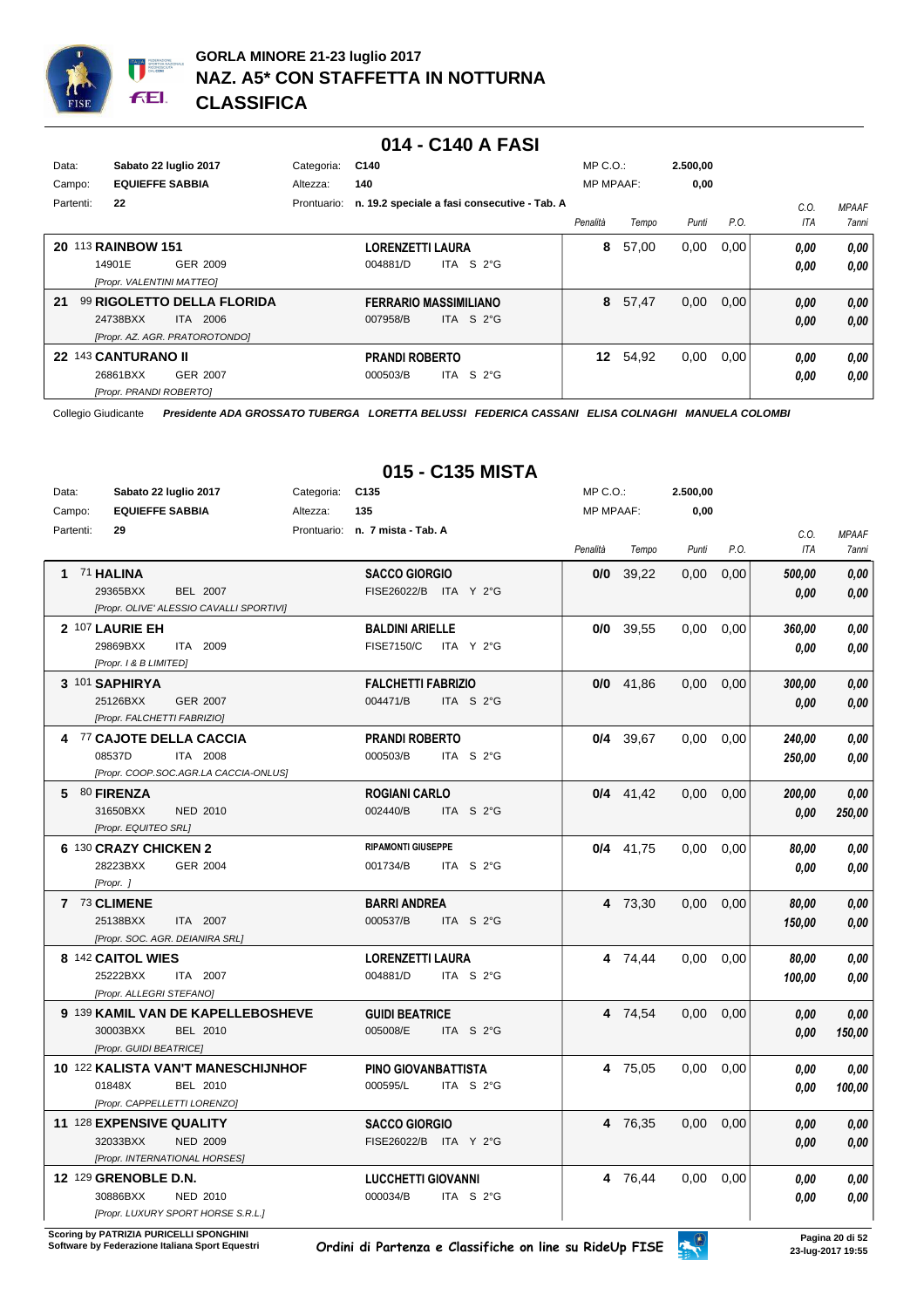

|           |                                                       |            | 015 - C135 MISTA                                  |                  |          |          |      |              |              |
|-----------|-------------------------------------------------------|------------|---------------------------------------------------|------------------|----------|----------|------|--------------|--------------|
| Data:     | Sabato 22 luglio 2017                                 | Categoria: | C <sub>135</sub>                                  | $MP C. O.$ :     |          | 2.500,00 |      |              |              |
| Campo:    | <b>EQUIEFFE SABBIA</b>                                | Altezza:   | 135                                               | <b>MP MPAAF:</b> |          | 0,00     |      |              |              |
| Partenti: | 29                                                    |            | Prontuario: n. 7 mista - Tab. A                   |                  |          |          |      | C.O.         | <b>MPAAF</b> |
|           |                                                       |            |                                                   | Penalità         | Tempo    | Punti    | P.O. | ITA          | 7anni        |
|           | 13 106 WIEZE Z                                        |            | <b>UNGARI BRUNA</b>                               |                  | 4 77,06  | 0,00     | 0,00 | 0,00         | 0,00         |
|           | 21433BXX<br><b>BEL 2004</b>                           |            | 13819/E<br>ITA $J$ 2°G                            |                  |          |          |      | 0,00         | 0,00         |
|           | [Propr. OBERTI GIOVANNI]                              |            |                                                   |                  |          |          |      |              |              |
|           | 14 81 SCIALATO                                        |            | <b>MARTINELLI PAOLO</b>                           |                  | 4 77,56  | 0,00     | 0,00 | 0,00         | 0,00         |
|           | 24687BXX<br>GER 2006                                  |            | 003020/B<br>ITA $S2G$                             |                  |          |          |      | 0,00         | 0,00         |
|           | [Propr.]                                              |            |                                                   |                  |          |          |      |              |              |
|           | 15 121 FLEGONE DEIANIRA                               |            | <b>BARRI ANDREA</b>                               |                  | 4 77,72  | 0,00     | 0,00 | 0.00         | 0,00         |
|           | 40133B<br>ITA 2010<br>[Propr. SOC. AGR. DEIANIRA SRL] |            | 000537/B<br>ITA S 2°G                             |                  |          |          |      | 0,00         | 0,00         |
|           | 16 155 FRIPONISSIMO FLYING                            |            | <b>BERNASCONI JACOPO</b>                          |                  | 4 77,86  | 0,00     | 0,00 | 0,00         | 0,00         |
|           | 24558K<br>SUI 2006                                    |            | GL000206<br>SUI S 2°G                             |                  |          |          |      | 0,00         | 0,00         |
|           | [Propr.]                                              |            |                                                   |                  |          |          |      |              |              |
|           | 17 127 DEAREST DIAMOND R.S.                           |            | <b>GHIDELLA CLAUDIA</b>                           |                  | 4 78,97  | 0,00     | 0,00 | 0,00         | 0,00         |
|           | 18400A<br>ITA 2010                                    |            | 005513/A<br>ITA $S$ 2°G                           |                  |          |          |      | 0,00         | 0,00         |
|           | [Propr. S.R.L. RS TEAM - BREEDING]                    |            |                                                   |                  |          |          |      |              |              |
|           | 18 153 CEYLON 3 Z                                     |            | ZUVADELLI PAOLO ADAMO                             |                  | 4 79.04  | 0,00     | 0,00 | 0,00         | 0,00         |
|           | 31365BXX<br><b>BEL 2009</b>                           |            | 001392/E<br>ITA S 2°G                             |                  |          |          |      | 0,00         | 0,00         |
|           | [Propr. PANUCCIO DOMENICO]                            |            |                                                   |                  |          |          |      |              |              |
|           | 19 111 LIBERO                                         |            | <b>PRANDI ROBERTO</b>                             |                  | 8 73,80  | 0,00     | 0,00 | 0,00         | 0,00         |
|           | 31047BXX<br>ITA 2010                                  |            | 000503/B<br>ITA S 2°G                             |                  |          |          |      | 0,00         | 0,00         |
|           | [Propr. PRANDI ROBERTO]                               |            |                                                   |                  |          |          |      |              |              |
|           | 20 166 CHADOSSA<br>28107BXX<br>GER 2005               |            | <b>BAREA VANESSA</b><br>FISE20740/B ITA S 2°G     |                  | 12 74,92 | 0,00     | 0,00 | 0,00         | 0,00         |
|           | [Propr. TENUTA MONTEMAGNO HORSES S.R.L.]              |            |                                                   |                  |          |          |      | 0,00         | 0,00         |
|           | 21 161 CODY IV                                        |            | <b>DERMODY EDWARD</b>                             |                  | 16 77,08 | 0,00     | 0,00 | 0,00         | 0,00         |
|           | 24923K<br>GER 2009                                    |            | FISE103265/K SUI S 2°G                            |                  |          |          |      | 0,00         | 0,00         |
|           | [Propr.]                                              |            |                                                   |                  |          |          |      |              |              |
|           | 120 COLLORD                                           |            | <b>ACERBI LORENZO</b>                             | Elim             | 0,00     | 0,00     | 0,00 | 0.00         | 0,00         |
|           | 31931BXX<br>GER 2010                                  |            | 013253/A<br>ITA $S2G$                             |                  |          |          |      | 0,00         | 0,00         |
|           | [Propr. TENUTA RITIRO S.S. SOC. AGRICOLA]             |            |                                                   |                  |          |          |      |              |              |
|           | <b>221 DALI</b>                                       |            | <b>PINO ANDREA</b>                                | <b>Elim</b>      | 0,00     | 0,00     | 0,00 | 0,00         | 0,00         |
|           | 28436BXX<br><b>NED 2008</b>                           |            | 001023/L<br>ITA S 1°G                             |                  |          |          |      | 0,00         | 0,00         |
|           | [Propr. CRESPI LUIGI]                                 |            |                                                   |                  |          |          |      |              |              |
|           | 222 GELSEMIUM DEL SOLE                                |            | <b>CASTELLETTI ALESSIA</b>                        | Elim             | 0,00     | 0.00     | 0,00 | 0.00         | 0,00         |
|           | 25505BXX<br>ITA 2006<br>[Propr. CASTELLETTI ALESSIA]  |            | FISE21822/B ITA Y 2°G                             |                  |          |          |      | 0,00         | 0,00         |
|           | 116 CRAZY TIMES R.S.                                  |            | <b>MION CRISTIANO</b>                             | Rit              | 0,00     | 0,00     | 0,00 |              |              |
|           | 27767BXX<br>ITA 2009                                  |            | 002287/D<br>ITA S 2°G                             |                  |          |          |      | 0.00<br>0,00 | 0,00<br>0.00 |
|           | [Propr. R.S. TEAM BREEDING S.R.L. DI RENATA           |            |                                                   |                  |          |          |      |              |              |
|           | CARNIGLIA]                                            |            |                                                   |                  |          |          |      |              |              |
|           | 135 TZIGANE DE BACON                                  |            | <b>BETTELLA GINO</b>                              | Rit              | 0,00     | 0,00     | 0,00 | 0,00         | 0,00         |
|           | 09256D<br>FRA 2007                                    |            | ITA S 2°G<br>002562/D                             |                  |          |          |      | 0,00         | 0,00         |
|           | [Propr. LADY FARM DI BARCO SIMONE]                    |            |                                                   |                  |          |          |      |              |              |
|           | 137 NOBILISSIMA DEL SOLE<br>30451BXX<br>ITA 2010      |            | <b>GRAZIOTTI SILVANO</b><br>000664/B<br>ITA S 2°G | Rit              | 0,00     | 0,00     | 0,00 | 0,00         | 0,00         |
|           | [Propr. AZ. AGR. GRAZIOTTI SILVANO]                   |            |                                                   |                  |          |          |      | 0,00         | 0,00         |
|           | 165 SIGNORA                                           |            | <b>SANTERAMO MARTINA</b>                          | Rit              | 0,00     | $0.00\,$ | 0,00 | 0,00         | 0,00         |
|           | 00693Y<br>GER 2005                                    |            | <b>FISE4831/Y</b><br>ITA $S$ 2°G                  |                  |          |          |      | 0,00         | 0,00         |
|           | [Propr. SANTERAMO MARTINA]                            |            |                                                   |                  |          |          |      |              |              |
|           | <b>176 VUPINA</b>                                     |            | <b>CASTELLETTI ALESSIA</b>                        | Rit              | 0,00     | 0,00     | 0,00 | 0,00         | 0,00         |
|           | 11825A<br><b>NED 2002</b>                             |            | FISE21822/B ITA Y 2°G                             |                  |          |          |      | 0,00         | 0,00         |
|           | [Propr. PIZZETTI MONICA]                              |            |                                                   |                  |          |          |      |              |              |

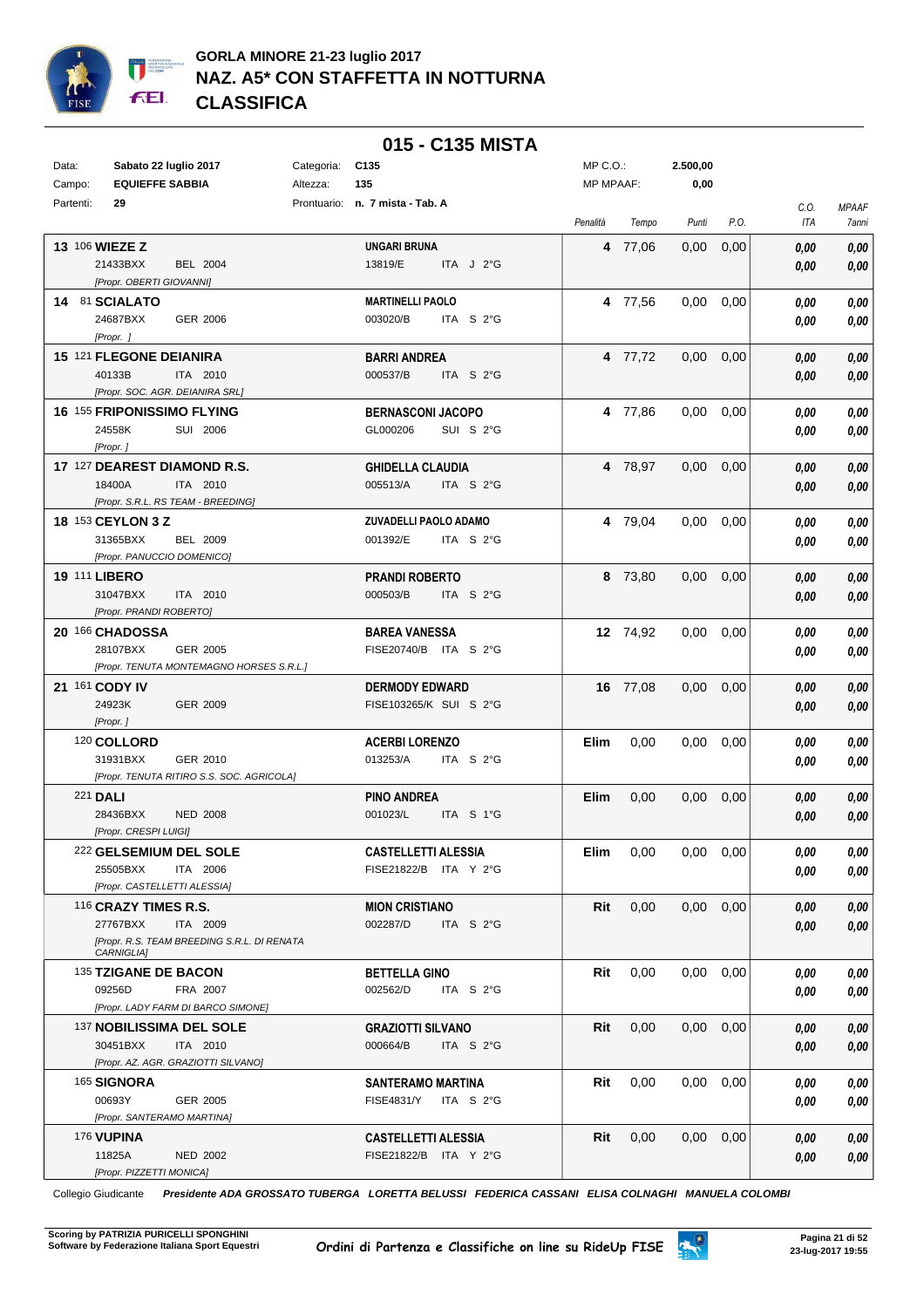

## **016 - C130 A FASI**

| Data:     | Sabato 22 luglio 2017                                   | Categoria: | C <sub>130</sub>                                           | MP C.O.:  |             | 1.500,00      |      |                    |                                     |
|-----------|---------------------------------------------------------|------------|------------------------------------------------------------|-----------|-------------|---------------|------|--------------------|-------------------------------------|
| Campo:    | <b>EQUIEFFE SABBIA</b>                                  | Altezza:   | 130                                                        | MP MPAAF: |             | 0,00          |      |                    |                                     |
| Partenti: | 48                                                      |            | Prontuario: n. 19.2 speciale a fasi consecutive - Tab. A   | Penalità  | Tempo       | Punti         | P.O. | C.O.<br><b>ITA</b> | <b>MPAAF</b><br><i><b>7anni</b></i> |
|           | 1 123 CARTESIO STAR                                     |            | <b>FERRARIO MASSIMILIANO</b>                               |           | $0/0$ 25.79 | 0,00          | 0,00 | 346,92             | 0,00                                |
|           | 28305BXX<br>ITA 2008                                    |            | 007958/B<br>ITA S 2°G                                      |           |             |               |      | 165,20             | 0,00                                |
|           | [Propr. AZIENDA AGRICOLA PAPETTI E C. SS]               |            |                                                            |           |             |               |      |                    |                                     |
|           | 2 126 LA POMME V'T GELUTT Z                             |            | <b>FACHERIS ALESSANDRO</b>                                 |           | $0/0$ 27,47 | 0,00          | 0,00 | 249,78             | 0,00                                |
|           | 28258BXX<br><b>NED 2007</b>                             |            | 004966/B<br>ITA S 2°G                                      |           |             |               |      | 0,00               | 0,00                                |
|           | [Propr. CALVI BEATRICE]                                 |            |                                                            |           |             |               |      |                    |                                     |
|           | 3 102 GRIETJE VAN'T SMEEDSHOF                           |            | <b>SUAREZ JULIAN ALBERTO</b>                               |           | $0/0$ 28,35 | 0,00          | 0,00 | 208,15             | 0,00                                |
|           | 29057BXX<br><b>BEL 2006</b>                             |            | FISE21270/B ARG S 2°G                                      |           |             |               |      | 0,00               | 0,00                                |
|           | [Propr. TENUTA C & C]                                   |            |                                                            |           |             |               |      |                    |                                     |
|           | 4 87 TULIPE DES VAUX                                    |            | <b>VALLINI FILIPPO</b>                                     |           | $0/0$ 28,42 | 0,00          | 0,00 | 166,52             | 0,00                                |
|           | 32342BXX<br>FRA 2007                                    |            | 006861/B<br>ITA S 2°G                                      |           |             |               |      | 0,00               | 0,00                                |
|           | [Propr. SENZIANI DAVIDE]                                |            |                                                            |           |             |               |      |                    |                                     |
|           | 5 136 VERITE DU BARY                                    |            | <b>VALLINI FILIPPO</b>                                     |           | $0/0$ 28,75 | 0,00          | 0,00 | 138,77             | 0,00                                |
|           | 32347BXX<br>FRA 2009                                    |            | 006861/B<br>ITA S 2°G                                      |           |             |               |      | 0,00               | 0,00                                |
|           | [Propr. STORGATO MARINA]                                |            |                                                            |           |             |               |      |                    |                                     |
|           | 6 118 CHRIS                                             |            | <b>SMITH FRANCESCA</b>                                     |           | $0/0$ 29,11 | 0,00          | 0,00 | 55,51              | 0,00                                |
|           | 26295BXX<br>EST 2005                                    |            | FISE13304/B ITA S 2°G                                      |           |             |               |      | 0,00               | 0,00                                |
|           | [Propr. SMITH FRANCESCA]                                |            |                                                            |           |             |               |      |                    |                                     |
|           | 7 159 ACAJOU DE LA MARCHETTE                            |            | <b>SENZIANI RICCARDO</b>                                   |           | $0/0$ 30,01 | 0,00          | 0,00 | 55,51              | 0,00                                |
|           | 30888BXX<br><b>BEL 2006</b><br>[Propr. SENZIANI DAVIDE] |            | 023777/B<br>ITA $S2G$                                      |           |             |               |      | 0.00               | 0,00                                |
|           | 8 165 SIGNORA                                           |            |                                                            |           | $0/0$ 30,23 |               |      |                    |                                     |
|           | 00693Y<br><b>GER 2005</b>                               |            | <b>SANTERAMO MARTINA</b><br>ITA S 2°G<br><b>FISE4831/Y</b> |           |             | 0,00          | 0,00 | 55,51              | 0,00                                |
|           | [Propr. SANTERAMO MARTINA]                              |            |                                                            |           |             |               |      | 0.00               | 0,00                                |
|           | 9 258 L'ULTIMO FAN                                      |            | <b>BETTOSINI SAMUELE RICCARDO</b>                          |           | $0/0$ 31,11 | 0,00          | 0,00 | 55,51              | 0,00                                |
|           | 09279D<br>ITA 2010                                      |            | FISE52483/B ITA S 1°G                                      |           |             |               |      | 99,12              | 0,00                                |
|           | [Propr. CAROPRESO RAFFAELLA]                            |            |                                                            |           |             |               |      |                    |                                     |
|           | 10 138 ALPINA DE ROUHET                                 |            | <b>MOYERSOEN FILIPPO</b>                                   |           | $0/0$ 31,72 | 0,00          | 0,00 | 55,51              | 0,00                                |
|           | 14432E<br>FRA 2010                                      |            | 001637/B<br>ITA S 2°G                                      |           |             |               |      | 0,00               | 0,00                                |
|           | [Propr. CESARETTO MASSIMO]                              |            |                                                            |           |             |               |      |                    |                                     |
|           | 11 196 CONLANDA M                                       |            | <b>MAGGIONI SOFIA</b>                                      |           | $0/0$ 32.79 | 0,00          | 0,00 | 0,00               | 0,00                                |
|           | 31674BXX<br>GER 2010                                    |            | 37281/B<br>ITA J 1°G                                       |           |             |               |      | 0.00               | 0,00                                |
|           | [Propr. MAGGIONI SOFIA]                                 |            |                                                            |           |             |               |      |                    |                                     |
|           | 12 154 FAVINIA                                          |            | ISOARDI VALENTINA                                          | 0/0       | 32,85       | 0,00          | 0,00 | 0,00               | 0,00                                |
|           | 13676E<br>ITA 2010                                      |            | 015292/A<br>ITA S 2°G                                      |           |             |               |      | 0,00               | 0,00                                |
|           | [Propr. ISOARDI VALENTINA]                              |            |                                                            |           |             |               |      |                    |                                     |
|           | 13 100 KALANDOR FLYING                                  |            | <b>BERNASCONI JACOPO</b>                                   |           | $0/4$ 26,97 | $0,00$ $0,00$ |      | 0,00               | 0,00                                |
|           | 24910K<br>SUI 2009                                      |            | GL000206<br>SUI S 2°G                                      |           |             |               |      | 0,00               | 0,00                                |
|           | [Propr.]                                                |            |                                                            |           |             |               |      |                    |                                     |
|           | 14 145 CAPRICCIO                                        |            | CIMA MASSIMO                                               |           | $0/4$ 28,27 | $0,00$ $0,00$ |      | 0,00               | 0,00                                |
|           | 20472BXX<br>GER 2004                                    |            | 001457/B<br>ITA $S$ 2°G                                    |           |             |               |      | 0,00               | 0,00                                |
|           | [Propr. MANFREDINI ADELAIDE]                            |            |                                                            |           |             |               |      |                    |                                     |
|           | 15 250 COUNT ON ME                                      |            | <b>TIRABOSCHI MARIA RACHELE</b>                            |           | $0/4$ 29,27 | 0,00          | 0,00 | 0.00               | 0,00                                |
|           | 29232BXX<br>NED 2007                                    |            | FISE56200/B ITA C 1°G                                      |           |             |               |      | 0,00               | 0,00                                |
|           | [Propr. TIRABOSCHI MARIA RACHELE]                       |            |                                                            |           |             |               |      |                    |                                     |
|           | <b>16 190 DIAMANT FLYING</b>                            |            | <b>PICENI CRISTINA</b>                                     |           | $0/4$ 30,21 | $0,00$ $0,00$ |      | 0,00               | 0,00                                |
|           | 23732K<br>SUI 2008                                      |            | GL000207<br>SUI S 1°G                                      |           |             |               |      | 0,00               | 0,00                                |
|           | [Propr. ]                                               |            |                                                            |           |             |               |      |                    |                                     |
|           | 17 94 PAZZA IDEA<br>24270BXX<br>ITA 2006                |            | <b>MORONE MARIA GUIA</b><br>ITA S 2°G<br>003032/B          |           | $0/4$ 30,74 | $0,00$ $0,00$ |      | 0.00               | 0,00                                |
|           | [Propr. MORONE MARIA GUIA]                              |            |                                                            |           |             |               |      | 0,00               | 0,00                                |
|           |                                                         |            |                                                            |           |             |               |      |                    |                                     |

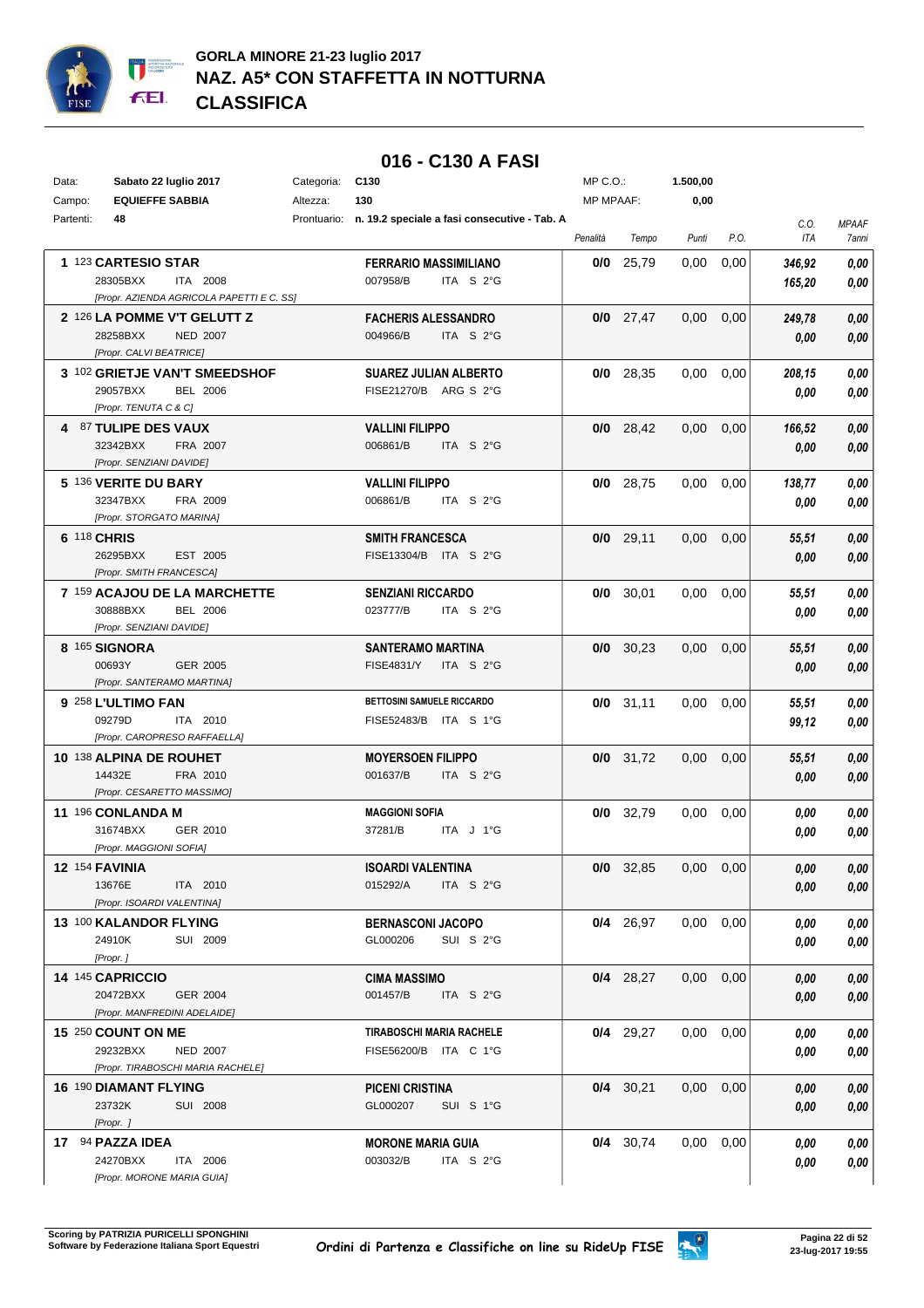

|             |                                               |            | 016 - C130 A FASI                                        |                  |              |          |      |      |              |
|-------------|-----------------------------------------------|------------|----------------------------------------------------------|------------------|--------------|----------|------|------|--------------|
| Data:       | Sabato 22 luglio 2017                         | Categoria: | C130                                                     | $MP C. O.$ :     |              | 1.500,00 |      |      |              |
| Campo:      | <b>EQUIEFFE SABBIA</b>                        | Altezza:   | 130                                                      | <b>MP MPAAF:</b> |              | 0,00     |      |      |              |
| Partenti:   | 48                                            |            | Prontuario: n. 19.2 speciale a fasi consecutive - Tab. A |                  |              |          |      | C.O. | <b>MPAAF</b> |
|             |                                               |            |                                                          | Penalità         | Tempo        | Punti    | P.O. | ITA  | <b>7anni</b> |
|             |                                               |            |                                                          |                  |              |          |      |      |              |
|             | 18 205 ACAPITOL FIRST                         |            | <b>MAURI ALICE</b>                                       | 0/4              | 31,26        | 0,00     | 0,00 | 0,00 | 0,00         |
|             | 24008BXX<br>ITA 2006<br>[Propr. MAURI ALICE]  |            | <b>FISE4843/T</b><br>ITA S 1°G                           |                  |              |          |      | 0,00 | 0,00         |
|             |                                               |            |                                                          |                  |              |          |      |      |              |
|             | 19 109 DUBLINO<br>28864BXX<br>ITA 2010        |            | <b>SACCO GIORGIO</b><br>FISE26022/B ITA Y 2°G            |                  | $0/4$ 32,04  | 0,00     | 0,00 | 0.00 | 0,00         |
|             | [Propr. ALLEVAMENTO CASCINA PARCO DI          |            |                                                          |                  |              |          |      | 0.00 | 0,00         |
|             | ALESSANDRO MAZZOLA]                           |            |                                                          |                  |              |          |      |      |              |
|             | <b>20 115 VALANO</b>                          |            | <b>MARTINELLI PAOLO</b>                                  |                  | $0/4$ 33,20  | 0,00     | 0,00 | 0,00 | 0,00         |
|             | 31267BXX<br>GER 2010                          |            | ITA S 2°G<br>003020/B                                    |                  |              |          |      | 0,00 | 0,00         |
|             | [Propr. AZ. AGR. S. GIOVANNI]                 |            |                                                          |                  |              |          |      |      |              |
| 21 230 PAUL |                                               |            | SIMI VALENTINA                                           |                  | $0/4$ 33,25  | 0,00     | 0.00 | 0.00 | 0,00         |
|             | 14205A<br>GER 2003                            |            | FISE28996/B<br>ITA S 1°G                                 |                  |              |          |      | 0.00 | 0,00         |
|             | [Propr. VESCHI LUCA]                          |            |                                                          |                  |              |          |      |      |              |
|             | 22 197 QUENTINA                               |            | <b>ROBOTTI SOFIA</b>                                     | 0/8              | 30,56        | 0,00     | 0,00 | 0,00 | 0,00         |
|             | 30802BXX<br>CZE 2007                          |            | FISE25563/B<br>ITA J 1°G                                 |                  |              |          |      | 0,00 | 0,00         |
|             | [Propr. ROBOTTI GINO]                         |            |                                                          |                  |              |          |      |      |              |
|             | 23 116 CRAZY TIMES R.S.                       |            | <b>MION CRISTIANO</b>                                    | 0/8              | 31.98        | 0,00     | 0,00 | 0.00 | $0,\!00$     |
|             | 27767BXX<br>ITA 2009                          |            | 002287/D<br>ITA S 2°G                                    |                  |              |          |      | 0.00 | 0,00         |
|             | [Propr. R.S. TEAM BREEDING S.R.L. DI RENATA   |            |                                                          |                  |              |          |      |      |              |
|             | CARNIGLIA]                                    |            |                                                          |                  |              |          |      |      |              |
|             | 24 132 LOON ILLUSION                          |            | <b>ANTONIOU ANTONIOS</b>                                 | 0/8              | 32,55        | 0,00     | 0,00 | 0.00 | 0,00         |
|             | 26370K<br>IRL 2006                            |            | GRE J 2°G<br>104298/K                                    |                  |              |          |      | 0.00 | 0,00         |
|             | [Propr. ]                                     |            |                                                          |                  |              |          |      |      |              |
|             | <b>25 168 WAT NOU</b>                         |            | <b>BIGLIETTI VALENTINA</b>                               |                  | $0/10$ 53,00 | 0.00     | 0,00 | 0.00 | 0,00         |
|             | 28359BXX<br><b>NED 2003</b>                   |            | <b>FISE555/KB</b><br>ITA Y 2°G                           |                  |              |          |      | 0.00 | 0,00         |
|             | [Propr. CLINICA VETERINARIA PIOLA]            |            |                                                          |                  |              |          |      |      |              |
|             | 26 157 AVENIR DE LA HAGUE<br>28573BXX         |            | <b>D'ONOFRIO GIUSEPPE</b><br>000692/B                    | 1                | 59,76        | 0,00     | 0,00 | 0,00 | 0,00         |
|             | FRA 2010<br>[Propr. VERONESI FRANCESCA]       |            | ITA $S2°G$                                               |                  |              |          |      | 0,00 | 0,00         |
|             | <b>27 133 DIAMANT</b>                         |            |                                                          |                  |              |          |      |      |              |
|             | 28593BXX<br>ITA 2009                          |            | TOSCA ANDREA<br>FISE21140/B<br>ITA S 2°G                 | 1                | 62,86        | 0,00     | 0,00 | 0.00 | 0,00         |
|             | [Propr. BERTUCCIO ROSA GIUSEPPA]              |            |                                                          |                  |              |          |      | 0,00 | 0,00         |
| 28          | 79 MOKA DELLE SCHIAVE                         |            | <b>LORENZETTI LAURA</b>                                  |                  | 4 51,24      | 0,00     | 0,00 |      |              |
|             | 13380E<br>ITA 2010                            |            | ITA S 2°G<br>004881/D                                    |                  |              |          |      | 0.00 | 0,00         |
|             | [Propr. RIDOLI ALESSANDRA]                    |            |                                                          |                  |              |          |      | 0,00 | 0,00         |
|             | 29 257 ALME DE TUR                            |            | <b>CURTI SAMUELE</b>                                     |                  | 4 51,71      | 0,00     | 0,00 | 0.00 | 0,00         |
|             | 25185BXX<br>GER 2003                          |            | FISE62834/B ITA Y 1°G                                    |                  |              |          |      | 0,00 | 0,00         |
|             | [Propr. AZ. AGR. CURTI FRANCESCA]             |            |                                                          |                  |              |          |      |      |              |
|             | 30 103 VASCO                                  |            | <b>MINORINI LUCA</b>                                     |                  | 4 53,14      | $0.00\,$ | 0,00 | 0,00 | 0,00         |
|             | 27859BXX<br><b>NED 2002</b>                   |            | 007241/B<br>ITA S 2°G                                    |                  |              |          |      | 0,00 | 0,00         |
|             | [Propr. TOP PAARDEN SRL]                      |            |                                                          |                  |              |          |      |      |              |
|             | 31 112 IN THE NAME D'ACHERONTE                |            | <b>RUSCICA GIACOMO</b>                                   |                  | 4 54,57      | 0,00     | 0,00 | 0,00 | 0,00         |
|             | 25216BXX<br>ITA 2007                          |            | FISE14057/A ITA Y 2°G                                    |                  |              |          |      | 0.00 | 0,00         |
|             | [Propr. FERRARI ROBERTA]                      |            |                                                          |                  |              |          |      |      |              |
|             | 32 167 LILLA' DE VILLANOVA                    |            | <b>BUSSU DANTE</b>                                       |                  | 4 54,60      | 0,00     | 0,00 | 0,00 | 0,00         |
|             | 20607BXX<br>ITA 2004                          |            | 002864/B<br>ITA S 2°G                                    |                  |              |          |      | 0,00 | 0,00         |
|             | [Propr. CONFORTI NICOLETTA MARIATERESA]       |            |                                                          |                  |              |          |      |      |              |
|             | 33 234 RUNI DE GALESTE                        |            | <b>REALIS LUC GIORGIA</b>                                |                  | 4 54,70      | 0,00     | 0,00 | 0,00 | 0,00         |
|             | 15654A<br>FRA 2005                            |            | FISE17172/A ITA Y 1°G                                    |                  |              |          |      | 0.00 | 0,00         |
|             | [Propr. REALIS LUC ALBERTO]                   |            |                                                          |                  |              |          |      |      |              |
|             | 34 162 MISTERO DI VAL LITARA                  |            | <b>CORNAGGIA MEDICI MATTEO</b>                           |                  | 4 55,71      | 0,00     | 0,00 | 0,00 | 0,00         |
|             | 22312BXX<br>ITA 2005                          |            | 011457/F<br>ITA S 2°G                                    |                  |              |          |      | 0,00 | 0,00         |
|             | [Propr. SOC. AGR. S.S. CORREDDU GB. E PECCHIO |            |                                                          |                  |              |          |      |      |              |
|             | <b>ESMERALDA]</b>                             |            |                                                          |                  |              |          |      |      |              |

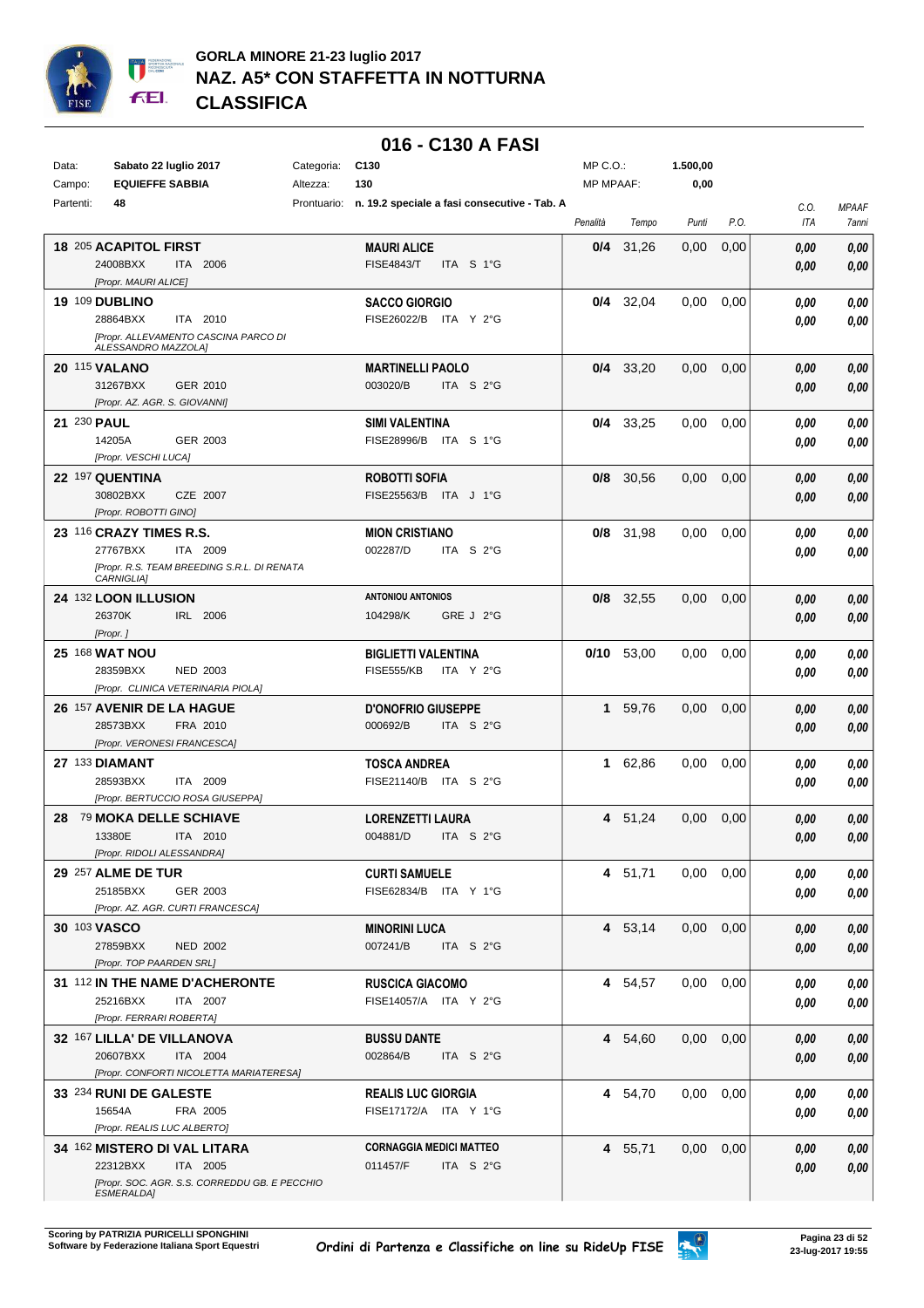

|           |                                       |                                                |            |                                         | 016 - C130 A FASI                                        |                  |          |                   |      |             |                       |
|-----------|---------------------------------------|------------------------------------------------|------------|-----------------------------------------|----------------------------------------------------------|------------------|----------|-------------------|------|-------------|-----------------------|
| Data:     | Sabato 22 luglio 2017                 |                                                | Categoria: | C <sub>130</sub>                        |                                                          | $MP C. O.$ :     |          | 1.500,00          |      |             |                       |
| Campo:    | <b>EQUIEFFE SABBIA</b>                |                                                | Altezza:   | 130                                     |                                                          | <b>MP MPAAF:</b> |          | 0,00              |      |             |                       |
| Partenti: | 48                                    |                                                |            |                                         | Prontuario: n. 19.2 speciale a fasi consecutive - Tab. A | Penalità         | Tempo    | Punti             | P.O. | C.O.<br>ITA | <b>MPAAF</b><br>7anni |
|           | 35 20 APOLLON DE KILLEM               |                                                |            | ZUVADELLI PAOLO ADAMO                   |                                                          |                  | 4 57,55  | 0,00              | 0,00 | 0.00        | 0,00                  |
|           | 31967BXX                              | FRA 2010                                       |            | 001392/E                                | ITA S 2°G                                                |                  |          |                   |      | 0,00        | 0,00                  |
|           | [Propr. LACCHINI MATTIA]              |                                                |            |                                         |                                                          |                  |          |                   |      |             |                       |
|           | 36 169 AGATA LABEL                    |                                                |            | DI STEFANO MANUELA                      |                                                          |                  | 5 59,40  | 0,00              | 0,00 | 0,00        | 0,00                  |
|           | 30484BXX                              | ITA 2010                                       |            | 000058/M                                | ITA S 2°G                                                |                  |          |                   |      | 0,00        | 0,00                  |
|           | [Propr. ]                             |                                                |            |                                         |                                                          |                  |          |                   |      |             |                       |
|           | 37 119 ASCONA 77                      |                                                |            | DE ROCCO LORENZO                        |                                                          |                  | 8 52,91  | 0,00              | 0,00 | 0,00        | 0,00                  |
|           | 26359BXX                              | GER 2003                                       |            | FISE17428/A ITA S 2°G                   |                                                          |                  |          |                   |      | 0,00        | 0,00                  |
|           | [Propr. SOZZI MEDAGLIA S.R.L.]        |                                                |            |                                         |                                                          |                  |          |                   |      |             |                       |
|           |                                       | 38 218 W-FAUBOURG VH KREKEDAL Z                |            | <b>ZAPPA GIULIA</b>                     |                                                          |                  | 8 54,75  | 0,00              | 0,00 | 0,00        | 0,00                  |
|           | 15252A                                | <b>BEL 2005</b>                                |            | FISE21742/B ITA S 1°G                   |                                                          |                  |          |                   |      | 0,00        | 0,00                  |
|           |                                       | [Propr. MONTE ROBBIO 2010 SRL]                 |            |                                         |                                                          |                  |          |                   |      |             |                       |
|           |                                       | 39 209 ILANA VAN'T PRINSENVELD                 |            | <b>ANZANI ALESSANDRO</b>                |                                                          |                  | 8 55,09  | 0,00              | 0,00 | 0,00        | 0,00                  |
|           | 29775BXX                              | <b>BEL 2008</b>                                |            | FISE12619/B ITA S 1°G                   |                                                          |                  |          |                   |      | 0,00        | 0,00                  |
|           | [Propr. ANZANI ALESSANDRO]            |                                                |            |                                         |                                                          |                  |          |                   |      |             |                       |
|           | 40 78 L'CALANDO-S                     |                                                |            | <b>RUSCICA GIACOMO</b>                  |                                                          |                  | 8 58,81  | 0,00              | 0,00 | 0,00        | 0,00                  |
|           | 19631A                                | POL 2006                                       |            | FISE14057/A ITA Y 2°G                   |                                                          |                  |          |                   |      | 0,00        | 0,00                  |
|           | [Propr. FERRARI ROBERTA]              |                                                |            |                                         |                                                          |                  |          |                   |      |             |                       |
|           | <b>41 140 DOROTEA</b>                 |                                                |            |                                         | SAVAROLA AVELLA FRANCESCA MARIA                          |                  | 9 59,78  | 0,00              | 0,00 | 0,00        | 0,00                  |
|           | 27760BXX                              | ITA 2009                                       |            | 45173                                   | ITA S 2°G                                                |                  |          |                   |      | 0,00        | 0,00                  |
|           |                                       | [Propr. INTERNATIONAL HORSES]                  |            |                                         |                                                          |                  |          |                   |      |             |                       |
|           | 42 202 CLITARCO                       |                                                |            | <b>ROSSI ANNA</b>                       |                                                          |                  | 12 73,55 | 0,00              | 0,00 | 0,00        | 0,00                  |
|           | 08628E                                | ITA 2004                                       |            | 007580/A                                | ITA S 1°G                                                |                  |          |                   |      | 0,00        | 0,00                  |
|           |                                       | [Propr. BULGARELLI MARIA GISELLA]              |            |                                         |                                                          |                  |          |                   |      |             |                       |
| 43        | 5 BIG BOY DU BARY                     |                                                |            | <b>DURAND JULIEN</b>                    |                                                          |                  | 13 59,86 | 0,00              | 0,00 | 0,00        | 0,00                  |
|           | 29768BXX                              | FRA 2011                                       |            | 013505/B                                | FRA S 2°G                                                |                  |          |                   |      | 0,00        | 0,00                  |
|           |                                       | [Propr. PAOLETTI CARLOS JOSEF]                 |            |                                         |                                                          |                  |          |                   |      |             |                       |
|           | 144 SONJA BAIA                        |                                                |            | <b>RUSCICA GIACOMO</b>                  |                                                          | Elim.            | 0,00     | 0,00              | 0,00 | 0,00        | 0,00                  |
|           | 01655R                                | ITA 2002                                       |            | FISE14057/A ITA Y 2°G                   |                                                          |                  |          |                   |      | 0,00        | 0,00                  |
|           | [Propr. FERRARI ROBERTA]              |                                                |            |                                         |                                                          |                  |          |                   |      |             |                       |
|           | 146 ASIATIK                           |                                                |            | PINO GIOVANBATTISTA                     |                                                          | Elim.            | 0,00     | 0,00              | 0.00 | 0,00        | 0,00                  |
|           | 02082L                                | ITA 2006                                       |            | 000595/L                                | ITA S 2°G                                                |                  |          |                   |      | 0,00        | 0,00                  |
|           |                                       | [Propr. AZ.AGR.IL PALAZZO DI PARAVATI ANNALIA] |            | <b>BAKTIROGLU TUVANA</b>                |                                                          |                  |          |                   |      |             |                       |
|           | 201 ALA DEL CASTEGNO                  |                                                |            |                                         |                                                          | Elim.            | 0,00     | $0.00 \quad 0.00$ |      | 0,00        | 0,00                  |
|           | 15809BXX<br>[Propr. ESPOSITO CARMINE] | GER 2001                                       |            | FISE108714/K TUR J 2°G                  |                                                          |                  |          |                   |      | 0,00        | 0,00                  |
|           |                                       |                                                |            |                                         |                                                          |                  |          | $0.00 \quad 0.00$ |      |             |                       |
|           | 160 AWANI SEMILLY<br>32108BXX         | FRA 2010                                       |            | <b>BIGLIETTI FEDERICA</b><br>FISE553/KB | ITA Y 2°G                                                | Rit.             | 0,00     |                   |      | 0,00        | 0,00                  |
|           |                                       | [Propr. CLINICA VETERINARIA PIOLA]             |            |                                         |                                                          |                  |          |                   |      | 0,00        | 0,00                  |
|           | 184 VELOCITY                          |                                                |            | <b>SIMI VALENTINA</b>                   |                                                          |                  |          | $0.00 \quad 0.00$ |      |             |                       |
|           | 25994BXX                              | <b>NED 2002</b>                                |            | FISE28996/B ITA S 1°G                   |                                                          | Rit.             | 0,00     |                   |      | 0,00        | 0,00                  |
|           | [Propr. SIMI VALENTINA]               |                                                |            |                                         |                                                          |                  |          |                   |      | 0,00        | 0,00                  |

## **017 - C125 A TEMPO**

| Data:     | Sabato 22 luglio 2017     | Categoria:  | C <sub>125</sub>                | $MP C. O.$ :     |       | 1.000.00 |      |         |              |
|-----------|---------------------------|-------------|---------------------------------|------------------|-------|----------|------|---------|--------------|
| Campo:    | <b>EQUIEFFE SABBIA</b>    | Altezza:    | 125                             | <b>MP MPAAF:</b> |       | 0,00     |      |         |              |
| Partenti: | 24                        | Prontuario: | n. 3 a tempo - Tab. A           |                  |       |          |      | $C_{0}$ | <b>MPAAF</b> |
|           |                           |             |                                 | Penalità         | Tempo | Punti    | P.O. | ITA     | <b>7anni</b> |
|           | 272 GIVENCY               |             | <b>RAIMONDI CAMILLA</b>         | 0                | 58.28 | 0,00     | 0.00 | 125.00  | 0,00         |
|           | 31686BXX<br>NED 2011      |             | ITA S 1°G<br><b>FISE14757/B</b> |                  |       |          |      | 0,00    | 0,00         |
|           | [Propr. RAIMONDI CAMILLA] |             |                                 |                  |       |          |      |         |              |

**Scoring by PATRIZIA PURICELLI SPONGHINI**<br>Software by Federazione Italiana Sport Equestri

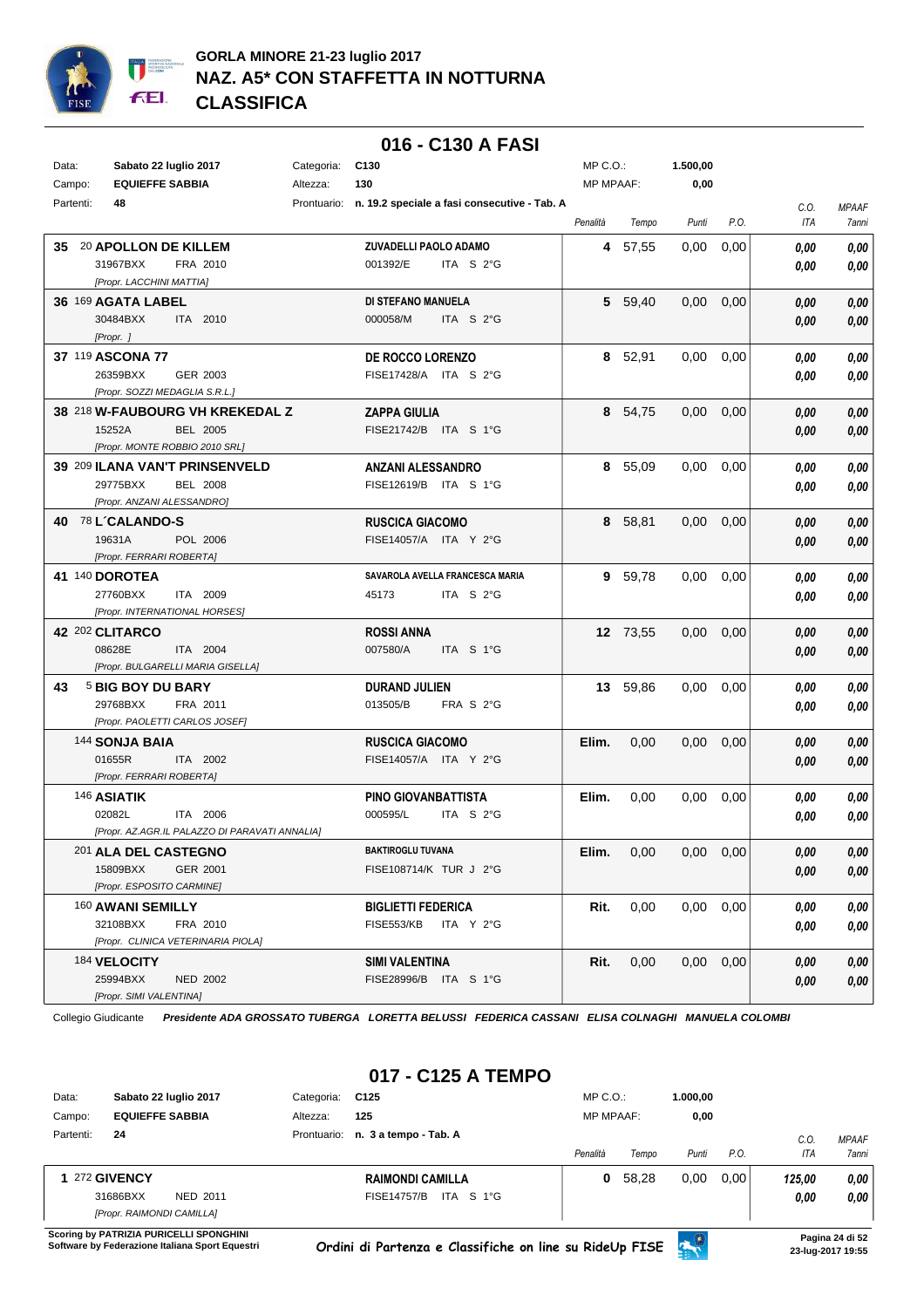

#### **017 - C125 A TEMPO**

| Data:     | Sabato 22 luglio 2017                             | Categoria: | C <sub>125</sub>                       | $MP C. O.$ :     |          | 1.000,00          |      |             |                       |
|-----------|---------------------------------------------------|------------|----------------------------------------|------------------|----------|-------------------|------|-------------|-----------------------|
| Campo:    | <b>EQUIEFFE SABBIA</b>                            | Altezza:   | 125                                    | <b>MP MPAAF:</b> |          | 0,00              |      |             |                       |
| Partenti: | 24                                                |            | Prontuario: n. 3 a tempo - Tab. A      | Penalità         | Tempo    | Punti             | P.O. | C.O.<br>ITA | <b>MPAAF</b><br>7anni |
|           | 2 206 GRIMALDI VAN'T PARADIJS                     |            | <b>SPUNTON ALEXIA</b>                  |                  | 0 60.09  | 0,00              | 0,00 | 90,00       | 0,00                  |
|           | 26367BXX<br><b>BEL 2006</b>                       |            | FISE61699/B ITA J 1°G                  |                  |          |                   |      | 0,00        | 0,00                  |
|           | [Propr. MANTEGAZZA MARINELLA]                     |            |                                        |                  |          |                   |      |             |                       |
|           | 3 235 LORLIDO                                     |            | <b>TONETTI GIORGIA</b>                 |                  | 0 60,59  | 0,00              | 0,00 | 75,00       | 0,00                  |
|           | 31111BXX<br>GER 2010                              |            | FISE25060/B ITA J 1°G                  |                  |          |                   |      | 0,00        | 0,00                  |
|           | [Propr. TONETTI GIORGIA]                          |            |                                        |                  |          |                   |      |             |                       |
|           | 4 253 CUMBIA                                      |            | <b>CARULLO MARTA</b>                   |                  | 0 62,62  | 0,00              | 0,00 | 60,00       | 0,00                  |
|           | 24372BXX<br>ITA 2005                              |            | FISE24359/B ITA Y 1°G                  |                  |          |                   |      | 250,00      | 0,00                  |
|           | [Propr. GOSCIOLA LUCIA]                           |            |                                        |                  |          |                   |      |             |                       |
|           | 5 266 CONTOON                                     |            | <b>BOLOGNA ANDREA</b>                  |                  | 0 63,09  | 0,00              | 0,00 | 50,00       | 0,00                  |
|           | 32586BXX<br>GER 2011                              |            | 10526/C<br>ITA J 1°G                   |                  |          |                   |      | 0,00        | 0,00                  |
|           | [Propr. ]                                         |            |                                        |                  |          |                   |      |             |                       |
|           | 6 223 NORTH IRELAND                               |            | <b>COLLINI CLARISSA HEDY ANASTASIA</b> |                  | 4 55,60  | 0,00              | 0,00 | 20,00       | 0,00                  |
|           | 08768F<br>ITA 2004                                |            | FISE15835/B ITA Y 1°G                  |                  |          |                   |      | 150,00      | 0,00                  |
|           | [Propr. SOC. AGR. DELLA MONICA SRL]               |            |                                        |                  |          |                   |      |             |                       |
|           | 7 195 EPI LOTAR                                   |            | <b>BELLINI MORRIS</b>                  |                  | 4 58,47  | 0,00              | 0,00 | 20,00       | 0,00                  |
|           | 23656BXX<br>ITA 2006                              |            | 004813/B<br>ITA S 1°G                  |                  |          |                   |      | 100,00      | 0,00                  |
|           | [Propr. BELLINI MORRIS]                           |            |                                        |                  |          |                   |      |             |                       |
|           | 8 241 QUICK                                       |            | <b>BEZZAN MICHELLE</b>                 |                  | 4 60,34  | 0,00              | 0,00 | 0,00        | 0,00                  |
|           | 25675K<br><b>SWE 2001</b>                         |            | FISE45498/B ITA C 1°G                  |                  |          |                   |      | 0,00        | 0,00                  |
|           | [Propr.]                                          |            |                                        |                  |          |                   |      |             |                       |
|           | 9 201 ALA DEL CASTEGNO                            |            | <b>BAKTIROGLU TUVANA</b>               |                  | 4 63,31  | 0,00              | 0,00 | 0,00        | 0,00                  |
|           | 15809BXX<br>GER 2001                              |            | FISE108714/K TUR J 2°G                 |                  |          |                   |      | 0,00        | 0,00                  |
|           | [Propr. ESPOSITO CARMINE]                         |            |                                        |                  |          |                   |      |             |                       |
|           | <b>10 178 ZINDOR G</b>                            |            | <b>LAZZARA RICCARDO</b>                |                  | 4 65,73  | 0,00              | 0,00 | 0,00        | 0,00                  |
|           | 02734R<br><b>NED 2004</b>                         |            | FISE32487/B ITA Y 1°G                  |                  |          |                   |      | 0,00        | 0,00                  |
|           | [Propr. TOP PAARDEN SRL]                          |            |                                        |                  |          |                   |      |             |                       |
|           | <b>11 259 SILENCE IS GOLDEN</b>                   |            | <b>SOTTILE VALENTINO</b>               |                  | 8 50,41  | 0.00              | 0,00 | 0,00        | 0,00                  |
|           | 27001BXX<br>IRL 2003                              |            | FISE27175/A ITA Y 1°G                  |                  |          |                   |      | 0,00        | 0,00                  |
|           | [Propr. SOTTILE VALENTINO]                        |            |                                        |                  |          |                   |      |             |                       |
|           | <b>12 189 SERCHAN</b>                             |            | <b>AMBROIS BARRA ISABELLA</b>          |                  | 8 53,92  | 0,00              | 0,00 | 0,00        | 0,00                  |
|           | 09575E<br>CZE 2003<br>[Propr. ZACCHIA LAURA]      |            | FISE21646/A ITA S 1°G                  |                  |          |                   |      | 0,00        | 0,00                  |
|           |                                                   |            | <b>BAKTIROGLU TUVANA</b>               |                  |          |                   |      |             |                       |
|           | 13 171 STELLA<br>27883BXX<br>GER 2009             |            |                                        |                  | 8 59,18  | $0,00$ $0,00$     |      | 0,00        | 0,00                  |
|           | [Propr. LUPPI CARMEN]                             |            | FISE108714/K TUR J 2°G                 |                  |          |                   |      | 0,00        | 0,00                  |
|           | 14 216 EVIE CARLA                                 |            | <b>PAGANI GIULIA</b>                   |                  | 8 61,39  | $0,00$ $0,00$     |      | 0,00        | 0,00                  |
|           | 17260A<br><b>NED 2009</b>                         |            | FISE67672/B ITA Y 1°G                  |                  |          |                   |      | 0,00        | 0,00                  |
|           | [Propr. DELLA VEDOVA ANNA MARIA]                  |            |                                        |                  |          |                   |      |             |                       |
|           | <b>15 186 ORMA</b>                                |            | <b>ANTONINI LUDOVICA</b>               |                  | 8 62,96  | $0.00 \quad 0.00$ |      | 0,00        | 0,00                  |
|           | 03282N<br>ITA 2007                                |            | 022852/B<br>ITA S 1°G                  |                  |          |                   |      | 0,00        | 0,00                  |
|           | [Propr. PALA SILVIO]                              |            |                                        |                  |          |                   |      |             |                       |
|           | 16 181 BARONNECOURT BONGO                         |            | <b>TESTORI DAVIDE</b>                  |                  | 8 64,20  | $0,00$ $0,00$     |      | 0,00        | 0,00                  |
|           | 29505BXX<br>IRL 2009                              |            | FISE45774/B ITA Y 1°G                  |                  |          |                   |      | 0,00        | 0,00                  |
|           | [Propr. VILLA CARLO ROBERTO]                      |            |                                        |                  |          |                   |      |             |                       |
|           | 17 237 VIENNA DELLE ROANE                         |            | <b>RAMPINELLI SILVIA</b>               |                  | 8 68,09  | $0,00$ $0,00$     |      | 0,00        | 0,00                  |
|           | 09181D<br>ITA 2008                                |            | 009278/B<br>ITA S 1°G                  |                  |          |                   |      | 0,00        | 0,00                  |
|           | [Propr. ALLEV.TO EQUINI LE ROANE DI BROTTO PAOLO] |            |                                        |                  |          |                   |      |             |                       |
|           | 18 254 THEODORE                                   |            | <b>BUTTAFARRO DARIA</b>                |                  | 10 82,39 | $0,00$ $0,00$     |      | 0,00        | 0,00                  |
|           | 14915A<br>IRL 2003                                |            | FISE10887/A ITA S 1°G                  |                  |          |                   |      | 0,00        | 0,00                  |
|           | [Propr. BUTTAFARRO DARIA]                         |            |                                        |                  |          |                   |      |             |                       |
|           | <b>19 219 NEVER GREY</b>                          |            | <b>LODI GIORGIA</b>                    |                  | 12 59,61 | $0,00$ $0,00$     |      | 0,00        | 0,00                  |
|           | 02777N<br>ITA 2006                                |            | FISE52756/B ITA J 1°G                  |                  |          |                   |      | 0,00        | 0,00                  |
|           | [Propr. FOIS ANTONIO]                             |            |                                        |                  |          |                   |      |             |                       |

**.**<br>Scoring by PATRIZIA PURICELLI SPONGHINI<br>Software by Federazione Italiana Sport Equestri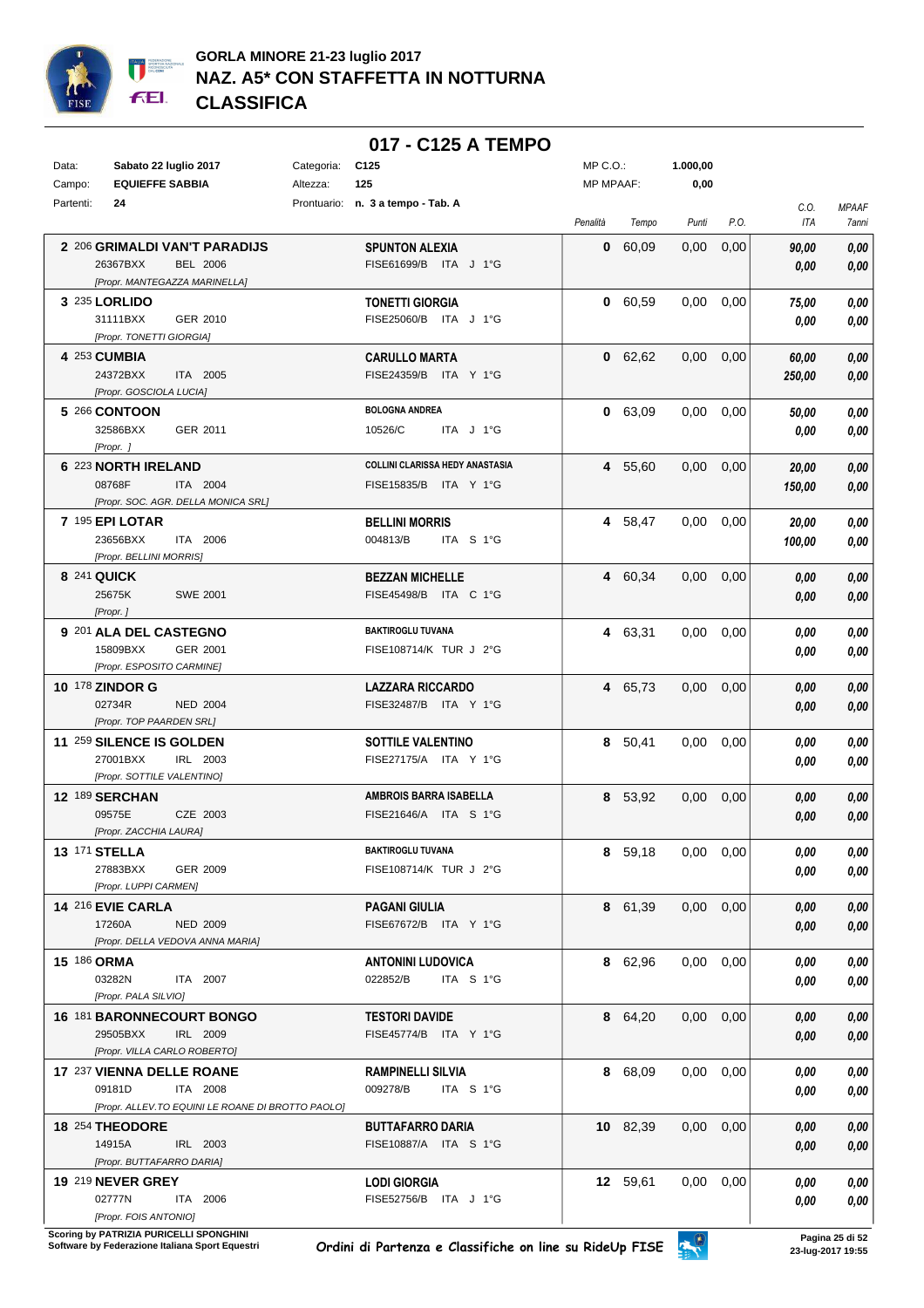

|           |                               |             | 017 - C125 A TEMPO       |                  |       |          |      |      |              |
|-----------|-------------------------------|-------------|--------------------------|------------------|-------|----------|------|------|--------------|
| Data:     | Sabato 22 luglio 2017         | Categoria:  | C <sub>125</sub>         | $MP C. O.$ :     |       | 1.000,00 |      |      |              |
| Campo:    | <b>EQUIEFFE SABBIA</b>        | Altezza:    | 125                      | <b>MP MPAAF:</b> |       | 0,00     |      |      |              |
| Partenti: | 24                            | Prontuario: | n. 3 a tempo - Tab. A    |                  |       |          |      | C.O. | <b>MPAAF</b> |
|           |                               |             |                          | Penalità         | Tempo | Punti    | P.O. | ITA  | <b>7anni</b> |
| 20        | 17 CARLOS                     |             | <b>ASNAGHI JESSICA</b>   | 12 <sup>2</sup>  | 90,93 | 0,00     | 0,00 | 0,00 | 0,00         |
|           | 24001BXX<br>GER 2005          |             | FISE32713/B<br>ITA S 1°G |                  |       |          |      | 0.00 | 0,00         |
|           | [Propr. BATTAGLIESE DOMENICO] |             |                          |                  |       |          |      |      |              |
|           | 229 ZIGGY STARDUST (SWB)      |             | <b>CANOVILL JANNIE</b>   | Elim             | 0,00  | 0,00     | 0,00 | 0,00 | 0,00         |
|           | 037051<br><b>SWE 2005</b>     |             | FISE108163/K SWE S 1°G   |                  |       |          |      | 0.00 | 0,00         |
|           | [Propr. DIPASUPIL JENKIE]     |             |                          |                  |       |          |      |      |              |
|           | 238 BEYNAC DE LA HAYE         |             | <b>MEAZZA SILVIA</b>     | <b>Elim</b>      | 0,00  | 0,00     | 0,00 | 0,00 | 0,00         |
|           | 32717BXX<br><b>BEL 2007</b>   |             | ITA S 1°G<br>000723/B    |                  |       |          |      | 0,00 | 0,00         |
|           | [Propr. MEAZZA SILVIA]        |             |                          |                  |       |          |      |      |              |
|           | <b>248 NEDINE</b>             |             | <b>MURGIONI MASSIMO</b>  | <b>Elim</b>      | 0,00  | 0,00     | 0,00 | 0,00 | 0,00         |
|           | ITA 2006<br>24274BXX          |             | ITA S 1°G<br>008933/B    |                  |       |          |      | 0.00 | 0.00         |
|           | [Propr. MURGIONI MASSIMO]     |             |                          |                  |       |          |      |      |              |
|           | 267 GASPA RONE                |             | <b>RAMPINELLI SILVIA</b> | Rit              | 0,00  | 0,00     | 0,00 | 0,00 | 0,00         |
|           | 32116BXX<br><b>NED 2011</b>   |             | ITA S 1°G<br>009278/B    |                  |       |          |      | 0.00 | 0,00         |
|           | [Propr. RAMPINELLI SILVIA]    |             |                          |                  |       |          |      |      |              |

#### **018 - C120 A FASI**

| Data:     | Sabato 22 luglio 2017                                                                   | Categoria: | C <sub>120</sub>                                         | $MP C. O.$ :     |             | 500,00 |      |                 |                              |
|-----------|-----------------------------------------------------------------------------------------|------------|----------------------------------------------------------|------------------|-------------|--------|------|-----------------|------------------------------|
| Campo:    | <b>DUE LEONI SABBIA</b>                                                                 | Altezza:   | 120                                                      | <b>MP MPAAF:</b> |             | 0,00   |      |                 |                              |
| Partenti: | 27                                                                                      |            | Prontuario: n. 19.2 speciale a fasi consecutive - Tab. A | Penalità         | Tempo       | Punti  | P.O. | C.O.<br>ITA     | <b>MPAAF</b><br><b>7anni</b> |
|           | 1 211 VALDINO DELLE ROANE<br>08849D<br>ITA 2008<br>[Propr. MOYERSOEN FILIPPO]           |            | <b>MOYERSOEN ALBERTO</b><br>FISE85502/B ITA Y 1°G        |                  | $0/0$ 26,03 | 0.00   | 0.00 | 62,50<br>125,00 | 0.00<br>0,00                 |
|           | 2 198 LUCKY GIORDAN<br>11636E<br>ITA 2007<br>[Propr. GABRIELE DAMIANO ROBERTO]          |            | <b>STANZINI ANNA</b><br>FISE53778/B ITA J 1°G            |                  | $0/0$ 27,77 | 0,00   | 0,00 | 45,00<br>75,00  | 0,00<br>0.00                 |
|           | 3 225 KATEGA II AC<br>18379A<br>BEL 2010<br>[Propr. ROCCA CINZIA]                       |            | <b>GUERENZI ROCCA CHIARA</b><br>FISE77736/B ITA J 1°G    |                  | $0/0$ 28,21 | 0,00   | 0,00 | 37,50<br>0.00   | 0,00<br>0.00                 |
|           | 4 233 MACBETH<br>16108P<br>ITA 2007<br>[Propr. JOURDAN CAMILLA]                         |            | <b>JOURDAN CAMILLA</b><br>002999/A<br>ITA S 1°G          |                  | $0/0$ 28.67 | 0.00   | 0.00 | 30,00<br>50,00  | 0,00<br>0.00                 |
|           | 5 180 PSICHE DI SANTA MARTA<br>25591BXX<br>ITA 2007<br>[Propr. PRUSSIANI CRISTINA]      |            | PRUSSIANI CRISTINA<br>FISE19026/B ITA S 1°G              |                  | $0/0$ 34,99 | 0,00   | 0,00 | 25,00<br>0,00   | 0.00<br>0.00                 |
|           | 6 194 MEAULNE DU HEQUET<br>03317C<br>FRA 2000<br>[Propr. DARDANI MICOL]                 |            | <b>SOMMARUGA COSTANZA</b><br>FISE59845/B ITA C 1°G       |                  | $0/4$ 29,37 | 0,00   | 0,00 | 10,00<br>0.00   | 0,00<br>0.00                 |
|           | 7 208 NONA STRIA<br>24271BXX<br>ITA 2006<br>[Propr. SASSI ELENA SOFIA]                  |            | <b>SASSI ELENA SOFIA</b><br>FISE24351/B ITA Y 1°G        |                  | $0/4$ 29,87 | 0.00   | 0,00 | 10,00<br>0.00   | 0.00<br>0.00                 |
|           | 8 255 REGALIA CECE<br>03748C<br>FRA 2005<br>[Propr. GAVIO BEATRICE]                     |            | <b>MUSITELLI CAROLINA</b><br>011171/B<br>ITA S 1°G       |                  | $0/4$ 31,28 | 0,00   | 0,00 | 10,00<br>0.00   | 0.00<br>0,00                 |
|           | 9 246 UN BALOU D'ADRIERS<br>32795BXX<br>FRA 2008<br>[Propr. GALIMBERTI CESARE]          |            | <b>GALIMBERTI MATTEO JOSEPH</b><br>FISE70117/B ITA J 1°G |                  | $0/4$ 39,30 | 0,00   | 0,00 | 0.00<br>0.00    | 0.00<br>0.00                 |
|           | 10 200 NOCCIOLA DEL SOLE<br>30339BXX<br>ITA 2010<br>[Propr. AZ. AGR. GRAZIOTTI SILVANO] |            | <b>GROPPO ANITA</b><br>FISE47117/B ITA Y 1°G             | 0/8              | 44,94       | 0,00   | 0,00 | 0,00<br>0,00    | 0,00<br>0,00                 |

**Scoring by PATRIZIA PURICELLI SPONGHINI<br>Software by Federazione Italiana Sport Equestri**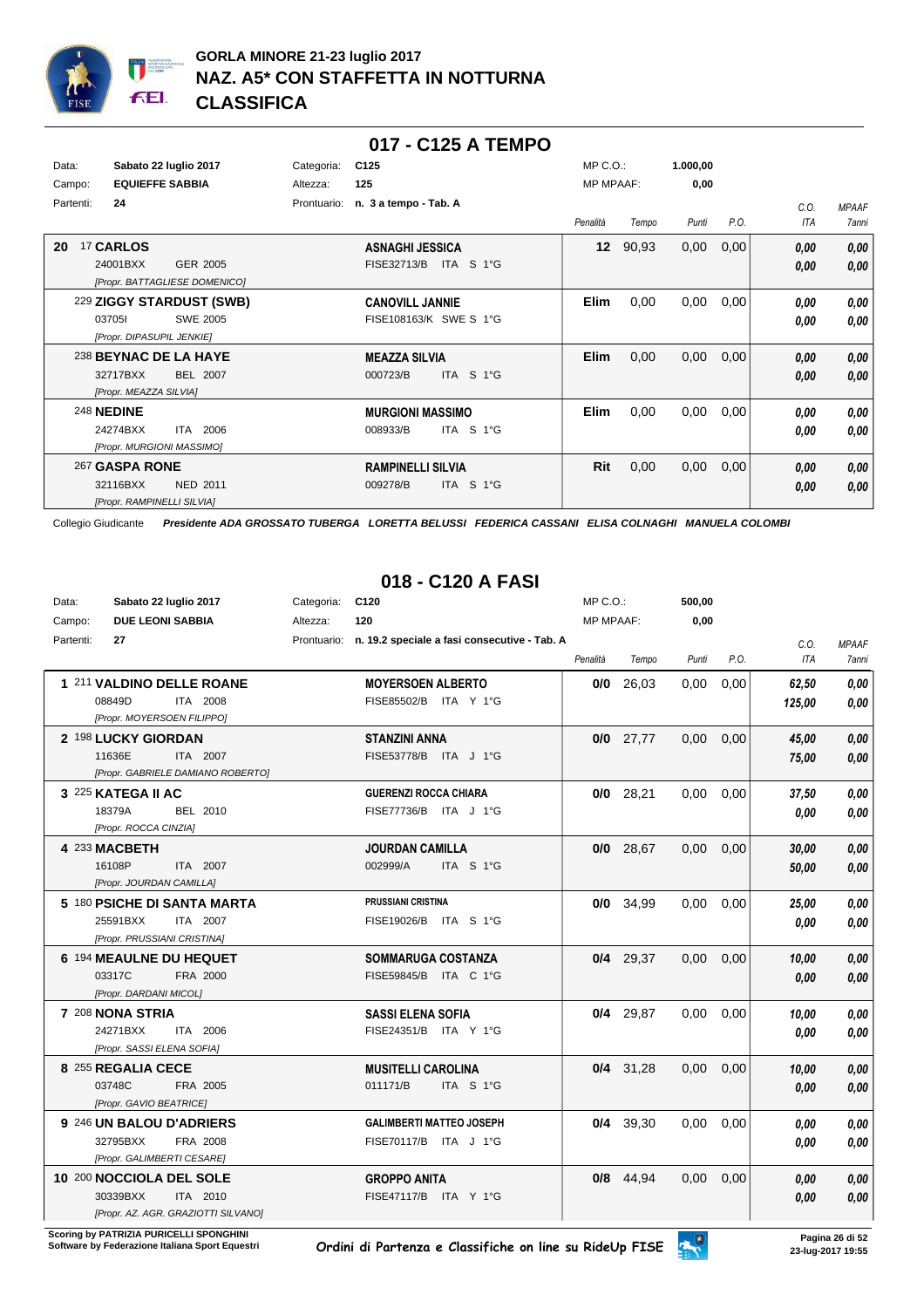

#### **018 - C120 A FASI**

| Data:               | Sabato 22 luglio 2017                                                     | Categoria: | C <sub>120</sub>                                         | MP C.O.:  |                   | 500,00            |      |                |       |
|---------------------|---------------------------------------------------------------------------|------------|----------------------------------------------------------|-----------|-------------------|-------------------|------|----------------|-------|
| Campo:              | <b>DUE LEONI SABBIA</b>                                                   | Altezza:   | 120                                                      | MP MPAAF: |                   | 0,00              |      |                |       |
| Partenti:           | 27                                                                        |            | Prontuario: n. 19.2 speciale a fasi consecutive - Tab. A |           |                   |                   |      | C.O.           | MPAAF |
|                     |                                                                           |            |                                                          | Penalità  | Tempo             | Punti             | P.O. | ITA            | 7anni |
| 11 179 LOLLO        |                                                                           |            | <b>GUERENZI ROCCA CHIARA</b>                             |           | 4 48,18           | 0.00              | 0,00 | 0.00           | 0,00  |
|                     | 01466X<br>ITA 2006                                                        |            | FISE77736/B ITA J 1°G                                    |           |                   |                   |      | 0.00           | 0,00  |
|                     | [Propr. CAVALIERI VITTORIO]                                               |            |                                                          |           |                   |                   |      |                |       |
|                     | 12 210 CARULHA                                                            |            | <b>SAVINI ALESSANDRA</b>                                 |           | 4 48,24           | 0,00              | 0,00 | 0,00           | 0,00  |
|                     | 15978BXX<br>ITA 2002                                                      |            | 006146/E<br>ITA S 1°G                                    |           |                   |                   |      | 0,00           | 0,00  |
|                     | [Propr. PROSERPIO RUGGERO]                                                |            |                                                          |           |                   |                   |      |                |       |
|                     | 13 172 SUPERIO D'ACHERONTE                                                |            | <b>ROSSI ANNA</b>                                        |           | 4 49,43           | 0.00              | 0,00 | 0,00           | 0,00  |
|                     | 16838A<br>ITA 2007                                                        |            | 007580/A<br>ITA S 1°G                                    |           |                   |                   |      | 0,00           | 0,00  |
|                     | [Propr. SOC. AGR. IL CERRO S.R.L.]                                        |            |                                                          |           |                   |                   |      |                |       |
|                     | 14 268 COMBINAGUAI                                                        |            | <b>MAZZA DIEGO</b>                                       |           | 4 50,03           | 0,00              | 0,00 | 0,00           | 0,00  |
|                     | 31244BXX<br>ITA 2011<br>[Propr. AZIENDA AGRICOLA LA STELLA DI MAZZA GINO] |            | 005369/B<br>ITA S 1°G                                    |           |                   |                   |      | 0,00           | 0,00  |
|                     | <b>15 249 BAROLO</b>                                                      |            | <b>SALA MASSIMO</b>                                      |           |                   |                   |      |                |       |
|                     | 27583BXX<br><b>NED 2006</b>                                               |            | 000477/A<br>ITA S 1°G                                    |           | 4 51,19           | 0,00              | 0,00 | 0,00           | 0,00  |
|                     | [Propr. TAGLIABUE VALENTINA]                                              |            |                                                          |           |                   |                   |      | 0.00           | 0,00  |
|                     | <b>16 245 CUBITO S</b>                                                    |            | <b>EPIFANI LAURA</b>                                     |           | 4 51,98           | $0.00\,$          | 0,00 | 0,00           | 0,00  |
|                     | 30153BXX<br>GER 2009                                                      |            | FISE15547/A ITA S 1°G                                    |           |                   |                   |      | 0,00           | 0,00  |
|                     | [Propr. EPIFANI LAURA]                                                    |            |                                                          |           |                   |                   |      |                |       |
|                     | 17 188 SAMSARA SEMILLY                                                    |            | <b>TONINELLI LUCREZIA</b>                                |           | 4 52,73           | 0.00              | 0,00 | 0,00           | 0,00  |
|                     | 25233BXX<br>FRA 2006                                                      |            | FISE13167/B ITA Y 1°G                                    |           |                   |                   |      | 0,00           | 0,00  |
|                     | [Propr. BUTI BEATRICE]                                                    |            |                                                          |           |                   |                   |      |                |       |
| <b>18 226 LARRY</b> |                                                                           |            | <b>GOZZI BEATRICE</b>                                    |           | 4 53,22           | 0.00              | 0,00 | 0,00           | 0,00  |
|                     | 23748BXX<br>ITA 2006                                                      |            | FISE12061/B ITA S 1°G                                    |           |                   |                   |      | 0,00           | 0,00  |
|                     | [Propr. AZ. AGR. "PRATO ROTONDO"]                                         |            |                                                          |           |                   |                   |      |                |       |
| 19 199 ELISA        |                                                                           |            | <b>SBARAGLIO ANNA</b>                                    |           | 8 53,86           | $0.00\,$          | 0,00 | 0,00           | 0,00  |
|                     | 32111BXX<br><b>NED 2009</b>                                               |            | FISE52770/B ITA Y 1°G                                    |           |                   |                   |      | 0,00           | 0,00  |
|                     | [Propr. MESSINA GIUSEPPA]                                                 |            |                                                          |           |                   |                   |      |                |       |
| 20 251 TEJUS        |                                                                           |            | <b>LORENZINI CARLO</b>                                   |           | 8 72,97           | 0,00              | 0,00 | 0,00           | 0,00  |
|                     | 12032F<br>ITA 2007<br>[Propr. LORENZINI ELENA]                            |            | FISE92825/B ITA S 1°G                                    |           |                   |                   |      | 0,00           | 0,00  |
|                     | 21 217 LINCORADA                                                          |            |                                                          |           | 9 77,21           | $0.00 \quad 0.00$ |      |                |       |
|                     | 15810A<br>ITA 2008                                                        |            | <b>PETAZZI GIULIA</b><br>FISE23941/B ITA Y 1°G           |           |                   |                   |      | 0,00           | 0,00  |
|                     | [Propr. PETAZZI GIULIA]                                                   |            |                                                          |           |                   |                   |      | 0.00           | 0,00  |
|                     | 22 247 EDELLIEFJE                                                         |            | <b>PASQUINI MATTEO</b>                                   |           | 9 78,01 0,00 0,00 |                   |      | $\pmb{0,\!00}$ | 0,00  |
|                     | <b>NED 2009</b><br>32045BXX                                               |            | FISE20845/D ITA J 1°G                                    |           |                   |                   |      | 0,00           | 0,00  |
|                     | [Propr. BUSTI GIOVANNA]                                                   |            |                                                          |           |                   |                   |      |                |       |
|                     | 23 204 COMMANDER                                                          |            | <b>MERONI ANITA</b>                                      |           | 10 66,08          | $0,00$ $0,00$     |      | 0,00           | 0,00  |
|                     | 24024BXX<br>ITA 2006                                                      |            | FISE16518/B ITA Y 1°G                                    |           |                   |                   |      | 0,00           | 0,00  |
|                     | [Propr. VERRIJTH VIVIENNE SYBILLA LOUISA]                                 |            |                                                          |           |                   |                   |      |                |       |
|                     | 24 108 QUENTIN DE PUYMALIER                                               |            | <b>BORRELLI BEATRICE</b>                                 |           | 12 48,10          | $0,00$ $0,00$     |      | 0,00           | 0,00  |
|                     | 25777BXX<br>FRA 2004                                                      |            | FISE31402/B ITA Y 1°G                                    |           |                   |                   |      | 0,00           | 0,00  |
|                     | [Propr. BAYSSET NICOLAS]                                                  |            |                                                          |           |                   |                   |      |                |       |
|                     | 25 236 VISE' DEL BEIRO                                                    |            | <b>MALINVERNO GIORGIA</b>                                |           | 12 49,05          | $0.00 \quad 0.00$ |      | 0,00           | 0,00  |
|                     | 25293BXX<br>ITA 2007                                                      |            | FISE18707/B ITA Y 1°G                                    |           |                   |                   |      | 0,00           | 0,00  |
|                     | [Propr. ARIMANE ANNA]                                                     |            |                                                          |           |                   |                   |      |                |       |
|                     | 26 260 CASPER<br>25967BXX<br><b>NED 2007</b>                              |            | <b>CAGNAZZO VALENTINA</b><br>009038/B<br>ITA S 1°G       |           | 12 73,44          | $0,00$ $0,00$     |      | 0,00           | 0,00  |
|                     | [Propr. MINORINI LUCA]                                                    |            |                                                          |           |                   |                   |      | 0,00           | 0,00  |
|                     | 27 269 GIGOLO                                                             |            | <b>BROGLIA PAOLO</b>                                     |           | 16 47,02          | 0,00              | 0,00 | 0,00           | 0,00  |
|                     | 25829K<br><b>SCN 2011</b>                                                 |            | FISE23084/B ITA S 1°G                                    |           |                   |                   |      | 0,00           | 0,00  |
|                     | [Propr.]                                                                  |            |                                                          |           |                   |                   |      |                |       |

Collegio Giudicante *Presidente ADA GROSSATO TUBERGA LORETTA BELUSSI FEDERICA CASSANI ELISA COLNAGHI MANUELA COLOMBI*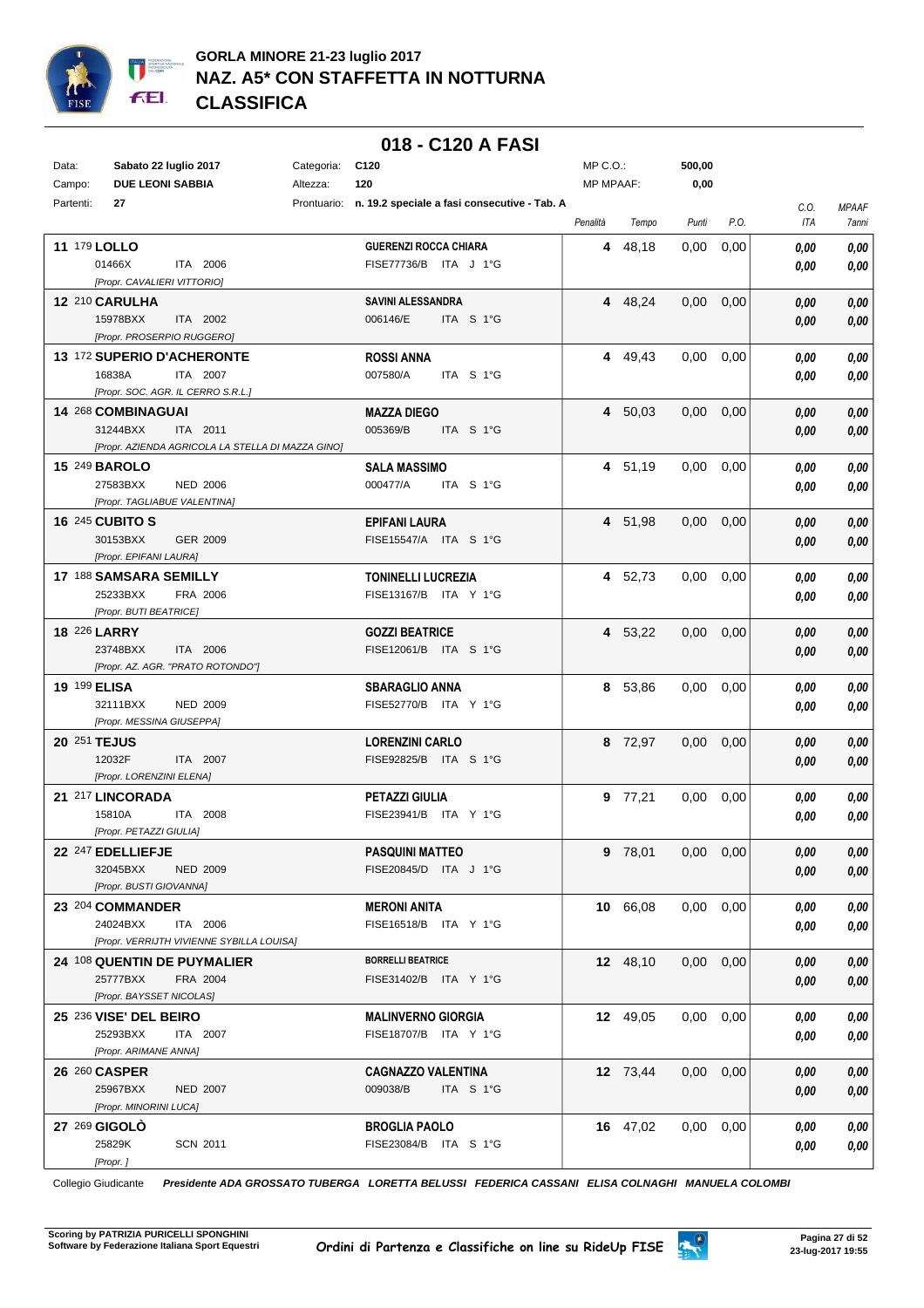

|           |                       |                                                           |            | 019 - G.P. C115 MISTA                             |                  |              |                   |                   |               |                       |
|-----------|-----------------------|-----------------------------------------------------------|------------|---------------------------------------------------|------------------|--------------|-------------------|-------------------|---------------|-----------------------|
| Data:     |                       | Sabato 22 luglio 2017                                     | Categoria: | C <sub>115</sub>                                  | $MP C. O.$ :     |              | 700,00            |                   |               |                       |
| Campo:    |                       | <b>DUE LEONI SABBIA</b>                                   | Altezza:   | 115                                               | <b>MP MPAAF:</b> |              | 0,00              |                   |               |                       |
| Partenti: |                       | 33                                                        |            | Prontuario: n. 7 mista - Tab. A                   | Penalità         | Tempo        | Punti             | P.O.              | C.O.<br>ITA   | <b>MPAAF</b><br>7anni |
|           |                       | 1 300 OMAR SHARIFF                                        |            | <b>PASTORE MARTINA</b>                            |                  | $0/0$ 39,26  | 0,00              | 0,00              | 87.50         | 0,00                  |
|           | 10574A                | NED 1996                                                  |            | FISE58062/B ITA C Brev.                           |                  |              |                   |                   | 0.00          | 0,00                  |
|           |                       | [Propr. FRESIA GUALTIERO]                                 |            |                                                   |                  |              |                   |                   |               |                       |
|           | 16784A                | 2 85 QUARLING D'AUVERS<br>FRA 2004                        |            | <b>FEY CARLOTTA</b><br>FISE15819/A ITA S 1°G      |                  | $0/4$ 39,26  | 0.00              | 0,00              | 63,00<br>0.00 | 0,00<br>0,00          |
|           |                       | [Propr. FEY SANDRO]                                       |            |                                                   |                  |              |                   |                   |               |                       |
|           | 3 134 VONDEL          |                                                           |            | <b>SANTACROCE GIULIA</b>                          |                  | $0/4$ 42,67  | $0,00$ $0,00$     |                   | 52,50         | 0,00                  |
|           | 11995A                | <b>NED 2002</b>                                           |            | 009320/A<br>ITA S 1°G                             |                  |              |                   |                   | 0,00          | 0,00                  |
|           |                       | [Propr. SANTACROCE FRANCESCO]                             |            |                                                   |                  |              |                   |                   |               |                       |
|           | 4 173 BRIVIDO         | 28975BXX<br>ITA 2010                                      |            | <b>JOURDAN CAMILLA</b><br>002999/A<br>ITA S 1°G   |                  | $0/4$ 42,77  | 0.00              | 0,00              | 42,00         | 0,00<br>0,00          |
|           |                       | [Propr. PELLINI VERONICA]                                 |            |                                                   |                  |              |                   |                   | 175,00        |                       |
|           |                       | 5 262 LION SAURO                                          |            | <b>STRATTA FABIO</b>                              |                  | $0/4$ 44,67  | $0.00 \quad 0.00$ |                   | 35,00         | 0,00                  |
|           | 17369A                | ITA 2009                                                  |            | 013663/A<br>ITA S 1°G                             |                  |              |                   |                   | 105,00        | 0,00                  |
|           |                       | [Propr. CIMINO SALVATORE]                                 |            |                                                   |                  |              |                   |                   |               |                       |
|           |                       | 6 256 ATHLETIC MARZIA<br>25401BXX<br>ITA 2007             |            | <b>BALLABIO PAOLA</b><br>007943/B<br>ITA S 1°G    |                  | $0/4$ 45,04  | $0,00$ $0,00$     |                   | 14,00         | 0,00<br>0,00          |
|           |                       | [Propr. ROSSONI GIOVANNI]                                 |            |                                                   |                  |              |                   |                   | 70,00         |                       |
|           |                       | 7 303 VERMICELLE D'ERMAC                                  |            | <b>FIORELLI LEONARDO</b>                          |                  | $0/4$ 51,89  | $0,00$ $0,00$     |                   | 14,00         | 0,00                  |
|           |                       | 30240BXX<br>FRA 2009                                      |            | FISE38301/B ITA J Brev.                           |                  |              |                   |                   | 0,00          | 0,00                  |
|           |                       | [Propr. AZIENDA AGR. ALLEVAMENTO MONTECHIARO]             |            |                                                   |                  |              |                   |                   |               |                       |
|           | 08219D                | 8 193 LUCKY DAY A<br>GER 2002                             |            | <b>DAINESI ROSA</b><br>FISE63947/B ITA Y 1°G      |                  | $0/8$ 43,24  | $0,00$ $0,00$     |                   | 14,00<br>0.00 | 0,00<br>0,00          |
|           |                       | [Propr. GUARDA CRISTINA]                                  |            |                                                   |                  |              |                   |                   |               |                       |
|           |                       | 9 281 STAR WITHE                                          |            | <b>HETTINGER GRETA</b>                            |                  | $0/8$ 44,48  | $0,00$ $0,00$     |                   | 14,00         | 0,00                  |
|           |                       | 25917BXX<br>ITA 2007                                      |            | FISE59752/B ITA Y Brev.                           |                  |              |                   |                   | 0.00          | 0,00                  |
|           | <b>10 285 KANISTO</b> | [Propr. ROSSI PAOLO]                                      |            |                                                   |                  |              |                   |                   |               |                       |
|           | 28046T                | CZE 2005                                                  |            | <b>SPINOSO ROBERTA</b><br>FISE78849/B ITA J Brev. |                  | $0/12$ 46,26 | 0.00              | 0,00              | 0.00<br>0.00  | 0,00<br>0,00          |
|           |                       | [Propr. PARUTTO MONICA]                                   |            |                                                   |                  |              |                   |                   |               |                       |
|           |                       | 11 296 RUBY D (EX RHUDBEKIA DE VANSICHANT)                |            | <b>ROSSI GIORGIO ANGELO</b>                       |                  | 0/12 55,80   | 0.00              | 0,00              | 0.00          | 0,00                  |
|           |                       | 22046BXX<br><b>BEL 2001</b>                               |            | FISE35234/B ITA S Brev.                           |                  |              |                   |                   | 0.00          | 0,00                  |
|           |                       | [Propr. PATRESE MADDALENA]<br>12 261 ROWER FLIGHT         |            | <b>ROBBA SABRINA</b>                              |                  | 4 70,47      | $0.00 \quad 0.00$ |                   | 0.00          | 0,00                  |
|           |                       | 18296BXX<br>IRL 2002                                      |            | 016336/B<br>ITA S 1°G                             |                  |              |                   |                   | 0,00          | 0,00                  |
|           |                       | [Propr. ROBBA SABRINA]                                    |            |                                                   |                  |              |                   |                   |               |                       |
|           |                       | 13 177 AURORA DELLA MONICA                                |            | COLLINI CLARISSA HEDY ANASTASIA                   |                  | 4 70,92      |                   | $0.00 \quad 0.00$ | 0.00          | 0,00                  |
|           |                       | 26630BXX<br>GER 2007                                      |            | FISE15835/B ITA Y 1°G                             |                  |              |                   |                   | 0,00          | 0,00                  |
|           | <b>14 252 UNIEK</b>   | [Propr. ALL. DELLA MONICA DI RAFFAELLO COLLINI]           |            | PETRUCCI MARTA                                    |                  | 4 71,18      | $0,00$ $0,00$     |                   | 0.00          | 0,00                  |
|           |                       | 21866BXX<br><b>NED 2001</b>                               |            | FISE30887/B ITA S 1°G                             |                  |              |                   |                   | 0.00          | 0,00                  |
|           |                       | [Propr. ACQUISTAPACE MARIASOLE]                           |            |                                                   |                  |              |                   |                   |               |                       |
|           |                       | 15 276 CAPRI'S MOON R.S.                                  |            | SMYSHLIAEVA EKATERINA                             |                  | 4 71,86      | $0.00 \quad 0.00$ |                   | 0,00          | 0,00                  |
|           |                       | 28594BXX<br>ITA 2009                                      |            | FISE101743/B RUS C Brev.                          |                  |              |                   |                   | 0.00          | 0,00                  |
|           |                       | [Propr. BENINI SILVIO]<br><b>16 298 BASTIAN CONTRARIO</b> |            | <b>SCHIAVON NICOLE</b>                            |                  | 4 72,94      | $0,00$ $0,00$     |                   | 0.00          | 0,00                  |
|           |                       | 29518BXX<br>ITA 2010                                      |            | FISE27668/B ITA J Brev.                           |                  |              |                   |                   | 0.00          | 0,00                  |
|           |                       | [Propr. BROGGINI BARBARA]                                 |            |                                                   |                  |              |                   |                   |               |                       |
|           |                       | 17 227 EUROCENT                                           |            | <b>TESTORI DAVIDE</b>                             |                  | 4 72,99      | $0.00 \quad 0.00$ |                   | 0,00          | 0,00                  |
|           | 10182A                | ITA 2003                                                  |            | FISE45774/B ITA Y 1°G                             |                  |              |                   |                   | 0.00          | 0,00                  |
|           |                       | [Propr. BRAMBILLA CATERINA]<br>18 284 BARCELONA T         |            | <b>PROIETTO SOFIA</b>                             |                  | 8 62,80      | $0,00$ $0,00$     |                   |               | 0,00                  |
|           |                       | 30814BXX<br><b>NED 2006</b>                               |            | FISE71093/B ITA J Brev.                           |                  |              |                   |                   | 0,00<br>0,00  | 0,00                  |
|           |                       | [Propr. HOLT SARAH MARTINE]                               |            |                                                   |                  |              |                   |                   |               |                       |

**.**<br>Scoring by PATRIZIA PURICELLI SPONGHINI<br>Software by Federazione Italiana Sport Equestri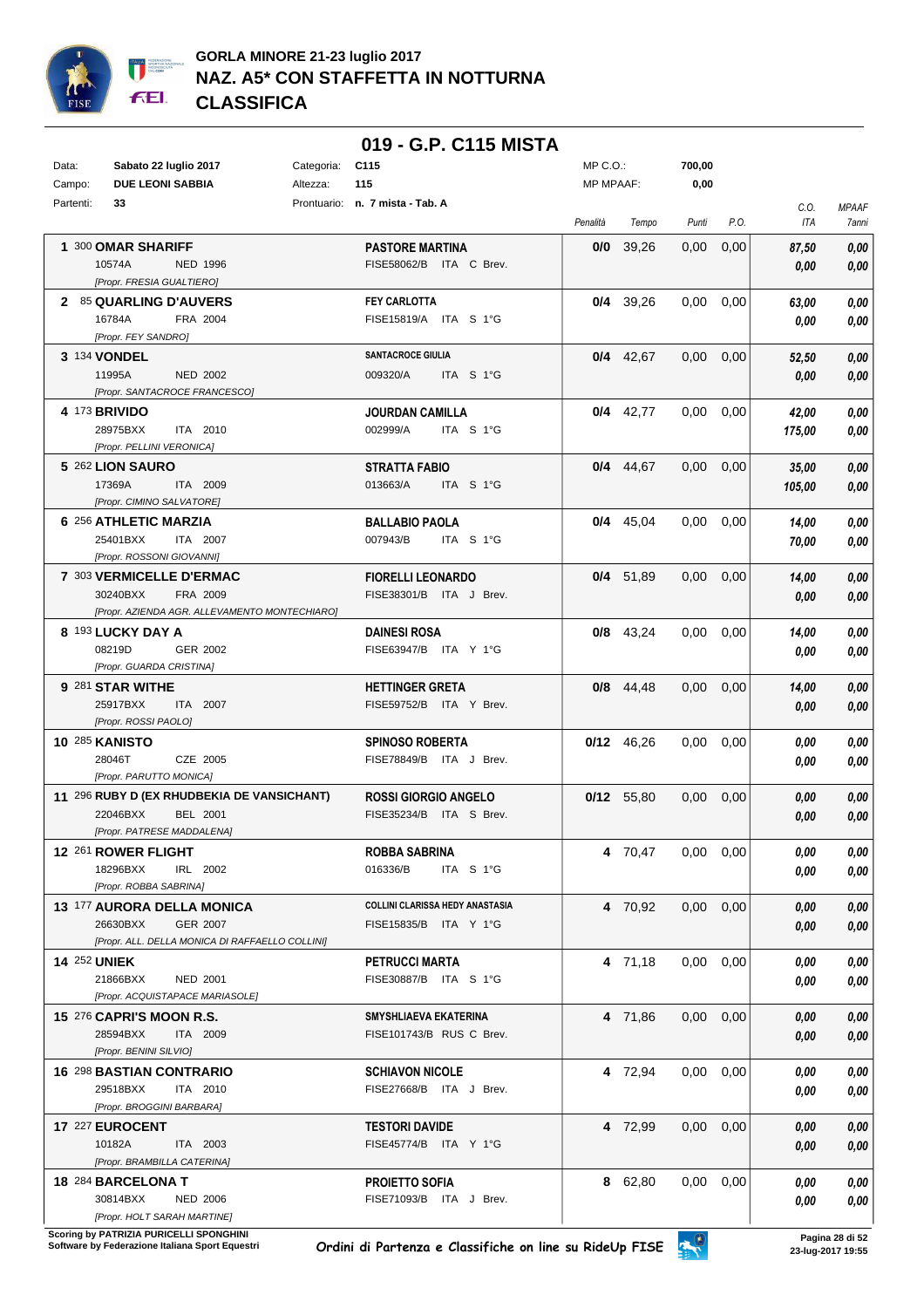

|                                                     | 019 - G.P. C115 MISTA           |                     |                  |                                      |
|-----------------------------------------------------|---------------------------------|---------------------|------------------|--------------------------------------|
| Sabato 22 luglio 2017<br>Data:<br>Categoria:        | C115                            | $MP C. O.$ :        | 700,00           |                                      |
| <b>DUE LEONI SABBIA</b><br>Campo:<br>Altezza:       | 115                             | MP MPAAF:           | 0,00             |                                      |
| Partenti:<br>33                                     | Prontuario: n. 7 mista - Tab. A | Penalità<br>Tempo   | Punti<br>P.O.    | <b>MPAAF</b><br>C.O.<br>ITA<br>7anni |
| 19 301 IN-A-GADDA-DA-VIDA                           | PIGAZZI NICOLO                  | 8 63,54             | 0,00<br>0,00     | 0,00<br>0,00                         |
| 29494BXX<br><b>BEL 2008</b>                         | FISE71422/B ITA J Brev.         |                     |                  | 0,00<br>0,00                         |
| [Propr. PIGAZZI NICOLO]                             |                                 |                     |                  |                                      |
| 20 304 QUIDEKA                                      | <b>LANZONI VERONICA</b>         | 8 72,10             | 0,00<br>0,00     | 0,00<br>0,00                         |
| 28642BXX<br>GER 2006                                | FISE44107/B ITA J Brev.         |                     |                  | 0,00<br>0,00                         |
| [Propr. PACOTTO ELISABETTA]                         |                                 |                     |                  |                                      |
| 21 175 DIVINA DEL BEDESCO                           | <b>PINO ANDREA</b>              | 8 75,07             | 0,00<br>0,00     | 0.00<br>0,00                         |
| 32032BXX<br>ITA 2010                                | 001023/L<br>ITA S 1°G           |                     |                  | 0,00<br>0,00                         |
| [Propr. BORGONOVO MICAELA]                          |                                 |                     |                  |                                      |
| 22 191 QUINCY JONES                                 | DE SALVO GRETA                  | 11 89,57            | 0,00<br>0,00     | 0,00<br>0,00                         |
| 23578K<br>GER 2005                                  | BL000076<br>SUI Y 1°G           |                     |                  | 0,00<br>0,00                         |
| [Propr. ]                                           |                                 |                     |                  |                                      |
| 23 311 QUALIS ROSE                                  | <b>RAIMONDI CARLOTTA</b>        | 13 79,06            | 0,00<br>0,00     | 0,00<br>0,00                         |
| 32030BXX<br>FRA 2004                                | FISE44901/B ITA J Brev.         |                     |                  | 0,00<br>0,00                         |
| [Propr. PAGANI DEBORA IDA GIUSEPPINA]               |                                 |                     |                  |                                      |
| 24 174 TOP DAY DEI BASINI                           | <b>BANCHELLI FRANCESCA</b>      | 13 79.80            | 0,00<br>0,00     | 0,00<br>0,00                         |
| 14326A<br>ITA 2007                                  | 020876/B<br>ITA S 1°G COMP      |                     |                  | 0,00<br>0.00                         |
| [Propr. WOW SHOW JUMPING S.R.L. CON UNICO SOCIO]    |                                 |                     |                  |                                      |
| 25 282 DOUBLE LORETTCHEN D'ACHERONTE                | <b>RIVA LORENZO</b>             | 24 66,74            | 0,00<br>0,00     | $0,\!00$<br>0,00                     |
| 30533BXX<br>ITA 2011<br>[Propr. BUONANOCE VINCENZO] | FISE50875/B ITA J Brev.         |                     |                  | 0,00<br>0,00                         |
| 215 ELENCHIUM CRUISE                                | <b>BAREA TIZIANO</b>            | Elim<br>0,00        | 0,00<br>0,00     |                                      |
| 25700BXX<br>IRL 2003                                | 79694<br>ITA S 1°G              |                     |                  | 0,00<br>0,00                         |
| [Propr. BAREA TIZIANO]                              |                                 |                     |                  | 0,00<br>0,00                         |
| 242 NEMESI DI VAL LITARA                            | <b>LOCATELLI NICOLE</b>         | Elim<br>0,00        | 0,00<br>0,00     | 0,00<br>0,00                         |
| 24283BXX<br>ITA 2006                                | FISE26919/B ITA Y 1°G           |                     |                  | 0,00<br>0,00                         |
| [Propr. BOERI KATIA]                                |                                 |                     |                  |                                      |
| <sup>243</sup> PRIMULA DI SANTA MARTA               | <b>MARASCHI VERONICA</b>        | <b>Elim</b><br>0,00 | 0,00<br>0,00     | 0,00<br>0,00                         |
| 26069BXX<br>ITA 2007                                | 010875/B<br>ITA S 1°G           |                     |                  | 0,00<br>0,00                         |
| [Propr. CENTRO IPPICO IL TORRIONE]                  |                                 |                     |                  |                                      |
| 244 CARROLLS MISS CLOVER                            | <b>NULLI FEDERICA</b>           | Elim<br>0,00        | 0,00<br>0,00     | 0,00<br>0,00                         |
| 28292BXX<br>IRL 2007 Pony                           | FISE52123/B ITA C 1°G           |                     |                  | 0.00<br>0,00                         |
| [Propr. ART RACING SERVICE S.A.S.]                  |                                 |                     |                  |                                      |
| 317 SUE ELLEN                                       | <b>PEDRETTI NAIKE</b>           | Elim<br>0,00        | 0.00<br>0,00     | 0,00<br>0,00                         |
| 28538BXX<br>ITA 2010                                | FISE41030/B ITA S Brev.         |                     |                  | 0,00<br>0,00                         |
| [Propr. PEDRETTI NAIKE]                             |                                 |                     |                  |                                      |
| 295 DAY LIGHT                                       | <b>BUTTI VITTORIA</b>           | Rit<br>0,00         | 0.00<br>0,00     | 0,00<br>0,00                         |
| 01005N<br><b>ITA 1999</b>                           | FISE41677/B ITA J Brev.         |                     |                  | 0,00<br>0,00                         |
| [Propr. ANGIUS LUIGI]                               |                                 |                     |                  |                                      |
| FC 212 LADY HAWK S.G.H.                             | <b>FALVO CLARISSA</b>           | 21 79,01            | $0.00\,$<br>0,00 | 0,00<br>0,00                         |
| 29519BXX<br>ITA 2010                                | BL000277<br>SUI S 2°G           |                     |                  | 0,00<br>0,00                         |
| [Propr. AZEVEDO PEREIRA VITOR CLAUDIO]              |                                 |                     |                  |                                      |
| FC 46 ASCIA                                         | <b>CORNAGGIA MEDICI MATTEO</b>  | 5 79,44             | $0,00$ $0,00$    | 0,00<br>0,00                         |
| 39156B<br>ITA 2009<br>[Propr. ALL.TO DELLE PALUDI]  | 011457/F<br>ITA $S2°G$          |                     |                  | 0,00<br>0,00                         |

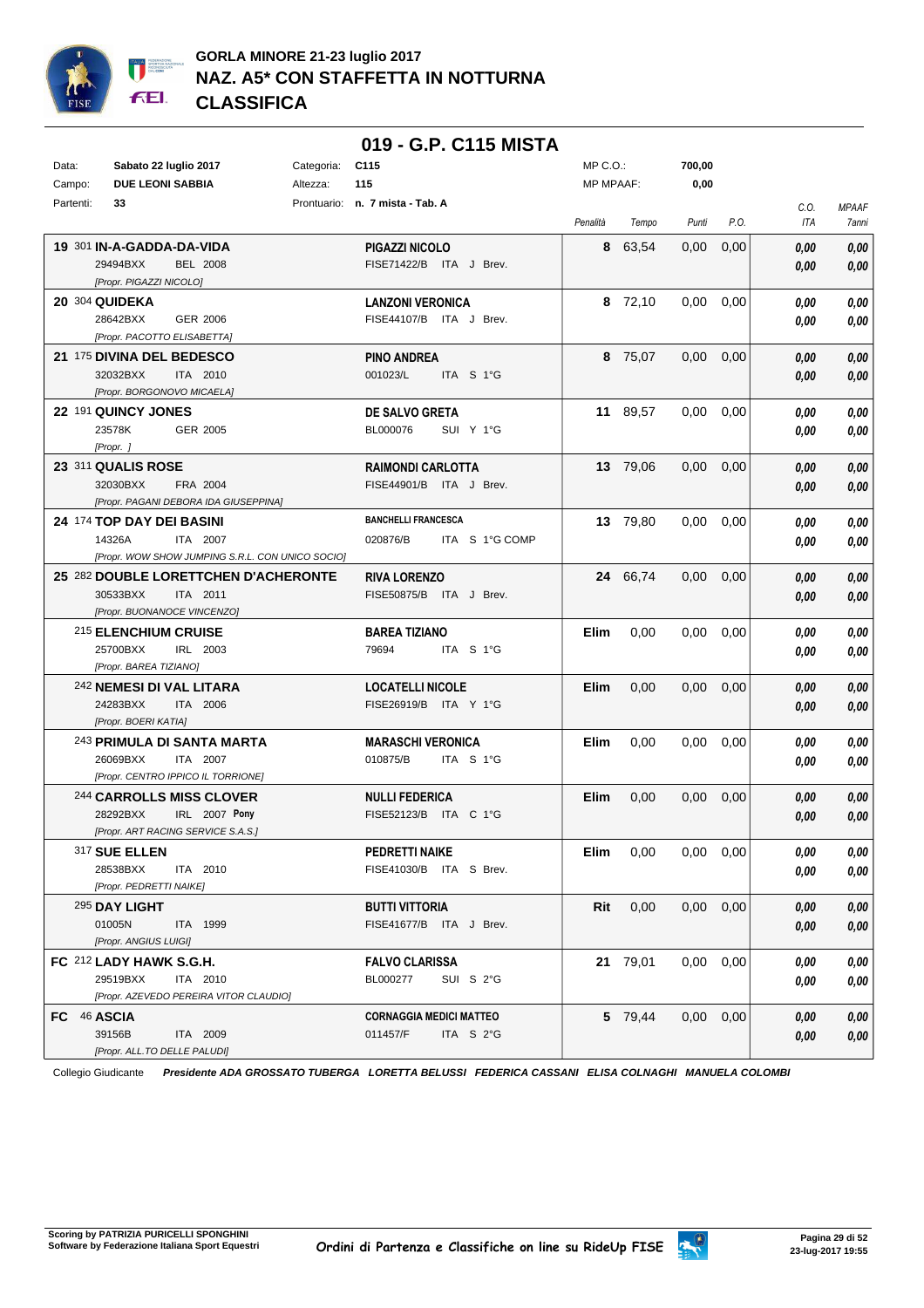

|           |                                                                     |            | 020 - B110 A TEMPO                |                  |           |                   |      |      |              |
|-----------|---------------------------------------------------------------------|------------|-----------------------------------|------------------|-----------|-------------------|------|------|--------------|
| Data:     | Sabato 22 luglio 2017                                               | Categoria: | <b>B110</b>                       | $MP C. O.$ :     |           | 0,00              |      |      |              |
| Campo:    | <b>DUE LEONI SABBIA</b>                                             | Altezza:   | 110                               | <b>MP MPAAF:</b> |           | 0,00              |      |      |              |
| Partenti: | 14                                                                  |            | Prontuario: n. 3 a tempo - Tab. A |                  |           |                   |      | C.0. | <b>MPAAF</b> |
|           |                                                                     |            |                                   | Penalità         | Tempo     | Punti             | P.O. | ITA  | 7anni        |
|           |                                                                     |            | <b>BUZZI FRANZOSO VALENTINA</b>   |                  |           |                   |      |      |              |
|           | 1 316 PEPITA 147                                                    |            |                                   |                  | 0, 54, 66 | 0,00              | 0,00 | 0.00 | 0,00         |
|           | 25958BXX<br>GER 2001                                                |            | FISE62821/B ITA J Brev.           |                  |           |                   |      | 0.00 | 0,00         |
|           | [Propr. BUZZI FRANZOSO VALENTINA]                                   |            |                                   |                  |           |                   |      |      |              |
|           | 2 302 QUIVERS                                                       |            | PAOLETTI CHIARA                   |                  | 0 60.81   | $0.00 \quad 0.00$ |      | 0.00 | 0,00         |
|           | 20699BXX<br>ITA 2004                                                |            | FISE49329/B ITA C Brev.           |                  |           |                   |      | 0.00 | 0,00         |
|           | [Propr. PAOLETTI CHIARA]                                            |            |                                   |                  |           |                   |      |      |              |
|           | 3 277 DAEIRA                                                        |            | <b>SCHIAVON NICOLE</b>            |                  | 0 61,66   | 0.00              | 0,00 | 0.00 | 0,00         |
|           | 27768BXX<br>ITA 2008                                                |            | FISE27668/B ITA J Brev.           |                  |           |                   |      | 0.00 | 0,00         |
|           | [Propr. BROGGINI BARBARA]                                           |            |                                   |                  |           |                   |      |      |              |
|           | 4 290 UNE D'URVILLE                                                 |            | <b>BRUNETTO ELEONORA</b>          |                  | 0 62,92   | 0.00              | 0,00 | 0.00 | 0,00         |
|           | 18250A<br>FRA 2008                                                  |            | FISE34242/A ITA Y Brev.           |                  |           |                   |      | 0.00 | 0,00         |
|           | [Propr. BRUNETTO ENZO ANTONIO]                                      |            |                                   |                  |           |                   |      |      |              |
|           | 5 313 ZOE DELLA FLORIDA                                             |            | <b>SAGONE MARTA</b>               |                  | 0 63,27   | 0,00              | 0,00 | 0.00 | 0,00         |
|           | 31333BXX<br>ITA 2011                                                |            | FISE16078/B ITA Y Brev.           |                  |           |                   |      | 0,00 | 0,00         |
|           | [Propr. BRANDA GIUSEPPE]                                            |            |                                   |                  |           |                   |      |      |              |
|           | 6 294 ANEMONE                                                       |            | PORTU CLARETTA                    |                  | $0$ 70,16 | 0.00              | 0,00 | 0.00 | 0,00         |
|           | 31440BXX<br>ITA 2010                                                |            | FISE72482/B ITA C Brev.           |                  |           |                   |      | 0,00 | 0,00         |
|           | [Propr. AZ. AGR. BARONCHELLI LUIGI NATALE]                          |            |                                   |                  |           |                   |      |      |              |
|           | <b>7 280 BAXTER</b>                                                 |            | <b>FRIGERIO STEFANO</b>           |                  | 4 60,73   | $0.00\,$          | 0,00 | 0.00 | 0,00         |
|           | 12606A<br>ITA 2005                                                  |            | FISE78823/B ITA J Brev.           |                  |           |                   |      | 0.00 | 0,00         |
|           | [Propr. VOTARELLE SRL]                                              |            |                                   |                  |           |                   |      |      |              |
|           | 8 306 ORFEUS                                                        |            | <b>BROGLIA FEDERICO</b>           |                  | 4 66,71   | 0,00              | 0,00 | 0.00 | 0,00         |
|           | 03094N<br>ITA 2007<br>[Propr. SORELLE FAIS FRANCESCA ANGELA MARIA E |            | FISE62209/B ITA J Brev.           |                  |           |                   |      | 0.00 | 0,00         |
|           | LAURA]                                                              |            |                                   |                  |           |                   |      |      |              |
|           | 9 309 SENAPE DEL BOSCHETTO                                          |            | <b>CAIRO CARLOTTA</b>             |                  | 4 75,09   | 0.00              | 0,00 | 0.00 | 0,00         |
|           | 01960L<br>ITA 2007                                                  |            | FISE85639/B ITA C Brev.           |                  |           |                   |      | 0.00 | 0,00         |
|           | [Propr. AZIENDA AGRITURISTICA PAGLIALONGA]                          |            |                                   |                  |           |                   |      |      |              |
|           | 10 297 MICHAELLE                                                    |            | <b>SMYSHLIAEVA EKATERINA</b>      |                  | 8 51,77   | 0,00              | 0,00 | 0.00 | 0,00         |
|           | 22641BXX<br>ITA 2005                                                |            | FISE101743/B RUS C Brev.          |                  |           |                   |      | 0,00 | 0,00         |
|           | [Propr. SMYSHLYAEVA OLGA]                                           |            |                                   |                  |           |                   |      |      |              |
|           | <b>292 SAINTLO'</b>                                                 |            | <b>PAOLETTI ELENA</b>             | Elim             | 0,00      | 0.00              | 0,00 | 0,00 | 0,00         |
|           | 24202BXX<br>ITA 2006                                                |            | FISE49328/B ITA C Brev.           |                  |           |                   |      | 0.00 | 0.00         |
|           | [Propr. PAOLETTI ELENA]                                             |            |                                   |                  |           |                   |      |      |              |
|           | FC 192 STAKKABO                                                     |            | <b>SALVANESCHI FRANCESCA</b>      |                  | $0$ 70,55 | $0,00$ $0,00$     |      | 0,00 | 0,00         |
|           | 25329G<br><b>GER 2008</b>                                           |            | 008520/B<br>ITA S 1°G             |                  |           |                   |      | 0,00 | 0,00         |
|           | [Propr. S.S.D. POLISPORTIVA SETTE COLLI S.R.L.]                     |            |                                   |                  |           |                   |      |      |              |
|           | FC 238 BEYNAC DE LA HAYE                                            |            | <b>MEAZZA SILVIA</b>              |                  | $0$ 77,21 | $0.00 \quad 0.00$ |      | 0.00 | 0,00         |
|           | 32717BXX<br>BEL 2007                                                |            | 000723/B<br>ITA S 1°G             |                  |           |                   |      | 0.00 | 0,00         |
|           | [Propr. MEAZZA SILVIA]                                              |            |                                   |                  |           |                   |      |      |              |
|           | FC 315 QUININE SAINT CLAIR                                          |            | <b>BORGHI PAOLA</b>               |                  | 4 70,91   | $0,00$ $0,00$     |      | 0,00 | 0,00         |
|           | 30244BXX<br>FRA 2004                                                |            | ITA S 1°G<br>52063                |                  |           |                   |      | 0,00 | 0,00         |
|           | [Propr. ASD ELLEBI HORSE RACING TEAM]                               |            |                                   |                  |           |                   |      |      |              |

### **021 - B100 A TEMPO**

| Data:     | Sabato 22 luglio 2017                                                          | Categoria: | <b>B100</b>                       | $MP C. O.$ :     |       | 0,00       |      |      |              |
|-----------|--------------------------------------------------------------------------------|------------|-----------------------------------|------------------|-------|------------|------|------|--------------|
| Campo:    | <b>DUE LEONI SABBIA</b>                                                        | Altezza:   | 100                               | <b>MP MPAAF:</b> |       | 0,00       |      |      |              |
| Partenti: | 14                                                                             |            | Prontuario: n. 3 a tempo - Tab. A |                  |       |            |      | C.O  | <b>MPAAF</b> |
|           |                                                                                |            |                                   | Penalità         | Tempo | Punti      | P.O. | ITA  | 7anni        |
| 1.        | 299 MULROY LAD                                                                 |            | <b>FICHTNER NATHALIE</b>          | 0                | 51.91 | 0.00       | 0.00 | 0.00 | 0.00         |
|           | 2008 Pony<br>30891BXX<br><b>IRL</b>                                            |            | GER C Brev.<br>FISE93754/B        |                  |       |            |      | 0.00 | 0.00         |
|           | <b>IPropr. SCHWEINBERGER SONJAI</b><br>Scoring by PATRIZIA PHRICELLI SPONGHINI |            |                                   |                  |       | <b>CEN</b> |      |      | --------     |

**Schware by Federazione Italiana Sport Equestri**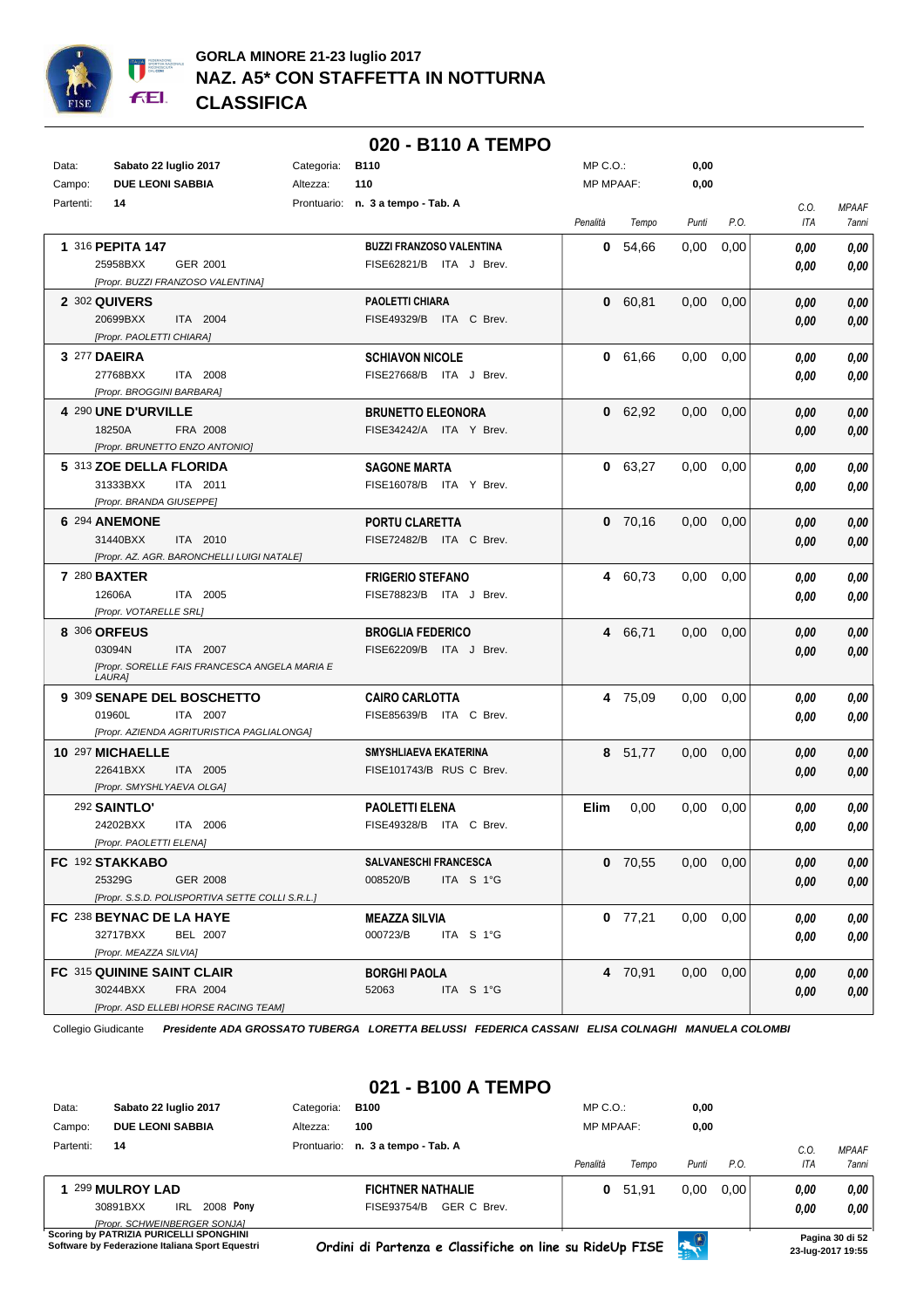

|                                                                                             |            | 021 - B100 A TEMPO                                      |                  |           |                   |      |                    |                       |
|---------------------------------------------------------------------------------------------|------------|---------------------------------------------------------|------------------|-----------|-------------------|------|--------------------|-----------------------|
| Data:<br>Sabato 22 luglio 2017                                                              | Categoria: | <b>B100</b>                                             | MP C.O.:         |           | 0,00              |      |                    |                       |
| Campo:<br><b>DUE LEONI SABBIA</b>                                                           | Altezza:   | 100                                                     | <b>MP MPAAF:</b> |           | 0,00              |      |                    |                       |
| Partenti:<br>14                                                                             |            | Prontuario: n. 3 a tempo - Tab. A                       | Penalità         | Tempo     | Punti             | P.O. | C.O.<br><b>ITA</b> | <b>MPAAF</b><br>7anni |
| 2 286 WALESTRO VAN HET BLOEMENHOF<br>27343BXX<br>BEL 1999<br>[Propr. ZUVADELLI PAOLO ADAMO] |            | <b>D'ALESIO ANNA</b><br>FISE36830/F ITA C Brev.         |                  | 0, 59, 83 | 0,00              | 0,00 | 0.00<br>0,00       | 0.00<br>0,00          |
| 3 293 OVER MOON D'ELLE<br>20040BXX<br>FRA 2002<br>[Propr. GHIDINI ELENA]                    |            | <b>GHIDINI ELENA</b><br>FISE18178/B ITA S Brev.         |                  | 0 64,35   | $0.00\,$          | 0,00 | 0.00<br>0.00       | 0,00<br>0,00          |
| 4 278 <b>BAILY 2</b><br>28928BXX<br>AUT 2004 Pony<br>[Propr. SCHWEINBERGER SONJA]           |            | <b>FICHTNER NATHALIE</b><br>FISE93754/B GER C Brev.     |                  | 4 51,17   | 0,00              | 0,00 | 0.00<br>0,00       | 0,00<br>0,00          |
| 5 305 JOLLY JUMPER<br>32117BXX<br><b>NED 2009</b><br>[Propr. GUSTINETTI PIETRO]             |            | <b>GUSTINETTI FEDERICA</b><br>FISE74071/B ITA J Brev.   |                  | 4 63,53   | 0.00              | 0,00 | 0.00<br>0.00       | 0,00<br>0,00          |
| 6 283 CORDOBA<br>25943BXX<br>CZE 2006<br>[Propr. BENEDETTI VALERIA ANGELA]                  |            | <b>ROSSONI SOFIA</b><br>FISE99698/B ITA C Brev.         |                  | 4 83,65   | $0,00$ $0,00$     |      | 0,00<br>0,00       | 0,00<br>0,00          |
| 7 307 VAINQUEUR DE LA VIE Z<br>27263BXX<br>BEL 2005<br>[Propr. CARISTIA MARIA]              |            | <b>MASTROFRANCESCO LAURA</b><br>FISE78570/B ITA J Brev. |                  | 7 96,38   | $0.00 \quad 0.00$ |      | 0.00<br>0.00       | 0,00<br>0,00          |
| 8 57 OTTAVIO NOTTURNO<br>32663BXX<br>ITA 2013<br>[Propr. BOVETTI FRANCESCO]                 |            | <b>GESSAGA ALICE</b><br>FISE30219/B ITA Y Brev.         |                  | 8 73,67   | $0.00 \quad 0.00$ |      | 0,00<br>0.00       | 0,00<br>0,00          |
| 9 314 LAILALUNA<br>02352N<br>ITA 2004<br>[Propr. MAMELI NICOLA]                             |            | <b>CADALORA PAOLA</b><br>FISE13436/B ITA S Brev.        |                  | 8 84,63   | $0.00\,$          | 0,00 | 0.00<br>0.00       | 0,00<br>0,00          |
| 10 310 EXPLOIT DELLA BASSANELLA<br>30800BXX<br>ITA 2009<br>[Propr. VENTOLA ALDO]            |            | PIROTTA MARIA LUISA<br>FISE60597/B ITA S Brev.          |                  | 12 84,61  | $0.00 \quad 0.00$ |      | 0.00<br>0.00       | 0,00<br>0,00          |
| 65 ATHLETIC BOY<br>28603BXX<br>ITA 2009<br>[Propr. MAZZA GINO]                              |            | <b>BIANCHI LETIZIA</b><br>FISE24020/B ITA Y Brev.       | Elim             | 0,00      | $0.00\,$          | 0,00 | 0.00<br>0,00       | 0,00<br>0,00          |
| 279 UTOPI CON<br>26551BXX<br><b>ITA 2008</b><br>[Propr. PASTORE MARTINA]                    |            | <b>PASTORE MARTINA</b><br>FISE58062/B ITA C Brev.       | <b>Elim</b>      | 0,00      | $0,00$ $0,00$     |      | 0.00<br>0,00       | 0,00<br>0,00          |
| <b>308 VOLFGANG DE CORA</b><br>PRO13269<br>FRA 2009 Pony<br>[Propr. EQUITEO SRL]            |            | <b>ROGIANI MATTEO</b><br>FISE78270/B ITA C Brev.        | Elim             | 0,00      | $0.00 \quad 0.00$ |      | 0.00<br>0,00       | 0,00<br>0,00          |
| FC 61 TRENDY HORSE CHERRY BOMB<br>30547BXX<br>ITA 2011<br>[Propr. TRENDY HORSE A.S.D.]      |            | <b>ROSA JESSICA</b><br>FISE9164/D ITA S 2°G             | <b>Elim</b>      | 0,00      | $0,00$ $0,00$     |      | 0.00<br>0,00       | 0,00<br>0,00          |

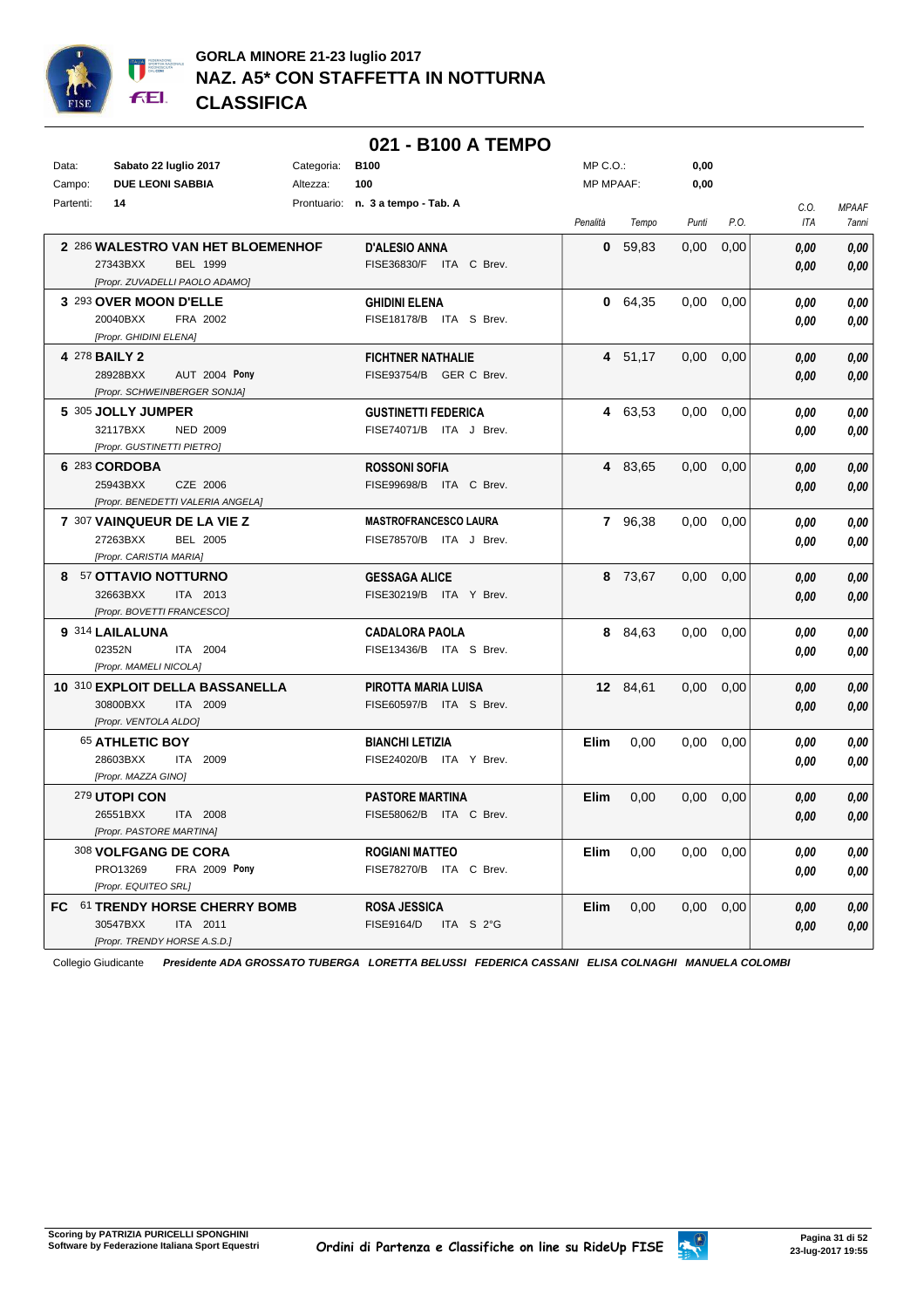

#### **022 - C130/C115 STAFFETTA - TAB. C IN NOTTURNA**

| Data:<br>Campo: | Sabato 22 luglio 2017<br><b>EQUIEFFE SABBIA</b>                                               | Categoria:<br>Altezza: | C <sub>130</sub><br>130                                                         | MP C.O.:<br><b>MP MPAAF:</b> |           | 3.000,00<br>0,00  |      |                    |                       |
|-----------------|-----------------------------------------------------------------------------------------------|------------------------|---------------------------------------------------------------------------------|------------------------------|-----------|-------------------|------|--------------------|-----------------------|
| Partenti:       | 32                                                                                            |                        | Prontuario: n. 33 speciale a staffetta su percorsi diversi a tempo - Tab. A o C | Penalità                     | Tempo     | Punti             | P.O. | C.O.<br><b>ITA</b> | <b>MPAAF</b><br>7anni |
| 1 14            |                                                                                               |                        | <b>C.E.: GIOVAN BATTISTA PINO</b>                                               |                              | 0 52,02   | 0,00              | 0,00 |                    |                       |
|                 | 1 74 LA COSTA JUNIOR<br>27205BXX<br>ITA 2008<br>[Propr. CARNIO ROBERTO]                       |                        | PINO GIOVANBATTISTA<br>ITA S 2°G<br>000595/L                                    |                              | 0, 52,02  | 0,00              | 0,00 | 375,00<br>0,00     | 0.00<br>0,00          |
| 1 221 DALI      | 28436BXX<br><b>NED 2008</b><br>[Propr. CRESPI LUIGI]                                          |                        | <b>PINO ANDREA</b><br>001023/L<br>ITA S 1°G                                     |                              | 0 52,02   | $0,00$ $0,00$     |      | 375,00<br>0,00     | 0,00<br>0,00          |
| 2 13            |                                                                                               |                        | <b>C.E.: EMANUELE FIORELLI</b>                                                  |                              | 0, 59,00  | 0,00              | 0,00 |                    |                       |
|                 | 2 228 CARGO-O.H.<br>23597BXX<br>BEL 2002<br>[Propr. FIORELLI GRAZIANO]                        |                        | <b>FIORELLI MARGHERITA</b><br>FISE68207/B ITA C 1°G                             |                              | 0 59,00   | 0,00              | 0,00 | 270,00<br>0,00     | 0.00<br>0,00          |
|                 | 2 275 COOL CASSIS 12<br>25468BXX<br>GER 2004<br>[Propr. AZIENDA AGR. ALLEVAMENTO MONTECHIARO] |                        | <b>FIORELLI LEONARDO</b><br>FISE38301/B ITA J Brev.                             |                              | 0, 59,00  | $0.00 \quad 0.00$ |      | 270,00<br>0.00     | 0,00<br>0,00          |
| 3 <sub>9</sub>  |                                                                                               |                        | <b>C.E.: ANTONIO TABARINI</b>                                                   |                              | 0 59,71   | $0,00$ $0,00$     |      |                    |                       |
|                 | 3 141 DON DOCTRO OF HERITAGE<br>26353K<br><b>NED 2008</b><br>[Propr.]                         |                        | <b>TABARINI FILIPPO</b><br>003518/A<br>ITA S 2°G                                |                              | 4 59,71   | $0.00\,$          | 0,00 | 225,00<br>0.00     | 0.00<br>0,00          |
|                 | 3 203 GORGONZOLA<br>15016P<br>ITA 2002<br>[Propr. JOURDAN CAMILLA]                            |                        | <b>JOURDAN CAMILLA</b><br>002999/A<br>ITA S 1°G                                 |                              | 4 59,71   | $0,00$ $0,00$     |      | 225,00<br>0.00     | 0,00<br>0,00          |
| 4 5             |                                                                                               |                        | <b>C.E.: ANTONIO TABARINI</b>                                                   |                              | 0 59,83   | $0,00$ $0,00$     |      |                    |                       |
| 4 118 CHRIS     | 26295BXX<br>EST 2005<br>[Propr. SMITH FRANCESCA]                                              |                        | <b>SMITH FRANCESCA</b><br>FISE13304/B ITA S 2°G                                 |                              | 0, 59, 83 | $0.00\,$          | 0,00 | 180,00<br>0.00     | 0.00<br>0,00          |
|                 | 4 259 SILENCE IS GOLDEN<br>27001BXX<br>IRL 2003<br>[Propr. SOTTILE VALENTINO]                 |                        | <b>SOTTILE VALENTINO</b><br>FISE27175/A ITA Y 1°G                               |                              | 0, 59, 83 | $0,00$ $0,00$     |      | 180,00<br>0,00     | 0,00<br>0,00          |
| 5 <sub>10</sub> |                                                                                               |                        | <b>C.E.: MASSIMILIANO</b>                                                       |                              | 0 63,92   | $0,00$ $0,00$     |      |                    |                       |
|                 | 5 94 PAZZA IDEA<br>24270BXX<br>ITA 2006<br>[Propr. MORONE MARIA GUIA]                         |                        | <b>MORONE MARIA GUIA</b><br>003032/B ITA S 2°G                                  |                              | 0 63,92   | 0,00              | 0,00 | 150,00<br>0,00     | 0,00<br>0,00          |
|                 | 5 213 LEOPOL DU PLESSIS<br>19963BXX<br>FRA 1999<br>[Propr. VALLI CLAUDIA]                     |                        | <b>VALLI CLAUDIA</b><br>FISE33275/B ITA Y 1°G                                   |                              | 0 63,92   | $0,00$ $0,00$     |      | 150,00<br>0.00     | 0,00<br>0,00          |
| 6 15            |                                                                                               |                        | <b>C.E.: GINO BETTELLA</b>                                                      |                              | 0 65,14   | $0,00$ $0,00$     |      |                    |                       |
|                 | 6 132 LOON ILLUSION<br>26370K<br>IRL 2006<br>[Propr.]                                         |                        | <b>ANTONIOU ANTONIOS</b><br>104298/K<br>GRE J 2°G                               |                              | 8 65,14   | $0,00$ $0,00$     |      | 0,00<br>0.00       | 0,00<br>0,00          |
|                 | 6 227 EUROCENT<br>10182A<br>ITA 2003<br>[Propr. BRAMBILLA CATERINA]                           |                        | <b>TESTORI DAVIDE</b><br>FISE45774/B ITA Y 1°G                                  |                              | 8 65,14   | $0,00$ $0,00$     |      | 0,00<br>0.00       | 0,00<br>0,00          |
| 74              |                                                                                               |                        | <b>C.E.: SOFIA CERVI</b>                                                        |                              | 0 68,58   | $0,00$ $0,00$     |      |                    |                       |
|                 | 7 124 ODEON DE LA LANDE<br>07104D<br>FRA 2002<br>[Propr. CERVI SOFIA]                         |                        | <b>CERVI SOFIA</b><br>007104/D<br>ITA S 2°G                                     |                              | 4 68,58   | $0,00$ $0,00$     |      | 0,00<br>0.00       | 0,00<br>0,00          |
|                 | 7 240 GERONIMO<br>15309E<br><b>BEL 2006</b><br>[Propr. MANGHERINI LARA]                       |                        | <b>FERRI NICOLE</b><br>FISE27812/E ITA J 1°G                                    |                              | 4 68,58   | $0,00$ $0,00$     |      | 0,00<br>0,00       | 0,00<br>0,00          |

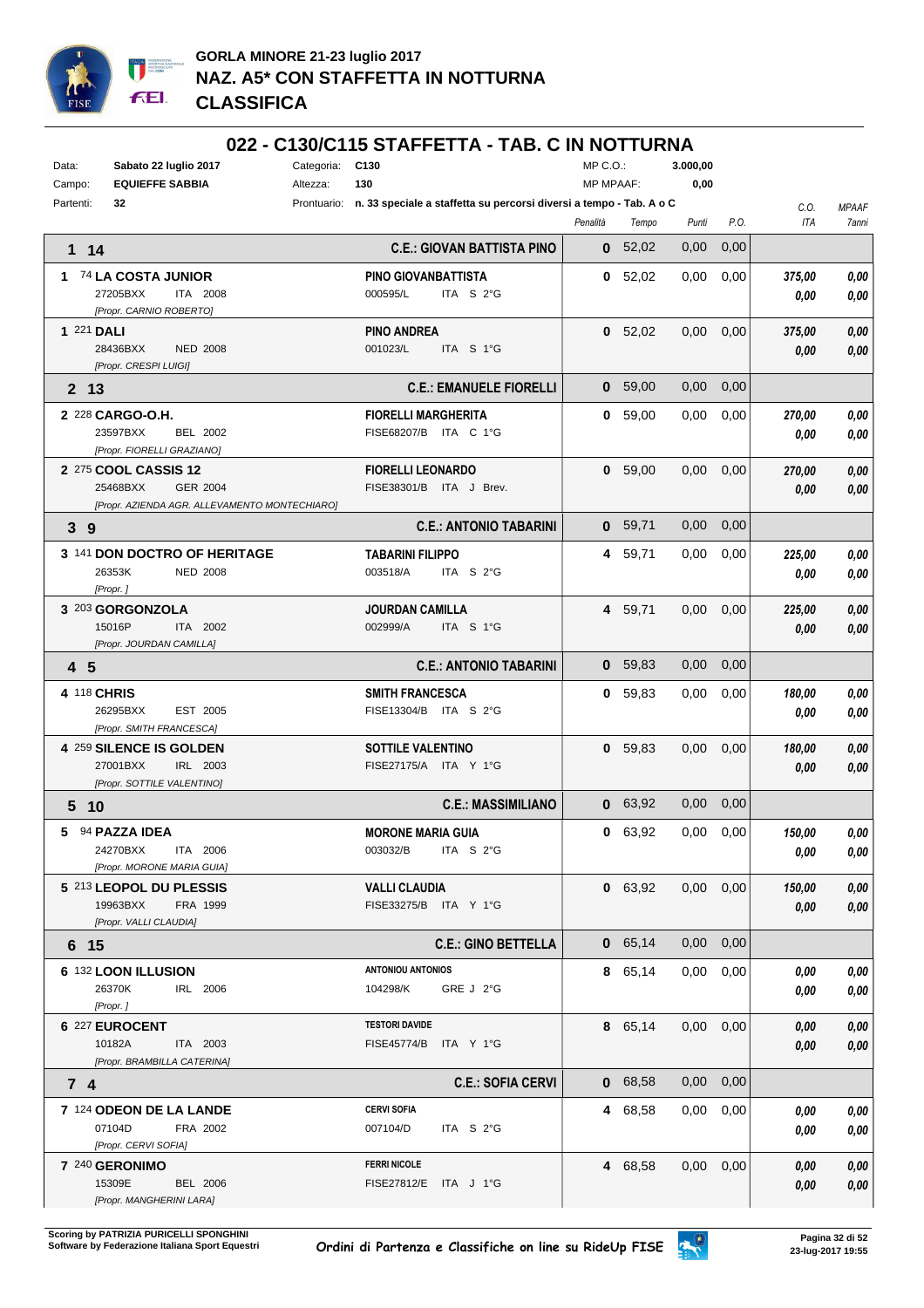

#### **022 - C130/C115 STAFFETTA - TAB. C IN NOTTURNA**

| Sabato 22 luglio 2017<br>Data:<br><b>EQUIEFFE SABBIA</b><br>Campo:                  | Categoria: C130<br>130<br>Altezza:                                              | $MP C. O.$ :<br><b>MP MPAAF:</b> |           | 3.000.00<br>0,00 |      |              |              |
|-------------------------------------------------------------------------------------|---------------------------------------------------------------------------------|----------------------------------|-----------|------------------|------|--------------|--------------|
| Partenti:<br>32                                                                     | Prontuario: n. 33 speciale a staffetta su percorsi diversi a tempo - Tab. A o C |                                  |           |                  |      | C.O.         | <b>MPAAF</b> |
|                                                                                     |                                                                                 | Penalità                         | Tempo     | Punti            | P.O. | ITA          | 7anni        |
| 8 <sub>1</sub>                                                                      | <b>C.E.: EMANUELE FIORELLI</b>                                                  |                                  | 0 69,47   | 0,00             | 0,00 |              |              |
| 8 182 ORCHID'S PRIMERA<br>28571BXX<br><b>NED 2007 Pony</b>                          | <b>FIORELLI MARGHERITA</b><br>FISE68207/B ITA C 1°G                             |                                  | 4 69,47   | 0,00             | 0,00 | 0.00<br>0.00 | 0.00<br>0,00 |
| [Propr. FIORELLI MARGHERITA]                                                        |                                                                                 |                                  |           |                  |      |              |              |
| 8 207 QUI VOILA Z<br>23620BXX<br><b>NED 2000 Pony</b><br>[Propr. ALGAROTTI NICOLO'] | <b>MARIANI ALESSANDRO</b><br>FISE40328/B ITA J 1°G                              |                                  | 4 69,47   | 0,00             | 0,00 | 0,00<br>0,00 | 0,00<br>0,00 |
| 9 <sub>3</sub>                                                                      | <b>C.E.: MASSIMILIANO</b>                                                       |                                  | 0 69,68   | 0,00             | 0,00 |              |              |
| 9 181 BARONNECOURT BONGO                                                            | <b>TESTORI DAVIDE</b>                                                           |                                  | 8 69,68   | 0,00             | 0,00 | 0.00         | 0,00         |
| 29505BXX<br>IRL 2009<br>[Propr. VILLA CARLO ROBERTO]                                | FISE45774/B ITA Y 1°G                                                           |                                  |           |                  |      | 0.00         | 0,00         |
| 9 297 MICHAELLE                                                                     | SMYSHLIAEVA EKATERINA                                                           |                                  | 8 69,68   | $0.00\,$         | 0,00 | 0,00         | 0,00         |
| 22641BXX<br>ITA 2005<br>[Propr. SMYSHLYAEVA OLGA]                                   | FISE101743/B RUS C Brev.                                                        |                                  |           |                  |      | 0,00         | 0,00         |
| 10 <sub>7</sub>                                                                     | <b>C.E.: MASSIMILIANO</b>                                                       |                                  | 0 69,74   | 0,00             | 0,00 |              |              |
| 10 196 CONLANDA M                                                                   | <b>MAGGIONI SOFIA</b>                                                           |                                  | 4 69,74   | 0,00             | 0,00 | 0,00         | 0,00         |
| 31674BXX<br>GER 2010<br>[Propr. MAGGIONI SOFIA]                                     | 37281/B<br>ITA J 1°G                                                            |                                  |           |                  |      | 0.00         | 0,00         |
| 10 301 IN-A-GADDA-DA-VIDA                                                           | PIGAZZI NICOLO                                                                  |                                  | 4 69,74   | 0,00             | 0,00 | 0.00         | 0,00         |
| 29494BXX<br><b>BEL 2008</b><br>[Propr. PIGAZZI NICOLO]                              | FISE71422/B ITA J Brev.                                                         |                                  |           |                  |      | 0,00         | 0,00         |
| 11 16                                                                               | <b>C.E.: ALESSANDRO</b>                                                         |                                  | $0$ 70,27 | 0,00             | 0,00 |              |              |
| 11 400 DOUBLE LORETTCHEN D'ACHERONTE                                                | <b>CARULLO MARTA</b>                                                            |                                  | 4 70,27   | 0,00             | 0,00 | 0,00         | 0,00         |
| 30533BXX<br>ITA 2011<br>[Propr. BUONANOCE VINCENZO]                                 | FISE24359/B ITA Y 1°G                                                           |                                  |           |                  |      | 0.00         | 0,00         |
| <b>11 401 NEDINE</b>                                                                | <b>FACHERIS ALESSANDRO</b>                                                      |                                  | 4 70,27   | 0,00             | 0,00 | 0,00         | 0,00         |
| 24274BXX<br>ITA 2006<br>[Propr. MURGIONI MASSIMO]                                   | 004966/B<br>ITA S 2°G                                                           |                                  |           |                  |      | 0,00         | 0,00         |
| 12 <sub>6</sub>                                                                     | <b>C.E.: GINAO BETTELLA</b>                                                     |                                  | $0$ 72,21 | 0,00             | 0,00 |              |              |
| 12 163 SINTONIA                                                                     | <b>BETTELLA GINO</b>                                                            |                                  | $0$ 72,21 | 0,00             | 0,00 | 0.00         | 0,00         |
| 08229D<br>ITA 2007                                                                  | 002562/D<br>ITA S 2°G                                                           |                                  |           |                  |      | 0,00         | 0,00         |
| [Propr. BETTELLA GINO]                                                              |                                                                                 |                                  |           |                  |      |              |              |
| 12 287 GAM<br>27891BXX<br>ITA 2009                                                  | <b>BOVETTI FRANCESCO</b><br>008059/B<br>ITA S 1°G                               |                                  | $0$ 72,21 | $0,00$ $0,00$    |      | 0,00         | 0,00         |
| [Propr. AZ. AGR. CARNIO ROBERTO]                                                    |                                                                                 |                                  |           |                  |      | 0,00         | 0,00         |
| $132$                                                                               | <b>C.E.: EMANUELE FIORELLI</b>                                                  |                                  | $0$ 72,54 | 0,00             | 0,00 |              |              |
| 13 104 CHARITE                                                                      | <b>BOMMINO LUCA</b>                                                             |                                  | 8 72,54   | 0,00             | 0,00 | 0,00         | 0,00         |
| 28885BXX<br>GER 2008                                                                | 003066/A<br>ITA $S$ 2°G                                                         |                                  |           |                  |      | 0.00         | 0,00         |
| [Propr. FIORELLI GRAZIANO]                                                          |                                                                                 |                                  |           |                  |      |              |              |
| 13 289 AQUIRA DE SAINT-PIERRE<br>30189BXX<br><b>BEL 2000</b>                        | <b>FIORELLI LEONARDO</b><br>FISE38301/B ITA J Brev.                             |                                  | 8 72,54   | 0,00             | 0,00 | 0,00<br>0,00 | 0,00<br>0,00 |
| [Propr. FIORELLI MARGHERITA]                                                        |                                                                                 |                                  |           |                  |      |              |              |
| 14 <sub>8</sub>                                                                     | <b>C.E.: MASSIMILIANO</b>                                                       |                                  | $0$ 81,82 | $0,00$ $0,00$    |      |              |              |
| <b>14 257 ALME DE TUR</b>                                                           | <b>CURTI SAMUELE</b>                                                            |                                  | 16 81,82  | $0.00\,$         | 0,00 | 0,00         | 0,00         |
| 25185BXX<br>GER 2003<br>[Propr. AZ. AGR. CURTI FRANCESCA]                           | FISE62834/B ITA Y 1°G                                                           |                                  |           |                  |      | 0.00         | 0,00         |
| 14 316 PEPITA 147                                                                   | <b>BUZZI FRANZOSO VALENTINA</b>                                                 |                                  | 16 81,82  | $0,00$ $0,00$    |      | 0,00         | 0,00         |
| 25958BXX<br>GER 2001                                                                | FISE62821/B ITA J Brev.                                                         |                                  |           |                  |      | 0.00         | 0,00         |
| [Propr. BUZZI FRANZOSO VALENTINA]                                                   |                                                                                 |                                  |           |                  |      |              |              |

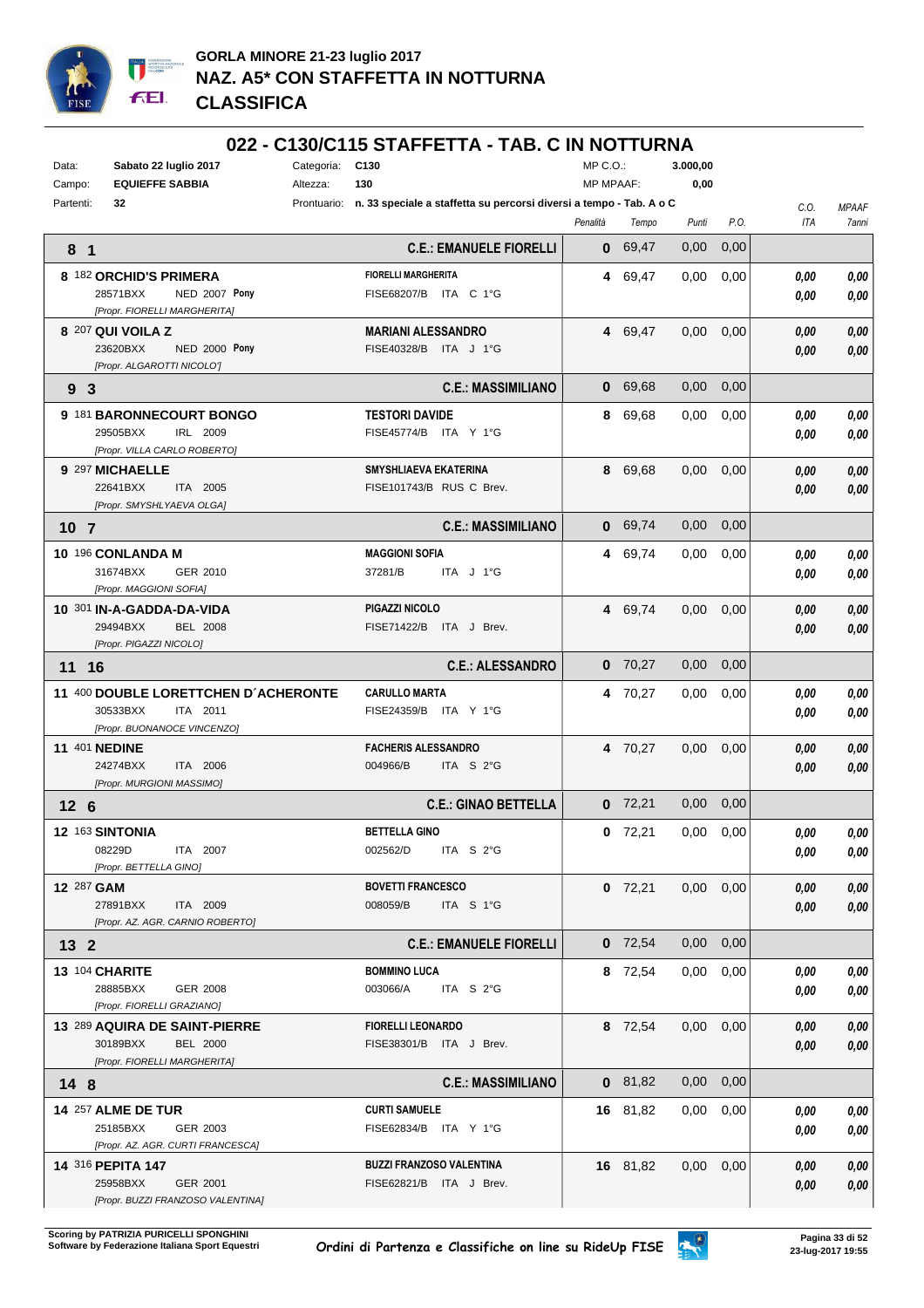

#### **022 - C130/C115 STAFFETTA - TAB. C IN NOTTURNA**

| Data:     | Sabato 22 Iuglio 2017  | Categoria: C130   |     |
|-----------|------------------------|-------------------|-----|
| Campo:    | <b>EQUIEFFE SABBIA</b> | Altezza:          | 130 |
| Partenti: | 32                     | Prontuario: n. 33 |     |

**BANCHELLI FRANCESCA**

MP C.O.: **3.000,00**

**4** 93,62 0,00 0,00 *0,00*

*0,00*

*0,00*

*0,00*

| Campo:    | <b>EQUIEFFE SABBIA</b>             |      |      | Altezza: | 130                                |                                                                                 | <b>MP MPAAF:</b> |           | 0.00  |       |              |              |
|-----------|------------------------------------|------|------|----------|------------------------------------|---------------------------------------------------------------------------------|------------------|-----------|-------|-------|--------------|--------------|
| Partenti: | 32                                 |      |      |          |                                    | Prontuario: n. 33 speciale a staffetta su percorsi diversi a tempo - Tab. A o C |                  |           |       |       | C.O.         | <b>MPAAF</b> |
|           |                                    |      |      |          |                                    |                                                                                 | Penalità         | Tempo     | Punti | P.O.  | ITA          | 7ann         |
| 15 11     |                                    |      |      |          |                                    | <b>C.E.: ALESSANDRO PEIRE'</b>                                                  |                  | $0$ 93,62 | 0,00  | 0,00  |              |              |
|           | <b>15 219 NEVER GREY</b><br>02777N | ITA. | 2006 |          | <b>LODI GIORGIA</b><br>FISE52756/B | ITA J 1°G                                                                       |                  | 4 93.62   | 0.00  | 0.001 | 0.00<br>0,00 | 0.00<br>0.00 |

*[Propr. FOIS ANTONIO]* **15** 220 **LORIANA J** ITA 2010 *[Propr. BANCHELLI FRANCESCA]* 31420BXX ITA 2010 020876/B ITA S 1°G COMP <mark>0,00 0,00</mark>

Collegio Giudicante *Presidente ADA GROSSATO TUBERGA LORETTA BELUSSI FEDERICA CASSANI ELISA COLNAGHI MANUELA COLOMBI*

| Data:<br>Campo: | Domenica 23 luglio 2017<br><b>DUE LEONI SABBIA</b> |                                                     | Categoria:<br>Altezza: | 4 Anni<br>110                           |           | $MP C. O.$ :<br><b>MP MPAAF:</b> |       | 0,00<br>0,00 |      |             |                              |
|-----------------|----------------------------------------------------|-----------------------------------------------------|------------------------|-----------------------------------------|-----------|----------------------------------|-------|--------------|------|-------------|------------------------------|
|                 | 17                                                 |                                                     |                        |                                         |           |                                  |       |              |      |             |                              |
| Partenti:       |                                                    |                                                     |                        | Prontuario: n. 1 di Precisione - Tab. A |           | Penalità                         | Tempo | Punti        | P.O. | C.O.<br>ITA | <b>MPAAF</b><br><b>7anni</b> |
|                 |                                                    |                                                     |                        |                                         |           |                                  |       |              |      |             |                              |
|                 | 1 50 IGEA DEIANIRA                                 |                                                     |                        | <b>BARRI ANDREA</b>                     |           | $\bf{0}$                         | 0,00  | 0,00         | 0,00 | 0.00        | 0.00                         |
|                 | 32140BXX                                           | ITA 2013                                            |                        | 000537/B                                | ITA S 2°G |                                  |       |              |      | 0.00        | 0,00                         |
|                 | [Propr. SOC. AGR. DEIANIRA SRL]                    |                                                     |                        |                                         |           |                                  |       |              |      |             |                              |
|                 | 1 53 NAYANKA                                       |                                                     |                        | <b>SUAREZ JULIAN ALBERTO</b>            |           | $\bf{0}$                         | 0.00  | 0.00         | 0,00 | 0,00        | 0.00                         |
|                 | 31659BXX                                           | ITA 2013                                            |                        | FISE21270/B ARG S 2°G                   |           |                                  |       |              |      | 0.00        | 0.00                         |
|                 | [Propr. SAUVEGRAIN MARIE CLAIRE]                   |                                                     |                        |                                         |           |                                  |       |              |      |             |                              |
|                 | 1 56 UNICU PEPITA                                  |                                                     |                        | <b>BARRI ANDREA</b>                     |           | 0                                | 0,00  | 0,00         | 0,00 | 0.00        | 0.00                         |
|                 | 32146BXX                                           | ITA 2013                                            |                        | 000537/B                                | ITA S 2°G |                                  |       |              |      | 0.00        | 0.00                         |
|                 | [Propr. SOC. AGR. DEIANIRA SRL]                    |                                                     |                        |                                         |           |                                  |       |              |      |             |                              |
|                 | 1 57 OTTAVIO NOTTURNO                              |                                                     |                        | <b>BOVETTI FRANCESCO</b>                |           | 0                                | 0.00  | 0,00         | 0,00 | 0,00        | 0.00                         |
|                 | 32663BXX                                           | ITA 2013                                            |                        | 008059/B                                | ITA S 1°G |                                  |       |              |      | 0.00        | 0,00                         |
|                 | [Propr. BOVETTI FRANCESCO]                         |                                                     |                        |                                         |           |                                  |       |              |      |             |                              |
|                 | 5 62 IO DEIANIRA                                   |                                                     |                        | <b>BARRI ANDREA</b>                     |           | 4                                | 0,00  | 0,00         | 0,00 | 0.00        | 0.00                         |
|                 | 32147BXX                                           | ITA 2013                                            |                        | 000537/B                                | ITA S 2°G |                                  |       |              |      | 0.00        | 0.00                         |
|                 | [Propr. SOC. AGR. DEIANIRA SRL]                    |                                                     |                        |                                         |           |                                  |       |              |      |             |                              |
|                 | 6 52 TRENDY HORSE SWEET SURPRISE                   |                                                     |                        | <b>ROSA JESSICA</b>                     |           | 8                                | 0,00  | 0,00         | 0,00 | 0,00        | 0,00                         |
|                 | 32885BXX                                           | ITA 2013                                            |                        | <b>FISE9164/D</b>                       | ITA S 2°G |                                  |       |              |      | 0,00        | 0.00                         |
|                 |                                                    | [Propr. TRENDY HORSE DI PEREGO FEDERICO DIEGO]      |                        |                                         |           |                                  |       |              |      |             |                              |
|                 | 6 55 AKABAR FZ                                     |                                                     |                        | <b>MION CRISTIANO</b>                   |           | 8                                | 0.00  | 0,00         | 0,00 | 0.00        | 0.00                         |
|                 | 32424BXX                                           | ITA 2013                                            |                        | 002287/D                                | ITA S 2°G |                                  |       |              |      | 0.00        | 0.00                         |
|                 |                                                    | [Propr. AZ. AGR. IL BOLSONE DI BONASPETTI RAFFAELE] |                        |                                         |           |                                  |       |              |      |             |                              |
|                 | 6 68 DOROTHY GALE                                  |                                                     |                        | <b>MAZZOLA FABRIZIO</b>                 |           | 8                                | 0.00  | 0.00         | 0,00 | 0,00        | 0.00                         |
|                 | 32913BXX                                           | ITA 2013                                            |                        | 006017/B                                | ITA S 2°G |                                  |       |              |      | 0.00        | 0,00                         |
|                 | <b>MASSIMILIANO]</b>                               | [Propr. AZ. AGR. PRATO ROTONDO DI FERRARIO          |                        |                                         |           |                                  |       |              |      |             |                              |
| FC.             | <b>6 A CUM LAUDE Z</b>                             |                                                     |                        | <b>PROSERPIO RUGGERO</b>                |           | $\bf{0}$                         | 0,00  | 0,00         | 0,00 | 0.00        | 0,00                         |
|                 | 32603BXX                                           | BEL 2011                                            |                        | 003319/B                                | ITA $S2G$ |                                  |       |              |      | 0.00        | 0.00                         |
|                 | [Propr. PROSERPIO RUGGERO]                         |                                                     |                        |                                         |           |                                  |       |              |      |             |                              |
|                 | FC 17 CARLOS                                       |                                                     |                        | <b>ASNAGHI JESSICA</b>                  |           | 0                                | 0,00  | 0,00         | 0,00 | 0,00        | 0,00                         |
|                 | 24001BXX                                           | GER 2005                                            |                        | FISE32713/B ITA S 1°G                   |           |                                  |       |              |      | 0.00        | 0.00                         |
|                 | [Propr. BATTAGLIESE DOMENICO]                      |                                                     |                        |                                         |           |                                  |       |              |      |             |                              |
|                 | FC 291 ELANO                                       |                                                     |                        | <b>SPUNTON ALEXIA</b>                   |           | 0                                | 0,00  | 0,00         | 0,00 | 0,00        | 0,00                         |
|                 | 28026BXX                                           | <b>NED 2009</b>                                     |                        | FISE61699/B ITA J 1°G                   |           |                                  |       |              |      | 0.00        | 0.00                         |
|                 | [Propr. NICOLODI STEFANO]                          |                                                     |                        |                                         |           |                                  |       |              |      |             |                              |
|                 | FC 51 FIDELIO                                      |                                                     |                        | <b>ROSSONI LUIGI</b>                    |           | 11                               | 0,00  | 0,00         | 0,00 | 0.00        | 0,00                         |
|                 | 29320BXX                                           | <b>NED 2010</b>                                     |                        | 004259/B                                | ITA S 2°G |                                  |       |              |      | 0.00        | 0.00                         |
|                 | [Propr. CATTANEO FABRIZIO]                         |                                                     |                        |                                         |           |                                  |       |              |      |             |                              |

### **023 - 4 ANNI DI PRECISIONE**

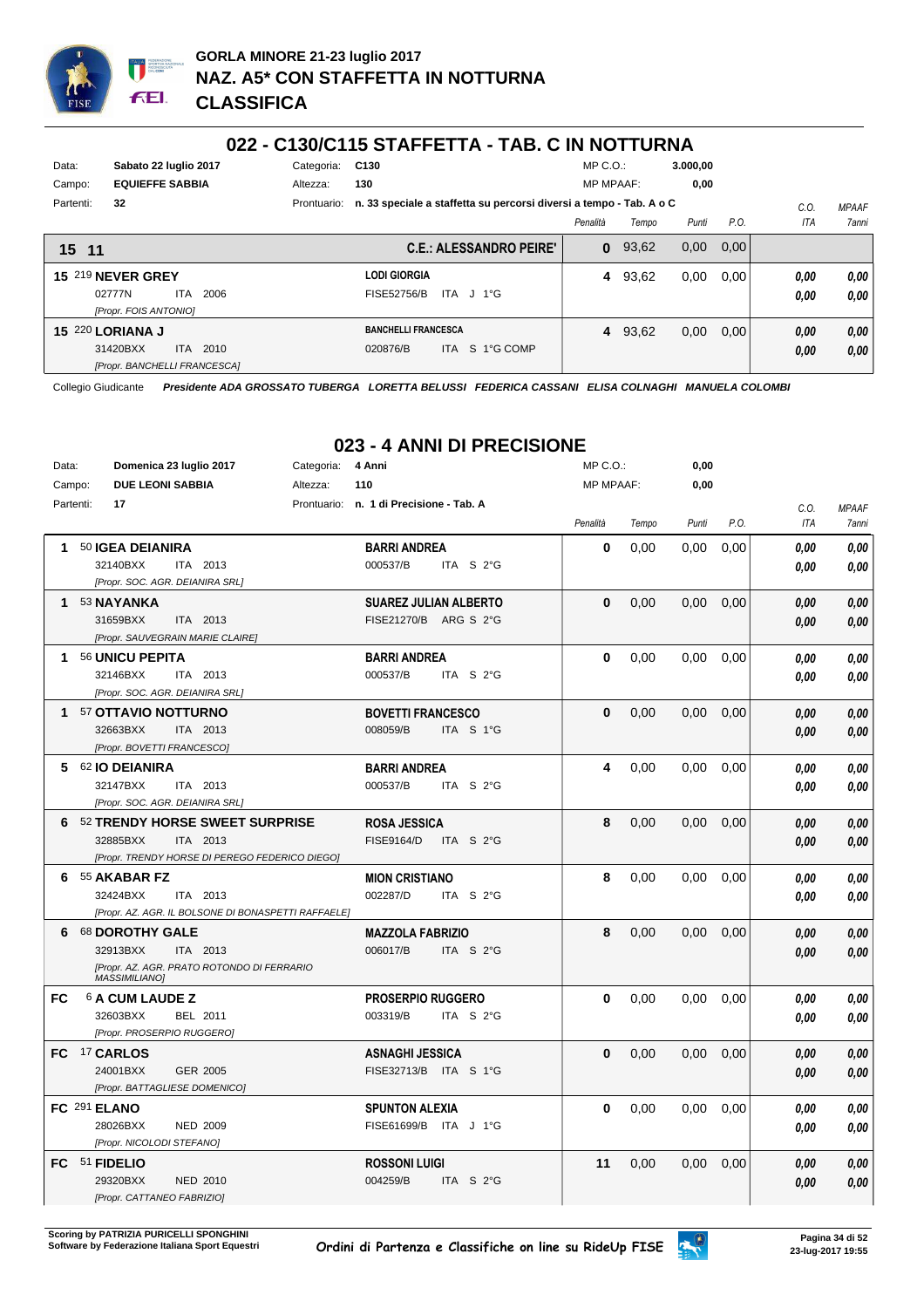

#### **023 - 4 ANNI DI PRECISIONE**

| Data:<br>Campo: | <b>DUE LEONI SABBIA</b>                                             | Domenica 23 luglio 2017                                    | Categoria:<br>Altezza: | 4 Anni<br>110                          |                          | MP C.O.:<br><b>MP MPAAF:</b> |       | 0,00<br>0,00 |      |              |                       |
|-----------------|---------------------------------------------------------------------|------------------------------------------------------------|------------------------|----------------------------------------|--------------------------|------------------------------|-------|--------------|------|--------------|-----------------------|
| Partenti:       | 17                                                                  |                                                            | Prontuario:            | n. 1 di Precisione - Tab. A            |                          | Penalità                     | Tempo | Punti        | P.O. | C.0.<br>ITA  | <b>MPAAF</b><br>7anni |
| FC.             | 31862BXX<br>[Propr. CASETTA ISABELLA]                               | 60 CHEYTANE DES FLACHES<br><b>BEL 2008</b>                 |                        | <b>ROSSONI LUIGI</b><br>004259/B       | ITA $S2°G$               | 11                           | 0,00  | 0,00         | 0,00 | 0.00<br>0,00 | 0,00<br>0,00          |
| FC.             | <b>32 DONE D'ACHERONTE</b><br>32218BXX<br>[Propr. VALORI FRANCESCA] | ITA 2012                                                   |                        | <b>VALORI FRANCESCA</b><br>FISE31467/B | ITA S 1°G                | 4                            | 0,00  | 0,00         | 0,00 | 0,00<br>0,00 | 0,00<br>0,00          |
| FC.             | 45 IDERLYS<br><b>NO FISE</b><br>[Propr.]                            | ITA 2013                                                   |                        | <b>LORENZETTI LAURA</b><br>004881/D    | S <sub>2</sub> °G<br>ITA | 4                            | 0,00  | 0,00         | 0,00 | 0.00<br>0.00 | 0,00<br>0.00          |
| FC.             | 54 FIONA DELLA MONICA<br>30939BXX                                   | ITA 2012<br>[Propr. SOCIETA' AGRICOLA DELLA MONICA S.R.L.] |                        | <b>RANZATO LUCIA</b><br>013116/B       | ITA S $2^{\circ}$ G      | 4                            | 0,00  | 0,00         | 0,00 | 0,00<br>0,00 | 0,00<br>0,00          |
| FC.             | 66 HARWIES<br><b>NO FISE</b><br>[Propr.]                            | ITA 2012                                                   |                        | <b>LORENZETTI LAURA</b><br>004881/D    | ITA S $2^{\circ}$ G      | 5                            | 0,00  | 0,00         | 0,00 | 0.00<br>0,00 | 0,00<br>0,00          |

Collegio Giudicante *Presidente ADA GROSSATO TUBERGA LORETTA BELUSSI FEDERICA CASSANI ELISA COLNAGHI MANUELA COLOMBI*

### **024 - 5 ANNI DI PRECISIONE**

| Data:     | Domenica 23 luglio 2017                        | Categoria:<br>5 Anni                     | MP C. O.         |       | 0,00  |      |            |              |
|-----------|------------------------------------------------|------------------------------------------|------------------|-------|-------|------|------------|--------------|
| Campo:    | <b>DUE LEONI SABBIA</b>                        | 120<br>Altezza:                          | <b>MP MPAAF:</b> |       | 0,00  |      |            |              |
| Partenti: | 21                                             | Prontuario: n. 1 di Precisione - Tab. A  |                  |       |       |      | C.O.       | <b>MPAAF</b> |
|           |                                                |                                          | Penalità         | Tempo | Punti | P.O. | <b>ITA</b> | 7anni        |
|           | <b>35 TANGELA</b>                              | <b>BELLINI MORRIS</b>                    | $\bf{0}$         | 0.00  | 0,00  | 0,00 | 0.00       | 0.00         |
|           | 31005BXX<br>ITA 2012                           | 004813/B<br>ITA S 1°G                    |                  |       |       |      | 0.00       | 0.00         |
|           | [Propr. BELLINI MORRIS]                        |                                          |                  |       |       |      |            |              |
| 2 43 HERO |                                                | <b>DEL SIGNORE MICHOL</b>                | $\mathbf{1}$     | 0,00  | 0,00  | 0,00 | 0.00       | 0,00         |
|           | 32543BXX<br><b>NED 2012</b>                    | 34382<br>ITA S 2°G                       |                  |       |       |      | 0.00       | 0,00         |
|           | [Propr. LAMPUGNANI FRANCESCA]                  |                                          |                  |       |       |      |            |              |
|           | 3 31 PAPAIA DEL SOLE                           | <b>NEBEL ARNEODO</b>                     | 4                | 0,00  | 0,00  | 0,00 | 0.00       | 0.00         |
|           | 31550BXX<br>ITA 2012                           | FISE50343/B ITA Y 2°G                    |                  |       |       |      | 0.00       | 0.00         |
|           | [Propr. ORSENIGO MARIARITA]                    |                                          |                  |       |       |      |            |              |
| 3         | 34 TRENDY HORSE LEOPOLD                        | <b>ROSA JESSICA</b>                      | 4                | 0,00  | 0,00  | 0,00 | 0.00       | 0,00         |
|           | 31083BXX<br>ITA 2012                           | <b>FISE9164/D</b><br>ITA S $2^{\circ}$ G |                  |       |       |      | 0,00       | 0.00         |
|           | [Propr. TRENDY HORSE DI PEREGO FEDERICO DIEGO] |                                          |                  |       |       |      |            |              |
|           | 3 37 TARZAN HH Z                               | <b>D'ONOFRIO GIUSEPPE</b>                | 4                | 0,00  | 0,00  | 0,00 | 0.00       | 0,00         |
|           | 32199BXX<br>BEL 2012                           | ITA S 2°G<br>000692/B                    |                  |       |       |      | 0.00       | 0,00         |
|           | [Propr. POZZI ALBERTO]                         |                                          |                  |       |       |      |            |              |
| 3         | 39 COLLADA                                     | <b>FALCHETTI FABRIZIO</b>                | 4                | 0.00  | 0.00  | 0.00 | 0.00       | 0.00         |
|           | 32109BXX<br>GER 2012                           | 004471/B<br>ITA S 2°G                    |                  |       |       |      | 0.00       | 0.00         |
|           | [Propr. FALCHETTI FABRIZIO]                    |                                          |                  |       |       |      |            |              |
| 3         | 44 SPEZIA DEL PIOPPETO                         | <b>BONASPETTI CHIARA</b>                 | 4                | 0,00  | 0,00  | 0,00 | 0.00       | 0,00         |
|           | 31495BXX<br>ITA 2012                           | 002297/B<br>ITA S 2°G                    |                  |       |       |      | 0.00       | 0.00         |
|           | [Propr. MENONI REMO]                           |                                          |                  |       |       |      |            |              |
| 3         | 47 GOCUN                                       | <b>ROGIANI CARLO</b>                     | 4                | 0,00  | 0,00  | 0,00 | 0.00       | 0,00         |
|           | 32319BXX<br>ITA 2012                           | 002440/B<br>ITA S 2°G                    |                  |       |       |      | 0,00       | 0,00         |
|           | [Propr. GAZZOLA CRISTINA]                      |                                          |                  |       |       |      |            |              |
|           | 3 183 LIGHTING Z                               | <b>CANOVILL JANNIE</b>                   | 4                | 0,00  | 0.00  | 0,00 | 0.00       | 0.00         |
|           | 26372K<br><b>SCN 2012</b>                      | FISE108163/K SWE S 1°G                   |                  |       |       |      | 0.00       | 0.00         |
|           | [Propr.]                                       |                                          |                  |       |       |      |            |              |
|           | 10 27 HAMLET-DN                                | <b>ROSA JESSICA</b>                      | 8                | 0,00  | 0,00  | 0,00 | 0.00       | 0.00         |
|           | 31100BXX<br>NED 2012                           | FISE9164/D<br>ITA S 2°G                  |                  |       |       |      | 0.00       | 0,00         |
|           | [Propr. TRENDY HORSE A.S.D.]                   |                                          |                  |       |       |      |            |              |

**Scoring by PATRIZIA PURICELLI SPONGHINI<br>Software by Federazione Italiana Sport Equestri**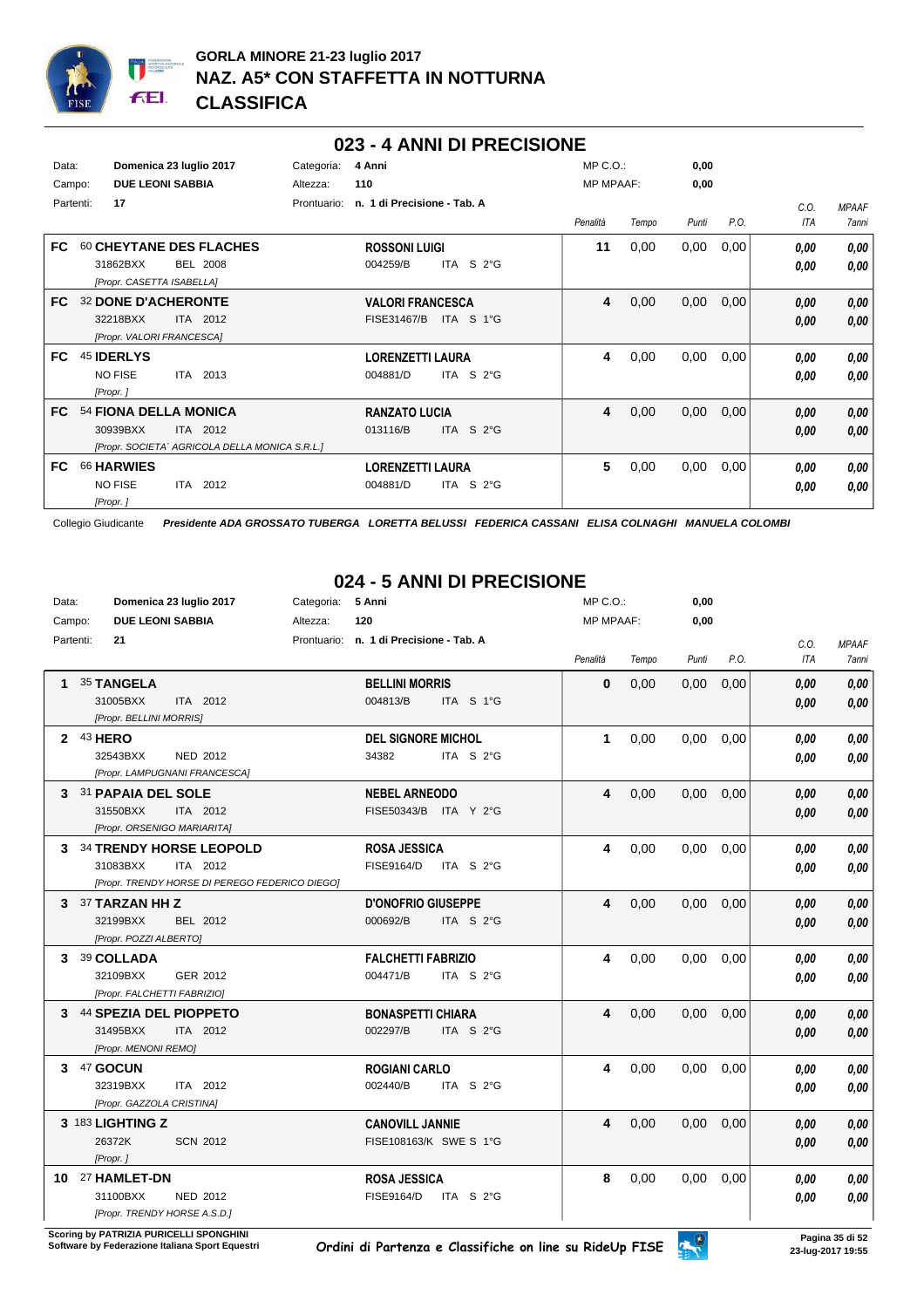

#### Data: **Domenica 23 luglio 2017** Categoria: 5 Anni Prontuario: **n. 1 di Precisione - Tab. A** Campo: **DUE LEONI SABBIA** Partenti: **21** Altezza: **120** MP C.O.: MP MPAAF: **0,00 0,00** *Penalità Tempo Punti P.O. C.O. ITA MPAAF 7anni* **10** 41 **TRENDY HORSE TRISTAN** ITA 2012 **ROSA JESSICA** *[Propr. TRENDY HORSE DI PEREGO FEDERICO DIEGO]* 31082BXX ITA 2012 FISE9164/D ITA S 2°G <mark>0,00 0,00</mark> **8** 0,00 0,00 0,00 *0,00 0,00 0,00* **12** 28 **EQUINOXE JUNIOR** ITA 2012 **BOMMINO LUCA** *[Propr. AZIENDA AGR. ALLEVAMENTO MONTECHIARO]* ITA S 2°G **11** 0,00 0,00 0,00 *0,00 0,00 0,00* 32834BXX 003066/A *0,00* **13** 36 **HALOS DEIANIRA** ITA 2012 **BARRI ANDREA** *[Propr. SOC. AGR. DEIANIRA SRL]* ITA S 2°G **12** 0,00 0,00 0,00 *0,00 0,00 0,00* 32143BXX 000537/B *0,00* **13** 38 **MAGA MAGO'** ITA 2012 **BOMMINO LUCA** *[Propr. AZIENDA AGR. ALLEVAMENTO MONTECHIARO]* ITA S 2°G **12** 0,00 0,00 0,00 *0,00 0,00 0,00* 32831BXX 003066/A *0,00* 30 **MYLO V G** SCN 2012 **SCIUCCATI LUCREZIA** *[Propr. ]* ITA Y 1°G 25719K FISE38778/B *0,00* **Elim** 0,00 0,00 0,00 *0,00 0,00 0,00* 40 **CORINE TOP** SCN 2012 **BONETTI NICOLETTA** *[Propr. ]* ITA S 1°G 26139K FISE43696/B *0,00* **Rit** 0,00 0,00 0,00 *0,00 0,00 0,00* **FC** 29 **CASANDROS I** NED 2005 **FALCHETTI FABRIZIO** *[Propr. PESENTI LUDOVICA]* ITA S 2°G **0** 0,00 0,00 0,00 *0,00 0,00 0,00* 23279BXX 004471/B *0,00* **FC** 97 **ELTONY** ITA 2011 **CIMA MASSIMO** *[Propr. GUERRA EMILIA]* ITA S 2°G **0** 0,00 0,00 0,00 *0,00 0,00 0,00* 30012BXX 001457/B *0,00* **FC** 146 **ASIATIK** ITA 2006 **PINO GIOVANBATTISTA** *[Propr. AZ.AGR.IL PALAZZO DI PARAVATI ANNALIA]* ITA S 2°G **0** 0,00 0,00 0,00 *0,00 0,00 0,00* 02082L 000595/L *0,00* **FC** 187 **CHRIST** ITA 2010 **SCIUCCATI LUCREZIA** *[Propr. BERTINATO MAURIZIO]* ITA Y 1°G 09295D FISE38778/B *0,00* **0** 0,00 0,00 0,00 *0,00 0,00 0,00* **FC** 271 **SORBETTO BAIO** ITA 2011 **BUSSU DANTE** *[Propr. LOCATELLI NICOLE]* ITA S 2°G **4** 0,00 0,00 0,00 *0,00 0,00 0,00* 31020BXX ITA 2011 002864/B ITA S 2°G <mark> 0,00 0,00</mark>

**024 - 5 ANNI DI PRECISIONE**

Collegio Giudicante *Presidente ADA GROSSATO TUBERGA LORETTA BELUSSI FEDERICA CASSANI ELISA COLNAGHI MANUELA COLOMBI*

## **025 - 6 ANNI MISTA**

| Data:        | Domenica 23 luglio 2017        | Categoria:<br>6 Anni                        | $MP C. O.$ :     |       | 1.140,00 |      |            |              |
|--------------|--------------------------------|---------------------------------------------|------------------|-------|----------|------|------------|--------------|
| Campo:       | <b>EQUIEFFE SABBIA</b>         | 130<br>Altezza:                             | <b>MP MPAAF:</b> |       | 0,00     |      |            |              |
| Partenti:    | 26                             | n. 7 mista - Tab. A<br>Prontuario:          |                  |       |          |      | C.0.       | <b>MPAAF</b> |
|              |                                |                                             | Penalità         | Tempo | Punti    | P.O. | <b>ITA</b> | 7anni        |
| 1            | <b>9 RATIA DEL CASTEGNO</b>    | <b>PRANDI ROBERTO</b>                       | 0/0              | 41,31 | 0,00     | 0,00 | 247,00     | 0,00         |
|              | 05941H<br>ITA 2011             | ITA S $2^{\circ}$ G<br>000503/B             |                  |       |          |      | 0.00       | 0.00         |
|              | [Propr. ESPOSITO CARMINE]      |                                             |                  |       |          |      |            |              |
| $\mathbf{2}$ | 2 ZANZIBAR FZ                  | <b>LUCCHETTI GIOVANNI</b>                   | 0/0              | 41,48 | 0,00     | 0,00 | 199,12     | 0,00         |
|              | 09593D<br>ITA 2011             | ITA S $2^{\circ}$ G<br>000034/B             |                  |       |          |      | 0,00       | 0.00         |
|              | [Propr. BONASPETTI CHIARA]     |                                             |                  |       |          |      |            |              |
| 3            | 5 BIG BOY DU BARY              | <b>DURAND JULIEN</b>                        | 0/0              | 42,38 | 0,00     | 0,00 | 178,60     | 0,00         |
|              | 29768BXX<br>FRA 2011           | FRA S 2°G<br>013505/B                       |                  |       |          |      | 0.00       | 0.00         |
|              | [Propr. PAOLETTI CARLOS JOSEF] |                                             |                  |       |          |      |            |              |
|              | 4 265 QUIRINIA                 | <b>MION CRISTIANO</b>                       | 0/0              | 43,85 | 0,00     | 0,00 | 158,08     | 0,00         |
|              | 30683BXX<br>GER 2011           | <b>ITA</b><br>S <sub>2</sub> °G<br>002287/D |                  |       |          |      | 0.00       | 0,00         |
|              | [Propr. DOLCERA FABRIZIO]      |                                             |                  |       |          |      |            |              |

**Scoring by PATRIZIA PURICELLI SPONGHINI**<br>Software by Federazione Italiana Sport Equestri

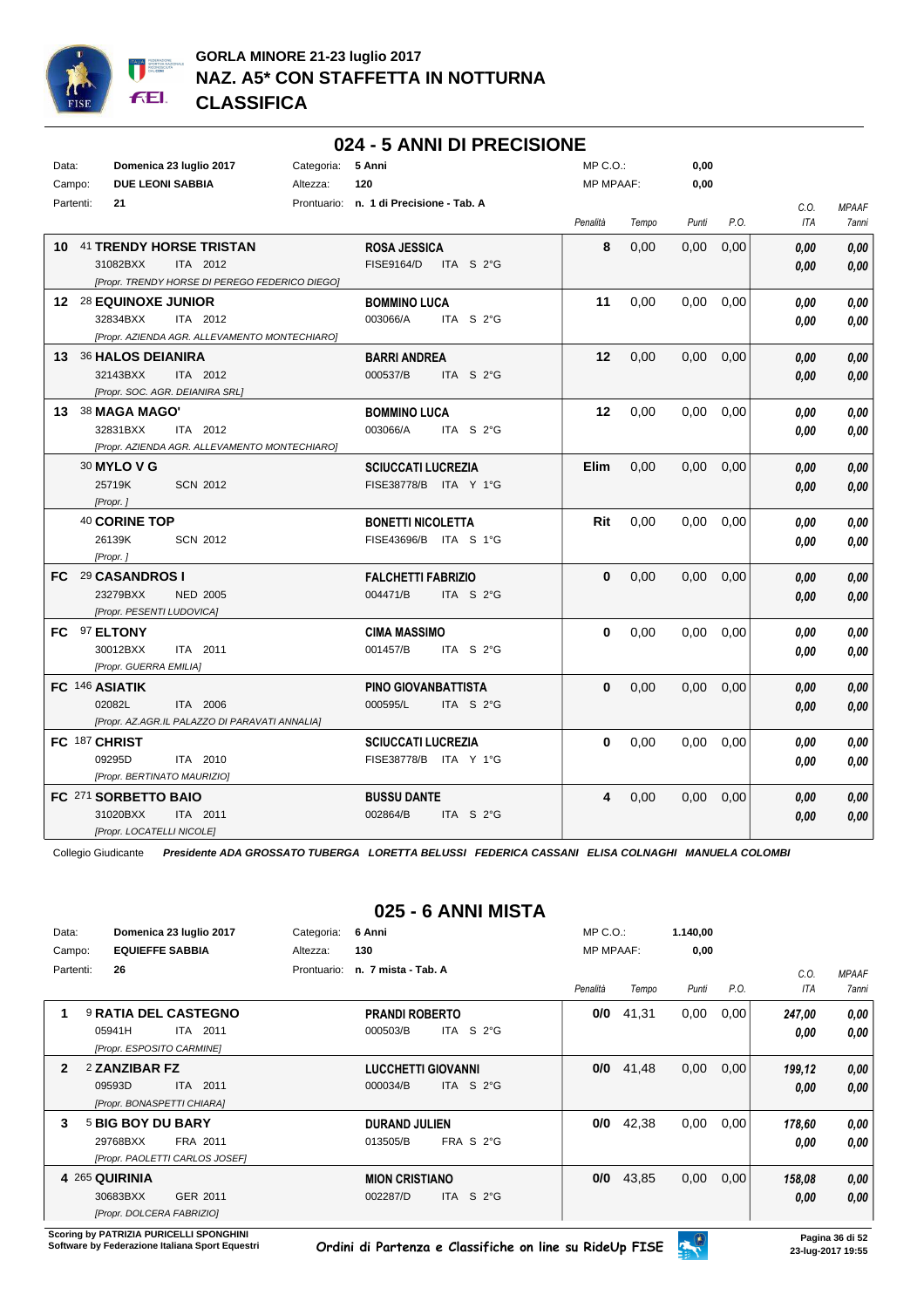

|           |                                                                    |            | 025 - 6 ANNI MISTA                                |                  |             |                   |      |            |              |
|-----------|--------------------------------------------------------------------|------------|---------------------------------------------------|------------------|-------------|-------------------|------|------------|--------------|
| Data:     | Domenica 23 luglio 2017                                            | Categoria: | 6 Anni                                            | $MP C. O.$ :     |             | 1.140,00          |      |            |              |
| Campo:    | <b>EQUIEFFE SABBIA</b>                                             | Altezza:   | 130                                               | <b>MP MPAAF:</b> |             | 0,00              |      |            |              |
| Partenti: | 26                                                                 |            | Prontuario: n. 7 mista - Tab. A                   |                  |             |                   |      | C.O.       | <b>MPAAF</b> |
|           |                                                                    |            |                                                   | Penalità         | Tempo       | Punti             | P.O. | <b>ITA</b> | <b>7anni</b> |
| 5.        | 7 CRISEIDE                                                         |            | <b>MION CRISTIANO</b>                             | 0/0              | 47,11       | 0,00              | 0,00 | 144,40     | 0,00         |
|           | 29820BXX<br>ITA 2011                                               |            | 002287/D<br>ITA S 2°G                             |                  |             |                   |      | 0,00       | 0,00         |
|           | [Propr. BELLINI MORRIS]                                            |            |                                                   |                  |             |                   |      |            |              |
| 6         | <sup>16</sup> GRAN CONDE'                                          |            | <b>FERRARIO MASSIMILIANO</b>                      |                  | $0/4$ 45,62 | 0,00              | 0,00 | 65,36      | 0,00         |
|           | 31332BXX<br>ITA 2011                                               |            | 007958/B<br>ITA S 2°G                             |                  |             |                   |      | 0.00       | 0,00         |
|           | [Propr. AZ. AGR. PRATO ROTONDO DI FERRARIO                         |            |                                                   |                  |             |                   |      |            |              |
|           | <b>MASSIMILIANO1</b><br>7 22 LILLI FEE FZ                          |            |                                                   |                  |             |                   |      |            |              |
|           | 14405E<br>GER 2011                                                 |            | <b>ISOARDI VALENTINA</b><br>ITA S 2°G<br>015292/A |                  | $0/4$ 48,27 | 0.00              | 0,00 | 38,00      | 0,00         |
|           | [Propr. ISOARDI FAUSTO]                                            |            |                                                   |                  |             |                   |      | 0,00       | 0,00         |
|           | 8 12 GOYA V/D HEEZERENBOSCH                                        |            | <b>SENZIANI RICCARDO</b>                          |                  | 4 73,17     | 0,00              | 0,00 | 0.00       | 0,00         |
|           | 32381BXX<br><b>NED 2011</b>                                        |            | 023777/B<br>ITA S 2°G                             |                  |             |                   |      | 0,00       | 0,00         |
|           | [Propr. SENZIANI RICCARDO]                                         |            |                                                   |                  |             |                   |      |            |              |
|           | 9 23 SILVIETTO FLYING                                              |            | <b>BERNASCONI JACOPO</b>                          |                  | 4 75,40     | 0,00              | 0,00 | 0.00       | 0,00         |
|           | 25854K<br>SUI 2011                                                 |            | GL000206<br>SUI S 2°G                             |                  |             |                   |      | 0.00       | 0,00         |
|           | [Propr.]                                                           |            |                                                   |                  |             |                   |      |            |              |
|           | 10 <sup>10</sup> FIRST PLEASURE                                    |            | <b>TOSCA ANDREA</b>                               |                  | 4 77.68     | 0,00              | 0,00 | 0.00       | 0,00         |
|           | 31552BXX<br><b>ITA 2011</b>                                        |            | FISE21140/B ITA S 2°G                             |                  |             |                   |      | 0.00       | 0,00         |
|           | [Propr. SUCIU DORINA SILVIA]                                       |            |                                                   |                  |             |                   |      |            |              |
|           | <b>11 19 GUUS</b>                                                  |            | <b>LORENZETTI LAURA</b>                           |                  | 4 79,04     | 0,00              | 0,00 | 0.00       | 0,00         |
|           | 14943E<br>NED 2011                                                 |            | 004881/D<br>ITA S 2°G                             |                  |             |                   |      | 0,00       | 0,00         |
|           | [Propr. SGH SRL]                                                   |            |                                                   |                  |             |                   |      |            |              |
|           | 12 14 LOU LOU D'EMMA                                               |            | <b>LUCCHETTI GIOVANNI</b>                         |                  | 4 79,32     | 0,00              | 0,00 | 0.00       | 0,00         |
|           | 32256BXX<br>BEL 2011                                               |            | 000034/B<br>ITA S 2°G                             |                  |             |                   |      | 0,00       | 0,00         |
|           | [Propr. LUXURY SPORT HORSE S.R.L.]                                 |            |                                                   |                  |             |                   |      |            |              |
| 13        | <sup>1</sup> CALVIN VAN T'AMELDONK Z                               |            | <b>NICOLODI STEFANO</b>                           |                  | 5 85,64     | 0,00              | 0,00 | 0.00       | 0,00         |
|           | 32917BXX<br>BEL 2011                                               |            | 002690/A<br>ITA S 2°G                             |                  |             |                   |      | 0,00       | 0,00         |
|           | [Propr. NICOLODI STEFANO]                                          |            |                                                   |                  |             |                   |      |            |              |
|           | 14 11 GERIONE DEIANIRA<br>30961BXX<br>ITA 2011                     |            | <b>BARRI ANDREA</b><br>000537/B<br>ITA S 2°G      | 8                | 80,30       | 0,00              | 0,00 | 0,00       | 0,00         |
|           | [Propr. SOC. AGR. DEIANIRA SRL]                                    |            |                                                   |                  |             |                   |      | 0,00       | 0,00         |
| 15        | <b>3 FIDELE DE VIRTON</b>                                          |            | <b>DEL SIGNORE MICHOL</b>                         | 8                | 81,09       | 0,00              | 0,00 | 0.00       | 0,00         |
|           | 19178A<br>BEL 2011                                                 |            | 34382<br>ITA S 2°G                                |                  |             |                   |      | 0.00       | 0,00         |
|           | [Propr. SD HORSES DI GIOVANNI DONISELLI E]                         |            |                                                   |                  |             |                   |      |            |              |
| 16        | 8 TUONO ROSSO                                                      |            | <b>PURICELLI FRANCESCO</b>                        |                  | 8 82,43     | 0,00              | 0,00 | 0,00       | 0,00         |
|           | 09652D<br>ITA 2011                                                 |            | 006352/B<br>ITA $S$ 2°G                           |                  |             |                   |      | 0,00       | 0,00         |
|           | [Propr. PELLIZZER ELIO]                                            |            |                                                   |                  |             |                   |      |            |              |
|           | <b>17 24 SISTINA</b>                                               |            | <b>MAZZOLA FABRIZIO</b>                           |                  | 8 84,00     | 0.00              | 0,00 | 0,00       | 0,00         |
|           | 04854N<br>ITA 2011                                                 |            | ITA S 2°G<br>006017/B                             |                  |             |                   |      | 0,00       | 0,00         |
|           | [Propr. ARCA ANGELO]                                               |            |                                                   |                  |             |                   |      |            |              |
| 18        | 4 ACQUERELLO                                                       |            | <b>FERRARIO MASSIMILIANO</b>                      |                  | 9 86,40     | 0,00              | 0,00 | 0,00       | 0,00         |
|           | 31407BXX<br>ITA 2011                                               |            | ITA S 2°G<br>007958/B                             |                  |             |                   |      | 0,00       | 0,00         |
|           | [Propr. AZ. AGR. PRATO ROTONDO DI FERRARIO<br><b>MASSIMILIANO]</b> |            |                                                   |                  |             |                   |      |            |              |
|           | 19 270 CAVANI DE MAHN                                              |            | <b>BAREA VANESSA</b>                              |                  | 10 88,44    | $0.00 \quad 0.00$ |      | 0.00       | 0,00         |
|           | PRO13243<br>GER 2011                                               |            | FISE20740/B ITA S 2°G                             |                  |             |                   |      | 0,00       | 0,00         |
|           | [Propr. TENUTA MONTEMAGNO SRL]                                     |            |                                                   |                  |             |                   |      |            |              |
|           | 18 KAINAN                                                          |            | <b>GUIDI BEATRICE</b>                             | Elim             | 0,00        | 0,00              | 0,00 | 0,00       | 0,00         |
|           | 17738A<br>ITA 2011                                                 |            | 005008/E<br>ITA S 2°G                             |                  |             |                   |      | 0,00       | 0,00         |
|           | [Propr. DESTRO RAFFAELLA]                                          |            |                                                   |                  |             |                   |      |            |              |
|           | 13 CLAIRE LUNE                                                     |            | <b>NICOLODI STEFANO</b>                           | Rit              | 0,00        | 0.00              | 0,00 | 0.00       | 0,00         |
|           | 30765B<br>ITA 2011                                                 |            | ITA S 2°G<br>002690/A                             |                  |             |                   |      | 0,00       | 0,00         |
|           | [Propr. CROCIANI LORIS]                                            |            |                                                   |                  |             |                   |      |            |              |

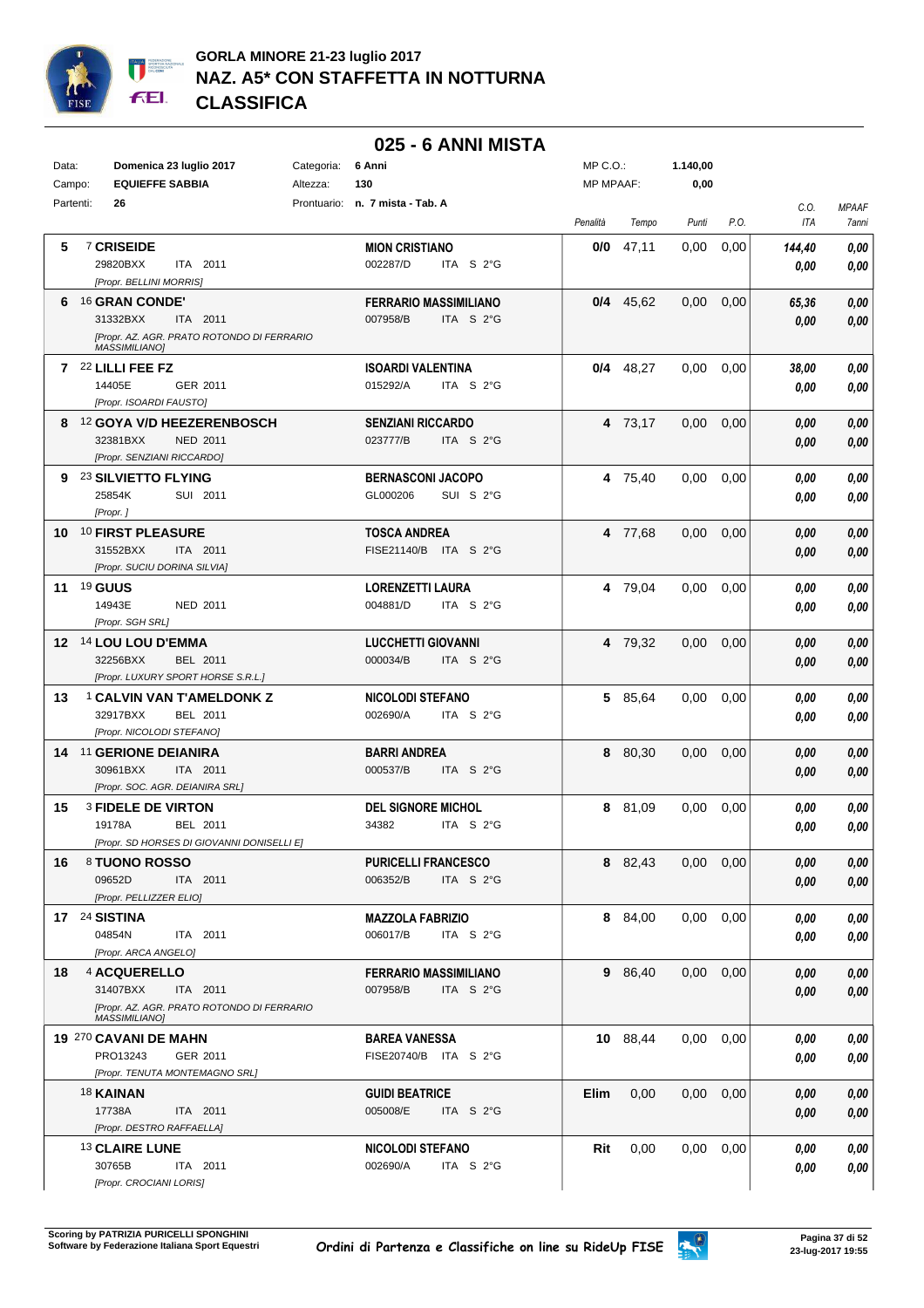

#### **025 - 6 ANNI MISTA**

| Data:          | Domenica 23 luglio 2017          | Categoria:  | 6 Anni                          | $MP C. O.$ :     |       | 1.140,00 |      |            |              |
|----------------|----------------------------------|-------------|---------------------------------|------------------|-------|----------|------|------------|--------------|
| Campo:         | <b>EQUIEFFE SABBIA</b>           | Altezza:    | 130                             | <b>MP MPAAF:</b> |       | 0,00     |      |            |              |
| Partenti:      | 26                               | Prontuario: | n. 7 mista - Tab. A             |                  |       |          |      | C.0.       | <b>MPAAF</b> |
|                |                                  |             |                                 | Penalità         | Tempo | Punti    | P.O. | <b>ITA</b> | <b>7anni</b> |
| FC.            | 59 TAO MAIL                      |             | <b>GUIDI BEATRICE</b>           | $\bf{0}$         | 78,13 | 0,00     | 0,00 | 0,00       | 0,00         |
|                | 14462A<br>FRA 2007               |             | ITA S 2°G<br>005008/E           |                  |       |          |      | 0,00       | 0,00         |
|                | [Propr. GHIDELLA CLAUDIA]        |             |                                 |                  |       |          |      |            |              |
|                | FC 147 BALISTRO MK Z             |             | <b>SACCO GIORGIO</b>            | $\mathbf{0}$     | 80,40 | 0,00     | 0,00 | 0,00       | 0,00         |
|                | <b>NO FISE</b><br>BEL 2010       |             | FISE26022/B<br>ITA Y 2°G        |                  |       |          |      | 0,00       | 0,00         |
|                | [Propr.]                         |             |                                 |                  |       |          |      |            |              |
| FC.            | 15 FRIMETTE E                    |             | <b>SACCO GIORGIO</b>            | $\mathbf 1$      | 84,13 | 0,00     | 0,00 | 0,00       | 0,00         |
|                | 31794BXX<br>NED 2010             |             | FISE26022/B<br>ITA Y 2°G        |                  |       |          |      | 0,00       | 0.00         |
|                | [Propr. INTERNATIONA HORSES SRL] |             |                                 |                  |       |          |      |            |              |
|                | FC 157 AVENIR DE LA HAGUE        |             | <b>D'ONOFRIO GIUSEPPE</b>       | 12 <sup>12</sup> | 99,79 | 0,00     | 0,00 | 0,00       | 0,00         |
|                | 28573BXX<br>FRA 2010             |             | 000692/B<br>ITA S $2^{\circ}$ G |                  |       |          |      | 0,00       | 0,00         |
|                | [Propr. VERONESI FRANCESCA]      |             |                                 |                  |       |          |      |            |              |
| FC 156 OEKESO' |                                  |             | <b>FALCHETTI FABRIZIO</b>       | Rit              | 0,00  | 0,00     | 0,00 | 0,00       | 0,00         |
|                | 03002N<br>ITA 2007               |             | 004471/B<br>ITA $S2°G$          |                  |       |          |      | 0,00       | 0,00         |
|                | [Propr. BRIVIO VERONICA]         |             |                                 |                  |       |          |      |            |              |

Collegio Giudicante *Presidente ADA GROSSATO TUBERGA LORETTA BELUSSI FEDERICA CASSANI ELISA COLNAGHI MANUELA COLOMBI*

## **026 - C130 A TEMPO**

| Data:        | Domenica 23 luglio 2017                   | C <sub>130</sub><br>Categoria:                  | MP C. O.         |           | 1.500,00 |      |            |              |
|--------------|-------------------------------------------|-------------------------------------------------|------------------|-----------|----------|------|------------|--------------|
| Campo:       | <b>EQUIEFFE SABBIA</b>                    | 130<br>Altezza:                                 | <b>MP MPAAF:</b> |           | 0,00     |      |            |              |
| Partenti:    | 34                                        | Prontuario: n. 3 a tempo - Tab. A               |                  |           |          |      | C.O.       | <b>MPAAF</b> |
|              |                                           |                                                 | Penalità         | Tempo     | Punti    | P.O. | <b>ITA</b> | 7anni        |
|              | 1 163 SINTONIA                            | <b>BETTELLA GINO</b>                            |                  | 0 61,52   | 0,00     | 0,00 | 300,00     | 0,00         |
|              | 08229D<br>ITA 2007                        | 002562/D<br>ITA S 2°G                           |                  |           |          |      | 150,00     | 0,00         |
|              | [Propr. BETTELLA GINO]                    |                                                 |                  |           |          |      |            |              |
|              | 2 102 GRIETJE VAN'T SMEEDSHOF             | <b>SUAREZ JULIAN ALBERTO</b>                    |                  | 0 62,83   | 0,00     | 0.00 | 216,00     | 0,00         |
|              | 29057BXX<br><b>BEL 2006</b>               | FISE21270/B ARG S 2°G                           |                  |           |          |      | 0,00       | 0,00         |
|              | [Propr. TENUTA C & C]                     |                                                 |                  |           |          |      |            |              |
|              | 3 176 VUPINA                              | <b>CASTELLETTI ALESSIA</b>                      |                  | 0 62,90   | 0.00     | 0.00 | 180,00     | 0.00         |
|              | 11825A<br><b>NED 2002</b>                 | FISE21822/B ITA Y 2°G                           |                  |           |          |      | 0.00       | 0.00         |
|              | [Propr. PIZZETTI MONICA]                  |                                                 |                  |           |          |      |            |              |
|              | 4 137 NOBILISSIMA DEL SOLE                | <b>GRAZIOTTI SILVANO</b>                        |                  | 0 64,08   | 0,00     | 0,00 | 144,00     | 0,00         |
|              | 30451BXX<br>ITA 2010                      | 000664/B<br>ITA S $2^{\circ}$ G                 |                  |           |          |      | 90,00      | 0,00         |
|              | [Propr. AZ. AGR. GRAZIOTTI SILVANO]       |                                                 |                  |           |          |      |            |              |
|              | 5 103 VASCO                               | <b>MINORINI LUCA</b>                            |                  | 0 64,36   | 0,00     | 0,00 | 120,00     | 0,00         |
|              | 27859BXX<br><b>NED 2002</b>               | 007241/B<br>ITA S 2°G                           |                  |           |          |      | 0.00       | 0,00         |
|              | [Propr. TOP PAARDEN SRL]                  |                                                 |                  |           |          |      |            |              |
|              | 6 75 QUICK SILVER BOY                     | <b>FERRARIO MASSIMILIANO</b>                    |                  | 0 67,82   | 0,00     | 0,00 | 48.00      | 0,00         |
|              | 30555BXX<br>ITA 2009                      | 007958/B<br>ITA S $2^{\circ}$ G                 |                  |           |          |      | 60.00      | 0.00         |
|              | [Propr. AZIENDA AGRICOLA PAPETTI E C. SS] |                                                 |                  |           |          |      |            |              |
|              | 7 235 LORLIDO                             | <b>TONETTI GIORGIA</b>                          |                  | 0 69,51   | 0,00     | 0,00 | 48,00      | 0,00         |
|              | 31111BXX<br>GER 2010                      | FISE25060/B ITA J 1°G                           |                  |           |          |      | 0.00       | 0,00         |
|              | [Propr. TONETTI GIORGIA]                  |                                                 |                  |           |          |      |            |              |
|              | 8 126 LA POMME V'T GELUTT Z               | <b>FACHERIS ALESSANDRO</b>                      |                  | $0$ 71,15 | 0,00     | 0,00 | 48,00      | 0,00         |
|              | 28258BXX<br><b>NED 2007</b>               | 004966/B<br>ITA S 2°G                           |                  |           |          |      | 0,00       | 0,00         |
|              | [Propr. CALVI BEATRICE]                   |                                                 |                  |           |          |      |            |              |
| 9            | 21 GRAND CHAMPION RU                      | <b>MAZZOCCO CAMILLA</b>                         |                  | 1 85,43   | 0,00     | 0,00 | 48,00      | 0.00         |
|              | 25262G<br><b>NED 2011</b>                 | <b>FISE6156/D</b><br>ITA S $2^{\circ}$ G        |                  |           |          |      | 0,00       | 0.00         |
|              | [Propr. CIPRIANI SAVERIO]                 |                                                 |                  |           |          |      |            |              |
| 10 118 CHRIS | 26295BXX<br>EST 2005                      | <b>SMITH FRANCESCA</b><br>FISE13304/B ITA S 2°G |                  | 4 66,05   | 0,00     | 0,00 | 48,00      | 0,00         |
|              | [Propr. SMITH FRANCESCA]                  |                                                 |                  |           |          |      | 0.00       | 0,00         |
|              |                                           |                                                 |                  |           |          |      |            |              |

**Scoring by PATRIZIA PURICELLI SPONGHINI<br>Software by Federazione Italiana Sport Equestri** 

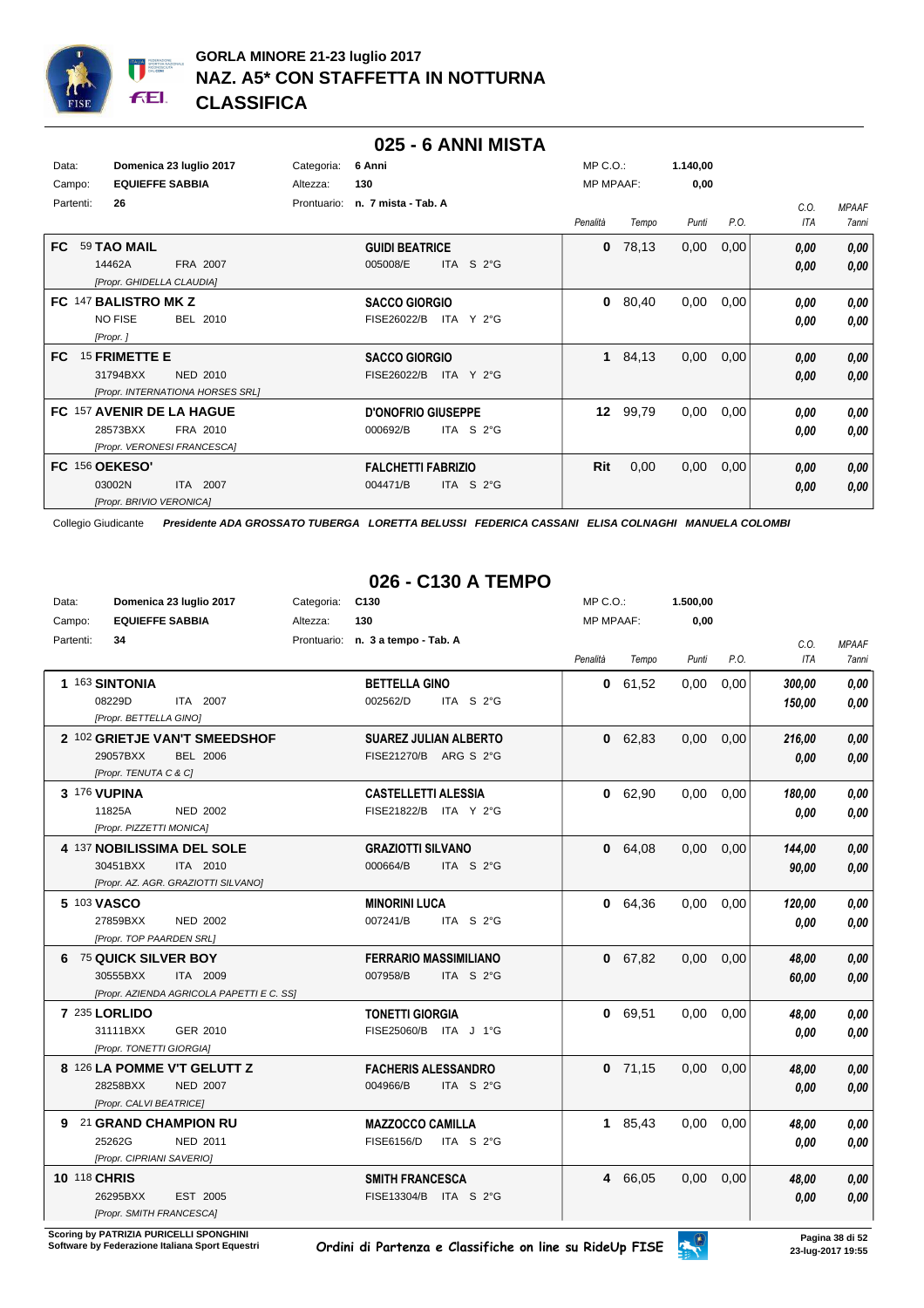

#### **026 - C130 A TEMPO** Data: **Domenica 23 luglio 2017** Categoria: C130 Prontuario: **n. 3 a tempo - Tab. A** Campo: **EQUIEFFE SABBIA** Partenti: **34** Altezza: **130** MP C.O.: MP MPAAF: **1.500,00 0,00** *Penalità Tempo Punti P.O. C.O. ITA MPAAF 7anni* **11** 202 **CLITARCO** ITA 2004 **SERVIDA GRAZIANO** *[Propr. BULGARELLI MARIA GISELLA]* ITA S 2°G **4** 66,19 0,00 0,00 *0,00 0,00 0,00* 08628E 001947/B *0,00* **12** 104 **CHARITE** GER 2008 **BOMMINO LUCA** *[Propr. FIORELLI GRAZIANO]* ITA S 2°G **4** 72,78 0,00 0,00 *0,00 0,00 0,00* 28885BXX GER 2008 003066/A ITA S 2°G <mark>0,00 0,00</mark> **13** 123 **CARTESIO STAR** ITA 2008 **FERRARIO MASSIMILIANO** *[Propr. AZIENDA AGRICOLA PAPETTI E C. SS]* ITA S 2°G **4** 76,26 0,00 0,00 *0,00 0,00 0,00* 28305BXX 007958/B *0,00* **14** 138 **ALPINA DE ROUHET** FRA 2010 **MOYERSOEN FILIPPO** *[Propr. CESARETTO MASSIMO]* ITA S 2°G **4** 76,46 0,00 0,00 *0,00 0,00 0,00* 14432E FRA 2010 001637/B ITA S 2°G <mark> 0,00 0,00</mark> **15** 120 **COLLORD** GER 2010 **ACERBI LORENZO** *[Propr. TENUTA RITIRO S.S. SOC. AGRICOLA]* ITA S 2°G **4** 78,71 0,00 0,00 *0,00 0,00 0,00* 31931BXX GER\_2010 013253/A ITA S\_2°G <mark> 0,00 0,00</mark> **16** 100 **KALANDOR FLYING** SUI 2009 **BERNASCONI JACOPO** *[Propr. ]* SUI S 2°G **8** 61,56 0,00 0,00 *0,00 0,00 0,00* 24910K SUI 2009 GL000206 SUI S 2°G <mark>0 ,00 0,00</mark> **17** 241 **QUICK** SWE 2001 **BEZZAN MICHELLE** *[Propr. ]* ITA C 1°G 25675K FISE45498/B *0,00* **8** 68,80 0,00 0,00 *0,00 0,00 0,00* **18** 109 **DUBLINO** ITA 2010 **SACCO GIORGIO** *[Propr. ALLEVAMENTO CASCINA PARCO DI ALESSANDRO MAZZOLA]* ITA Y 2°G 28864BXX FISE26022/B *0,00* **8** 71,57 0,00 0,00 *0,00 0,00 0,00* **19** 218 **W-FAUBOURG VH KREKEDAL Z** BEL 2005 **ZAPPA GIULIA** *[Propr. MONTE ROBBIO 2010 SRL]* ITA S 1°G 15252A FISE21742/B *0,00* **8** 75,34 0,00 0,00 *0,00 0,00 0,00* **20** 221 **DALI** NED 2008 **PINO ANDREA** *[Propr. CRESPI LUIGI]* ITA S 1°G **8** 76,37 0,00 0,00 *0,00 0,00 0,00* 28436BXX 001023/L *0,00* **21** 169 **AGATA LABEL** ITA 2010 **DI STEFANO MANUELA** *[Propr. ]* ITA S 2°G **8** 81,45 0,00 0,00 *0,00 0,00 0,00* 30484BXX ITA 2010 000058/M ITA S 2°G <mark> 0,00 0,00</mark> **22** 229 **ZIGGY STARDUST (SWB)** SWE 2005 **CANOVILL JANNIE** *[Propr. DIPASUPIL JENKIE]* SWE S 1°G 03705I FISE108163/K *0,00* **9** 86,40 0,00 0,00 *0,00 0,00 0,00* **23** 79 **MOKA DELLE SCHIAVE** ITA 2010 **LORENZETTI LAURA** *[Propr. RIDOLI ALESSANDRA]* ITA S 2°G **9** 102,26 0,00 0,00 *0,00 0,00 0,00* 13380E 004881/D *0,00* **24** 189 **SERCHAN** CZE 2003 **AMBROIS BARRA ISABELLA** *[Propr. ZACCHIA LAURA]* ITA S 1°G 09575E FISE21646/A *0,00* **12** 68,15 0,00 0,00 *0,00 0,00 0,00* **25** 140 **DOROTEA** ITA 2009 **SAVAROLA AVELLA FRANCESCA MARIA** *[Propr. INTERNATIONAL HORSES]* ITA S 2°G **13** 84,35 0,00 0,00 *0,00 0,00 0,00* 27760BXX 45173 *0,00* **26** 258 **L'ULTIMO FAN** ITA 2010 **BETTOSINI SAMUELE RICCARDO** *[Propr. CAROPRESO RAFFAELLA]* 09279D ITA 2010 FISE52483/B ITA S 1°G <mark>0,00 0,00</mark> **16** 76,85 0,00 0,00 *0,00 0,00 0,00* **27** 158 **CANOSO** GER 2008 **MONTANELLI VIOLA** *[Propr. CIRCOLO IPPICO VITTORI A.S.D.]* ITA S 2°G 31782BXX FISE31818/B *0,00* **16** 81,24 0,00 0,00 *0,00 0,00 0,00*

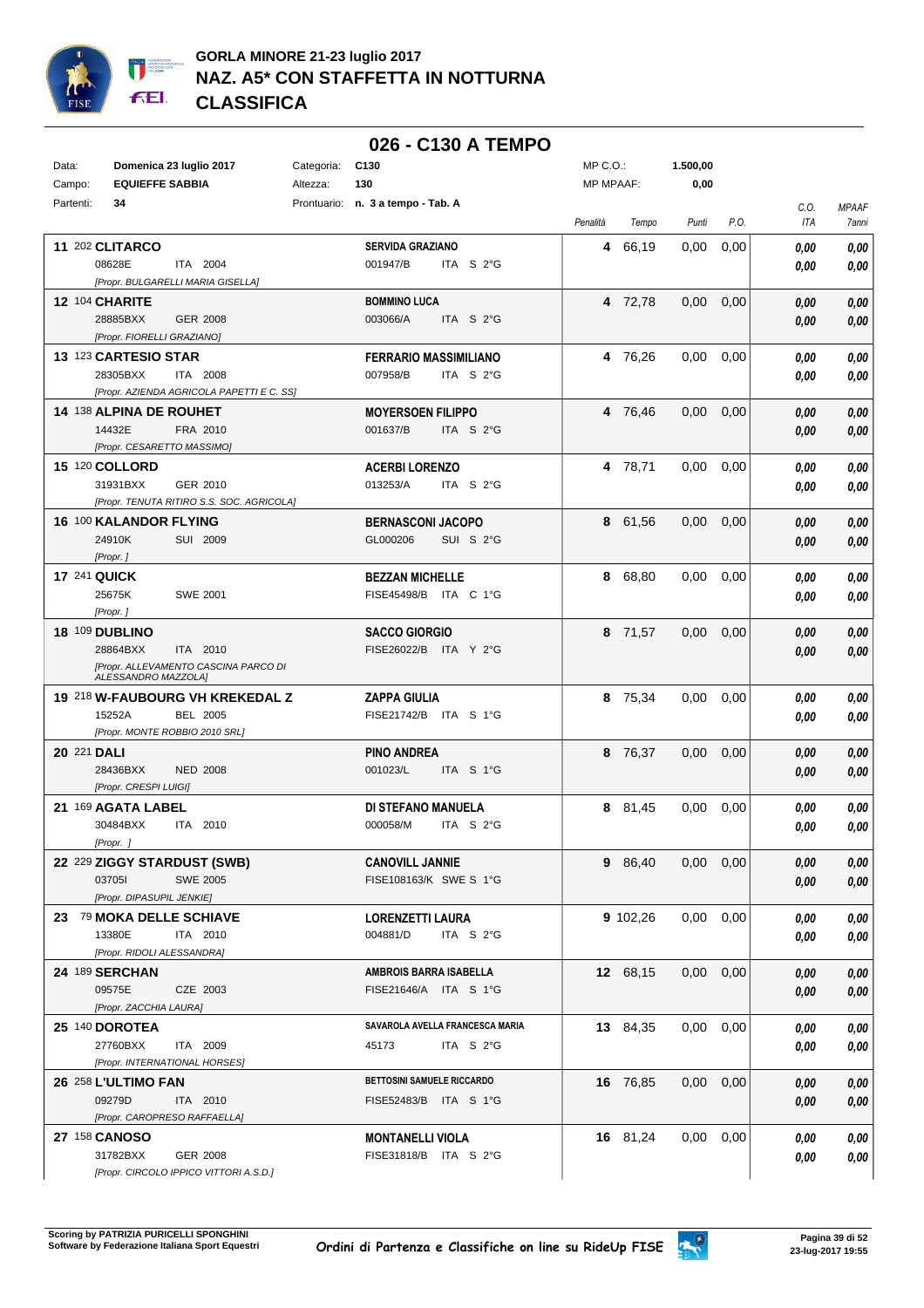

|           |                                                                                                          |            | 026 - C130 A TEMPO                                     |                  |          |          |      |              |                              |
|-----------|----------------------------------------------------------------------------------------------------------|------------|--------------------------------------------------------|------------------|----------|----------|------|--------------|------------------------------|
| Data:     | Domenica 23 luglio 2017                                                                                  | Categoria: | C <sub>130</sub>                                       | MP C.O.:         |          | 1.500,00 |      |              |                              |
| Campo:    | <b>EQUIEFFE SABBIA</b>                                                                                   | Altezza:   | 130                                                    | <b>MP MPAAF:</b> |          | 0,00     |      |              |                              |
| Partenti: | 34                                                                                                       |            | Prontuario: n. 3 a tempo - Tab. A                      | Penalità         | Tempo    | Punti    | P.O. | C.O.<br>ITA  | <b>MPAAF</b><br><b>7anni</b> |
|           | 28 152 ALINDOR<br>30720BXX<br>ITA 2009<br>[Propr. AZ. AGR. PRATO ROTONDO DI FERRARIO                     |            | <b>MORONE MARIA GUIA</b><br>ITA S 2°G<br>003032/B      |                  | 17 84,50 | 0,00     | 0,00 | 0.00<br>0.00 | 0,00<br>0,00                 |
|           | <b>MASSIMILIANOI</b><br>29 232 ALBERTINE DE LA CENSE<br>14295E<br>FRA 2010<br>[Propr. DE LORENZI RENATO] |            | <b>ROSSI ANNA</b><br>007580/A<br>ITA S 1°G             | 20               | 80,06    | 0,00     | 0,00 | 0.00<br>0.00 | 0,00<br>0,00                 |
|           | 201 ALA DEL CASTEGNO<br>15809BXX<br>GER 2001<br>[Propr. ESPOSITO CARMINE]                                |            | <b>BAKTIROGLU TUVANA</b><br>FISE108714/K TUR J 2°G     | <b>Elim</b>      | 0.00     | 0,00     | 0,00 | 0,00<br>0,00 | 0,00<br>0,00                 |
|           | 222 GELSEMIUM DEL SOLE<br>25505BXX<br>ITA 2006<br>[Propr. CASTELLETTI ALESSIA]                           |            | <b>CASTELLETTI ALESSIA</b><br>FISE21822/B<br>ITA Y 2°G | <b>Elim</b>      | 0,00     | 0,00     | 0,00 | 0.00<br>0.00 | 0.00<br>0,00                 |
|           | 230 PAUL<br>14205A<br>GER 2003<br>[Propr. VESCHI LUCA]                                                   |            | <b>SIMI VALENTINA</b><br>FISE28996/B<br>ITA S 1°G      | <b>Elim</b>      | 0,00     | 0,00     | 0,00 | 0.00<br>0.00 | 0,00<br>0,00                 |
|           | 197 QUENTINA<br>CZE 2007<br>30802BXX<br>[Propr. ROBOTTI GINO]                                            |            | <b>ROBOTTI SOFIA</b><br>FISE25563/B ITA J 1°G          | Rit              | 0,00     | 0,00     | 0,00 | 0.00<br>0,00 | 0,00<br>0,00                 |
|           | 211 VALDINO DELLE ROANE<br>08849D<br>ITA 2008<br>[Propr. MOYERSOEN FILIPPO]                              |            | <b>MOYERSOEN ALBERTO</b><br>FISE85502/B<br>ITA Y 1°G   | Rit              | 0,00     | 0,00     | 0,00 | 0,00<br>0.00 | 0,00<br>0,00                 |

## **027 - C135 A TEMPO**

| Data:     | Domenica 23 luglio 2017            | Categoria:  | C <sub>135</sub>                  | MP C. O.         |       | 2.000,00 |      |        |              |
|-----------|------------------------------------|-------------|-----------------------------------|------------------|-------|----------|------|--------|--------------|
| Campo:    | <b>EQUIEFFE SABBIA</b>             | Altezza:    | 135                               | <b>MP MPAAF:</b> |       | 0,00     |      |        |              |
| Partenti: | 48                                 | Prontuario: | n. 3 a tempo - Tab. A             |                  |       |          |      | C.0.   | <b>MPAAF</b> |
|           |                                    |             |                                   | Penalità         | Tempo | Punti    | P.O. | ITA    | 7anni        |
| 1         | 73 CLIMENE                         |             | <b>BARRI ANDREA</b>               | 0                | 59,55 | 0,00     | 0,00 | 433,44 | 0,00         |
|           | ITA 2007<br>25138BXX               |             | ITA S 2°G<br>000537/B             |                  |       |          |      | 216,72 | 0,00         |
|           | [Propr. SOC. AGR. DEIANIRA SRL]    |             |                                   |                  |       |          |      |        |              |
|           | 2 129 GRENOBLE D.N.                |             | <b>LUCCHETTI GIOVANNI</b>         | 0                | 60,71 | 0,00     | 0,00 | 312,08 | 0,00         |
|           | 30886BXX<br>NED 2010               |             | 000034/B<br>ITA S 2°G             |                  |       |          |      | 0,00   | 250,00       |
|           | [Propr. LUXURY SPORT HORSE S.R.L.] |             |                                   |                  |       |          |      |        |              |
|           | 3 142 CAITOL WIES                  |             | <b>LORENZETTI LAURA</b>           | 0                | 64,69 | 0,00     | 0,00 | 260.06 | 0,00         |
|           | 25222BXX<br>ITA 2007               |             | 004881/D<br>ITA S $2^{\circ}$ G   |                  |       |          |      | 130,03 | 0,00         |
|           | [Propr. ALLEGRI STEFANO]           |             |                                   |                  |       |          |      |        |              |
| 4         | 80 FIRENZA                         |             | <b>ROGIANI CARLO</b>              | 0                | 66,83 | 0,00     | 0,00 | 208,05 | 0,00         |
|           | 31650BXX<br>NED 2010               |             | ITA S 2°G<br>002440/B             |                  |       |          |      | 0,00   | 150,00       |
|           | [Propr. EQUITEO SRL]               |             |                                   |                  |       |          |      |        |              |
|           | 5 112 IN THE NAME D'ACHERONTE      |             | <b>RUSCICA GIACOMO</b>            | 0                | 69,50 | 0,00     | 0,00 | 173,38 | 0,00         |
|           | 25216BXX<br>ITA 2007               |             | FISE14057/A ITA Y 2°G             |                  |       |          |      | 86,69  | 0,00         |
|           | [Propr. FERRARI ROBERTA]           |             |                                   |                  |       |          |      |        |              |
|           | 6 124 ODEON DE LA LANDE            |             | <b>CERVI SOFIA</b>                | 0                | 69,79 | 0,00     | 0,00 | 69,35  | 0,00         |
|           | 07104D<br>FRA 2002                 |             | ITA S 2°G<br>007104/D             |                  |       |          |      | 0,00   | 0,00         |
|           | [Propr. CERVI SOFIA]               |             |                                   |                  |       |          |      |        |              |
|           | 7 165 SIGNORA                      |             | <b>SANTERAMO MARTINA</b>          | 0                | 70,49 | 0,00     | 0,00 | 69,35  | 0,00         |
|           | 00693Y<br>GER 2005                 |             | FISE4831/Y<br>ITA S $2^{\circ}$ G |                  |       |          |      | 0.00   | 0,00         |
|           | [Propr. SANTERAMO MARTINA]         |             |                                   |                  |       |          |      |        |              |

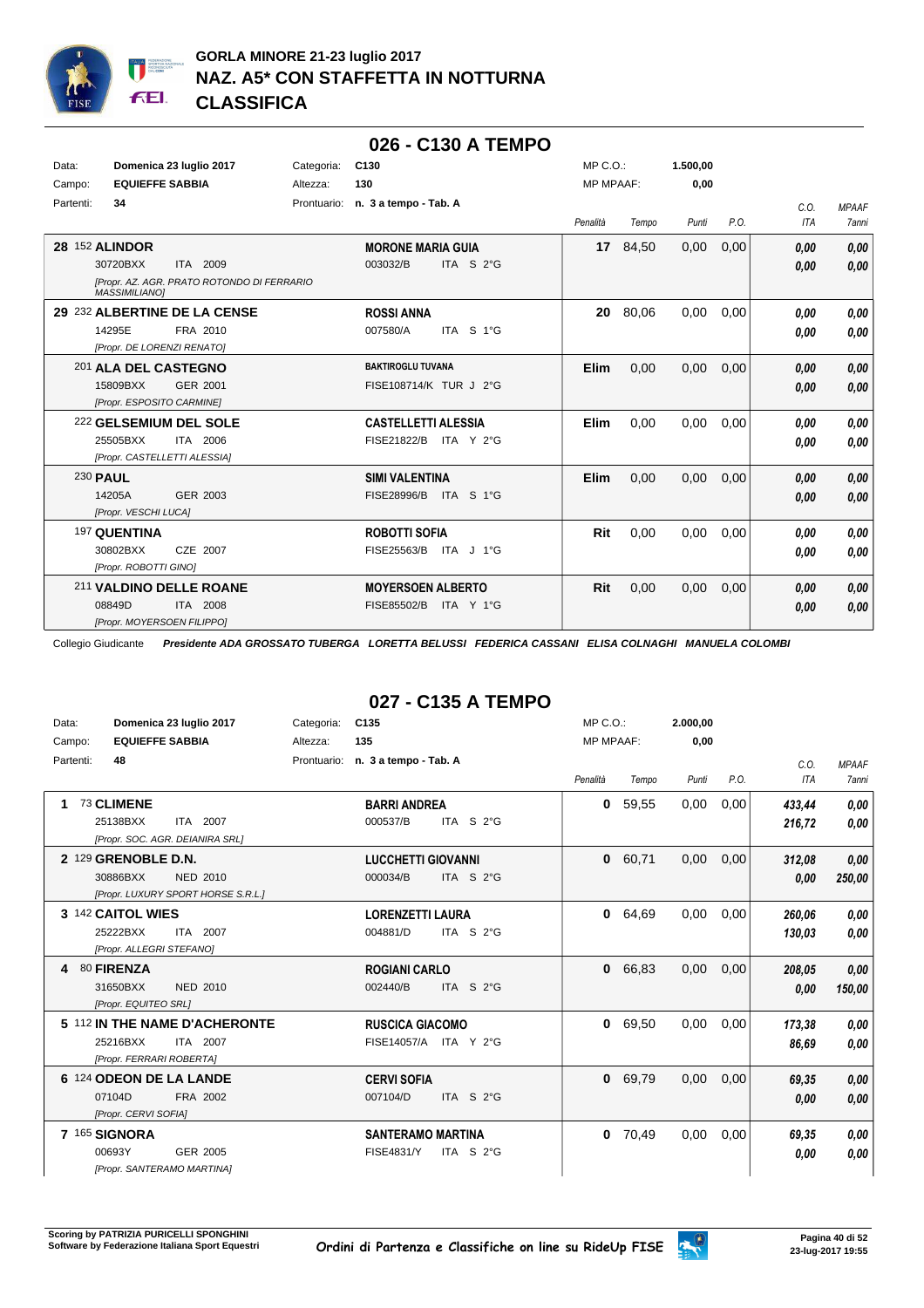

## **GORLA MINORE 21-23 luglio 2017 NAZ. A5\* CON STAFFETTA IN NOTTURNA CLASSIFICA**

|           |                                                                       |            | 027 - C135 A TEMPO                               |                  |           |          |      |       |                |
|-----------|-----------------------------------------------------------------------|------------|--------------------------------------------------|------------------|-----------|----------|------|-------|----------------|
| Data:     | Domenica 23 luglio 2017                                               | Categoria: | C <sub>135</sub>                                 | $MP C. O.$ :     |           | 2.000,00 |      |       |                |
| Campo:    | <b>EQUIEFFE SABBIA</b>                                                | Altezza:   | 135                                              | <b>MP MPAAF:</b> |           | 0,00     |      |       |                |
| Partenti: | 48                                                                    |            | Prontuario: n. 3 a tempo - Tab. A                |                  |           |          |      | C.O.  | <b>MPAAF</b>   |
|           |                                                                       |            |                                                  | Penalità         | Tempo     | Punti    | P.O. | ITA   | 7anni          |
|           | 8 116 CRAZY TIMES R.S.                                                |            | <b>MION CRISTIANO</b>                            |                  | $0$ 72,10 | 0,00     | 0,00 | 69,35 | $\pmb{0,\!00}$ |
|           | 27767BXX<br>ITA 2009                                                  |            | ITA $S$ 2°G<br>002287/D                          |                  |           |          |      | 0,00  | 0,00           |
|           | [Propr. R.S. TEAM BREEDING S.R.L. DI RENATA                           |            |                                                  |                  |           |          |      |       |                |
|           | CARNIGLIA]                                                            |            |                                                  |                  |           |          |      |       |                |
|           | 9 141 DON DOCTRO OF HERITAGE                                          |            | <b>TABARINI FILIPPO</b>                          |                  | 1 84,63   | 0,00     | 0,00 | 69,35 | 0,00           |
|           | 26353K<br><b>NED 2008</b>                                             |            | 003518/A<br>ITA S 2°G                            |                  |           |          |      | 0.00  | 0,00           |
|           | [Propr.]                                                              |            |                                                  |                  |           |          |      |       |                |
|           | <b>10 110 DIONYSUS B</b>                                              |            | <b>LUCCHETTI GIOVANNI</b>                        | 4                | 61,50     | 0,00     | 0,00 | 69,35 | 0,00           |
|           | 27457BXX<br><b>NED 2008</b>                                           |            | ITA S $2^{\circ}$ G<br>000034/B                  |                  |           |          |      | 0,00  | 0,00           |
|           | [Propr. LE GARZIDE S.S.]                                              |            |                                                  |                  |           |          |      |       |                |
|           | 11 91 CAN CAN LADY                                                    |            | <b>LUCCHETTI GIOVANNI</b>                        | 4                | 63,58     | 0,00     | 0,00 | 0.00  | 0,00           |
|           | 032141<br>ITA 2007                                                    |            | 000034/B<br>ITA $S2G$                            |                  |           |          |      | 0.00  | 0,00           |
|           | [Propr. SOCIETA' AGRICOLA ENERGY & NATURE S.R.L.]                     |            |                                                  |                  |           |          |      |       |                |
|           | <b>12 111 LIBERO</b>                                                  |            | <b>PRANDI ROBERTO</b>                            | 4                | 64.55     | 0,00     | 0,00 | 0.00  | 0,00           |
|           | 31047BXX<br>ITA 2010<br>[Propr. PRANDI ROBERTO]                       |            | 000503/B<br>ITA S 2°G                            |                  |           |          |      | 0.00  | 100,00         |
|           | 13 128 EXPENSIVE QUALITY                                              |            |                                                  |                  |           |          |      |       |                |
|           | 32033BXX<br><b>NED 2009</b>                                           |            | <b>SACCO GIORGIO</b><br>FISE26022/B<br>ITA Y 2°G | 4                | 66.68     | 0,00     | 0,00 | 0.00  | 0,00           |
|           | [Propr. INTERNATIONAL HORSES]                                         |            |                                                  |                  |           |          |      | 0.00  | 0,00           |
|           | <b>14 250 COUNT ON ME</b>                                             |            | TIRABOSCHI MARIA RACHELE                         | 4                | 66.73     | 0,00     | 0,00 | 0,00  | 0,00           |
|           | 29232BXX<br><b>NED 2007</b>                                           |            | FISE56200/B<br>ITA C 1°G                         |                  |           |          |      | 0,00  | 0,00           |
|           | [Propr. TIRABOSCHI MARIA RACHELE]                                     |            |                                                  |                  |           |          |      |       |                |
|           | 15 130 CRAZY CHICKEN 2                                                |            | <b>RIPAMONTI GIUSEPPE</b>                        | 4                | 66,98     | 0.00     | 0,00 | 0.00  | 0,00           |
|           | 28223BXX<br><b>GER 2004</b>                                           |            | 001734/B<br>ITA S $2^{\circ}$ G                  |                  |           |          |      | 0,00  | 0,00           |
|           | [Propr. ]                                                             |            |                                                  |                  |           |          |      |       |                |
|           | <b>16 150 UNIQUE PERRIERES</b>                                        |            | ROGIANI CARLO                                    | 4                | 67,72     | 0,00     | 0,00 | 0,00  | 0,00           |
|           | 32929BXX<br><b>FRA 2008</b>                                           |            | 002440/B<br>ITA S 2°G                            |                  |           |          |      | 0,00  | 0,00           |
|           | [Propr. SANDBERG VALENTINA]                                           |            |                                                  |                  |           |          |      |       |                |
|           | 17 122 KALISTA VAN'T MANESCHIJNHOF                                    |            | PINO GIOVANBATTISTA                              | 4                | 69,10     | 0,00     | 0,00 | 0.00  | 0,00           |
|           | 01848X<br>BEL 2010                                                    |            | 000595/L<br>ITA S 2°G                            |                  |           |          |      | 0.00  | 0,00           |
|           | [Propr. CAPPELLETTI LORENZO]                                          |            |                                                  |                  |           |          |      |       |                |
|           | 18 166 CHADOSSA                                                       |            | <b>BAREA VANESSA</b>                             | 4                | 69,97     | 0,00     | 0,00 | 0.00  | 0,00           |
|           | 28107BXX<br>GER 2005                                                  |            | FISE20740/B ITA S 2°G                            |                  |           |          |      | 0.00  | 0.00           |
|           | [Propr. TENUTA MONTEMAGNO HORSES S.R.L.]                              |            |                                                  |                  |           |          |      |       |                |
|           | 19 132 LOON ILLUSION                                                  |            | <b>ANTONIOU ANTONIOS</b>                         |                  | 4 72,55   | 0,00     | 0,00 | 0,00  | 0,00           |
|           | 26370K<br>IRL 2006                                                    |            | 104298/K<br>GRE J 2°G                            |                  |           |          |      | 0,00  | 0,00           |
|           | [Propr.]                                                              |            |                                                  |                  |           |          |      |       |                |
|           | 20 94 PAZZA IDEA                                                      |            | <b>MORONE MARIA GUIA</b>                         |                  | 4 75,36   | 0,00     | 0,00 | 0,00  | 0,00           |
|           | 24270BXX<br>ITA 2006                                                  |            | 003032/B<br>ITA S 2°G                            |                  |           |          |      | 0,00  | 0,00           |
|           | [Propr. MORONE MARIA GUIA]                                            |            |                                                  |                  |           |          |      |       |                |
|           | 21 121 FLEGONE DEIANIRA                                               |            | <b>BARRI ANDREA</b>                              |                  | 4 75,80   | 0,00     | 0,00 | 0.00  | 0,00           |
|           | 40133B<br>ITA 2010                                                    |            | 000537/B<br>ITA S 2°G                            |                  |           |          |      | 0,00  | 0,00           |
|           | [Propr. SOC. AGR. DEIANIRA SRL]<br>22 139 KAMIL VAN DE KAPELLEBOSHEVE |            |                                                  |                  | 4 76,63   | 0,00     |      |       |                |
|           | 30003BXX<br>BEL 2010                                                  |            | <b>GUIDI BEATRICE</b><br>005008/E<br>ITA S 2°G   |                  |           |          | 0,00 | 0,00  | 0,00           |
|           | [Propr. GUIDI BEATRICE]                                               |            |                                                  |                  |           |          |      | 0,00  | 0,00           |
|           | 23 228 CARGO-O.H.                                                     |            | <b>FIORELLI MARGHERITA</b>                       |                  | 4 76,80   | 0,00     | 0,00 | 0.00  | 0,00           |
|           | 23597BXX<br>BEL 2002                                                  |            | FISE68207/B ITA C 1°G                            |                  |           |          |      | 0.00  | 0,00           |
|           | [Propr. FIORELLI GRAZIANO]                                            |            |                                                  |                  |           |          |      |       |                |
|           | 24 20 APOLLON DE KILLEM                                               |            | ZUVADELLI PAOLO ADAMO                            |                  | 4 79,13   | 0,00     | 0,00 | 0,00  | 0,00           |
|           | 31967BXX<br>FRA 2010                                                  |            | ITA S 2°G<br>001392/E                            |                  |           |          |      | 0,00  | 0,00           |
|           | [Propr. LACCHINI MATTIA]                                              |            |                                                  |                  |           |          |      |       |                |

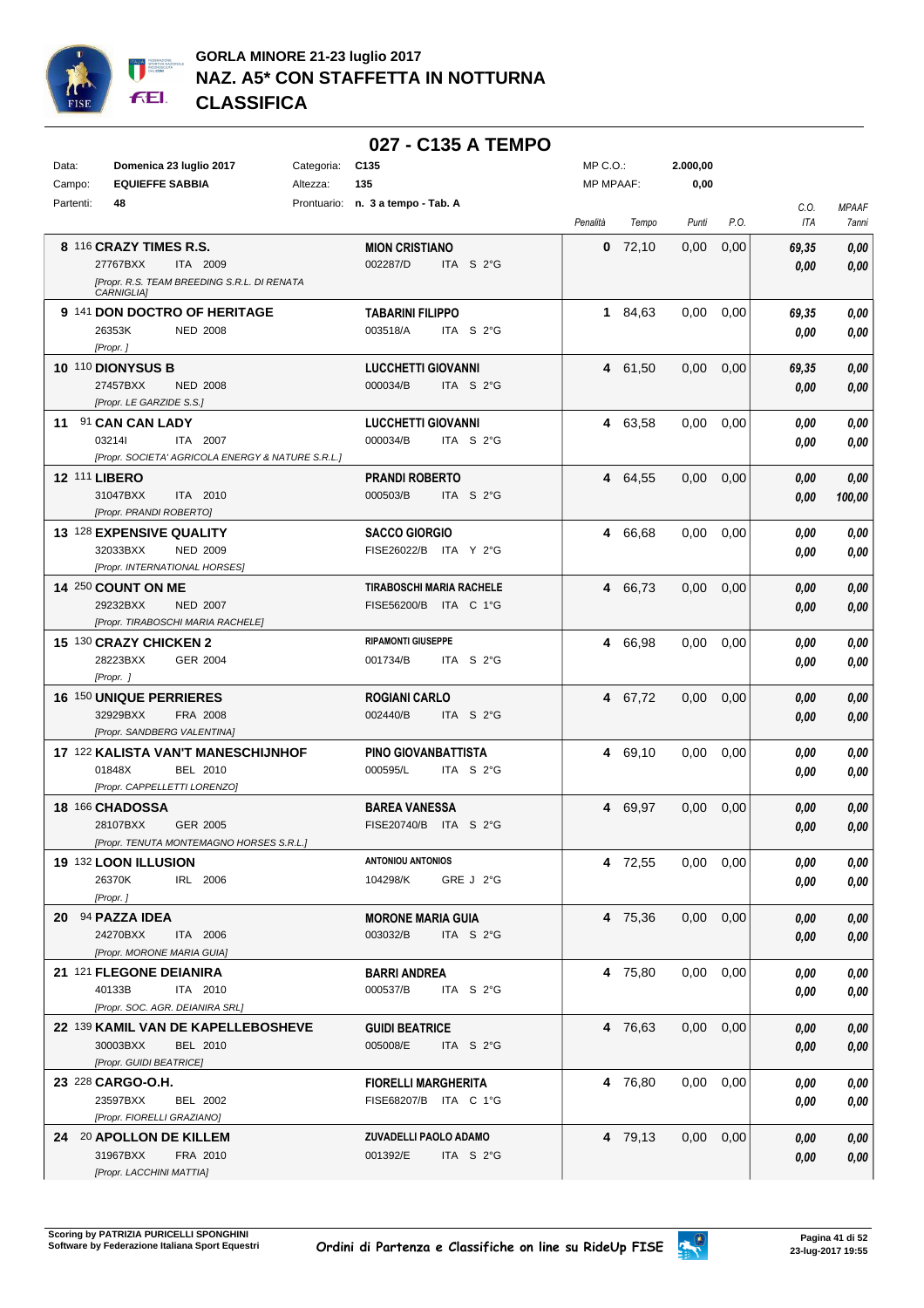

|           |                                                                    |            | 027 - C135 A TEMPO                |                  |          |          |               |                    |                       |
|-----------|--------------------------------------------------------------------|------------|-----------------------------------|------------------|----------|----------|---------------|--------------------|-----------------------|
| Data:     | Domenica 23 luglio 2017                                            | Categoria: | C <sub>135</sub>                  | MP C.O.:         |          | 2.000,00 |               |                    |                       |
| Campo:    | <b>EQUIEFFE SABBIA</b>                                             | Altezza:   | 135                               | <b>MP MPAAF:</b> |          | 0,00     |               |                    |                       |
| Partenti: | 48                                                                 |            | Prontuario: n. 3 a tempo - Tab. A | Penalità         | Tempo    | Punti    | P.O.          | C.O.<br><b>ITA</b> | <b>MPAAF</b><br>7anni |
|           | <b>25 257 ALME DE TUR</b>                                          |            | <b>CURTI SAMUELE</b>              | 4                | 79,65    | 0,00     | 0,00          | 0,00               | 0,00                  |
|           | 25185BXX<br>GER 2003                                               |            | FISE62834/B ITA Y 1°G             |                  |          |          |               | 0,00               | 0,00                  |
|           | [Propr. AZ. AGR. CURTI FRANCESCA]                                  |            |                                   |                  |          |          |               |                    |                       |
|           | 26 159 ACAJOU DE LA MARCHETTE                                      |            | <b>SENZIANI RICCARDO</b>          |                  | 5 83,67  | 0,00     | 0,00          | 0,00               | 0,00                  |
|           | 30888BXX<br><b>BEL 2006</b>                                        |            | 023777/B<br>ITA S 2°G             |                  |          |          |               | 0,00               | 0,00                  |
|           | [Propr. SENZIANI DAVIDE]                                           |            |                                   |                  |          |          |               |                    |                       |
|           | 27 154 FAVINIA                                                     |            | <b>ISOARDI VALENTINA</b>          |                  | 5 84,37  | 0,00     | 0,00          | 0,00               | 0,00                  |
|           | 13676E<br>ITA 2010<br>[Propr. ISOARDI VALENTINA]                   |            | 015292/A<br>ITA S 2°G             |                  |          |          |               | 0,00               | 0,00                  |
|           | 28 74 LA COSTA JUNIOR                                              |            | PINO GIOVANBATTISTA               | 8                | 59,87    | 0,00     | 0,00          | 0,00               | 0,00                  |
|           | 27205BXX<br>ITA 2008                                               |            | 000595/L<br>ITA S $2^{\circ}$ G   |                  |          |          |               | 0,00               | 0,00                  |
|           | [Propr. CARNIO ROBERTO]                                            |            |                                   |                  |          |          |               |                    |                       |
| 29        | <b>76 QUARIUS</b>                                                  |            | SAVAROLA AVELLA FRANCESCA MARIA   |                  | 8 69,50  | 0,00     | 0,00          | 0.00               | 0,00                  |
|           | 05550D<br>GER 2002                                                 |            | ITA S 2°G<br>45173                |                  |          |          |               | 0.00               | 0,00                  |
|           | [Propr. TOSCANO DOMENICO]                                          |            |                                   |                  |          |          |               |                    |                       |
|           | 30 87 TULIPE DES VAUX                                              |            | <b>VALLINI FILIPPO</b>            |                  | 8 71,91  | 0,00     | 0,00          | 0,00               | 0,00                  |
|           | 32342BXX<br>FRA 2007<br>[Propr. SENZIANI DAVIDE]                   |            | ITA S 2°G<br>006861/B             |                  |          |          |               | 0,00               | 0,00                  |
|           | 30 119 ASCONA 77                                                   |            | DE ROCCO LORENZO                  |                  | 8 71,91  | 0,00     | 0,00          | 0,00               | 0,00                  |
|           | 26359BXX<br>GER 2003                                               |            | FISE17428/A ITA S 2°G             |                  |          |          |               | 0,00               | 0,00                  |
|           | [Propr. SOZZI MEDAGLIA S.R.L.]                                     |            |                                   |                  |          |          |               |                    |                       |
|           | 32 136 VERITE DU BARY                                              |            | <b>VALLINI FILIPPO</b>            |                  | 8 74,27  | 0,00     | 0,00          | 0,00               | 0,00                  |
|           | 32347BXX<br>FRA 2009                                               |            | 006861/B<br>ITA S 2°G             |                  |          |          |               | 0,00               | 0,00                  |
|           | [Propr. STORGATO MARINA]                                           |            |                                   |                  |          |          |               |                    |                       |
|           | 33 162 MISTERO DI VAL LITARA                                       |            | <b>CORNAGGIA MEDICI MATTEO</b>    |                  | 8 74,72  | 0,00     | 0,00          | 0,00               | 0,00                  |
|           | 22312BXX<br>ITA 2005                                               |            | 011457/F<br>ITA S 2°G             |                  |          |          |               | 0.00               | 0.00                  |
|           | [Propr. SOC. AGR. S.S. CORREDDU GB. E PECCHIO<br><b>ESMERALDA1</b> |            |                                   |                  |          |          |               |                    |                       |
|           | 34 117 DOLCE NOTTE                                                 |            | <b>CHIODA GRETA</b>               |                  | 8 75,42  | 0,00     | 0,00          | 0,00               | 0,00                  |
|           | 31153BXX<br>POL 2008                                               |            | ITA Y 2°G<br>FISE30468/B          |                  |          |          |               | 0,00               | 0,00                  |
|           | [Propr. CHIODA GRETA]                                              |            |                                   |                  |          |          |               |                    |                       |
|           | 35 127 DEAREST DIAMOND R.S.                                        |            | <b>GHIDELLA CLAUDIA</b>           |                  | 8 76.34  | 0,00     | 0,00          | 0.00               | 0,00                  |
|           | 18400A<br>ITA 2010<br>[Propr. S.R.L. RS TEAM - BREEDING]           |            | 005513/A<br>ITA S 2°G             |                  |          |          |               | 0,00               | 0,00                  |
|           | 36 106 WIEZE Z                                                     |            | UNGARI BRUNA                      |                  | 8 76,98  |          | $0,00$ $0,00$ | 0,00               | 0,00                  |
|           | 21433BXX<br><b>BEL 2004</b>                                        |            | 13819/E<br>ITA $J$ 2°G            |                  |          |          |               | 0,00               | 0,00                  |
|           | [Propr. OBERTI GIOVANNI]                                           |            |                                   |                  |          |          |               |                    |                       |
|           | 37 105 ZAROVSKI                                                    |            | <b>NICOLODI STEFANO</b>           |                  | 8 79,57  |          | $0,00$ $0,00$ | 0,00               | 0,00                  |
|           | <b>NED 2004</b><br>13867A                                          |            | 002690/A<br>ITA S 2°G             |                  |          |          |               | 0,00               | 0,00                  |
|           | [Propr. GORONE CHIARA]                                             |            |                                   |                  |          |          |               |                    |                       |
|           | <b>38 107 LAURIE EH</b>                                            |            | <b>BALDINI ARIELLE</b>            |                  | 8 97,02  |          | $0,00$ $0,00$ | 0,00               | 0,00                  |
|           | 29869BXX<br>ITA 2009<br>[Propr. 1 & B LIMITED]                     |            | <b>FISE7150/C</b><br>ITA Y 2°G    |                  |          |          |               | 0,00               | 0,00                  |
|           | 39 205 ACAPITOL FIRST                                              |            | <b>MAURI ALICE</b>                |                  | 9 83,91  |          | $0,00$ $0,00$ | 0.00               | 0,00                  |
|           | 24008BXX<br>ITA 2006                                               |            | FISE4843/T ITA S 1°G              |                  |          |          |               | 0,00               | 0,00                  |
|           | [Propr. MAURI ALICE]                                               |            |                                   |                  |          |          |               |                    |                       |
|           | <b>40 219 NEVER GREY</b>                                           |            | <b>LODI GIORGIA</b>               |                  | 12 76,22 |          | $0,00$ $0,00$ | 0,00               | 0,00                  |
|           | 02777N<br><b>ITA 2006</b>                                          |            | FISE52756/B ITA J 1°G             |                  |          |          |               | 0,00               | 0,00                  |
|           | [Propr. FOIS ANTONIO]                                              |            |                                   |                  |          |          |               |                    |                       |
|           | 41 78 L'CALANDO-S                                                  |            | <b>RUSCICA GIACOMO</b>            |                  | 12 76,24 |          | $0,00$ $0,00$ | 0,00               | 0,00                  |
|           | 19631A<br>POL 2006                                                 |            | FISE14057/A ITA Y 2°G             |                  |          |          |               | 0,00               | 0,00                  |
|           | [Propr. FERRARI ROBERTA]                                           |            |                                   |                  |          |          |               |                    |                       |

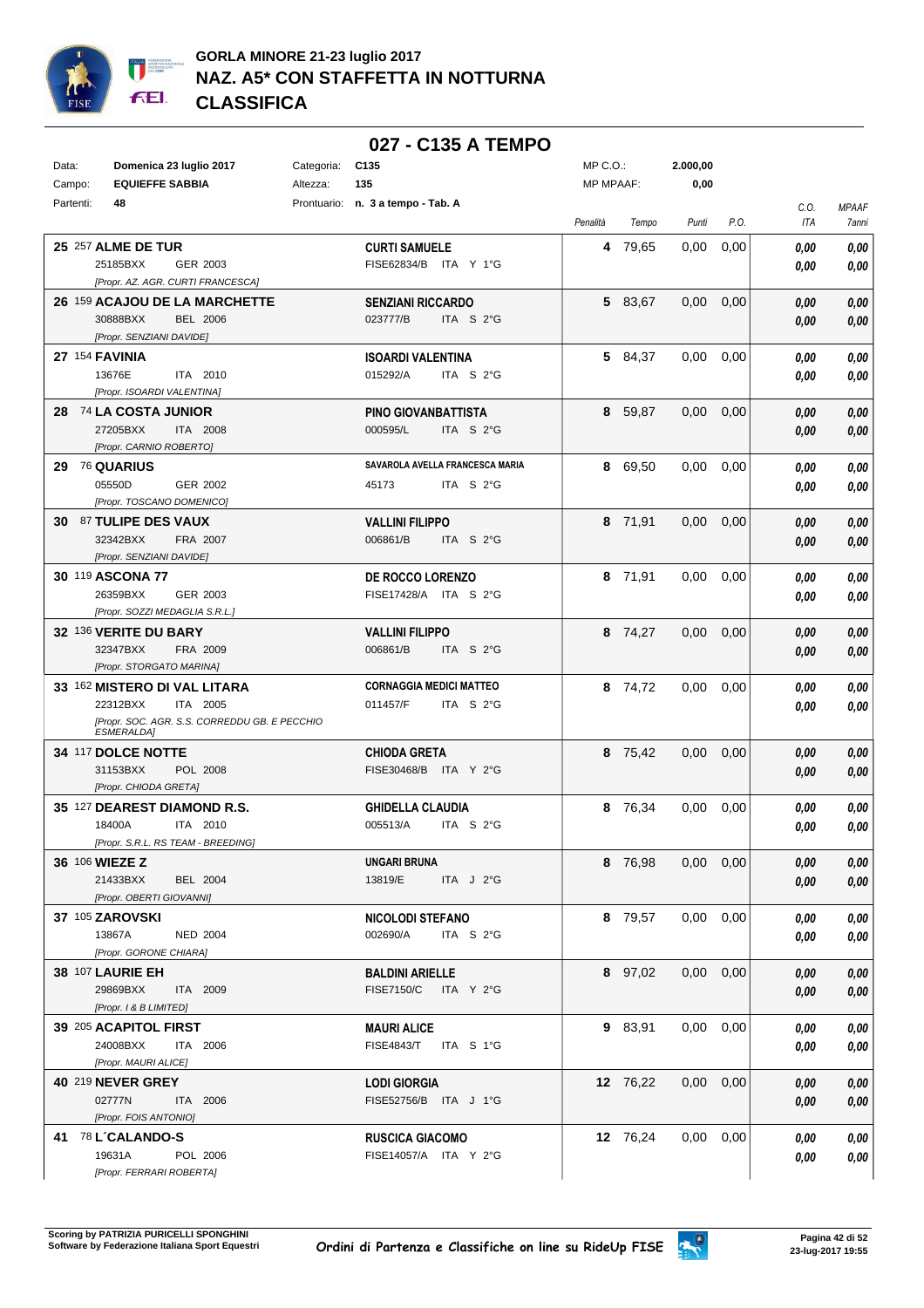

|           |                         |                                          |            | 027 - C135 A TEMPO                |                  |           |          |      |            |              |
|-----------|-------------------------|------------------------------------------|------------|-----------------------------------|------------------|-----------|----------|------|------------|--------------|
| Data:     |                         | Domenica 23 luglio 2017                  | Categoria: | C135                              | $MP C. O.$ :     |           | 2.000,00 |      |            |              |
| Campo:    | <b>EQUIEFFE SABBIA</b>  |                                          | Altezza:   | 135                               | <b>MP MPAAF:</b> |           | 0,00     |      |            |              |
| Partenti: | 48                      |                                          |            | Prontuario: n. 3 a tempo - Tab. A |                  |           |          |      | C.O.       | <b>MPAAF</b> |
|           |                         |                                          |            |                                   | Penalità         | Tempo     | Punti    | P.O. | <b>ITA</b> | 7anni        |
|           | 42 161 CODY IV          |                                          |            | <b>DERMODY EDWARD</b>             |                  | 12 81,51  | 0,00     | 0,00 | 0,00       | 0,00         |
|           | 24923K<br>[Propr.]      | <b>GER 2009</b>                          |            | FISE103265/K SUI S 2°G            |                  |           |          |      | 0.00       | 0,00         |
| 43        | 71 HALINA               |                                          |            | <b>SACCO GIORGIO</b>              | 13               | 84,07     | 0,00     | 0,00 | 0,00       | 0,00         |
|           | 29365BXX                | <b>BEL 2007</b>                          |            | FISE26022/B<br>ITA Y 2°G          |                  |           |          |      | 0.00       | 0,00         |
|           |                         | [Propr. OLIVE' ALESSIO CAVALLI SPORTIVI] |            |                                   |                  |           |          |      |            |              |
|           | <b>44 115 VALANO</b>    |                                          |            | <b>MARTINELLI PAOLO</b>           |                  | 13 84,11  | 0,00     | 0,00 | 0.00       | 0,00         |
|           | 31267BXX                | GER 2010                                 |            | ITA S 2°G<br>003020/B             |                  |           |          |      | 0,00       | 0,00         |
|           |                         | [Propr. AZ. AGR. S. GIOVANNI]            |            |                                   |                  |           |          |      |            |              |
|           | 45 196 CONLANDA M       |                                          |            | <b>MAGGIONI SOFIA</b>             |                  | 13 100,54 | 0,00     | 0,00 | 0.00       | 0,00         |
|           | 31674BXX                | GER 2010                                 |            | ITA J 1°G<br>37281/B              |                  |           |          |      | 0.00       | 0,00         |
|           | [Propr. MAGGIONI SOFIA] |                                          |            |                                   |                  |           |          |      |            |              |
|           | 145 CAPRICCIO           |                                          |            | <b>CIMA MASSIMO</b>               | <b>Elim</b>      | 0.00      | 0,00     | 0,00 | 0.00       | 0,00         |
|           | 20472BXX                | <b>GER 2004</b>                          |            | 001457/B<br>ITA S 2°G             |                  |           |          |      | 0.00       | 0.00         |
|           |                         | [Propr. MANFREDINI ADELAIDE]             |            |                                   |                  |           |          |      |            |              |
|           | 234 RUNI DE GALESTE     |                                          |            | <b>REALIS LUC GIORGIA</b>         | <b>Elim</b>      | 0,00      | 0,00     | 0,00 | 0.00       | 0,00         |
|           | 15654A                  | FRA 2005                                 |            | FISE17172/A ITA Y 1°G             |                  |           |          |      | 0.00       | 0.00         |
|           |                         | [Propr. REALIS LUC ALBERTO]              |            |                                   |                  |           |          |      |            |              |
|           |                         | 167 LILLA' DE VILLANOVA                  |            | <b>BUSSU DANTE</b>                | Rit              | 0,00      | 0,00     | 0,00 | 0,00       | 0,00         |
|           | 20607BXX                | ITA 2004                                 |            | ITA S 2°G<br>002864/B             |                  |           |          |      | 0,00       | 0,00         |
|           |                         | [Propr. CONFORTI NICOLETTA MARIATERESA]  |            |                                   |                  |           |          |      |            |              |

## **028 - G.P. C125 MISTA**

| Data:     | Domenica 23 luglio 2017             | Categoria: | C125                                   | MP C. O.         |             | 2.600,00 |      |            |              |
|-----------|-------------------------------------|------------|----------------------------------------|------------------|-------------|----------|------|------------|--------------|
| Campo:    | <b>EQUIEFFE SABBIA</b>              | Altezza:   | 125                                    | <b>MP MPAAF:</b> |             | 0,00     |      |            |              |
| Partenti: | 20                                  |            | Prontuario: n. 7 mista - Tab. A        |                  |             |          |      | C.O.       | <b>MPAAF</b> |
|           |                                     |            |                                        | Penalità         | Tempo       | Punti    | P.O. | <b>ITA</b> | <b>7anni</b> |
|           | 1 259 SILENCE IS GOLDEN             |            | <b>SOTTILE VALENTINO</b>               | 0/0              | 30,83       | 0,00     | 0,00 | 325,00     | 0.00         |
|           | 27001BXX<br>IRL 2003                |            | FISE27175/A ITA Y 1°G                  |                  |             |          |      | 0.00       | 0.00         |
|           | [Propr. SOTTILE VALENTINO]          |            |                                        |                  |             |          |      |            |              |
|           | 2 233 MACBETH                       |            | <b>JOURDAN CAMILLA</b>                 | 0/0              | 31,53       | 0,00     | 0,00 | 234,00     | 0.00         |
|           | 16108P<br>ITA 2007                  |            | 002999/A<br>ITA S 1°G                  |                  |             |          |      | 650,00     | 0,00         |
|           | [Propr. JOURDAN CAMILLA]            |            |                                        |                  |             |          |      |            |              |
|           | 3 203 GORGONZOLA                    |            | <b>JOURDAN CAMILLA</b>                 | 0/0              | 32,03       | 0,00     | 0,00 | 195,00     | 0.00         |
|           | 15016P<br>ITA 2002                  |            | 002999/A<br>ITA S 1°G                  |                  |             |          |      | 390,00     | 0.00         |
|           | [Propr. JOURDAN CAMILLA]            |            |                                        |                  |             |          |      |            |              |
|           | 4 223 NORTH IRELAND                 |            | <b>COLLINI CLARISSA HEDY ANASTASIA</b> |                  | $0/0$ 35,37 | 0,00     | 0,00 | 156,00     | 0.00         |
|           | 08768F<br>ITA 2004                  |            | FISE15835/B ITA Y 1°G                  |                  |             |          |      | 260,00     | 0,00         |
|           | [Propr. SOC. AGR. DELLA MONICA SRL] |            |                                        |                  |             |          |      |            |              |
|           | 5 186 ORMA                          |            | <b>ANTONINI LUDOVICA</b>               | 0/0              | 35,79       | 0,00     | 0,00 | 130,00     | 0.00         |
|           | ITA 2007<br>03282N                  |            | 022852/B<br>ITA S 1°G                  |                  |             |          |      | 0.00       | 0,00         |
|           | [Propr. PALA SILVIO]                |            |                                        |                  |             |          |      |            |              |
|           | 6 253 CUMBIA                        |            | <b>CARULLO MARTA</b>                   |                  | 0/29 68,38  | 0,00     | 0,00 | 52,00      | 0.00         |
|           | 24372BXX<br>ITA 2005                |            | FISE24359/B ITA Y 1°G                  |                  |             |          |      | 0,00       | 0.00         |
|           | [Propr. GOSCIOLA LUCIA]             |            |                                        |                  |             |          |      |            |              |
|           | 7 254 THEODORE                      |            | <b>BUTTAFARRO DARIA</b>                |                  | 4 68,41     | 0,00     | 0,00 | 0.00       | 0.00         |
|           | 14915A<br>IRL 2003                  |            | FISE10887/A ITA S 1°G                  |                  |             |          |      | 0,00       | 0.00         |
|           | [Propr. BUTTAFARRO DARIA]           |            |                                        |                  |             |          |      |            |              |
|           | 8 190 DIAMANT FLYING                |            | <b>PICENI CRISTINA</b>                 |                  | 4 68,92     | 0,00     | 0,00 | 0,00       | 0,00         |
|           | 23732K<br>SUI 2008                  |            | SUI S 1°G<br>GL000207                  |                  |             |          |      | 0.00       | 0.00         |
|           | [Propr.]                            |            |                                        |                  |             |          |      |            |              |

**Scoring by PATRIZIA PURICELLI SPONGHINI<br>Software by Federazione Italiana Sport Equestri** 

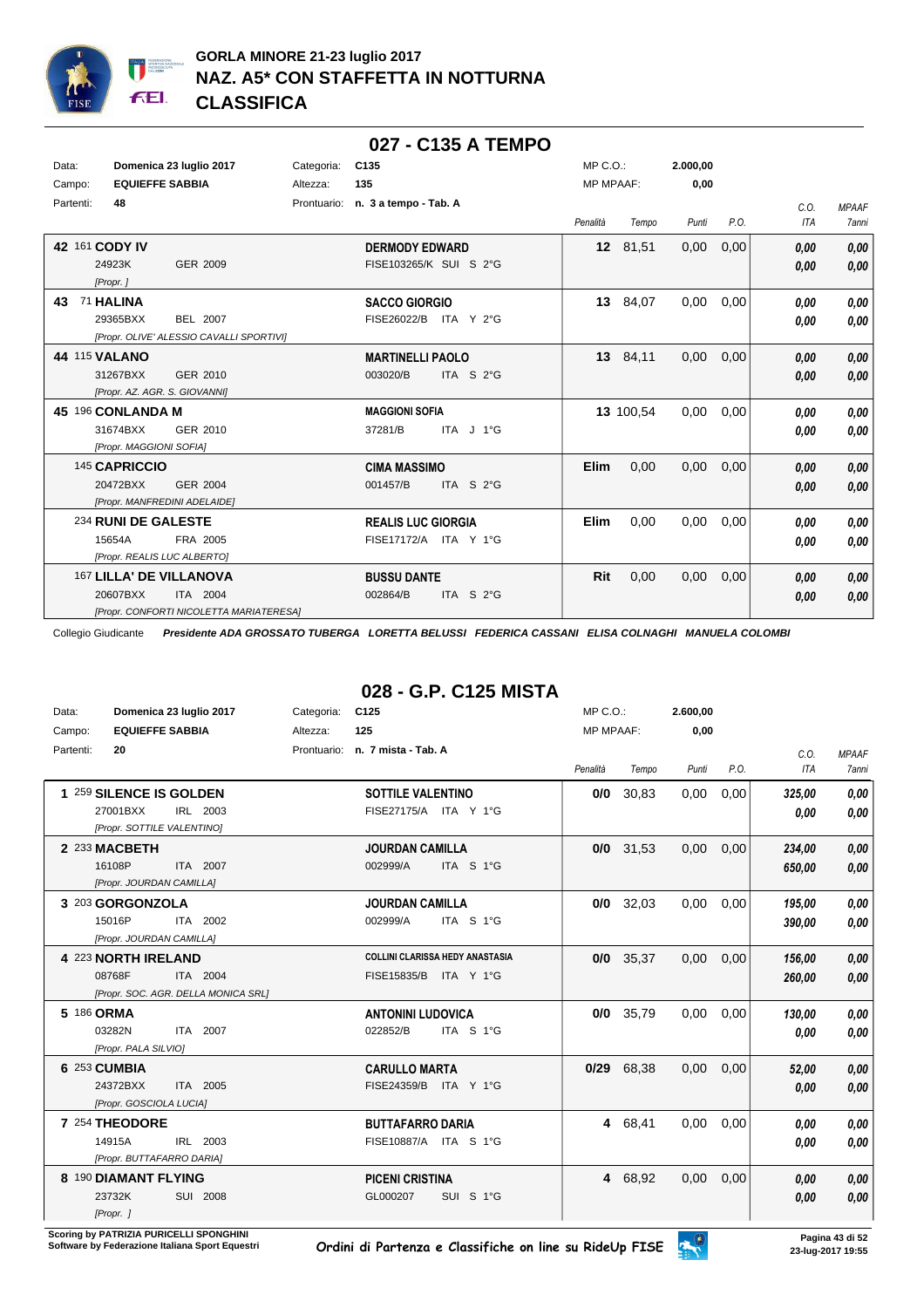

|            |                                       |                                                      |            |                                 | 028 - G.P. C125 MISTA |                  |          |          |      |                    |                                     |
|------------|---------------------------------------|------------------------------------------------------|------------|---------------------------------|-----------------------|------------------|----------|----------|------|--------------------|-------------------------------------|
| Data:      |                                       | Domenica 23 luglio 2017                              | Categoria: | C <sub>125</sub>                |                       | MP C.O.:         |          | 2.600,00 |      |                    |                                     |
| Campo:     | <b>EQUIEFFE SABBIA</b>                |                                                      | Altezza:   | 125                             |                       | <b>MP MPAAF:</b> |          | 0,00     |      |                    |                                     |
| Partenti:  | 20                                    |                                                      |            | Prontuario: n. 7 mista - Tab. A |                       | Penalità         | Tempo    | Punti    | P.O. | C.O.<br><b>ITA</b> | <b>MPAAF</b><br><i><b>7anni</b></i> |
|            | 9 171 STELLA                          |                                                      |            | <b>BAKTIROGLU TUVANA</b>        |                       |                  | 8 67,64  | 0.00     | 0,00 | 0.00               | 0.00                                |
|            | 27883BXX<br>[Propr. LUPPI CARMEN]     | GER 2009                                             |            | FISE108714/K TUR J 2°G          |                       |                  |          |          |      | 0.00               | 0.00                                |
|            | 10 178 ZINDOR G                       |                                                      |            | <b>LAZZARA RICCARDO</b>         |                       |                  | 8 70,30  | 0,00     | 0,00 | 0.00               | 0,00                                |
|            | 02734R<br>[Propr. TOP PAARDEN SRL]    | <b>NED 2004</b>                                      |            | FISE32487/B ITA Y 1°G           |                       |                  |          |          |      | 0,00               | 0,00                                |
| 11 287 GAM |                                       |                                                      |            | <b>BOVETTI FRANCESCO</b>        |                       |                  | 8 71,80  | 0.00     | 0,00 | 0.00               | 0,00                                |
|            | 27891BXX                              | ITA 2009<br>[Propr. AZ. AGR. CARNIO ROBERTO]         |            | 008059/B                        | ITA S 1°G             |                  |          |          |      | 0.00               | 0.00                                |
|            | <b>12 266 CONTOON</b>                 |                                                      |            | <b>BOLOGNA ANDREA</b>           |                       |                  | 8 72,95  | $0.00\,$ | 0,00 | 0.00               | 0,00                                |
|            | 32586BXX<br>[Propr. ]                 | GER 2011                                             |            | 10526/C                         | ITA J 1°G             |                  |          |          |      | 0.00               | 0,00                                |
|            | <b>13 195 EPI LOTAR</b>               |                                                      |            | <b>BELLINI MORRIS</b>           |                       |                  | 12 63,28 | 0,00     | 0,00 | 0.00               | 0,00                                |
|            | 23656BXX<br>[Propr. BELLINI MORRIS]   | ITA 2006                                             |            | 004813/B                        | ITA S 1°G             |                  |          |          |      | 0.00               | 0.00                                |
|            | 14 182 ORCHID'S PRIMERA               |                                                      |            | <b>FIORELLI MARGHERITA</b>      |                       |                  | 12 71,05 | 0,00     | 0,00 | 0.00               | 0.00                                |
|            | 28571BXX                              | <b>NED 2007 Pony</b><br>[Propr. FIORELLI MARGHERITA] |            | FISE68207/B ITA C 1°G           |                       |                  |          |          |      | 0,00               | 0,00                                |
|            | 15 175 DIVINA DEL BEDESCO             |                                                      |            | <b>PINO ANDREA</b>              |                       |                  | 12 72,69 | 0,00     | 0,00 | 0,00               | 0,00                                |
|            | 32032BXX                              | ITA 2010<br>[Propr. BORGONOVO MICAELA]               |            | 001023/L                        | ITA S 1°G             |                  |          |          |      | 0.00               | 0,00                                |
|            |                                       | <b>16 108 QUENTIN DE PUYMALIER</b>                   |            | <b>BORRELLI BEATRICE</b>        |                       |                  | 12 76,41 | 0,00     | 0,00 | 0.00               | 0,00                                |
|            | 25777BXX<br>[Propr. BAYSSET NICOLAS]  | FRA 2004                                             |            | FISE31402/B ITA Y 1°G           |                       |                  |          |          |      | 0.00               | 0,00                                |
|            | 17 272 GIVENCY                        |                                                      |            | <b>RAIMONDI CAMILLA</b>         |                       |                  | 13 97,09 | 0,00     | 0,00 | 0.00               | 0.00                                |
|            | 31686BXX<br>[Propr. RAIMONDI CAMILLA] | <b>NED 2011</b>                                      |            | FISE14757/B ITA S 1°G           |                       |                  |          |          |      | 0.00               | 0,00                                |
|            | 18 216 EVIE CARLA                     |                                                      |            | <b>PAGANI GIULIA</b>            |                       |                  | 16 67,70 | 0,00     | 0,00 | 0.00               | 0,00                                |
|            | 17260A                                | <b>NED 2009</b>                                      |            | FISE67672/B ITA Y 1°G           |                       |                  |          |          |      | 0.00               | 0.00                                |
|            |                                       | [Propr. DELLA VEDOVA ANNA MARIA]                     |            |                                 |                       |                  |          |          |      |                    |                                     |
|            |                                       | 19 181 BARONNECOURT BONGO                            |            | <b>TESTORI DAVIDE</b>           |                       |                  | 16 69,40 | 0,00     | 0,00 | 0.00               | 0.00                                |
|            | 29505BXX                              | IRL 2009<br>[Propr. VILLA CARLO ROBERTO]             |            | FISE45774/B ITA Y 1°G           |                       |                  |          |          |      | 0.00               | 0.00                                |
|            |                                       | 231 FANTASTIC BIRD D'ACHERONTE                       |            | <b>BAKTIROGLU TUVANA</b>        |                       | Elim             | 0,00     | 0,00     | 0,00 | 0.00               | 0,00                                |
|            | 11471E                                | ITA 2007                                             |            | FISE108714/K TUR J 2°G          |                       |                  |          |          |      | 0.00               | 0.00                                |
|            |                                       | [Propr. SOC. AGR. IL CERRO S.R.L.]                   |            |                                 |                       |                  |          |          |      |                    |                                     |

## **029 - GRAN PREMIO C145 MISTA**

| Data:        | Domenica 23 luglio 2017        | Categoria:  | C145                     |                                 | $MP C. O.$ :     |       | 9.000,00 |      |          |              |
|--------------|--------------------------------|-------------|--------------------------|---------------------------------|------------------|-------|----------|------|----------|--------------|
| Campo:       | <b>EQUIEFFE SABBIA</b>         | Altezza:    | 145                      |                                 | <b>MP MPAAF:</b> |       | 0,00     |      |          |              |
| Partenti:    | 25                             | Prontuario: | n. 7 mista - Tab. A      |                                 |                  |       |          |      | C.0.     | <b>MPAAF</b> |
|              |                                |             |                          |                                 | Penalità         | Tempo | Punti    | P.O. | ITA      | 7anni        |
|              | 99 RIGOLETTO DELLA FLORIDA     |             |                          | <b>FERRARIO MASSIMILIANO</b>    | 0/0              | 39,78 | 0,00     | 0,00 | 1.890,00 | 0.00         |
|              | 24738BXX<br>2006<br>ITA I      |             | 007958/B                 | ITA S $2^{\circ}$ G             |                  |       |          |      | 900,00   | 0.00         |
|              | [Propr. AZ. AGR. PRATOROTONDO] |             |                          |                                 |                  |       |          |      |          |              |
| $\mathbf{p}$ | 89 BELLAMI                     |             | <b>MOYERSOEN FILIPPO</b> |                                 | 0/4              | 36,44 | 0,00     | 0,00 | 1.360,80 | 0,00         |
|              | 23071BXX<br>GER 2005           |             | 001637/B                 | ITA S $2^{\circ}$ G             |                  |       |          |      | 0,00     | 0.00         |
|              | [Propr. AMOIA IVANA MARIA]     |             |                          |                                 |                  |       |          |      |          |              |
|              | 3 131 THARA DU RU              |             | <b>MINOLI LUDOVICA</b>   |                                 | 0/8              | 46,66 | 0,00     | 0,00 | 1.134,00 | 0,00         |
|              | 29665BXX<br>FRA 2007           |             | 008471/B                 | S <sub>2</sub> °G<br><b>ITA</b> |                  |       |          |      | 0.00     | 0.00         |
|              | [Propr. GOOD GIOVANNA]         |             |                          |                                 |                  |       |          |      |          |              |

**Scoring by PATRIZIA PURICELLI SPONGHINI<br>Software by Federazione Italiana Sport Equestri** 

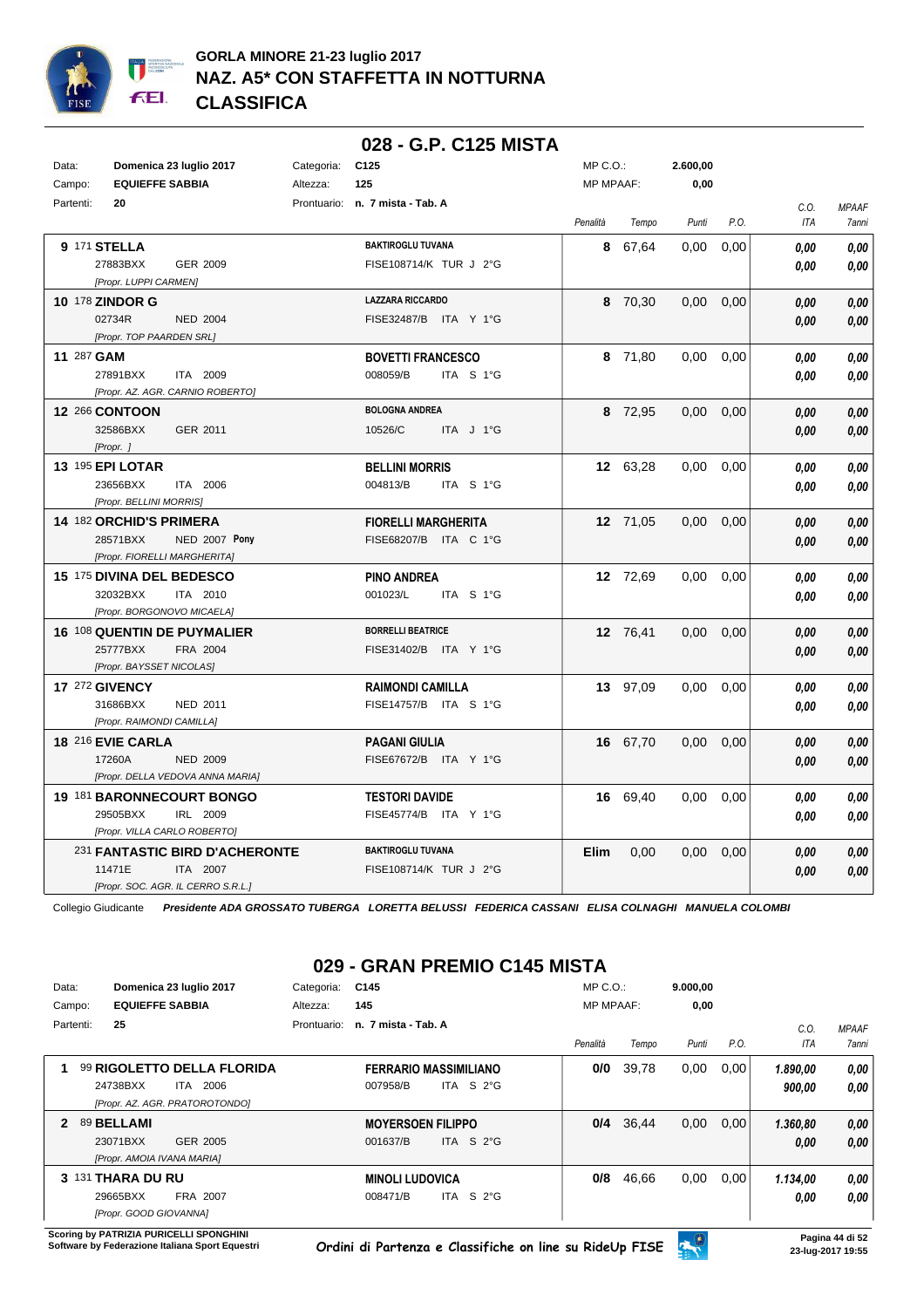

#### **029 - GRAN PREMIO C145 MISTA**

| Data:     |          | Domenica 23 luglio 2017                        | Categoria: C145 |                                 | MP C.O.:         |          | 9.000,00          |      |        |              |
|-----------|----------|------------------------------------------------|-----------------|---------------------------------|------------------|----------|-------------------|------|--------|--------------|
| Campo:    |          | <b>EQUIEFFE SABBIA</b>                         | Altezza:        | 145                             | <b>MP MPAAF:</b> |          | 0,00              |      |        |              |
| Partenti: |          | 25                                             |                 | Prontuario: n. 7 mista - Tab. A |                  |          |                   |      | C.O.   | <b>MPAAF</b> |
|           |          |                                                |                 |                                 | Penalità         | Tempo    | Punti             | P.O. | ITA    | 7anni        |
|           |          | 4 95 LINCON PARK E.H.                          |                 | <b>ZUVADELLI PAOLO ADAMO</b>    |                  | 4 77,97  | 0,00              | 0,00 | 907,20 | 0,00         |
|           |          | 28734BXX<br>GER 2009                           |                 | 001392/E<br>ITA S 2°G           |                  |          |                   |      | 0,00   | 0,00         |
|           |          | [Propr. 1 & B LIMITED]                         |                 |                                 |                  |          |                   |      |        |              |
|           |          | 5 88 COLD PLAY W                               |                 | <b>GRAZIOTTI SILVANO</b>        |                  | 5 86,71  | 0,00              | 0,00 | 756,00 | 0,00         |
|           | 17080A   | <b>NED 2007</b>                                |                 | 000664/B<br>ITA $S2G$           |                  |          |                   |      | 0,00   | 0,00         |
|           |          | [Propr. NUOVA ASD CENTRO IPPICO CINQ FO]       |                 |                                 |                  |          |                   |      |        |              |
|           |          | 6 72 HERA VAN DE MEERDIJK                      |                 | <b>LUCCHETTI GIOVANNI</b>       |                  | 8 76,58  | 0,00              | 0,00 | 302,40 | 0,00         |
|           |          | 32268BXX<br><b>BEL 2007</b>                    |                 | 000034/B<br>ITA S 2°G           |                  |          |                   |      | 0,00   | 0,00         |
|           |          | [Propr. CASTIONI MARIA CRISTINA]               |                 |                                 |                  |          |                   |      |        |              |
|           |          | 7 92 GIPSY OF HERITAGE                         |                 | <b>TABARINI FILIPPO</b>         |                  | 8 76,98  | 0,00              | 0,00 | 302,40 | 0,00         |
|           |          | 25822K<br><b>BEL 2006</b>                      |                 | 003518/A<br>ITA $S2G$           |                  |          |                   |      | 0.00   | 0,00         |
|           | [Propr.] |                                                |                 |                                 |                  |          |                   |      |        |              |
|           |          | 8 93 LADY CRACOTTE                             |                 | <b>GUIDI BEATRICE</b>           |                  | 8 78,49  | 0,00              | 0,00 | 0,00   | 0,00         |
|           | 15370A   | ITA 2008                                       |                 | 005008/E<br>ITA S 2°G           |                  |          |                   |      | 540,00 | 0,00         |
|           |          | [Propr. DESTRO RAFFAELLA]                      |                 |                                 |                  |          |                   |      |        |              |
|           |          | 9 148 CATALINA CH                              |                 | <b>LUCCHETTI GIOVANNI</b>       |                  | 8 79,99  | $0,00$ $0,00$     |      | 0,00   | 0,00         |
|           | 28440T   | SUI 2006                                       |                 | 000034/B<br>ITA S 2°G           |                  |          |                   |      | 0.00   | 0,00         |
|           |          | [Propr. AZ. AGR. ANTONEL ANCILLA]              |                 |                                 |                  |          |                   |      |        |              |
|           |          | 10 153 CEYLON 3 Z                              |                 | ZUVADELLI PAOLO ADAMO           |                  | 8 80,44  | $0,00$ $0,00$     |      | 0,00   | 0,00         |
|           |          | 31365BXX<br><b>BEL 2009</b>                    |                 | 001392/E<br>ITA S 2°G           |                  |          |                   |      | 0,00   | 0,00         |
|           |          | [Propr. PANUCCIO DOMENICO]                     |                 |                                 |                  |          |                   |      |        |              |
|           |          | 11 149 CASSANO                                 |                 | <b>FERRARIO MASSIMILIANO</b>    |                  | 8 81,30  | $0,00$ $0,00$     |      | 0.00   | 0,00         |
|           |          | 25919BXX<br>ITA 2005                           |                 | 007958/B<br>ITA $S2G$           |                  |          |                   |      | 0.00   | 0,00         |
|           |          | [Propr. AZIENDA AGRICOLA PAPETTI E C. SS]      |                 |                                 |                  |          |                   |      |        |              |
|           |          | 12 143 CANTURANO II                            |                 | <b>PRANDI ROBERTO</b>           |                  | 9 84,53  | $0,00$ $0,00$     |      | 0,00   | 0,00         |
|           |          | 26861BXX<br><b>GER 2007</b>                    |                 | 000503/B<br>ITA S 2°G           |                  |          |                   |      | 0,00   | 0,00         |
|           |          | [Propr. PRANDI ROBERTO]                        |                 |                                 |                  |          |                   |      |        |              |
|           |          | 13 90 APACHE 111                               |                 | <b>SACCO GIORGIO</b>            |                  | 9 85,66  | 0,00              | 0,00 | 0.00   | 0,00         |
|           |          | 31706BXX<br><b>BEL 2006</b>                    |                 | FISE26022/B ITA Y 2°G           |                  |          |                   |      | 0.00   | 0,00         |
|           |          | [Propr. FERRARI ROBERTA]                       |                 |                                 |                  |          |                   |      |        |              |
|           |          | 14 96 POWER DE GULDENBOOM (EX POWER DE LA GRAN |                 | <b>ISOARDI VALENTINA</b>        |                  | 10 88,08 | 0,00              | 0,00 | 0.00   | 0,00         |
|           | 11920A   | FRA 2003                                       |                 | 015292/A<br>ITA S 2°G           |                  |          |                   |      | 0,00   | 0,00         |
|           |          | [Propr. GESSAROLI AGOSTINO]                    |                 |                                 |                  |          |                   |      |        |              |
|           |          | 15 113 RAINBOW 151                             |                 | <b>LORENZETTI LAURA</b>         |                  | 13 83,26 | 0,00              | 0,00 | 0,00   | 0,00         |
|           |          | 14901E<br>GER 2009                             |                 | 004881/D<br>ITA $S$ 2°G         |                  |          |                   |      | 0,00   | 0,00         |
|           |          | [Propr. VALENTINI MATTEO]                      |                 |                                 |                  |          |                   |      |        |              |
|           |          | <b>16 133 DIAMANT</b>                          |                 | <b>TOSCA ANDREA</b>             |                  | 14 87,86 | $0,00$ $0,00$     |      | 0,00   | 0,00         |
|           |          | 28593BXX<br>ITA 2009                           |                 | FISE21140/B ITA S 2°G           |                  |          |                   |      | 0,00   | 0,00         |
|           |          | [Propr. BERTUCCIO ROSA GIUSEPPA]               |                 |                                 |                  |          |                   |      |        |              |
|           |          | 17 135 TZIGANE DE BACON                        |                 | <b>BETTELLA GINO</b>            |                  | 16 77,93 | $0,00$ $0,00$     |      | 0.00   | 0,00         |
|           |          | 09256D<br>FRA 2007                             |                 | 002562/D<br>ITA $S$ 2°G         |                  |          |                   |      | 0,00   | 0,00         |
|           |          | [Propr. LADY FARM DI BARCO SIMONE]             |                 |                                 |                  |          |                   |      |        |              |
|           |          | 18 98 JOKIE DOKI B Z                           |                 | PINO GIOVANBATTISTA             |                  | 17 85,70 | 0,00              | 0,00 | 0,00   | 0,00         |
|           |          | 31410BXX<br><b>NED 2008</b>                    |                 | 000595/L<br>ITA S 2°G           |                  |          |                   |      | 0,00   | 0,00         |
|           |          | [Propr. PINO GIOVANBATTISTA]                   |                 |                                 |                  |          |                   |      |        |              |
|           |          | 19 164 BON-BON                                 |                 | <b>RADICE MARTINA BENEDETTA</b> |                  | 18 89,48 | $0.00 \quad 0.00$ |      | 0,00   | 0,00         |
|           |          | 29524BXX<br><b>NED 2006</b>                    |                 | FISE41777/B ITA Y 2°G           |                  |          |                   |      | 0.00   | 0,00         |
|           |          | [Propr. RADICE MARTINA BENEDETTA]              |                 |                                 |                  |          |                   |      |        |              |
|           |          | 20 83 INCA VD WITHOEVE                         |                 | <b>ANTONIOU ANTONIOS</b>        |                  | 19 92,04 | $0.00 \quad 0.00$ |      | 0,00   | 0,00         |
|           |          | 25252K<br><b>BEL 2008</b>                      |                 | GRE J 2°G<br>104298/K           |                  |          |                   |      | 0.00   | 0,00         |
|           | [Propr.] |                                                |                 |                                 |                  |          |                   |      |        |              |
|           |          | 21 86 ARLECCHINO                               |                 | <b>BETTELLA GINO</b>            |                  | 21 83,59 | $0.00 \quad 0.00$ |      | 0.00   | 0,00         |
|           | 01937C   | GER 2001                                       |                 | ITA S 2°G<br>002562/D           |                  |          |                   |      | 0.00   | 0,00         |
|           |          | [Propr. SOCIETÀ SEMPLICE DI GIORDANO FLAVIO]   |                 |                                 |                  |          |                   |      |        |              |

**.**<br>Scoring by PATRIZIA PURICELLI SPONGHINI<br>Software by Federazione Italiana Sport Equestri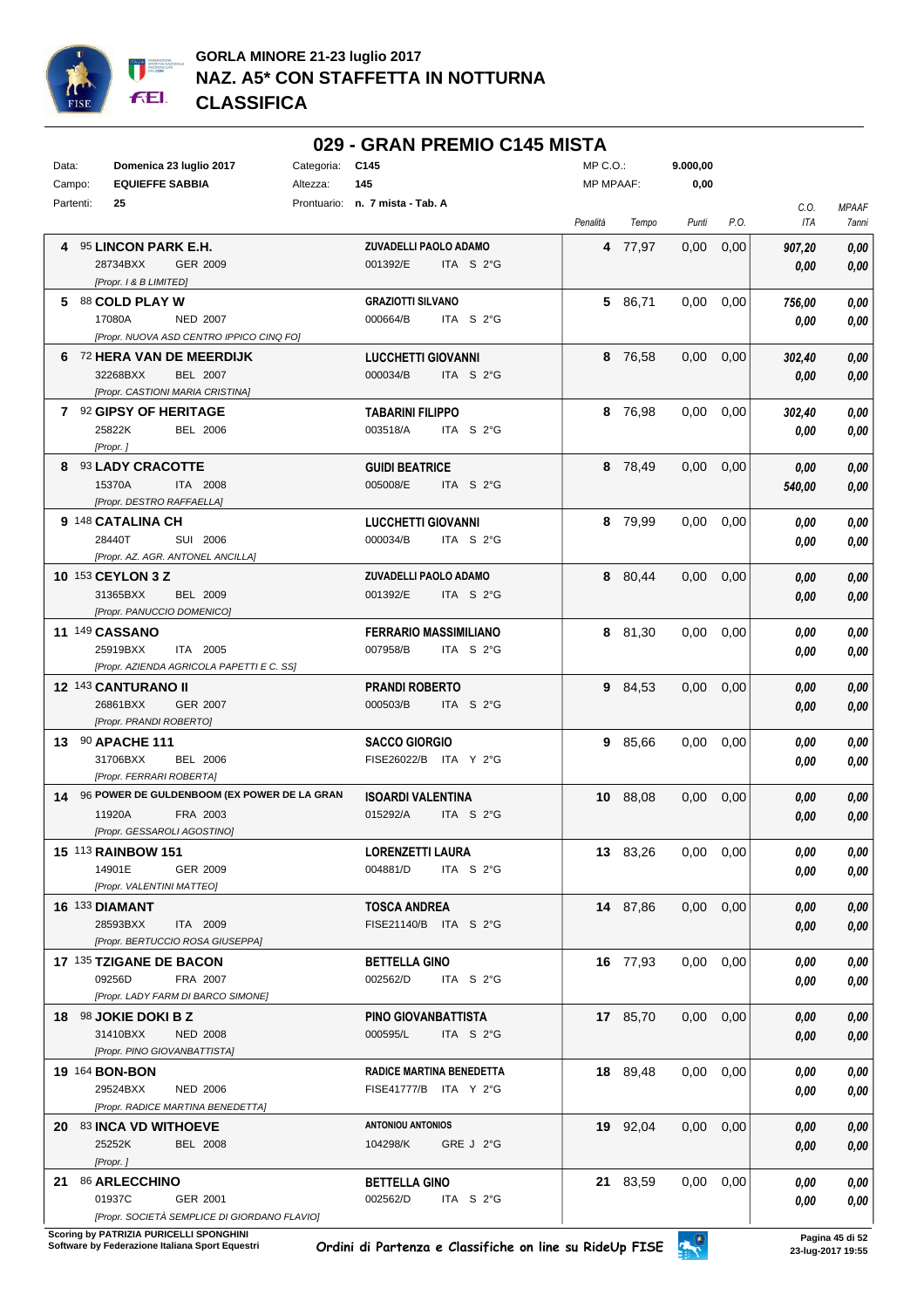

#### **029 - GRAN PREMIO C145 MISTA**

| Data:     | Domenica 23 luglio 2017                            | Categoria:  | C <sub>145</sub>         |                     | $MP C. O.$ :     |       | 9.000,00 |      |      |              |
|-----------|----------------------------------------------------|-------------|--------------------------|---------------------|------------------|-------|----------|------|------|--------------|
| Campo:    | <b>EQUIEFFE SABBIA</b>                             | Altezza:    | 145                      |                     | <b>MP MPAAF:</b> |       | 0,00     |      |      |              |
| Partenti: | 25                                                 | Prontuario: | n. 7 mista - Tab. A      |                     |                  |       |          |      | C.0. | <b>MPAAF</b> |
|           |                                                    |             |                          |                     | Penalità         | Tempo | Punti    | P.O. | ITA  | <b>7anni</b> |
|           | <b>77 CAJOTE DELLA CACCIA</b>                      |             | <b>PRANDI ROBERTO</b>    |                     | <b>Elim</b>      | 0,00  | 0,00     | 0,00 | 0,00 | 0.00         |
|           | 08537D<br><b>ITA 2008</b>                          |             | 000503/B                 | ITA S 2°G           |                  |       |          |      | 0,00 | 0,00         |
|           | [Propr. COOP.SOC.AGR.LA CACCIA-ONLUS]              |             |                          |                     |                  |       |          |      |      |              |
|           | 64 BIRICCHINA BELLA                                |             | <b>MOYERSOEN FILIPPO</b> |                     | Rit              | 0,00  | 0,00     | 0,00 | 0.00 | 0,00         |
|           | 09735E<br>ITA 2005                                 |             | 001637/B                 | ITA S $2^{\circ}$ G |                  |       |          |      | 0.00 | 0.00         |
|           | [Propr. MARTINI ANDREA]                            |             |                          |                     |                  |       |          |      |      |              |
|           | 82 QUERIOT                                         |             | <b>MINOLI LUDOVICA</b>   |                     | Rit              | 0,00  | 0,00     | 0,00 | 0,00 | 0,00         |
|           | ITA 2006<br>23586BXX                               |             | 008471/B                 | ITA S 2°G           |                  |       |          |      | 0,00 | 0.00         |
|           | [Propr. MINOLI FRANCESCO]                          |             |                          |                     |                  |       |          |      |      |              |
|           | 151 MIRACLE                                        |             | <b>MARTINELLI PAOLO</b>  |                     | Rit              | 0,00  | 0,00     | 0,00 | 0.00 | 0,00         |
|           | ITA 2008<br>26736BXX                               |             | 003020/B                 | ITA S 2°G           |                  |       |          |      | 0,00 | 0.00         |
|           | [Propr. AZ. AGR. SAN GIOVANNI DI MARTINELLI PAOLO] |             |                          |                     |                  |       |          |      |      |              |

Collegio Giudicante *Presidente ADA GROSSATO TUBERGA LORETTA BELUSSI FEDERICA CASSANI ELISA COLNAGHI MANUELA COLOMBI*

# **030 - C120 A TEMPO**

| Data:     | Domenica 23 luglio 2017            |                                                 | Categoria: | C <sub>120</sub>                  |                                        | MP C.O.:         |           | 500,00            |      |            |              |
|-----------|------------------------------------|-------------------------------------------------|------------|-----------------------------------|----------------------------------------|------------------|-----------|-------------------|------|------------|--------------|
| Campo:    | <b>DUE LEONI SABBIA</b>            |                                                 | Altezza:   | 120                               |                                        | <b>MP MPAAF:</b> |           | 0,00              |      |            |              |
| Partenti: | 38                                 |                                                 |            | Prontuario: n. 3 a tempo - Tab. A |                                        |                  |           |                   |      | C.O.       | <b>MPAAF</b> |
|           |                                    |                                                 |            |                                   |                                        | Penalità         | Tempo     | Punti             | P.O. | <b>ITA</b> | 7anni        |
|           | <b>1 134 VONDEL</b>                |                                                 |            | <b>SANTACROCE GIULIA</b>          |                                        |                  | 0, 63, 13 | 0,00              | 0,00 | 62,50      | 0,00         |
|           | 11995A                             | <b>NED 2002</b>                                 |            | 009320/A                          | ITA S 1°G                              |                  |           |                   |      | 0.00       | 0.00         |
|           | [Propr. SANTACROCE FRANCESCO]      |                                                 |            |                                   |                                        |                  |           |                   |      |            |              |
|           | 2 260 CASPER                       |                                                 |            | <b>CAGNAZZO VALENTINA</b>         |                                        |                  | 0 63,68   | $0.00 \quad 0.00$ |      | 45,00      | 0,00         |
|           | 25967BXX                           | <b>NED 2007</b>                                 |            | 009038/B                          | ITA S 1°G                              |                  |           |                   |      | 0.00       | 0,00         |
|           | [Propr. MINORINI LUCA]             |                                                 |            |                                   |                                        |                  |           |                   |      |            |              |
|           | 3 172 SUPERIO D'ACHERONTE          |                                                 |            | <b>ROSSI ANNA</b>                 |                                        |                  | 0 64,11   | 0,00              | 0.00 | 37,50      | 0,00         |
|           | 16838A                             | ITA 2007                                        |            | 007580/A                          | ITA S 1°G                              |                  |           |                   |      | 125,00     | 0,00         |
|           | [Propr. SOC. AGR. IL CERRO S.R.L.] |                                                 |            |                                   |                                        |                  |           |                   |      |            |              |
|           | 4 177 AURORA DELLA MONICA          |                                                 |            |                                   | <b>COLLINI CLARISSA HEDY ANASTASIA</b> | 0                | 66,25     | 0,00              | 0,00 | 30,00      | 0,00         |
|           | 26630BXX                           | <b>GER 2007</b>                                 |            | FISE15835/B ITA Y 1°G             |                                        |                  |           |                   |      | 0.00       | 0,00         |
|           |                                    | [Propr. ALL. DELLA MONICA DI RAFFAELLO COLLINI] |            |                                   |                                        |                  |           |                   |      |            |              |
|           | 5 217 LINCORADA                    |                                                 |            | PETAZZI GIULIA                    |                                        |                  | 0 68,51   | 0,00              | 0,00 | 25,00      | 0,00         |
|           | 15810A                             | ITA 2008                                        |            | FISE23941/B ITA Y 1°G             |                                        |                  |           |                   |      | 75,00      | 0,00         |
|           | [Propr. PETAZZI GIULIA]            |                                                 |            |                                   |                                        |                  |           |                   |      |            |              |
|           | 6 247 EDELLIEFJE                   |                                                 |            | <b>PASQUINI MATTEO</b>            |                                        |                  | 0 69,06   | 0,00              | 0,00 | 10,00      | 0,00         |
|           | 32045BXX                           | <b>NED 2009</b>                                 |            | FISE20845/D ITA J 1°G             |                                        |                  |           |                   |      | 0.00       | 0,00         |
|           | [Propr. BUSTI GIOVANNA]            |                                                 |            |                                   |                                        |                  |           |                   |      |            |              |
|           | <b>7 252 UNIEK</b>                 |                                                 |            | <b>PETRUCCI MARTA</b>             |                                        |                  | $0$ 70,31 | 0,00              | 0,00 | 10,00      | 0,00         |
|           | 21866BXX                           | <b>NED 2001</b>                                 |            | FISE30887/B ITA S 1°G             |                                        |                  |           |                   |      | 0.00       | 0,00         |
|           | [Propr. ACQUISTAPACE MARIASOLE]    |                                                 |            |                                   |                                        |                  |           |                   |      |            |              |
|           | 8 246 UN BALOU D'ADRIERS           |                                                 |            |                                   | <b>GALIMBERTI MATTEO JOSEPH</b>        |                  | $0$ 70,63 | $0.00\,$          | 0,00 | 10,00      | 0,00         |
|           | 32795BXX                           | FRA 2008                                        |            | FISE70117/B ITA J 1°G             |                                        |                  |           |                   |      | 0.00       | 0,00         |
|           | [Propr. GALIMBERTI CESARE]         |                                                 |            |                                   |                                        |                  |           |                   |      |            |              |
|           | 9 267 GASPA RONE                   |                                                 |            | <b>RAMPINELLI SILVIA</b>          |                                        |                  | $0$ 70,76 | 0,00              | 0,00 | 10.00      | 0,00         |
|           | 32116BXX                           | <b>NED 2011</b>                                 |            | 009278/B                          | ITA S 1°G                              |                  |           |                   |      | 0.00       | 0,00         |
|           | [Propr. RAMPINELLI SILVIA]         |                                                 |            |                                   |                                        |                  |           |                   |      |            |              |
|           | 10 262 LION SAURO                  |                                                 |            | <b>STRATTA FABIO</b>              |                                        |                  | $0$ 71,20 | 0.00              | 0,00 | 10.00      | 0,00         |
|           | 17369A                             | ITA 2009                                        |            | 013663/A                          | ITA S 1°G                              |                  |           |                   |      | 50,00      | 0,00         |
|           | [Propr. CIMINO SALVATORE]          |                                                 |            |                                   |                                        |                  |           |                   |      |            |              |
|           | <b>11 248 NEDINE</b>               |                                                 |            | <b>MURGIONI MASSIMO</b>           |                                        |                  | 4 55,30   | 0,00              | 0,00 | 0.00       | 0,00         |
|           | 24274BXX                           | ITA 2006                                        |            | 008933/B                          | ITA S 1°G                              |                  |           |                   |      | 0.00       | 0,00         |
|           | [Propr. MURGIONI MASSIMO]          |                                                 |            |                                   |                                        |                  |           |                   |      |            |              |

**Scoring by PATRIZIA PURICELLI SPONGHINI<br>Software by Federazione Italiana Sport Equestri** 

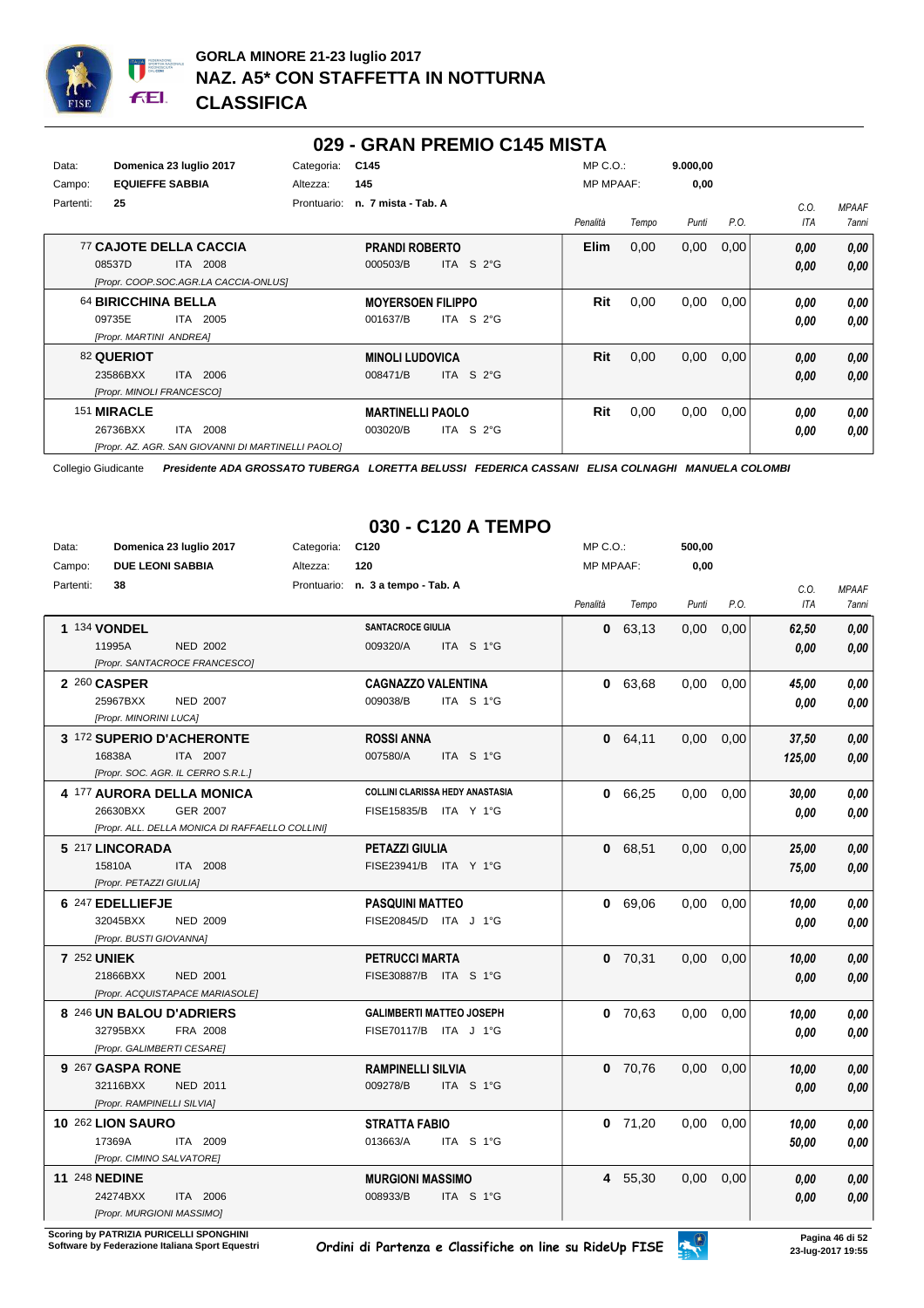

|           |                                                             |            | 030 - C120 A TEMPO                                    |                  |         |          |      |              |                       |
|-----------|-------------------------------------------------------------|------------|-------------------------------------------------------|------------------|---------|----------|------|--------------|-----------------------|
| Data:     | Domenica 23 luglio 2017                                     | Categoria: | C120                                                  | MP C.O.:         |         | 500,00   |      |              |                       |
| Campo:    | <b>DUE LEONI SABBIA</b>                                     | Altezza:   | 120                                                   | <b>MP MPAAF:</b> |         | 0,00     |      |              |                       |
| Partenti: | 38                                                          |            | Prontuario: n. 3 a tempo - Tab. A                     | Penalità         | Tempo   | Punti    | P.O. | C.O.<br>ITA  | <b>MPAAF</b><br>7anni |
|           | 12 213 LEOPOL DU PLESSIS                                    |            | <b>VALLI CLAUDIA</b>                                  |                  | 4 57,92 | 0,00     | 0,00 | 0.00         | 0,00                  |
|           | 19963BXX<br>FRA 1999                                        |            | FISE33275/B ITA Y 1°G                                 |                  |         |          |      | 0.00         | 0,00                  |
|           | [Propr. VALLI CLAUDIA]                                      |            |                                                       |                  |         |          |      |              |                       |
|           | <b>13 179 LOLLO</b><br>01466X<br>ITA 2006                   |            | <b>GUERENZI ROCCA CHIARA</b><br>FISE77736/B ITA J 1°G |                  | 4 58,81 | 0,00     | 0,00 | 0.00         | 0,00                  |
|           | [Propr. CAVALIERI VITTORIO]                                 |            |                                                       |                  |         |          |      | 0.00         | 0,00                  |
|           | <b>14 198 LUCKY GIORDAN</b>                                 |            | <b>STANZINI ANNA</b>                                  |                  | 4 63,33 | 0,00     | 0,00 | 0.00         | 0,00                  |
|           | 11636E<br>ITA 2007                                          |            | FISE53778/B ITA J 1°G                                 |                  |         |          |      | 0.00         | 0.00                  |
|           | [Propr. GABRIELE DAMIANO ROBERTO]                           |            |                                                       |                  |         |          |      |              |                       |
|           | <b>15 173 BRIVIDO</b>                                       |            | <b>JOURDAN CAMILLA</b>                                |                  | 4 63,63 | 0,00     | 0,00 | 0.00         | 0,00                  |
|           | 28975BXX<br>ITA 2010<br>[Propr. PELLINI VERONICA]           |            | 002999/A<br>ITA S 1°G                                 |                  |         |          |      | 0,00         | 0,00                  |
|           | 16 251 TEJUS                                                |            | <b>LORENZINI CARLO</b>                                |                  | 4 63,66 | 0,00     | 0,00 | 0.00         | 0,00                  |
|           | 12032F<br>ITA 2007                                          |            | FISE92825/B ITA S 1°G                                 |                  |         |          |      | 0.00         | 0.00                  |
|           | [Propr. LORENZINI ELENA]                                    |            |                                                       |                  |         |          |      |              |                       |
|           | <b>17 226 LARRY</b>                                         |            | <b>GOZZI BEATRICE</b>                                 |                  | 4 64,01 | 0,00     | 0,00 | 0.00         | 0,00                  |
|           | 23748BXX<br>ITA 2006<br>[Propr. AZ. AGR. "PRATO ROTONDO"]   |            | FISE12061/B ITA S 1°G                                 |                  |         |          |      | 0,00         | 0,00                  |
|           | 18 85 QUARLING D'AUVERS                                     |            | <b>FEY CARLOTTA</b>                                   |                  | 4 64.64 | 0,00     | 0,00 | 0.00         | 0,00                  |
|           | 16784A<br>FRA 2004                                          |            | FISE15819/A ITA S 1°G                                 |                  |         |          |      | 0,00         | 0,00                  |
|           | [Propr. FEY SANDRO]                                         |            |                                                       |                  |         |          |      |              |                       |
|           | 19 206 GRIMALDI VAN'T PARADIJS                              |            | <b>SPUNTON ALEXIA</b>                                 |                  | 4 64,90 | 0,00     | 0,00 | 0.00         | 0,00                  |
|           | 26367BXX<br><b>BEL 2006</b>                                 |            | FISE61699/B ITA J 1°G                                 |                  |         |          |      | 0,00         | 0,00                  |
|           | [Propr. MANTEGAZZA MARINELLA]<br>20 238 BEYNAC DE LA HAYE   |            | <b>MEAZZA SILVIA</b>                                  |                  | 4 65,38 | 0,00     | 0,00 | 0.00         | 0,00                  |
|           | 32717BXX<br><b>BEL 2007</b>                                 |            | 000723/B<br>ITA S 1°G                                 |                  |         |          |      | 0.00         | 0.00                  |
|           | [Propr. MEAZZA SILVIA]                                      |            |                                                       |                  |         |          |      |              |                       |
|           | 21 180 PSICHE DI SANTA MARTA                                |            | PRUSSIANI CRISTINA                                    |                  | 4 66,46 | 0,00     | 0,00 | 0,00         | 0,00                  |
|           | 25591BXX<br>ITA 2007                                        |            | FISE19026/B ITA S 1°G                                 |                  |         |          |      | 0,00         | 0,00                  |
|           | [Propr. PRUSSIANI CRISTINA]<br>22 188 SAMSARA SEMILLY       |            | <b>TONINELLI LUCREZIA</b>                             |                  | 4 66,66 | 0,00     | 0,00 | 0,00         | 0,00                  |
|           | 25233BXX<br>FRA 2006                                        |            | FISE13167/B ITA Y 1°G                                 |                  |         |          |      | 0.00         | 0.00                  |
|           | [Propr. BUTI BEATRICE]                                      |            |                                                       |                  |         |          |      |              |                       |
|           | 23 207 QUI VOILA Z                                          |            | <b>MARIANI ALESSANDRO</b>                             |                  | 4 67,15 | 0.00     | 0,00 | 0,00         | 0,00                  |
|           | <b>NED 2000 Pony</b><br>23620BXX                            |            | FISE40328/B ITA J 1°G                                 |                  |         |          |      | 0,00         | 0,00                  |
|           | [Propr. ALGAROTTI NICOLO']<br>24 225 KATEGA II AC           |            | <b>GUERENZI ROCCA CHIARA</b>                          |                  |         |          |      |              |                       |
|           | 18379A<br>BEL 2010                                          |            | FISE77736/B ITA J 1°G                                 |                  | 4 69,17 | 0,00     | 0,00 | 0.00<br>0.00 | 0,00<br>0,00          |
|           | [Propr. ROCCA CINZIA]                                       |            |                                                       |                  |         |          |      |              |                       |
|           | 25 240 GERONIMO                                             |            | <b>FERRI NICOLE</b>                                   |                  | 4 70,68 | 0,00     | 0,00 | 0.00         | 0,00                  |
|           | 15309E<br><b>BEL 2006</b>                                   |            | FISE27812/E ITA J 1°G                                 |                  |         |          |      | 0,00         | 0,00                  |
|           | [Propr. MANGHERINI LARA]                                    |            |                                                       |                  |         |          |      |              |                       |
|           | 26 184 VELOCITY<br>25994BXX<br><b>NED 2002</b>              |            | <b>SIMI VALENTINA</b><br>FISE28996/B ITA S 1°G        |                  | 4 76,86 | 0,00     | 0,00 | 0.00         | 0,00                  |
|           | [Propr. SIMI VALENTINA]                                     |            |                                                       |                  |         |          |      | 0,00         | 0,00                  |
|           | 27 249 BAROLO                                               |            | <b>SALA MASSIMO</b>                                   |                  | 6 86,24 | $0.00\,$ | 0,00 | 0.00         | 0,00                  |
|           | 27583BXX<br><b>NED 2006</b>                                 |            | 000477/A<br>ITA S 1°G                                 |                  |         |          |      | 0,00         | 0,00                  |
|           | [Propr. TAGLIABUE VALENTINA]                                |            |                                                       |                  |         |          |      |              |                       |
|           | 28 200 NOCCIOLA DEL SOLE                                    |            | <b>GROPPO ANITA</b>                                   |                  | 6 86,44 | $0.00\,$ | 0,00 | 0.00         | 0,00                  |
|           | 30339BXX<br>ITA 2010<br>[Propr. AZ. AGR. GRAZIOTTI SILVANO] |            | FISE47117/B ITA Y 1°G                                 |                  |         |          |      | 0,00         | 0,00                  |
|           | 29 236 VISE' DEL BEIRO                                      |            | <b>MALINVERNO GIORGIA</b>                             |                  | 8 62,13 | 0,00     | 0,00 | 0.00         | 0,00                  |
|           | 25293BXX<br>ITA 2007                                        |            | FISE18707/B ITA Y 1°G                                 |                  |         |          |      | 0,00         | 0,00                  |
|           | [Propr. ARIMANE ANNA]                                       |            |                                                       |                  |         |          |      |              |                       |

**Scoring by PATRIZIA PURICELLI SPONGHINI<br>Software by Federazione Italiana Sport Equestri**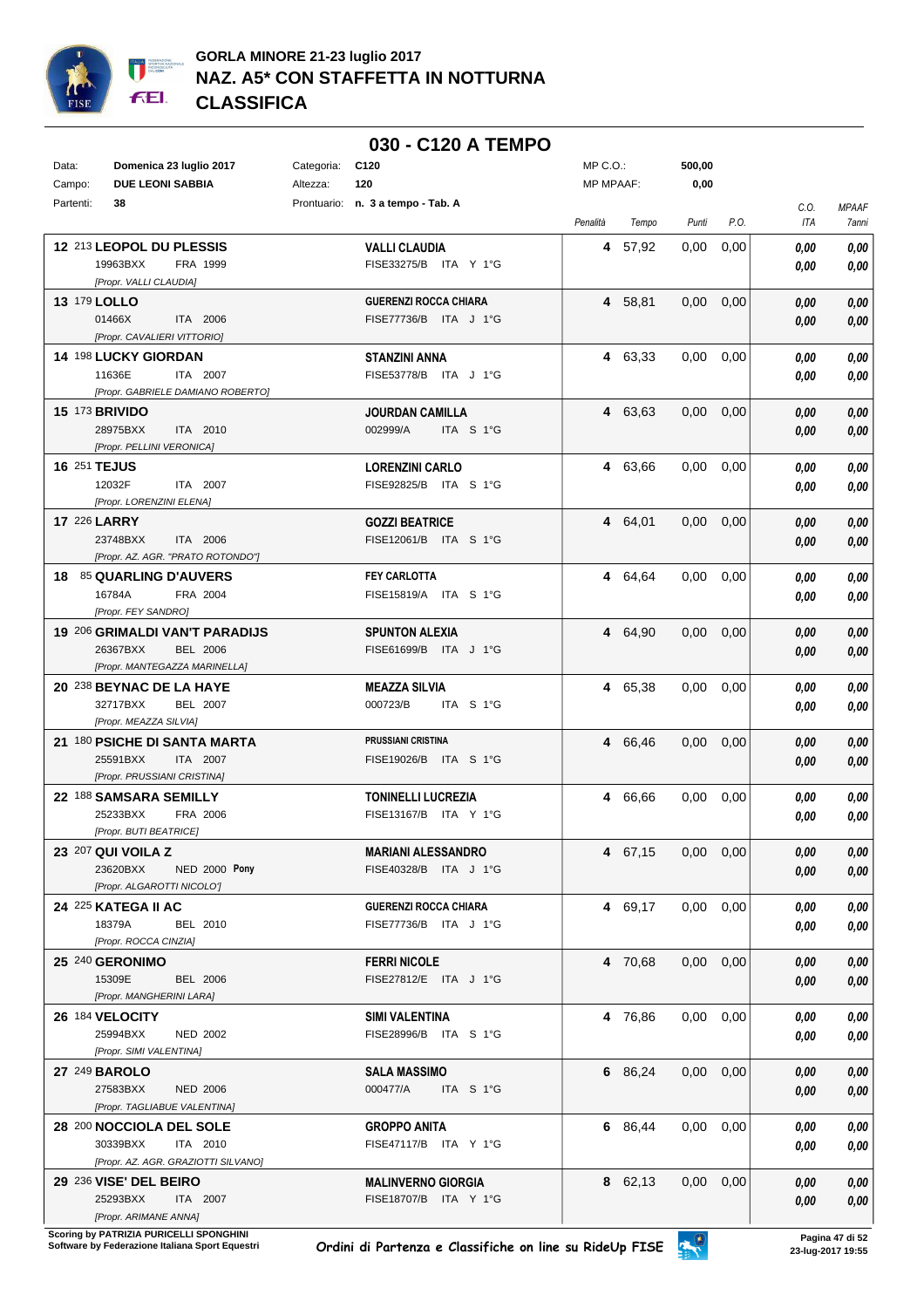

|              |                                    |            |                                   | 030 - C120 A TEMPO    |                  |           |        |      |            |              |
|--------------|------------------------------------|------------|-----------------------------------|-----------------------|------------------|-----------|--------|------|------------|--------------|
| Data:        | Domenica 23 luglio 2017            | Categoria: | C120                              |                       | MP C.O.:         |           | 500,00 |      |            |              |
| Campo:       | <b>DUE LEONI SABBIA</b>            | Altezza:   | 120                               |                       | <b>MP MPAAF:</b> |           | 0,00   |      |            |              |
| Partenti:    | 38                                 |            | Prontuario: n. 3 a tempo - Tab. A |                       |                  |           |        |      | C.O.       | <b>MPAAF</b> |
|              |                                    |            |                                   |                       | Penalità         | Tempo     | Punti  | P.O. | <b>ITA</b> | <b>7anni</b> |
|              | 30 245 CUBITO S                    |            | <b>EPIFANI LAURA</b>              |                       |                  | 8 64,92   | 0,00   | 0,00 | 0.00       | 0,00         |
|              | 30153BXX<br>GER 2009               |            |                                   | FISE15547/A ITA S 1°G |                  |           |        |      | 0.00       | 0,00         |
|              | [Propr. EPIFANI LAURA]             |            |                                   |                       |                  |           |        |      |            |              |
| 31 199 ELISA |                                    |            | <b>SBARAGLIO ANNA</b>             |                       |                  | 8 77,83   | 0,00   | 0,00 | 0,00       | 0.00         |
|              | 32111BXX<br><b>NED 2009</b>        |            |                                   | FISE52770/B ITA Y 1°G |                  |           |        |      | 0,00       | 0,00         |
|              | [Propr. MESSINA GIUSEPPA]          |            |                                   |                       |                  |           |        |      |            |              |
|              | 32 208 NONA STRIA                  |            | <b>SASSI ELENA SOFIA</b>          |                       |                  | 8 80,71   | 0.00   | 0.00 | 0.00       | 0,00         |
|              | 24271BXX<br>ITA 2006               |            |                                   | FISE24351/B ITA Y 1°G |                  |           |        |      | 0,00       | 0,00         |
|              | [Propr. SASSI ELENA SOFIA]         |            |                                   |                       |                  |           |        |      |            |              |
|              | 33 220 LORIANA J                   |            | <b>BANCHELLI FRANCESCA</b>        |                       |                  | 12 73,52  | 0,00   | 0,00 | 0.00       | 0,00         |
|              | 31420BXX<br>ITA 2010               |            | 020876/B                          | ITA S 1°G COMP        |                  |           |        |      | 0.00       | 0,00         |
|              | [Propr. BANCHELLI FRANCESCA]       |            |                                   |                       |                  |           |        |      |            |              |
|              | 255 REGALIA CECE                   |            | <b>MUSITELLI CAROLINA</b>         |                       | <b>Elim</b>      | 0,00      | 0,00   | 0,00 | 0.00       | 0.00         |
|              | 03748C<br>FRA 2005                 |            | 011171/B                          | ITA S 1°G             |                  |           |        |      | 0,00       | 0,00         |
|              | [Propr. GAVIO BEATRICE]            |            |                                   |                       |                  |           |        |      |            |              |
|              | 210 CARULHA                        |            | <b>SAVINI ALESSANDRA</b>          |                       | Rit              | 0.00      | 0.00   | 0.00 | 0.00       | 0,00         |
|              | 15978BXX<br>ITA 2002               |            | 006146/E                          | ITA S 1°G             |                  |           |        |      | 0,00       | 0,00         |
|              | [Propr. PROSERPIO RUGGERO]         |            |                                   |                       |                  |           |        |      |            |              |
|              | 269 GIGOLO                         |            | <b>BROGLIA PAOLO</b>              |                       | Rit              | 0,00      | 0,00   | 0,00 | 0.00       | 0,00         |
|              | <b>SCN 2011</b><br>25829K          |            |                                   | FISE23084/B ITA S 1°G |                  |           |        |      | 0.00       | 0,00         |
|              | [Propr.]                           |            |                                   |                       |                  |           |        |      |            |              |
|              | FC 144 SONJA BAIA                  |            | <b>RUSCICA GIACOMO</b>            |                       |                  | $0$ 74,58 | 0,00   | 0,00 | 0.00       | 0,00         |
|              | 01655R<br>ITA 2002                 |            |                                   | FISE14057/A ITA Y 2°G |                  |           |        |      | 0,00       | 0,00         |
|              | [Propr. FERRARI ROBERTA]           |            |                                   |                       |                  |           |        |      |            |              |
|              | FC 160 AWANI SEMILLY               |            | <b>SANVITO FULVIO</b>             |                       |                  | 4 78,82   | 0,00   | 0,00 | 0.00       | 0,00         |
|              | 32108BXX<br>FRA 2010               |            | 001339/B                          | ITA S 2°G             |                  |           |        |      | 0.00       | 0,00         |
|              | [Propr. CLINICA VETERINARIA PIOLA] |            |                                   |                       |                  |           |        |      |            |              |

## **031 - C115 A FASI**

| Data:     | Domenica 23 luglio 2017                       | Categoria:  | C <sub>115</sub>                             | MP C.O.          |       | 400,00 |      |        |              |
|-----------|-----------------------------------------------|-------------|----------------------------------------------|------------------|-------|--------|------|--------|--------------|
| Campo:    | <b>DUE LEONI SABBIA</b>                       | Altezza:    | 115                                          | <b>MP MPAAF:</b> |       | 0.00   |      |        |              |
| Partenti: | 34                                            | Prontuario: | n. 19.2 speciale a fasi consecutive - Tab. A |                  |       |        |      | C.0.   | <b>MPAAF</b> |
|           |                                               |             |                                              | Penalità         | Tempo | Punti  | P.O. | ITA    | <b>7anni</b> |
|           | 297 MICHAELLE                                 |             | <b>SMYSHLIAEVA EKATERINA</b>                 | 0/0              | 21,30 | 0,00   | 0,00 | 50,00  | 0,00         |
|           | 22641BXX<br>ITA 2005                          |             | FISE101743/B RUS C Brev.                     |                  |       |        |      | 100,00 | 0,00         |
|           | [Propr. SMYSHLYAEVA OLGA]                     |             |                                              |                  |       |        |      |        |              |
|           | 2 193 LUCKY DAY A                             |             | <b>DAINESI ROSA</b>                          | 0/0              | 22,41 | 0,00   | 0,00 | 36,00  | 0,00         |
|           | 08219D<br>GER 2002                            |             | FISE63947/B<br>ITA Y 1°G                     |                  |       |        |      | 0.00   | 0,00         |
|           | [Propr. GUARDA CRISTINA]                      |             |                                              |                  |       |        |      |        |              |
|           | 3 303 VERMICELLE D'ERMAC                      |             | <b>FIORELLI LEONARDO</b>                     | 0/0              | 22,81 | 0,00   | 0,00 | 30,00  | 0,00         |
|           | 30240BXX<br>FRA 2009                          |             | FISE38301/B<br>ITA J Brev.                   |                  |       |        |      | 0,00   | 0,00         |
|           | [Propr. AZIENDA AGR. ALLEVAMENTO MONTECHIARO] |             |                                              |                  |       |        |      |        |              |
|           | 4 276 CAPRI'S MOON R.S.                       |             | <b>SMYSHLIAEVA EKATERINA</b>                 | 0/0              | 24,00 | 0,00   | 0,00 | 24,00  | 0,00         |
|           | 2009<br>28594BXX<br>ITA                       |             | FISE101743/B RUS C Brev.                     |                  |       |        |      | 60,00  | 0,00         |
|           | [Propr. BENINI SILVIO]                        |             |                                              |                  |       |        |      |        |              |
|           | 5 311 QUALIS ROSE                             |             | <b>RAIMONDI CARLOTTA</b>                     | 0/0              | 24,51 | 0,00   | 0,00 | 20,00  | 0,00         |
|           | 32030BXX<br>FRA 2004                          |             | FISE44901/B<br>ITA J Brev.                   |                  |       |        |      | 0,00   | 0,00         |
|           | [Propr. PAGANI DEBORA IDA GIUSEPPINA]         |             |                                              |                  |       |        |      |        |              |
|           | 6 301 IN-A-GADDA-DA-VIDA                      |             | <b>PIGAZZI NICOLO</b>                        | 0/0              | 25,42 | 0,00   | 0,00 | 8.00   | 0,00         |
|           | 29494BXX<br><b>BEL 2008</b>                   |             | <b>FISE71422/B</b><br>ITA J Brev.            |                  |       |        |      | 0,00   | 0,00         |
|           | [Propr. PIGAZZI NICOLO]                       |             |                                              |                  |       |        |      |        |              |

**Scoring by PATRIZIA PURICELLI SPONGHINI<br>Software by Federazione Italiana Sport Equestri**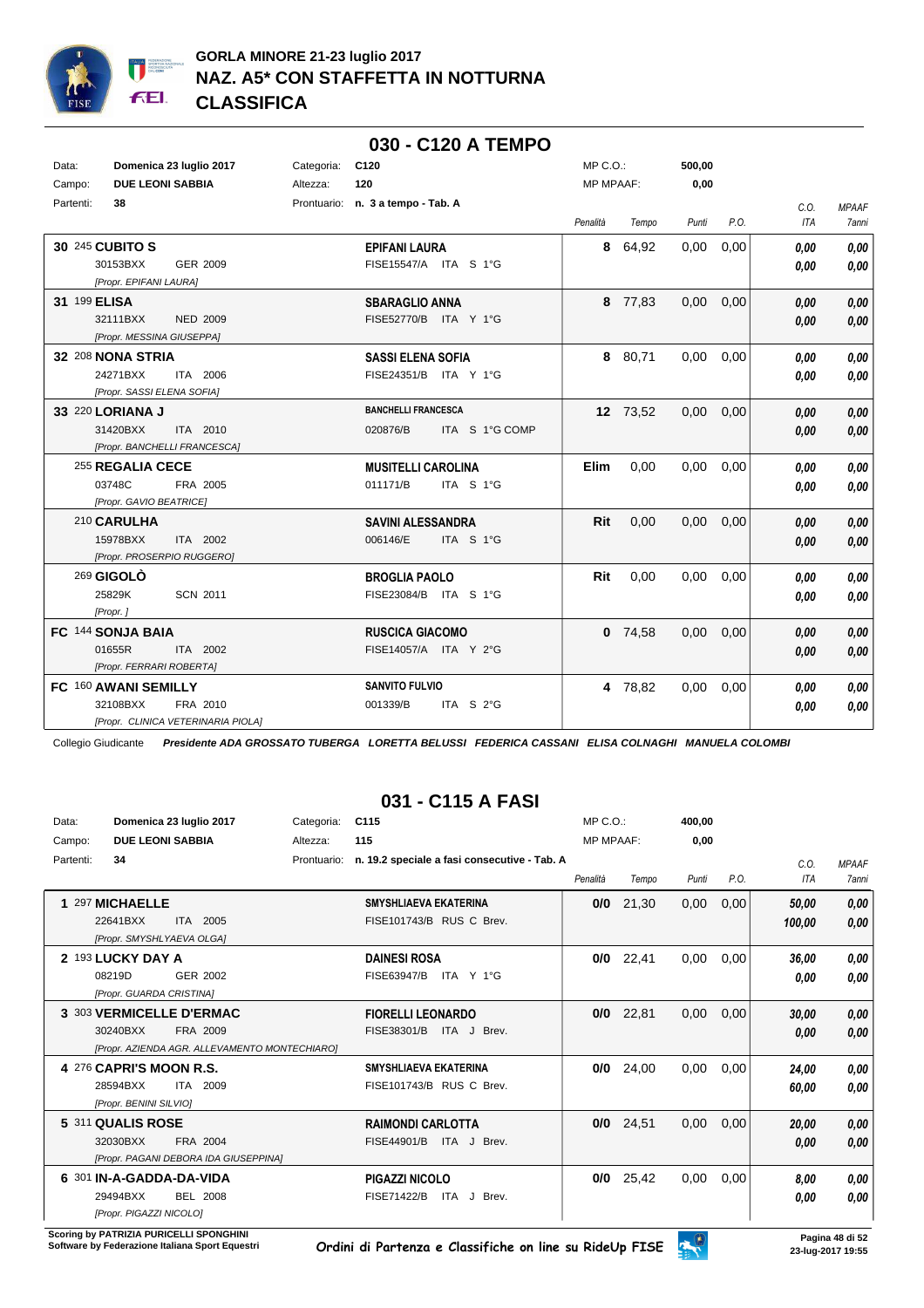

#### **031 - C115 A FASI**

| Data:     | Domenica 23 luglio 2017                           | Categoria: C115 |                                                          | MP C.O.:  |             | 400,00            |      |       |                     |
|-----------|---------------------------------------------------|-----------------|----------------------------------------------------------|-----------|-------------|-------------------|------|-------|---------------------|
| Campo:    | <b>DUE LEONI SABBIA</b>                           | Altezza:        | 115                                                      | MP MPAAF: |             | 0,00              |      |       |                     |
| Partenti: | 34                                                |                 | Prontuario: n. 19.2 speciale a fasi consecutive - Tab. A |           |             |                   |      | C.O.  | MPAAF               |
|           |                                                   |                 |                                                          | Penalità  | Tempo       | Punti             | P.O. | ITA   | <i><b>7anni</b></i> |
|           | 7 33 MADONNA                                      |                 | <b>FRANZOLIN FRANCESCA</b>                               |           | $0/0$ 26,20 | 0.00 <sub>1</sub> | 0,00 | 8.00  | 0.00                |
|           | 25825BXX<br>GER 2003                              |                 | FISE22902/B ITA S 1°G                                    |           |             |                   |      | 0.00  | 0,00                |
|           | [Propr. VILLA FEDERICA]                           |                 |                                                          |           |             |                   |      |       |                     |
|           | 8 192 STAKKABO                                    |                 | <b>SALVANESCHI FRANCESCA</b>                             |           | $0/0$ 28,33 | $0.00 \quad 0.00$ |      | 8,00  | 0,00                |
|           | 25329G<br>GER 2008                                |                 | 008520/B<br>ITA S 1°G                                    |           |             |                   |      | 0,00  | 0,00                |
|           | [Propr. S.S.D. POLISPORTIVA SETTE COLLI S.R.L.]   |                 |                                                          |           |             |                   |      |       |                     |
|           | 9 277 DAEIRA                                      |                 | <b>SCHIAVON NICOLE</b>                                   |           | $0/0$ 28,74 | $0,00$ $0,00$     |      | 8,00  | 0,00                |
|           | 27768BXX<br>ITA 2008                              |                 | FISE27668/B ITA J Brev.                                  |           |             |                   |      | 40,00 | 0,00                |
|           | [Propr. BROGGINI BARBARA]                         |                 |                                                          |           |             |                   |      |       |                     |
|           | 10 237 VIENNA DELLE ROANE                         |                 | <b>RAMPINELLI SILVIA</b>                                 |           | $0/0$ 31,07 | $0.00\,$          | 0,00 | 0.00  | 0,00                |
|           | 09181D<br>ITA 2008                                |                 | 009278/B<br>ITA S 1°G                                    |           |             |                   |      | 0.00  | 0,00                |
|           | [Propr. ALLEV.TO EQUINI LE ROANE DI BROTTO PAOLO] |                 |                                                          |           |             |                   |      |       |                     |
|           | 11 268 COMBINAGUAI                                |                 | <b>MAZZA DIEGO</b>                                       |           | $0/4$ 20,45 | $0.00\,$          | 0,00 | 0,00  | 0,00                |
|           | 31244BXX<br>ITA 2011                              |                 | 005369/B<br>ITA S 1°G                                    |           |             |                   |      | 0.00  | 0,00                |
|           | [Propr. AZIENDA AGRICOLA LA STELLA DI MAZZA GINO] |                 |                                                          |           |             |                   |      |       |                     |
|           | 12 304 QUIDEKA                                    |                 | <b>LANZONI VERONICA</b>                                  |           | $0/4$ 22,83 | $0.00\,$          | 0,00 | 0,00  | 0,00                |
|           | 28642BXX<br>GER 2006                              |                 | FISE44107/B ITA J Brev.                                  |           |             |                   |      | 0.00  | 0,00                |
|           | [Propr. PACOTTO ELISABETTA]                       |                 |                                                          |           |             |                   |      |       |                     |
|           | <b>13 275 COOL CASSIS 12</b>                      |                 | <b>FIORELLI LEONARDO</b>                                 |           | $0/4$ 27,37 | $0.00\,$          | 0,00 | 0,00  | 0,00                |
|           | 25468BXX<br>GER 2004                              |                 | FISE38301/B ITA J Brev.                                  |           |             |                   |      | 0,00  | 0,00                |
|           | [Propr. AZIENDA AGR. ALLEVAMENTO MONTECHIARO]     |                 |                                                          |           |             |                   |      |       |                     |
|           | 14 296 RUBY D (EX RHUDBEKIA DE VANSICHANT)        |                 | <b>ROSSI GIORGIO ANGELO</b>                              |           | $0/4$ 30,81 | $0,00$ $0,00$     |      | 0,00  | 0,00                |
|           | 22046BXX<br>BEL 2001                              |                 | FISE35234/B ITA S Brev.                                  |           |             |                   |      | 0,00  | 0,00                |
|           | [Propr. PATRESE MADDALENA]                        |                 |                                                          |           |             |                   |      |       |                     |
|           | 15 300 OMAR SHARIFF                               |                 | <b>PASTORE MARTINA</b>                                   |           | 4 43,59     | $0,00$ $0,00$     |      | 0.00  | 0,00                |
|           | 10574A<br><b>NED 1996</b>                         |                 | FISE58062/B ITA C Brev.                                  |           |             |                   |      | 0,00  | 0,00                |
|           | [Propr. FRESIA GUALTIERO]                         |                 |                                                          |           |             |                   |      |       |                     |
|           | 16 316 PEPITA 147                                 |                 | <b>BUZZI FRANZOSO VALENTINA</b>                          |           | 4 44,07     | $0,00$ $0,00$     |      | 0,00  | 0,00                |
|           | 25958BXX<br>GER 2001                              |                 | FISE62821/B ITA J Brev.                                  |           |             |                   |      | 0.00  | 0,00                |
|           | [Propr. BUZZI FRANZOSO VALENTINA]                 |                 |                                                          |           |             |                   |      |       |                     |
|           | 17 244 CARROLLS MISS CLOVER                       |                 | <b>NULLI FEDERICA</b>                                    |           | 4 47,89     | $0,00$ $0,00$     |      | 0,00  | 0,00                |
|           | 28292BXX<br>IRL 2007 Pony                         |                 | FISE52123/B ITA C 1°G                                    |           |             |                   |      | 0.00  | 0,00                |
|           | [Propr. ART RACING SERVICE S.A.S.]                |                 |                                                          |           |             |                   |      |       |                     |
|           | 18 282 DOUBLE LORETTCHEN D'ACHERONTE              |                 | <b>RIVA LORENZO</b>                                      |           | 4 49,70     | $0,00$ 0,00       |      | 0,00  | 0,00                |
|           | 30533BXX<br>ITA 2011                              |                 | FISE50875/B ITA J Brev.                                  |           |             |                   |      | 0,00  | 0,00                |
|           | [Propr. BUONANOCE VINCENZO]                       |                 |                                                          |           |             |                   |      |       |                     |
|           | 19 298 BASTIAN CONTRARIO                          |                 | <b>SCHIAVON NICOLE</b>                                   |           | 4 54,76     | $0,00$ $0,00$     |      | 0,00  | 0,00                |
|           | 29518BXX<br>ITA 2010                              |                 | FISE27668/B ITA J Brev.                                  |           |             |                   |      | 0,00  | 0,00                |
|           | [Propr. BROGGINI BARBARA]                         |                 |                                                          |           |             |                   |      |       |                     |
|           | <b>20 285 KANISTO</b>                             |                 | <b>SPINOSO ROBERTA</b>                                   |           | 4 55,96     | $0,00$ $0,00$     |      | 0,00  | 0,00                |
|           | 28046T<br>CZE 2005                                |                 | FISE78849/B ITA J Brev.                                  |           |             |                   |      | 0,00  | 0,00                |
|           | [Propr. PARUTTO MONICA]                           |                 |                                                          |           |             |                   |      |       |                     |
|           | 21 289 AQUIRA DE SAINT-PIERRE                     |                 | <b>FIORELLI LEONARDO</b>                                 |           | 4 56,11     | $0,00$ $0,00$     |      | 0,00  | 0,00                |
|           | 30189BXX<br><b>BEL 2000</b>                       |                 | FISE38301/B ITA J Brev.                                  |           |             |                   |      | 0,00  | 0,00                |
|           | [Propr. FIORELLI MARGHERITA]                      |                 |                                                          |           |             |                   |      |       |                     |
|           | <b>22 280 BAXTER</b>                              |                 | <b>FRIGERIO STEFANO</b>                                  |           | 4 58,95     | $0,00$ $0,00$     |      | 0,00  | 0,00                |
|           | 12606A<br>ITA 2005                                |                 | FISE78823/B ITA J Brev.                                  |           |             |                   |      | 0,00  | 0,00                |
|           | [Propr. VOTARELLE SRL]                            |                 |                                                          |           |             |                   |      |       |                     |
|           | 23 174 TOP DAY DEI BASINI                         |                 | <b>BANCHELLI FRANCESCA</b>                               |           | 5 62,98     | $0,00$ $0,00$     |      | 0,00  | 0,00                |
|           | 14326A<br>ITA 2007                                |                 | 020876/B<br>ITA S 1°G COMP                               |           |             |                   |      | 0,00  | 0,00                |
|           | [Propr. WOW SHOW JUMPING S.R.L. CON UNICO SOCIO]  |                 |                                                          |           |             |                   |      |       |                     |
|           | 24 295 DAY LIGHT                                  |                 | BUTTI VITTORIA                                           |           | 8 45,10     | $0,00$ $0,00$     |      | 0,00  | 0,00                |
|           | 01005N<br>ITA 1999                                |                 | FISE41677/B ITA J Brev.                                  |           |             |                   |      | 0,00  | 0,00                |
|           | [Propr. ANGIUS LUIGI]                             |                 |                                                          |           |             |                   |      |       |                     |

**Scoring by PATRIZIA PURICELLI SPONGHINI<br>Software by Federazione Italiana Sport Equestri**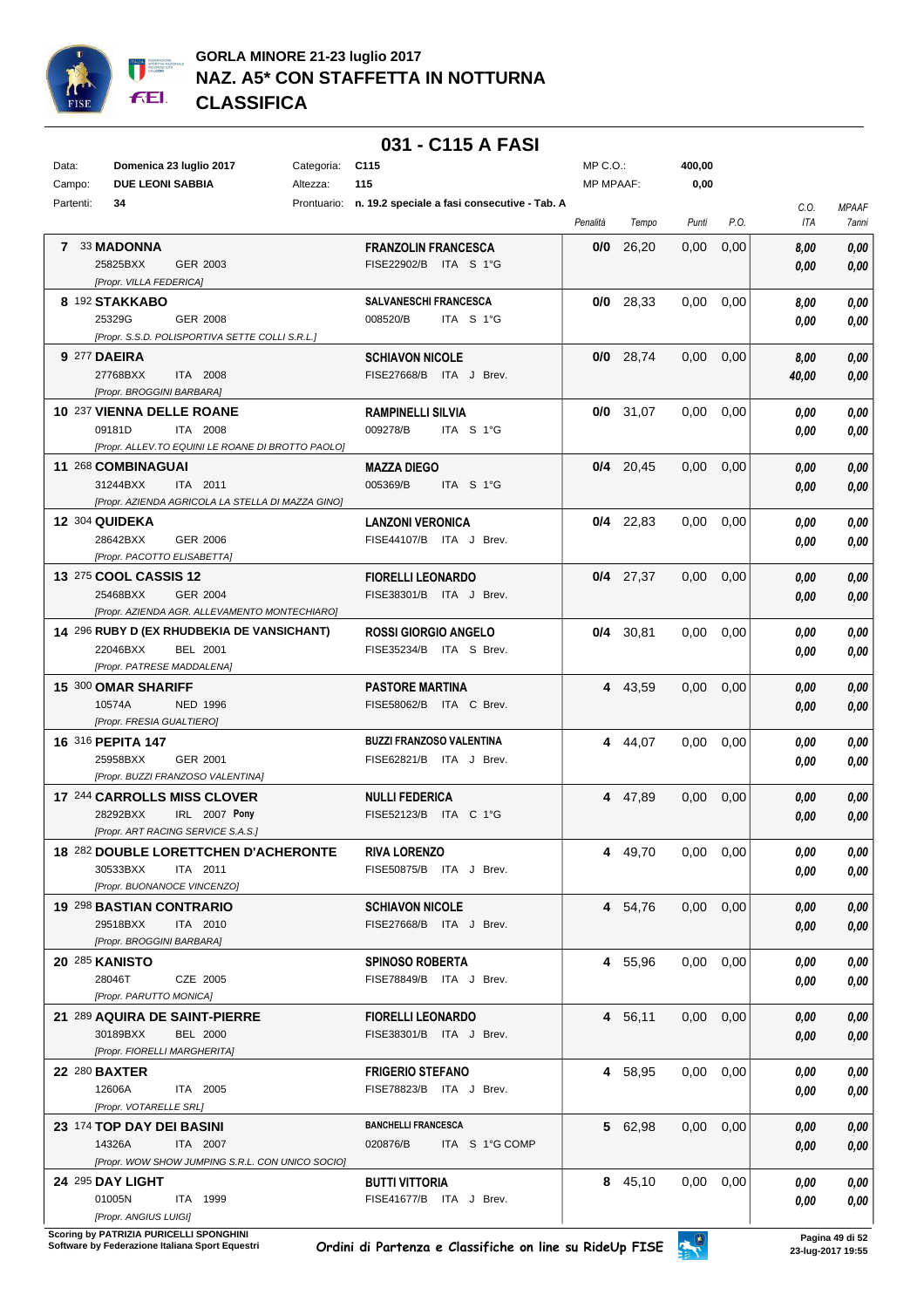

|             |                                                                                           |            | <u> U31 - U115 A FASI</u>                                |                  |             |        |      |                    |                              |
|-------------|-------------------------------------------------------------------------------------------|------------|----------------------------------------------------------|------------------|-------------|--------|------|--------------------|------------------------------|
| Data:       | Domenica 23 luglio 2017                                                                   | Categoria: | C <sub>115</sub>                                         | $MP C. O.$ :     |             | 400,00 |      |                    |                              |
| Campo:      | <b>DUE LEONI SABBIA</b>                                                                   | Altezza:   | 115                                                      | <b>MP MPAAF:</b> |             | 0,00   |      |                    |                              |
| Partenti:   | 34                                                                                        |            | Prontuario: n. 19.2 speciale a fasi consecutive - Tab. A | Penalità         | Tempo       | Punti  | P.O. | C.O.<br><b>ITA</b> | <b>MPAAF</b><br><b>7anni</b> |
|             | 25 281 STAR WITHE<br>25917BXX<br>ITA 2007<br>[Propr. ROSSI PAOLO]                         |            | <b>HETTINGER GRETA</b><br>FISE59752/B ITA Y Brev.        | 9                | 61,50       | 0,00   | 0,00 | 0.00<br>0.00       | 0,00<br>0,00                 |
|             | 26 191 QUINCY JONES<br>23578K<br>GER 2005<br>[Propr.]                                     |            | DE SALVO GRETA<br>BL000076<br>SUI Y 1°G                  | 9                | 76,75       | 0,00   | 0,00 | 0.00<br>0.00       | 0,00<br>0,00                 |
|             | 27 284 BARCELONA T<br>30814BXX<br><b>NED 2006</b><br>[Propr. HOLT SARAH MARTINE]          |            | <b>PROJETTO SOFIA</b><br>FISE71093/B ITA J Brev.         |                  | 14 65,69    | 0,00   | 0,00 | 0.00<br>0,00       | 0,00<br>0,00                 |
|             | 28 317 SUE ELLEN<br>28538BXX<br>ITA 2010<br>[Propr. PEDRETTI NAIKE]                       |            | <b>PEDRETTI NAIKE</b><br>FISE41030/B ITA S Brev.         |                  | 20 54,58    | 0,00   | 0,00 | 0,00<br>0.00       | 0,00<br>0,00                 |
|             | 215 ELENCHIUM CRUISE<br>25700BXX<br>IRL 2003<br>[Propr. BAREA TIZIANO]                    |            | <b>BAREA TIZIANO</b><br>79694<br>ITA S 1°G               | Elim.            | 0,00        | 0,00   | 0,00 | 0.00<br>0.00       | 0,00<br>0,00                 |
|             | 243 PRIMULA DI SANTA MARTA<br>ITA 2007<br>26069BXX<br>[Propr. CENTRO IPPICO IL TORRIONE]  |            | <b>MARASCHI VERONICA</b><br>ITA S 1°G<br>010875/B        | Elim.            | 0,00        | 0,00   | 0,00 | 0.00<br>0.00       | 0,00<br>0,00                 |
|             | 261 ROWER FLIGHT<br>18296BXX<br>IRL 2002<br>[Propr. ROBBA SABRINA]                        |            | <b>ROBBA SABRINA</b><br>ITA S 1°G<br>016336/B            | Elim.            | 0.00        | 0.00   | 0,00 | 0.00<br>0.00       | 0,00<br>0,00                 |
|             | 227 EUROCENT<br>10182A<br>ITA 2003<br>[Propr. BRAMBILLA CATERINA]                         |            | <b>TESTORI DAVIDE</b><br>FISE45774/B ITA Y 1°G           | Rit.             | 0,00        | 0,00   | 0,00 | 0.00<br>0,00       | 0,00<br>0.00                 |
| FC 46 ASCIA | 39156B<br>ITA 2009<br>[Propr. ALL.TO DELLE PALUDI]                                        |            | <b>CORNAGGIA MEDICI MATTEO</b><br>011457/F<br>ITA S 2°G  |                  | $0/4$ 31,77 | 0,00   | 0,00 | 0.00<br>0.00       | 0,00<br>0.00                 |
|             | FC 212 LADY HAWK S.G.H.<br>29519BXX<br>ITA 2010<br>[Propr. AZEVEDO PEREIRA VITOR CLAUDIO] |            | <b>FALVO CLARISSA</b><br>BL000277<br>SUI S 2°G           |                  | $0/4$ 34,18 | 0,00   | 0,00 | 0.00<br>0.00       | 0,00<br>0.00                 |

#### **031 - C115 A FASI**

Collegio Giudicante *Presidente ADA GROSSATO TUBERGA LORETTA BELUSSI FEDERICA CASSANI ELISA COLNAGHI MANUELA COLOMBI*

### **032 - B110 A FASI**

| Data:     | Domenica 23 luglio 2017                                                                            | Categoria:  | <b>B110</b>                                                    | $MP C. O.$ :     |       | 0,00  |      |              |                              |
|-----------|----------------------------------------------------------------------------------------------------|-------------|----------------------------------------------------------------|------------------|-------|-------|------|--------------|------------------------------|
| Campo:    | <b>DUE LEONI SABBIA</b>                                                                            | Altezza:    | 110                                                            | <b>MP MPAAF:</b> |       | 0,00  |      |              |                              |
| Partenti: | 10                                                                                                 | Prontuario: | n. 19.2 speciale a fasi consecutive - Tab. A                   | Penalità         | Tempo | Punti | P.O. | C.O.<br>ITA  | <b>MPAAF</b><br><b>7anni</b> |
|           | 302 QUIVERS<br>2004<br>20699BXX<br><b>ITA</b><br>[Propr. PAOLETTI CHIARA]                          |             | <b>PAOLETTI CHIARA</b><br>FISE49329/B<br>C Brev.<br><b>ITA</b> | 0/0              | 23,86 | 0,00  | 0,00 | 0,00<br>0,00 | 0.00<br>0.00                 |
|           | 2 282 DOUBLE LORETTCHEN D'ACHERONTE<br>30533BXX<br>ITA 2011<br>[Propr. BUONANOCE VINCENZO]         |             | <b>RIVA LORENZO</b><br><b>FISE50875/B</b><br>ITA J<br>Brev.    | 0/4              | 21,20 | 0,00  | 0,00 | 0,00<br>0,00 | 0,00<br>0,00                 |
|           | 3 286 WALESTRO VAN HET BLOEMENHOF<br><b>BEL 1999</b><br>27343BXX<br>[Propr. ZUVADELLI PAOLO ADAMO] |             | <b>D'ALESIO ANNA</b><br>ITA C Brev.<br>FISE36830/F             | 4                | 46,70 | 0,00  | 0,00 | 0,00<br>0,00 | 0,00<br>0.00                 |
|           | 4 294 ANEMONE<br>31440BXX<br>ITA 2010<br>[Propr. AZ. AGR. BARONCHELLI LUIGI NATALE]                |             | <b>PORTU CLARETTA</b><br>C Brev.<br><b>FISE72482/B</b><br>ITA  | 4                | 48,99 | 0,00  | 0,00 | 0.00<br>0,00 | 0,00<br>0,00                 |
|           | 5 313 ZOE DELLA FLORIDA<br>31333BXX<br>ITA 2011<br>[Propr. BRANDA GIUSEPPE]                        |             | <b>SAGONE MARTA</b><br>FISE16078/B<br>Y Brev.<br><b>ITA</b>    | 6                | 64,01 | 0,00  | 0,00 | 0,00<br>0,00 | 0,00<br>0,00                 |

**Scoring by PATRIZIA PURICELLI SPONGHINI<br>Software by Federazione Italiana Sport Equestri**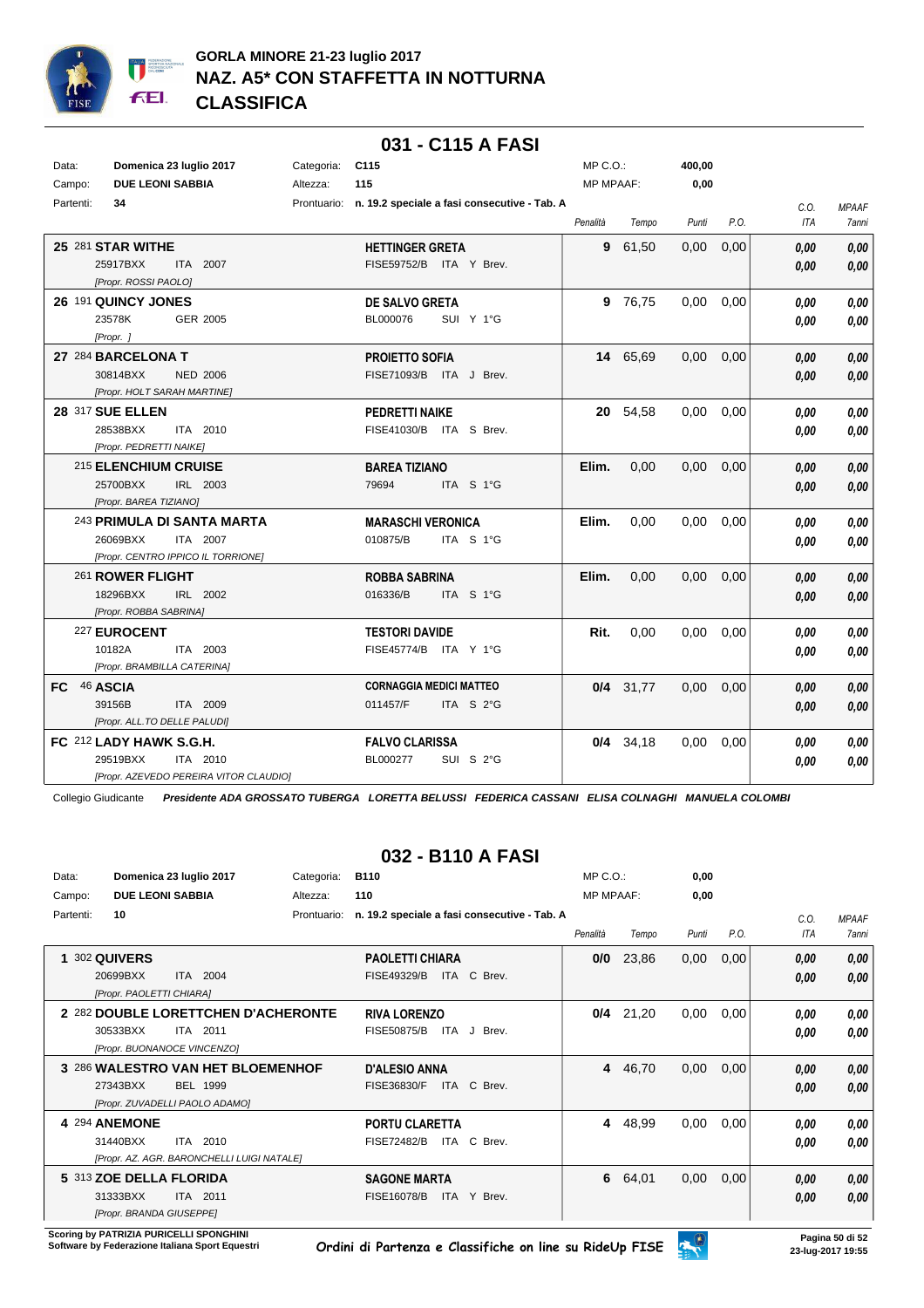

#### **032 - B110 A FASI**

| Data:<br>Campo: | Domenica 23 luglio 2017<br><b>DUE LEONI SABBIA</b>                                                        | Categoria:<br>Altezza: | <b>B110</b><br>110                                                   | $MP C. O.$ :<br><b>MP MPAAF:</b> |       | 0,00<br>0,00 |      |                    |                              |
|-----------------|-----------------------------------------------------------------------------------------------------------|------------------------|----------------------------------------------------------------------|----------------------------------|-------|--------------|------|--------------------|------------------------------|
| Partenti:       | 10                                                                                                        | Prontuario:            | n. 19.2 speciale a fasi consecutive - Tab. A                         | Penalità                         | Tempo | Punti        | P.O. | C.O.<br><b>ITA</b> | <b>MPAAF</b><br><b>7anni</b> |
|                 | 6 309 SENAPE DEL BOSCHETTO<br>01960L<br>ITA 2007<br>[Propr. AZIENDA AGRITURISTICA PAGLIALONGA]            |                        | <b>CAIRO CARLOTTA</b><br>ITA C Brev.<br>FISE85639/B                  | 10                               | 64,59 | 0,00         | 0,00 | 0,00<br>0,00       | 0,00<br>0,00                 |
|                 | 290 UNE D'URVILLE<br>18250A<br>FRA 2008<br>[Propr. BRUNETTO ENZO ANTONIO]                                 |                        | <b>BRUNETTO ELEONORA</b><br>FISE34242/A<br>ITA Y Brev.               | Elim.                            | 0,00  | 0,00         | 0,00 | 0,00<br>0,00       | 0,00<br>0.00                 |
|                 | <b>306 ORFEUS</b><br><b>ITA 2007</b><br>03094N<br>[Propr. SORELLE FAIS FRANCESCA ANGELA MARIA E<br>LAURA] |                        | <b>BROGLIA FEDERICO</b><br>FISE62209/B<br>ITA J Brev.                | Elim.                            | 0,00  | 0,00         | 0,00 | 0,00<br>0.00       | 0,00<br>0,00                 |
|                 | FC 315 QUININE SAINT CLAIR<br>FRA 2004<br>30244BXX<br>[Propr. ASD ELLEBI HORSE RACING TEAM]               |                        | <b>BORGHI PAOLA</b><br>ITA S 1°G<br>52063                            | 4                                | 50,56 | 0,00         | 0,00 | 0,00<br>0,00       | 0,00<br>0.00                 |
| FC.             | 61 TRENDY HORSE CHERRY BOMB<br>30547BXX<br>ITA 2011<br>[Propr. TRENDY HORSE A.S.D.]                       |                        | <b>ROSA JESSICA</b><br>ITA<br>S <sub>2</sub> °G<br><b>FISE9164/D</b> | Elim.                            | 0,00  | 0,00         | 0,00 | 0.00<br>0,00       | 0,00<br>0,00                 |

Collegio Giudicante *Presidente ADA GROSSATO TUBERGA LORETTA BELUSSI FEDERICA CASSANI ELISA COLNAGHI MANUELA COLOMBI*

## **033 - B100 A FASI**

| Data:     | Domenica 23 luglio 2017                 | Categoria: | <b>B100</b>                                              | MP C.O.:         |             | 0,00  |      |      |                 |
|-----------|-----------------------------------------|------------|----------------------------------------------------------|------------------|-------------|-------|------|------|-----------------|
| Campo:    | <b>DUE LEONI SABBIA</b>                 | Altezza:   | 100                                                      | <b>MP MPAAF:</b> |             | 0,00  |      |      |                 |
| Partenti: | 16                                      |            | Prontuario: n. 19.2 speciale a fasi consecutive - Tab. A |                  |             |       |      | C.O. | <b>MPAAF</b>    |
|           |                                         |            |                                                          | Penalità         | Tempo       | Punti | P.O. | ITA  | <b>7anni</b>    |
|           |                                         |            |                                                          |                  |             |       |      |      |                 |
|           | 1 308 VOLFGANG DE CORA                  |            | <b>ROGIANI MATTEO</b>                                    |                  | $0/0$ 23,02 | 0,00  | 0,00 | 0.00 | 0,00            |
|           | PRO13269<br>FRA 2009 Pony               |            | FISE78270/B ITA C Brev.                                  |                  |             |       |      | 0.00 | 0,00            |
|           | [Propr. EQUITEO SRL]                    |            |                                                          |                  |             |       |      |      |                 |
|           | 2 279 UTOPI CON                         |            | <b>PASTORE MARTINA</b>                                   |                  | $0/0$ 25,14 | 0,00  | 0,00 | 0.00 | 0,00            |
|           | 26551BXX<br>ITA 2008                    |            | FISE58062/B ITA C Brev.                                  |                  |             |       |      | 0.00 | 0,00            |
|           | [Propr. PASTORE MARTINA]                |            |                                                          |                  |             |       |      |      |                 |
|           | 3 305 JOLLY JUMPER                      |            | <b>GUSTINETTI FEDERICA</b>                               |                  | $0/0$ 27,10 | 0,00  | 0,00 | 0,00 | 0,00            |
|           | 32117BXX<br><b>NED 2009</b>             |            | FISE74071/B ITA J Brev.                                  |                  |             |       |      | 0.00 | 0,00            |
|           | [Propr. GUSTINETTI PIETRO]              |            |                                                          |                  |             |       |      |      |                 |
|           | 4 283 CORDOBA                           |            | <b>ROSSONI SOFIA</b>                                     |                  | $0/0$ 27,17 | 0,00  | 0,00 | 0,00 | 0,00            |
|           | 25943BXX<br>CZE 2006                    |            | FISE99698/B ITA C Brev.                                  |                  |             |       |      | 0.00 | 0,00            |
|           | [Propr. BENEDETTI VALERIA ANGELA]       |            |                                                          |                  |             |       |      |      |                 |
|           | 5 286 WALESTRO VAN HET BLOEMENHOF       |            | <b>D'ALESIO ANNA</b>                                     |                  | $0/0$ 27,85 | 0,00  | 0,00 | 0,00 | 0,00            |
|           | 27343BXX<br><b>BEL 1999</b>             |            | FISE36830/F ITA C Brev.                                  |                  |             |       |      | 0.00 | 0,00            |
|           | [Propr. ZUVADELLI PAOLO ADAMO]          |            |                                                          |                  |             |       |      |      |                 |
|           | 6 293 OVER MOON D'ELLE                  |            | <b>GHIDINI ELENA</b>                                     |                  | $0/0$ 30,03 | 0,00  | 0,00 | 0.00 | 0,00            |
|           | 20040BXX<br>FRA 2002                    |            | FISE18178/B ITA S Brev.                                  |                  |             |       |      |      |                 |
|           | [Propr. GHIDINI ELENA]                  |            |                                                          |                  |             |       |      | 0.00 | 0.00            |
|           |                                         |            |                                                          |                  |             |       |      |      |                 |
|           | 7 57 OTTAVIO NOTTURNO                   |            | <b>GESSAGA ALICE</b>                                     |                  | $0/0$ 36,53 | 0,00  | 0,00 | 0,00 | 0,00            |
|           | 32663BXX<br>ITA 2013                    |            | FISE30219/B ITA Y Brev.                                  |                  |             |       |      | 0.00 | 0.00            |
|           | [Propr. BOVETTI FRANCESCO]              |            |                                                          |                  |             |       |      |      |                 |
|           | 8 299 MULROY LAD                        |            | <b>FICHTNER NATHALIE</b>                                 | 0/Elim           | 0,00        | 0,00  | 0,00 | 0.00 | 0,00            |
|           | IRL 2008 Pony<br>30891BXX               |            | FISE93754/B GER C Brev.                                  |                  |             |       |      | 0.00 | 0.00            |
|           | [Propr. SCHWEINBERGER SONJA]            |            |                                                          |                  |             |       |      |      |                 |
|           | 9 310 EXPLOIT DELLA BASSANELLA          |            | PIROTTA MARIA LUISA                                      |                  | 4 50,92     | 0,00  | 0,00 | 0.00 | 0,00            |
|           | 30800BXX<br>ITA 2009                    |            | FISE60597/B ITA S Brev.                                  |                  |             |       |      | 0.00 | 0,00            |
|           | [Propr. VENTOLA ALDO]                   |            |                                                          |                  |             |       |      |      |                 |
|           | <b>10 292 SAINTLO'</b>                  |            | <b>PAOLETTI ELENA</b>                                    |                  | 7 72,77     | 0,00  | 0,00 | 0.00 | 0,00            |
|           | ITA 2006<br>24202BXX                    |            | FISE49328/B<br>ITA C Brev.                               |                  |             |       |      | 0.00 | 0.00            |
|           | [Propr. PAOLETTI ELENA]                 |            |                                                          |                  |             |       |      |      |                 |
|           | Scoring by PATRIZIA PURICELLI SPONGHINI |            |                                                          |                  |             | A     |      |      | Pagina 51 di 52 |